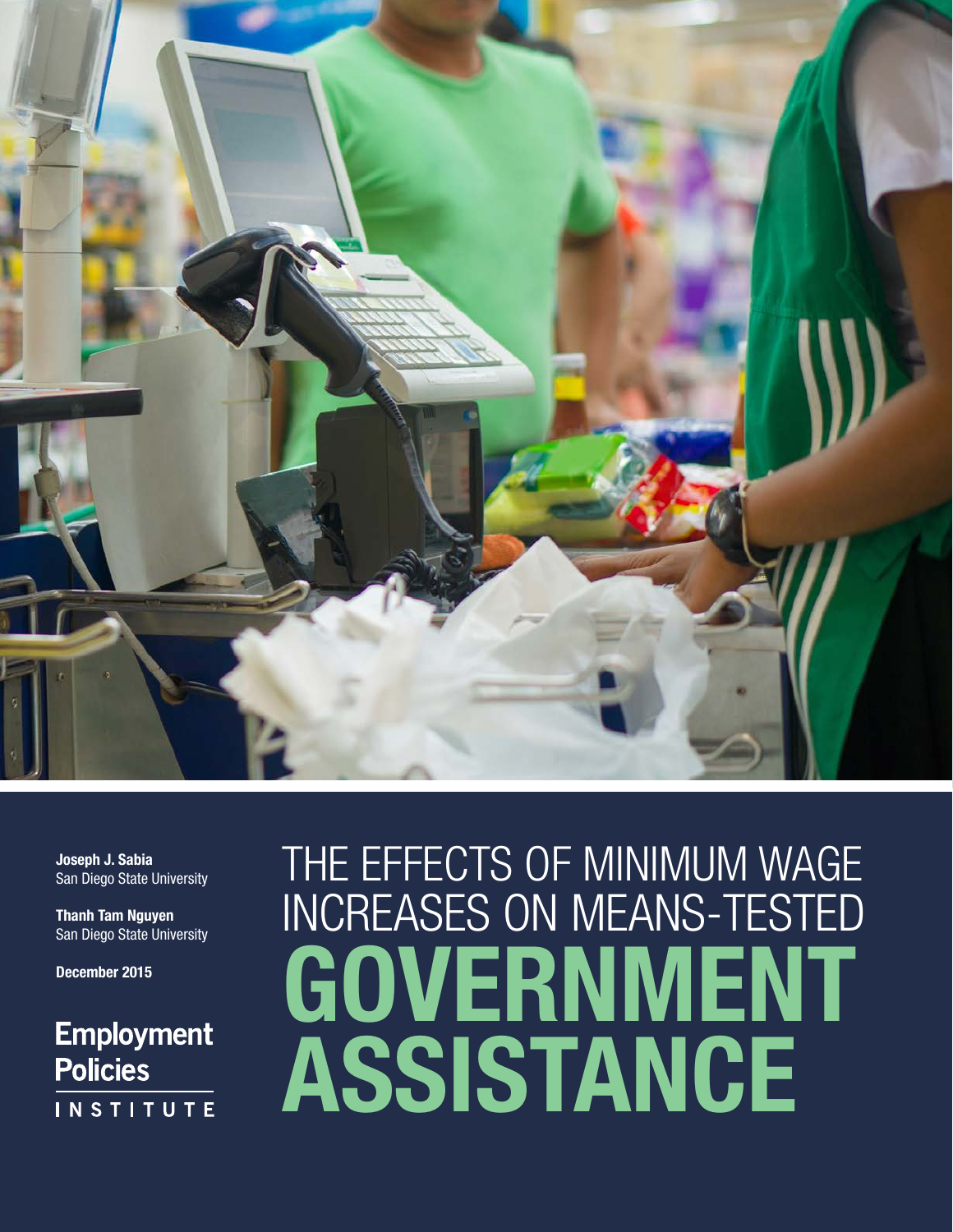The Employment Policies Institute (EPI) is a nonprofit research organization<br>dedicated to studying public policy issues surrounding employment<br>growth. In particular, EPI research focuses on issues that affect entry-level dedicated to studying public policy issues surrounding employment growth. In particular, EPI research focuses on issues that affect entry-level employment. Among other issues, EPI research has quantified the impact of new labor costs on job creation, explored the connection between entry-level employment and welfare reform, and analyzed the demographic distribution of mandated benefits. EPI sponsors nonpartisan research that is conducted by independent economists at major universities around the country.

Joseph J. Sabia is an Associate Professor of Economics and Director of Graduate Studies at San Diego State University and a Research Fellow at the Forschungsinstitutzur Zukunft der Arbeit (IZA) in Bonn, Germany. He is a labor and health economist whose recent research examines the poverty effects of minimum wages, the economics of risky health behaviors, labor market discrimination against sexual minorities, and the family wellbeing effects of war service. Dr. Sabia's work has appeared or is forthcoming in such journals as the Review of Economics and Statistics, Industrial and Labor Relations Review, American Economic Review (Proceedings), the Journal of Health Economics, and the National Tax Journal. Prior to joining San Diego State University, Dr. Sabia held previous faculty appointments at the University of Georgia, American University, and the United States Military Academy at West Point.

Thanh Tam Nguyen is a Research Specialist at San Diego State University. She received her BA and MA in Economics at San Diego State University and is trained as an applied microeconomist. Her research examines the poverty effects of minimum wages, the effect of the business cycle on religiosity, and the health effects of physical education laws. Tam has presented her work at the Western Economic Association and Eastern Economic Association annual conferences. In May 2015, she won an award for "Best Poster" at the Population Association of America meetings. Tam plans to attend a PhD program in the Fall of 2016.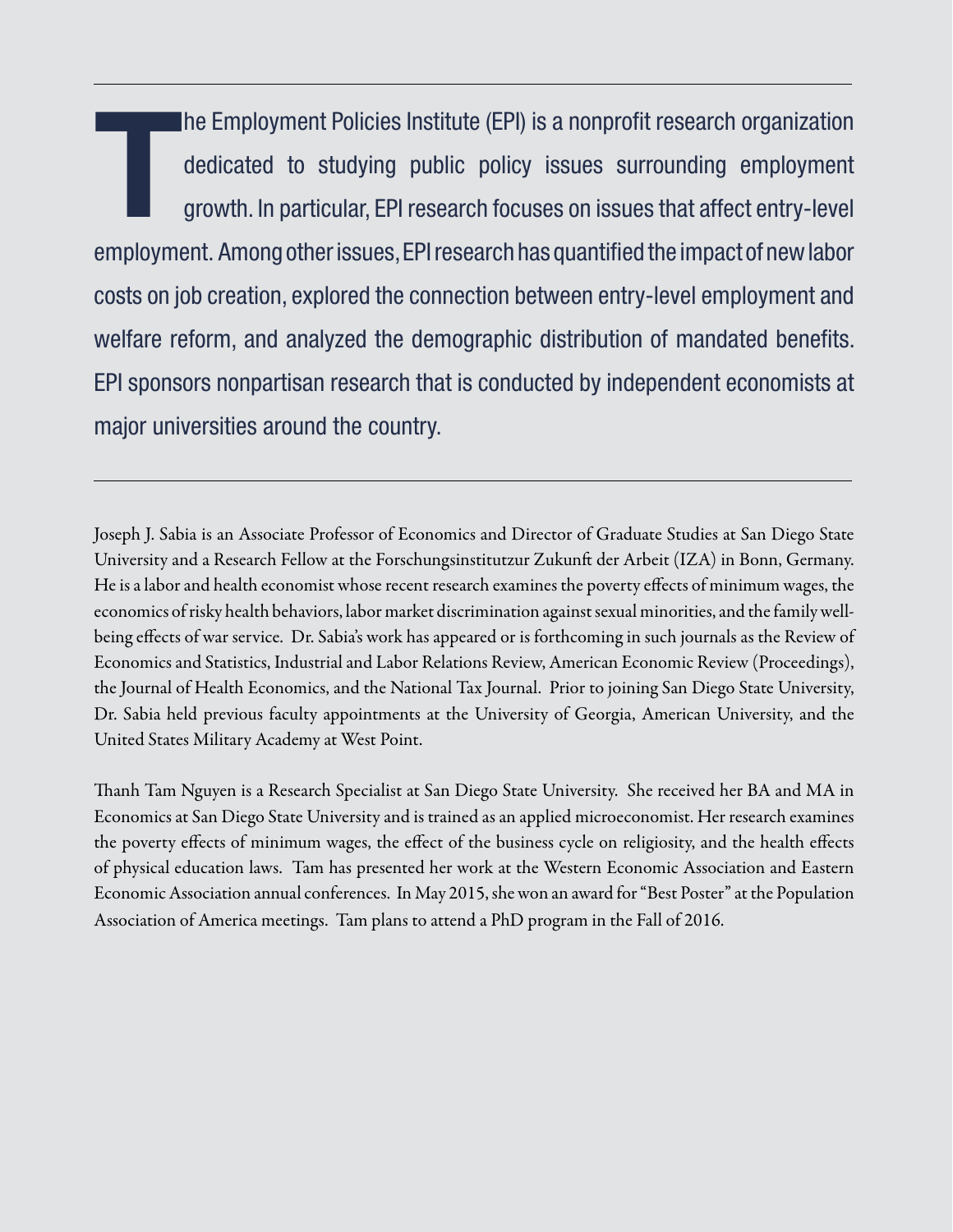# THE EFFECTS OF MINIMUM WAGE **INCREASES ON MEANS-TEST** VFRN ASSISTANCE

Joseph J. Sabia Associate Professor Department of Economics San Diego State University

Thanh Tam Nguyen Research Specialist Department of Economics San Diego State University

December 2015

# **Employment Policies**

## **INSTITUTE**

1090 Vermont Avenue, NW Suite 800 Washington, DC 20005

<sup>\*</sup> The authors thank David Neumark and James Sherk for useful comments and suggestions on an earlier draft of this paper. We also thank Josh Latshaw, Taylor Mackay, Carlos Hsu, and Usamah Wasif for excellent research assistance. And we thank Martin Helmke and Anthony Mosca for helpful editorial assistance.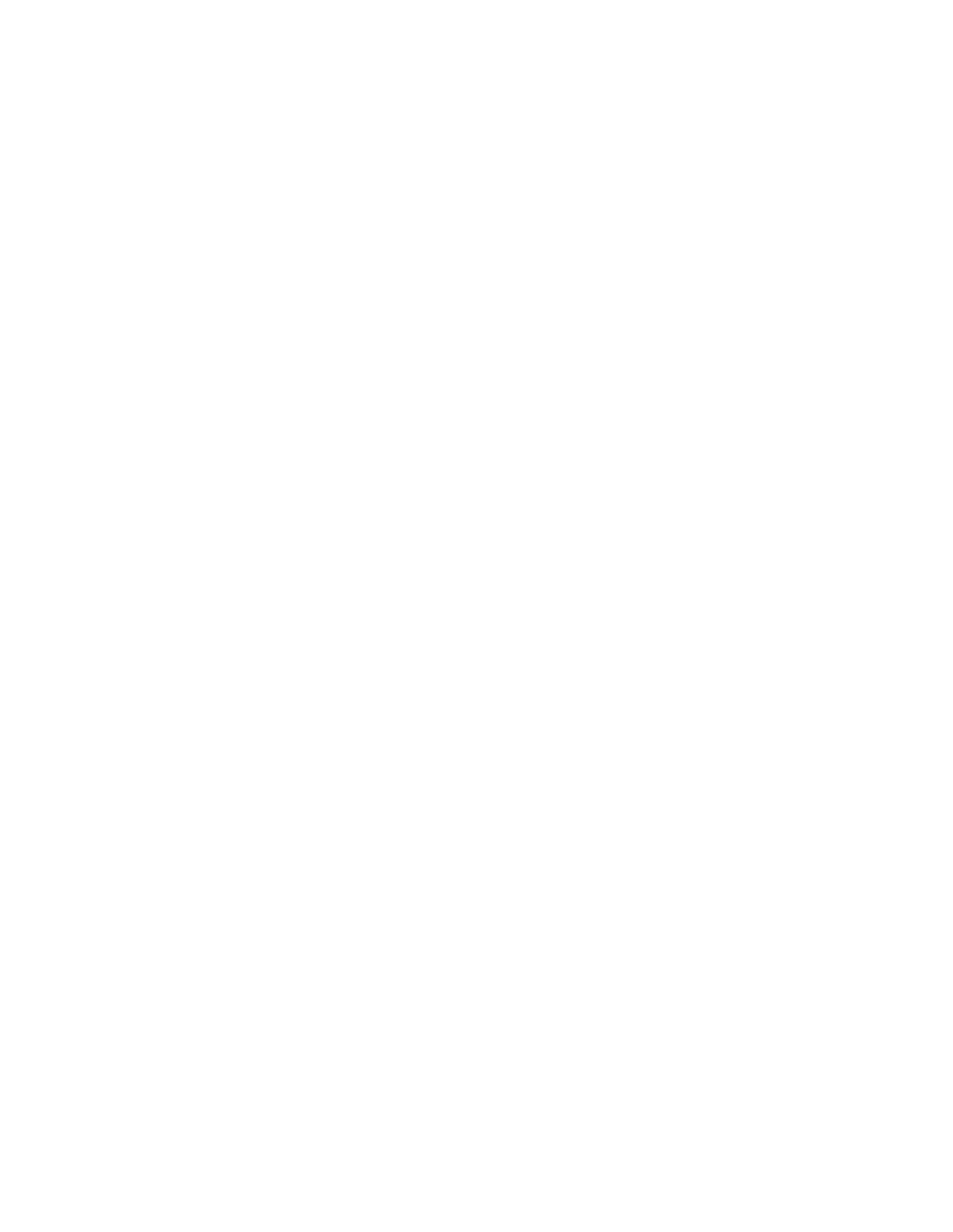# THE EFFECTS OF MINIMUM WAGE INCREASES ON MEANS-TESTED **GOVERNMENT** ASSISTANCE

## Table of Contents

| Background of Minimum Wages and Means-Tested Government Programs 9         |
|----------------------------------------------------------------------------|
|                                                                            |
|                                                                            |
|                                                                            |
|                                                                            |
|                                                                            |
| Heterogeneity in Effects of Minimum Wages over the State Business Cycle 21 |
|                                                                            |
|                                                                            |
|                                                                            |
|                                                                            |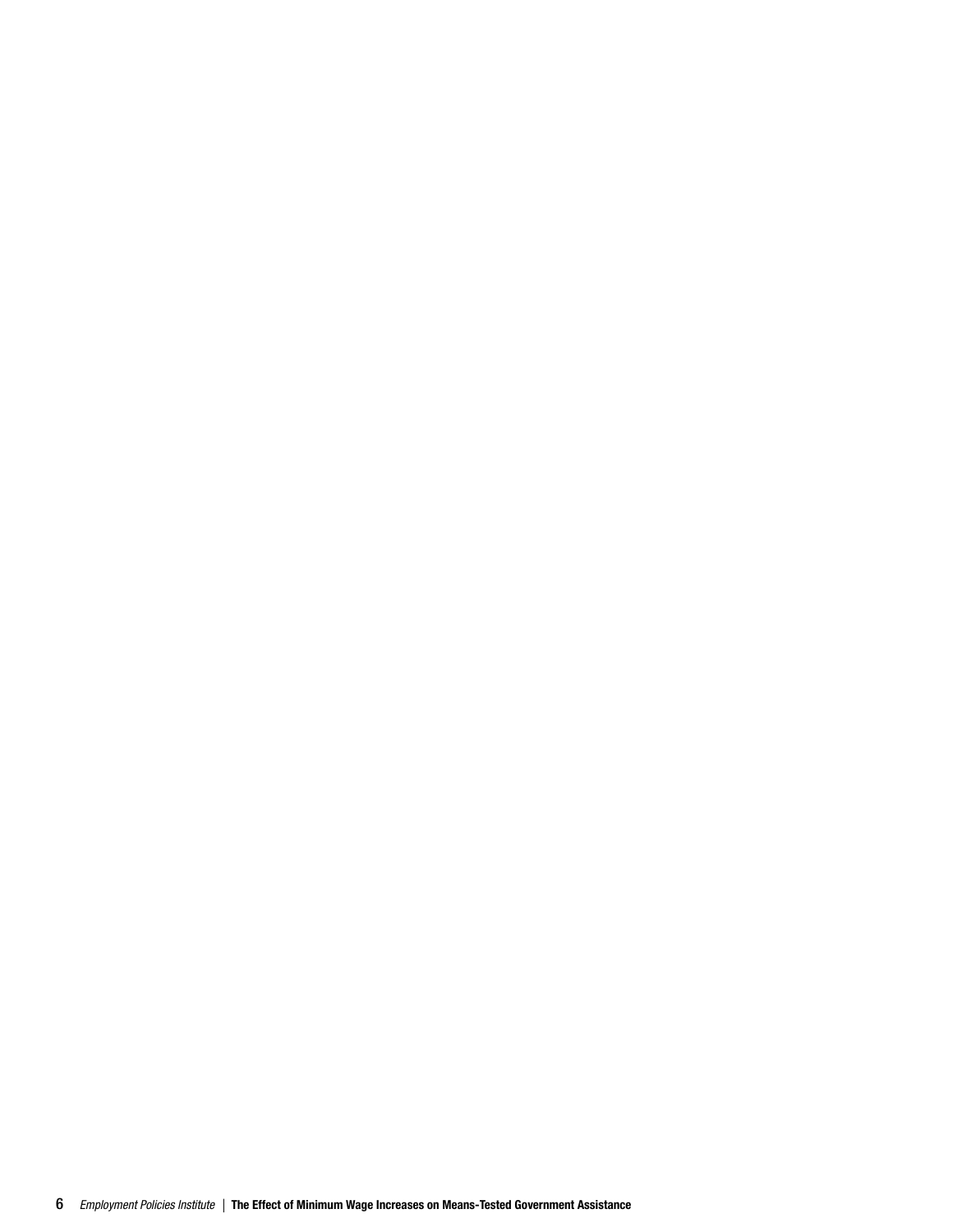# THE EFFECTS OF MINIMUM WAGE **INCREASES ON MEANS-TESTI** GOVERNMENT ASSISTANCE

#### Executive Summary

One of the more popular contemporary arguments for raising the minimum wage is that it will save taxpayers money. Specifically, proponents of a higher minimum wage have argued that taxpayers "subsidize" employers who provide entry-wage jobs, and that raising the minimum wage could reduce employees' reliance on social safety net programs.

The proof to support such a claim has so far been thin. One 2015 report published in *Industrial Relations*  estimated that a higher wage floor reduces taxpayer spending on a social welfare program (the Supplemental Nutritional Assistance Program, or SNAP). However, in its 2014 report on a \$10.10 minimum wage, the Congressional Budget Office estimated that the higher minimum wage would, across all programs, have little net effect on the federal budget.

In this study, Dr. Joseph Sabia of San Diego State University, working with graduate student Thanh Tam Nguyen, examines 35 years of government data across a number of different datasets – including the Current Population Survey, the Survey of Income and Program Participation, welfare caseload data, and National

Income and Product Accounts. Their results suggest that, on net, minimum wage increases have little to no ameliorating effect on participation in (or spending on) a range of means-tested programs.

For instance, the authors find that federal and state minimum wage increases have had no measurable impact on the use by working-age adults of SNAP, Medicaid, Temporary Assistance for Needy Families (TANF) and the Women, Infants, and Children (WIC) program. In some specifications, they find evidence of an increase in the use of free and reduced-price lunches (FRPL) and housing subsidies following minimum wage increases. The authors also examine net welfare caseloads and taxpayers' expenditures on those programs. They find no statistically significant evidence that a higher minimum wage has reduced participation in or spending on public programs.

Among specific sub-groups of minimum wage earners – women with less work experience, and young adults without a high school diploma – the authors find evidence that minimum wage increases create winners and losers. For instance, the data suggests some reduction in SNAP enrollment for less-skilled women following a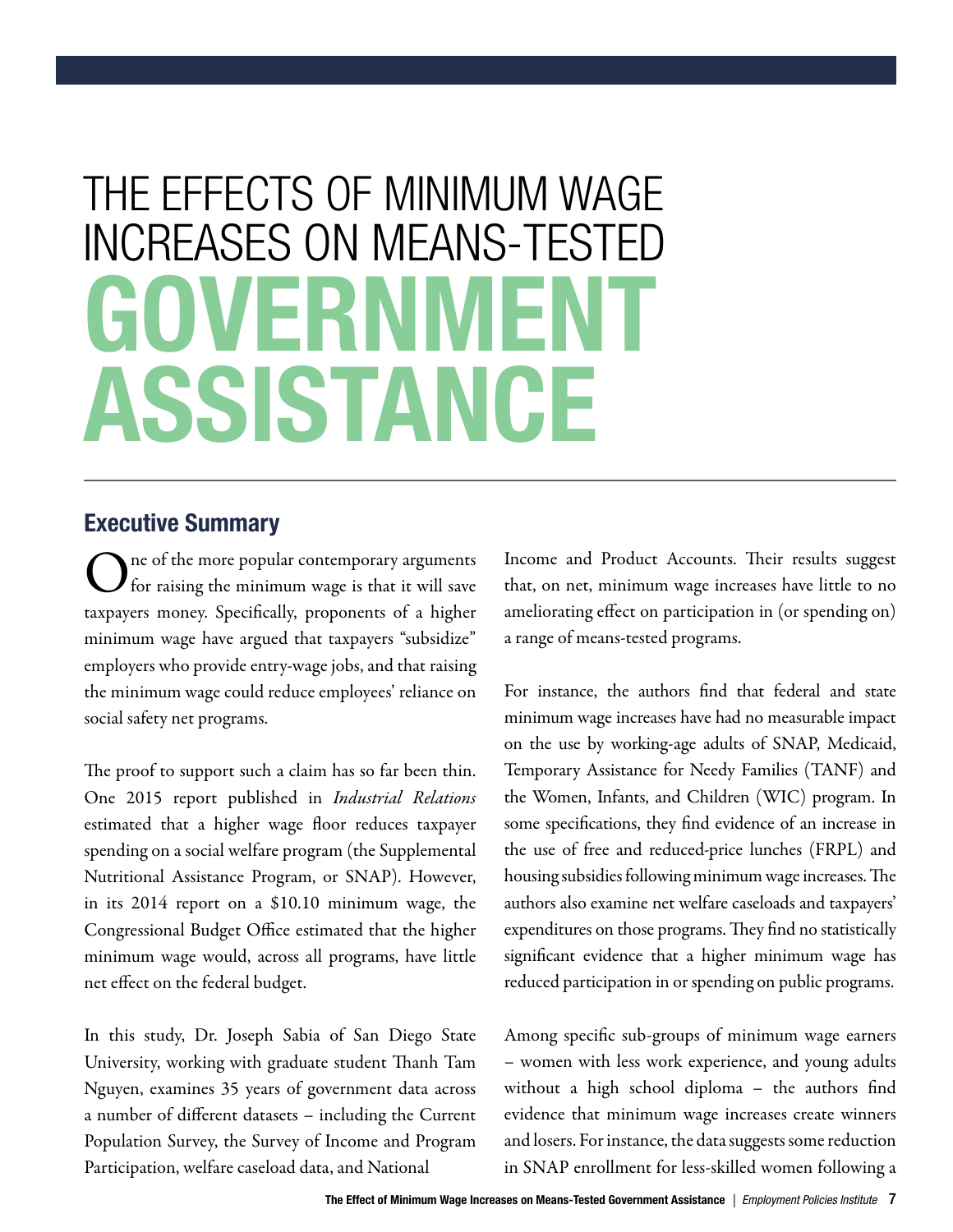minimum wage increase, but this reduction is offset by an increase in the use of FRPL among non-white employees and young employees without a high-school diploma.

The authors' results differ from the earlier *Industrial Relations* study on this topic, and they demonstrate that it suffered from methodological problems that call the results into question. For instance, the earlier study's model suggests that, following a minimum wage increase, participation in public programs falls among people who don't have a job. As the jobless have no wages to boost, a mandated wage increase is unlikely to be linked with their participation in a welfare program.

The authors also find that a higher minimum wage—and a \$15 minimum wage in particular—is a blunt tool to aid the recipients of these programs. For instance, among those who would be affected by a \$15 minimum wage, just 12 percent are SNAP recipients and just 10 percent are Medicaid recipients.

These conclusions suggest that the conventional wisdom on minimum wage increases is wrong: The policy will have little impact on taxpayers, but the impact on less-skilled employees who lose their jobs may be severe.

-*Employment Policies Institute*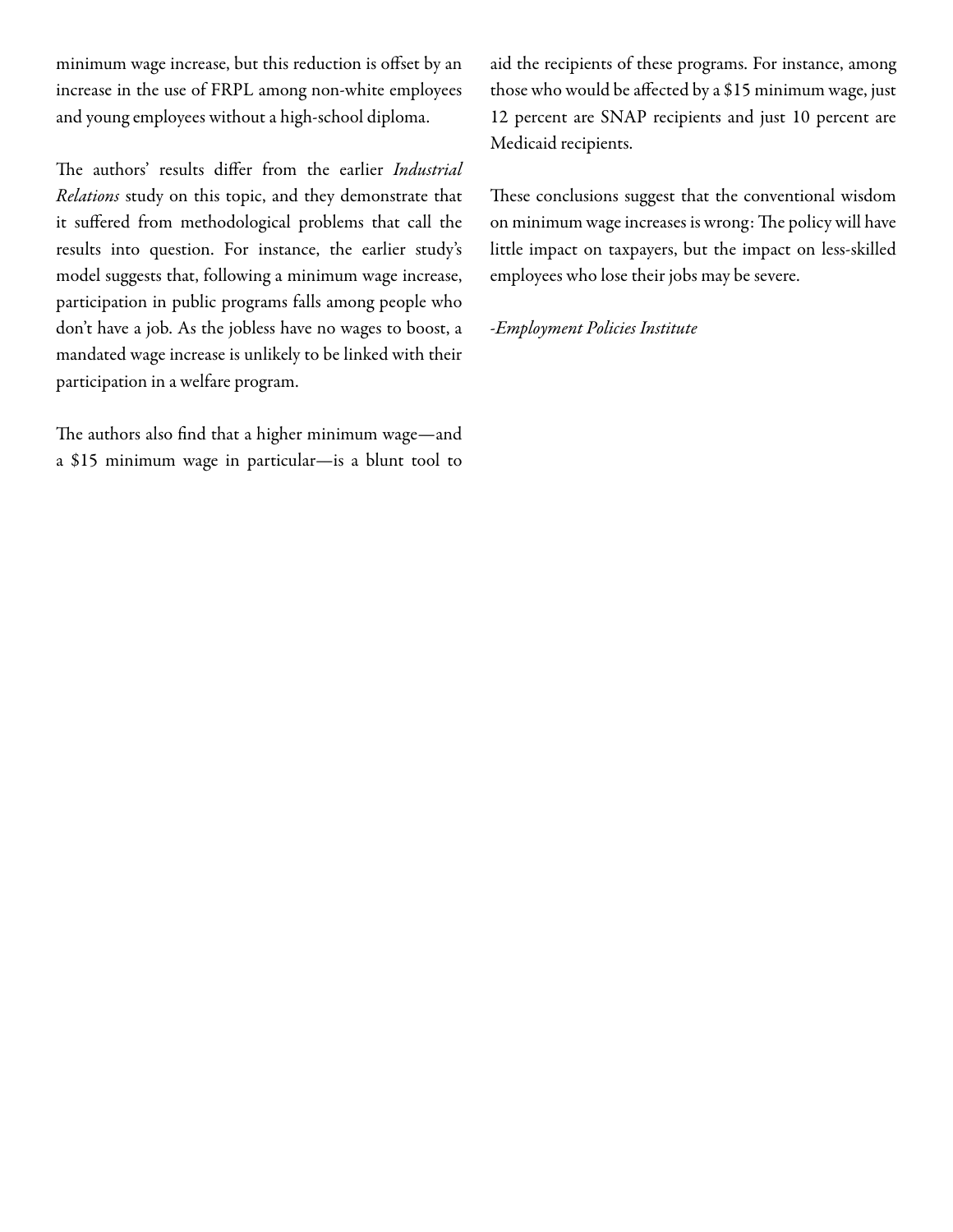# THE EFFECTS MINIMUM WAGE INCREASE ON MEANS-TESTED GOVERNMFN ASSISTANCE

#### Introduction

"Legislation to raise the minimum wage would elevate many low-wage earners above the income threshold that qualifies them for benefits and should result in reduced welfare spending. That's a tradeoff Republicans could support…Raising the minimum wage might make it possible to legislate fair and sensible improvements." (Minimum Wage and Welfare: The Tradeoff, Schlafly 2014)

Policymakers advocating higher minimum wages have touted their potential to increase earnings among poor individuals and reduce poverty (Clinton 1996; Obama 2013). Increasingly, proponents are also arguing that there is a potentially important spillover effect of such earnings gains: a reduction in low-skilled workers' dependence on means-tested public assistance programs (Courtney 2014; McGovern 2014). If this claim is true, political support for minimum wage increases could widen to include political conservatives, whose policy preferences generally include a reduction in discretionary welfare spending.

The effect of minimum wage increases on public program participation is theoretically ambiguous. If minimum wage hikes increase the earnings of individuals living in poor or near-poor families, earnings gains may render

these individuals ineligible for means-tested public programs. Along the same lines, earnings gains among public assistance recipients could reduce benefits received during the phase-out portion of income eligibility. On the other hand, if minimum wage increases cause adverse labor demand effects (Neumark and Wascher 2008; Neumark et al. 2014; Sabia et al. 2014), this may increase eligibility for some individuals, thereby increasing their participation in means-tested programs. Therefore, in the presence of negative employment or hours effects, minimum wage increases may simply redistribute program participation among eligible and near-eligible individuals. Finally, if minimum wage increases are poorly targeted to those eligible for public assistance programs (Sabia and Burkhauser 2010), then they may have little effect on receipt of welfare benefits.

The existing empirical evidence on the effect of minimum wage increases on means-tested public program participation is mixed. Some studies find that higher minimum wages increase welfare caseloads (Page et al. 2005) or decrease the probability of exit from public assistance programs (Brandon 2008; 1995); others find the opposite (Council of Economic Advisors 1999; Turner 1999; West and Reich 2015; 2014), and still others find no net effect of minimum wage increases on net public program participation (Sabia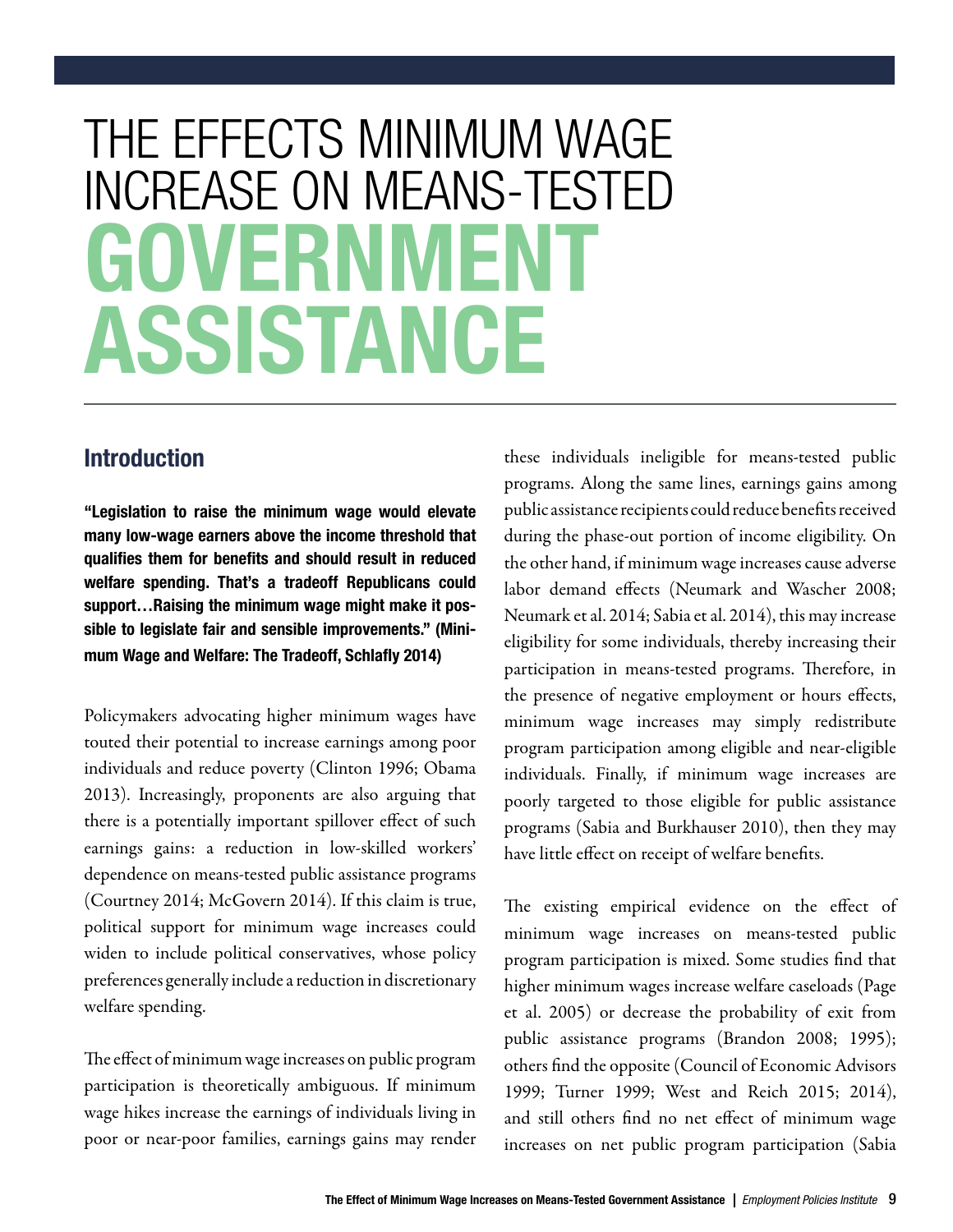and Nielsen 2015). Differences in findings across studies may be attributed to differences in (i) sources of identifying variation, (ii) time periods examined (often short windows), and (iii) the particular public program examined.

Many of the studies that have found minimum wageinduced declines in public program participation have used econometric specifications that identify minimum wage effects off of a state-specific linear time trend (CEA 1999;West and Reich 2015; 2014), or use control states that are within the same census divisions (West and Reich 2015; 2014). However, these specifications have received substantial criticism in the minimum wage literature for eliminating potentially valid sources of identifying variation and obscuring adverse employment effects of minimum wages (Neumark et al. 2014a, 2014b). Choosing an empirical specification that eliminates negative employment effects of minimum wages could explain beneficial public assistance effects.

In addition, focusing on short time horizons may be problematic given that (i) minimum wage increases have been found to affect low-skilled employment differently at different phases of the business cycle (Sabia 2014a), and (ii) eligibility for means-tested programs have changed dramatically over time, particularly following the Personal Responsibility and Work Opportunity Reconciliation Act of 1996. PRWORA, as well as state welfare reforms, may affect how well-targeted minimum wages are to poor individuals. Finally, focusing on one specific program may produce results that are not generalizable because there are substantial differences across programs in eligibility requirements related to employment (Moffitt 2003; Social Security Administrations 2012; Wilde 2013) and income (Baicker et al. 2014; Besharov and Call 2009; Grogger 2003; Martha et al. 2012; Neumark and Powers 2003; Yelowitz 2001).

This study comprehensively examines the effect of minimum wage increases on means-tested program participation. Using data from a variety of data sources including the Current Population Survey (CPS), the Survey of Income and Program Participation (SIPP), the U.S. Department of Health and Human Serices, and the National Income and Product Accounts (NIPA)—from over three decades, we examine the effect of minimum wage increases on participation in six (6) large meanstested public programs: the Supplemental Nutrition Assistance Program (SNAP), Medicaid, the Free and Reduced Price School Nutrition (FRPL) program, Housing Assistance programs (e.g. Section 8 housing), Temporary Assistance for Needy Families (TANF/ AFDC), and the Special Supplemental Nutrition Program for Women, Infants and Children (WIC).

We highlight three major findings. First, findings from the most credible empirical specifications suggest that minimum wage increases are largely ineffective at reducing net program participation across a wide set of means-tested public programs. Second, the evidence we uncover is far more consistent with the hypothesis that minimum wage-induced income redistribution—caused by adverse employment effects—results in some nearpoor workers exiting the welfare rolls but induces other welfare recipients to remain on the rolls due to limited job opportunities. Finally, we find little evidence that minimum wage hikes reduce welfare caseloads or public expenditures on needs-based public programs. Minimum wages appear least effective during economic downturns. We conclude that minimum wage increases are an ineffective welfare reform policy.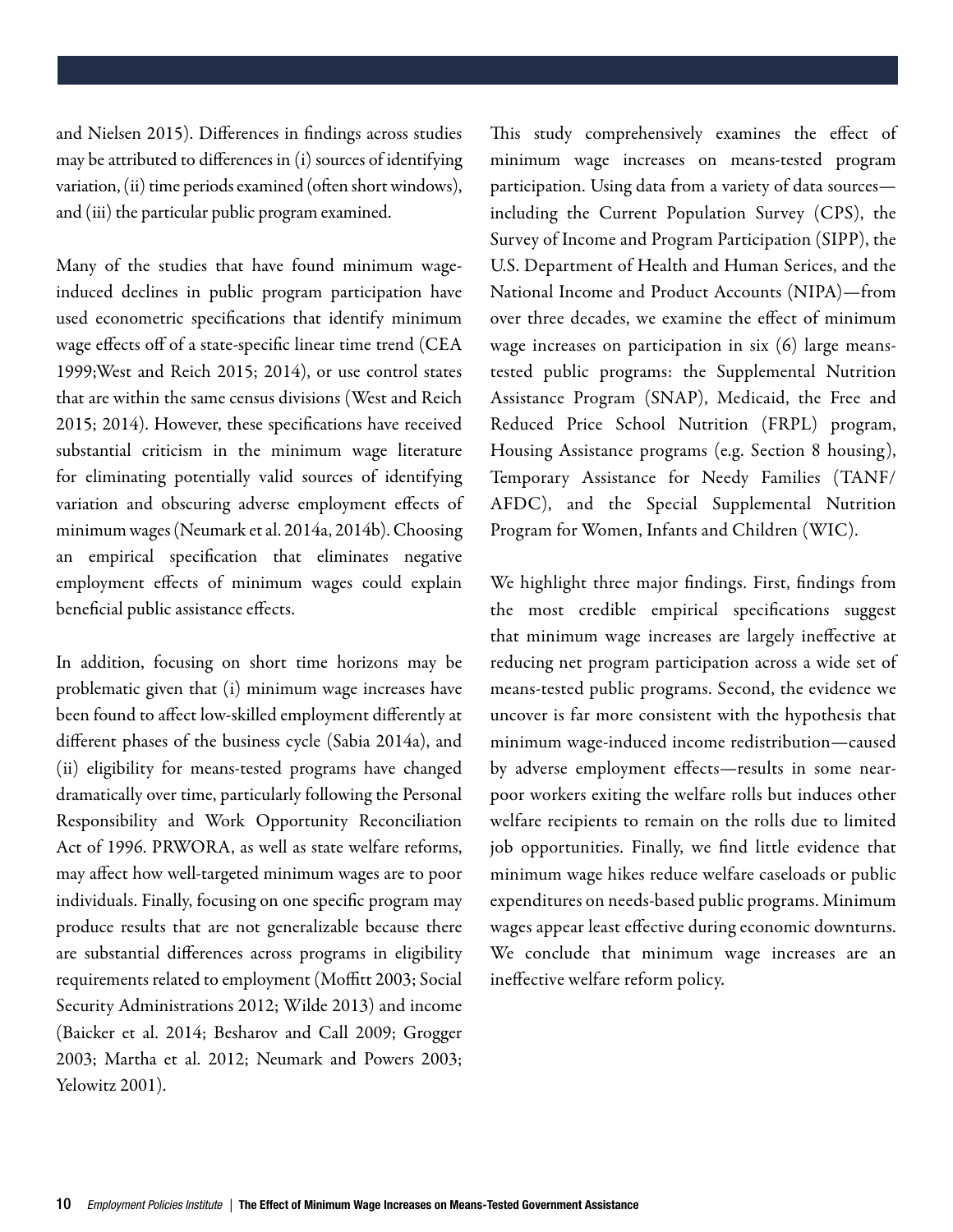#### II. Background on Minimum Wages and Means-Tested Programs

The effectiveness of higher minimum wages in reducing public program participation depends on the distribution of earnings and employment effects of minimum wages as well as how well targeted minimum wages are to those who qualify for public assistance. Means-tested program eligibility in the United States depends principally on whether (i) household (or family) income falls below a statutorily prescribed percentage of a household-size adjusted Federal poverty threshold, and (ii) households are sufficiently asset poor. However, there is heterogeneity across states and programs in eligibility requirements and enforcement of those requirements. Below we discuss eligibility for the set of means-tested public programs evaluated in this study, assess how these standards differ across states and time, and evaluate how minimum wages are likely to affect participation.

SNAP. The Supplemental Nutrition Assistance Program (SNAP), formerly known as the Food Stamp Program, is the largest nutrition assistance program administered by the United States Department of Agriculture (USDA). In 2014, 46.5 million Americans received benefits from SNAP with an average of \$125.35 for each person per month in food assistance (USDA 2015a). To qualify for SNAP, an individual must be income poor and, until April 2015, asset poor. For example, in 2005, Federal eligibility for SNAP requires gross (net) monthly household income to be below 130 (100) percent of the Federal poverty threshold (FTP) and permits households to have no more than \$2,250 in "countable resources." Other means-tested benefits—such as TANF/AFDC or Supplemental Security Income—are not counted against household income.1

Prior to April 2015, states often allowed exemptions to vehicle-related asset requirements. For instance, in 2014, 39 states excluded vehicles from asset tests (US Department of Agriculture 2014). However, in April 2015, the Federal government followed the lead of some states and abandoned asset limits altogether. As the link between asset accumulation and SNAP eligibility has diminished over time, the link between eligibility and employment has grown stronger since the mid-1990s. As part of the Personal Responsibility and Work Opportunity Act (PRWORA) of 1996, individuals ages 18 to 60 without disabilities must be employed or actively seeking work in order to receive SNAP (Social Security Administrations 2012). Thus, SNAP recipients may be more likely to benefit from minimum wage increases because they are more likely to be attached to the labor force.

Medicaid. Jointly administered by the Federal and state governments, the Medicaid program offers free or lowcost health coverage to low-income families. States must provide coverage for "categorically needy" individuals, including recipients of Supplemental Security Income (SSI), families with dependent children receiving cash assistance, poor pregnant women and children, and certain low-income Medicare beneficiaries (Center for Medicaid and CHIP Services 2015). In addition, states can offer coverage for medically needy persons, disabled individuals, and infants and pregnant women whose incomes are above income eligibility limits for mandatory coverage.

Medicaid has gone through various expansions at both the federal and state levels over the last three decades. For example, federal legislation in the late 1980s expanded Medicaid coverage for low-income mothers and dependent children by increasing earnings and child age limits. Between 1979 and 2014, 44 states obtained demonstration waivers from the Federal government—usually waivers granted under Section 1115 of the Social Security Act often to expand Medicaid eligibility to near poor families and low-income adults without children.

<sup>&</sup>lt;sup>1</sup> However, there is some heterogeneity across states in the age of eligibility as well as eligibility of those with disabilities.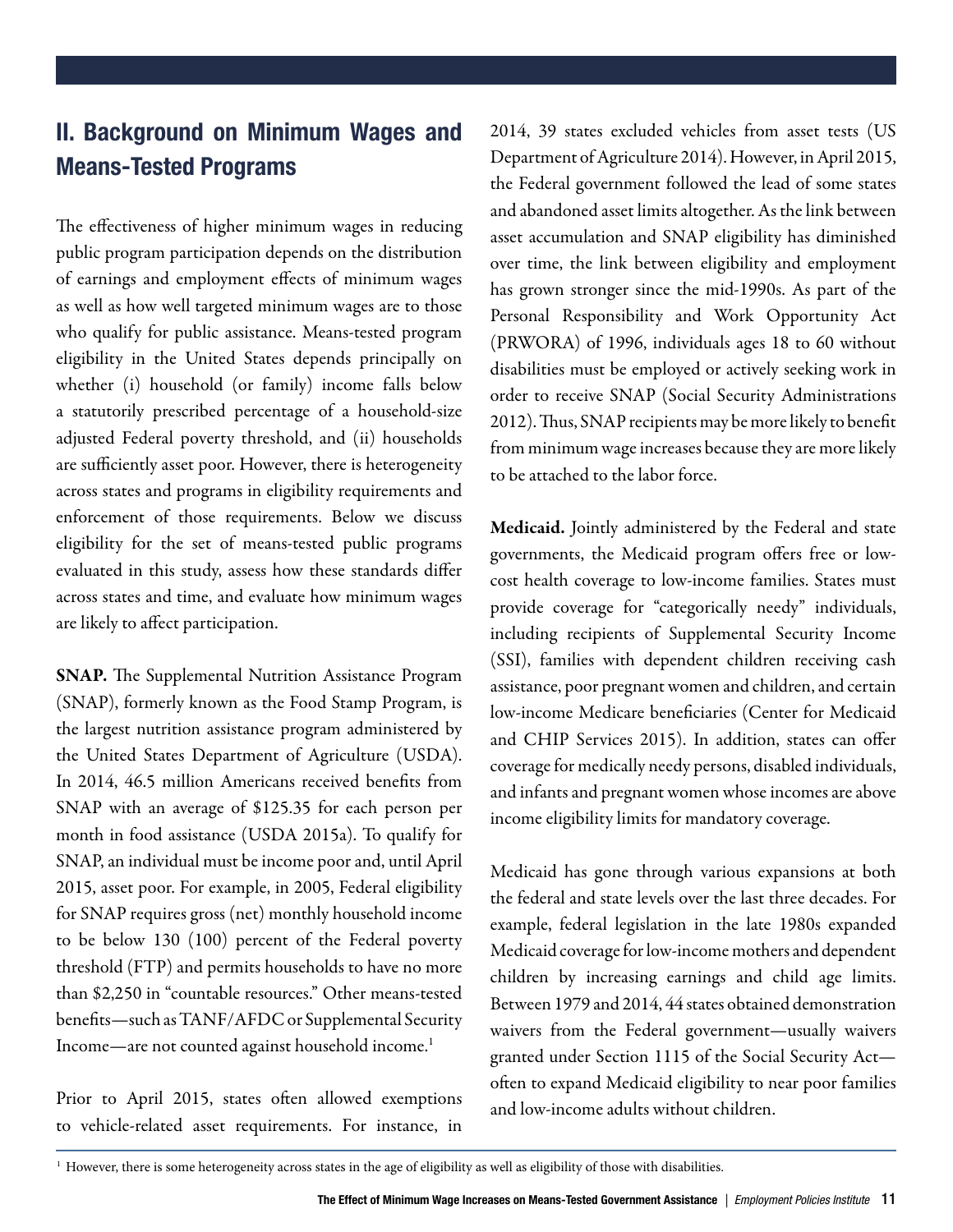Moreover, beginning in January 2014, the Patient Protection and Affordable Care Act required states that joined Federal health care exchanges to increase Medicaid coverage to individuals and families whose income is at or below 138 percent of the Federal poverty line (Kaiser Family Foundation 2015). As Medicaid has expanded to include more near-poor families, the minimum wage may be better targeted to Medicaid recipients than it once was, but the weak link between Medicaid receipt and employment suggests that there would be a weaker relationship between minimum wages and Medicaid participation than SNAP participation.2

Free or Reduced School Lunch Program (FRPL program). The National School Lunch Program is a federally subsidized meal program that provides nutritionally balanced, low-cost or free lunches to children each school day. Children living in households with incomes less than 130 percent of the FPT, or living in households receiving AFDC/TANF or SNAP/Food stamps, are eligible for free or reduced price lunches.<sup>3</sup> Those who live in households with incomes below 185 percent but above 130 percent of the FPT are qualified for reduced price lunch. Federal eligibility requirements for the FRPL program have remained unchanged since modest expansions under the Omnibus Budget Reconciliation Acts of 1980. However, state and local implementation of nutrition standards has widely varied.

While FRPL participation is not linked to employment, the close link between SNAP and FRPL receipt could suggest a closer relationship between minimum wages FRPL receipt than Medicaid receipt. Moreover, because that income eligibility reaches up to 185 percent of the FPT, more workers are eligible for the program; this may also lead to better targeting of the minimum wage to FRPL recipients.

Subsidized Rental Housing. Subsidized rental housing programs provide subsidies to very low-income families, the elderly, and the disabled to help them rent housing in the private market. The largest of these programs is the Housing Choice Voucher program, commonly known as the Section 8 voucher program. Eligibility is based on a family's annual gross income, family composition and citizenship. In order to qualify for rental subsidies, families must have total incomes less than 80 percent of the median county income, with most subsidies going to very low income families with incomes less than 50 percent of the median county income. These eligibility rules generate substantial heterogeneity in eligibility across geographic locations and time, as income limit and maximum subsidies are updated annually. In addition to the Housing Choice Voucher Program, low-income renters may also receive housing assistance via such programs as the Section 8 New Construction and the Substantial Rehabilitation and Loan Management Set-Aside programs.

AFDC /TANF. Temporary Assistance to Needy Families (TANF), formerly Aid to Families with Dependent Children (AFDC), is a program that provides temporary cash assistance to poor families with children. In order to qualify for AFDC/TANF, recipients must meet state-set family structure, income, and asset criteria. Under the 1996 PRWORA, states gained flexibility in designing their own TANF programs within certain federally-set standards, including the enforcement of strict work requirements to qualify for federal aid, and a 60-month lifetime federallyfunded benefit limit.

Nonetheless, there are differences across states in the strictness of enforcement of these work requirements. For instance, most states require TANF applicants to search for jobs or register to work as quickly as possible (Falk et

<sup>&</sup>lt;sup>2</sup> While not specifically studying the effect of minimum wage increases on Medicaid receipt, McCarrier et al. (2011) used data from the Behavioral Risk Factor Surveillance System from 1996 to 2007 and found that minimum wage increases were associated with a lower probability of unmet medical needs, but no change in the probability of having insurance.

<sup>&</sup>lt;sup>3</sup> Foster children are eligible for free and reduced price lunches regardless of foster family income.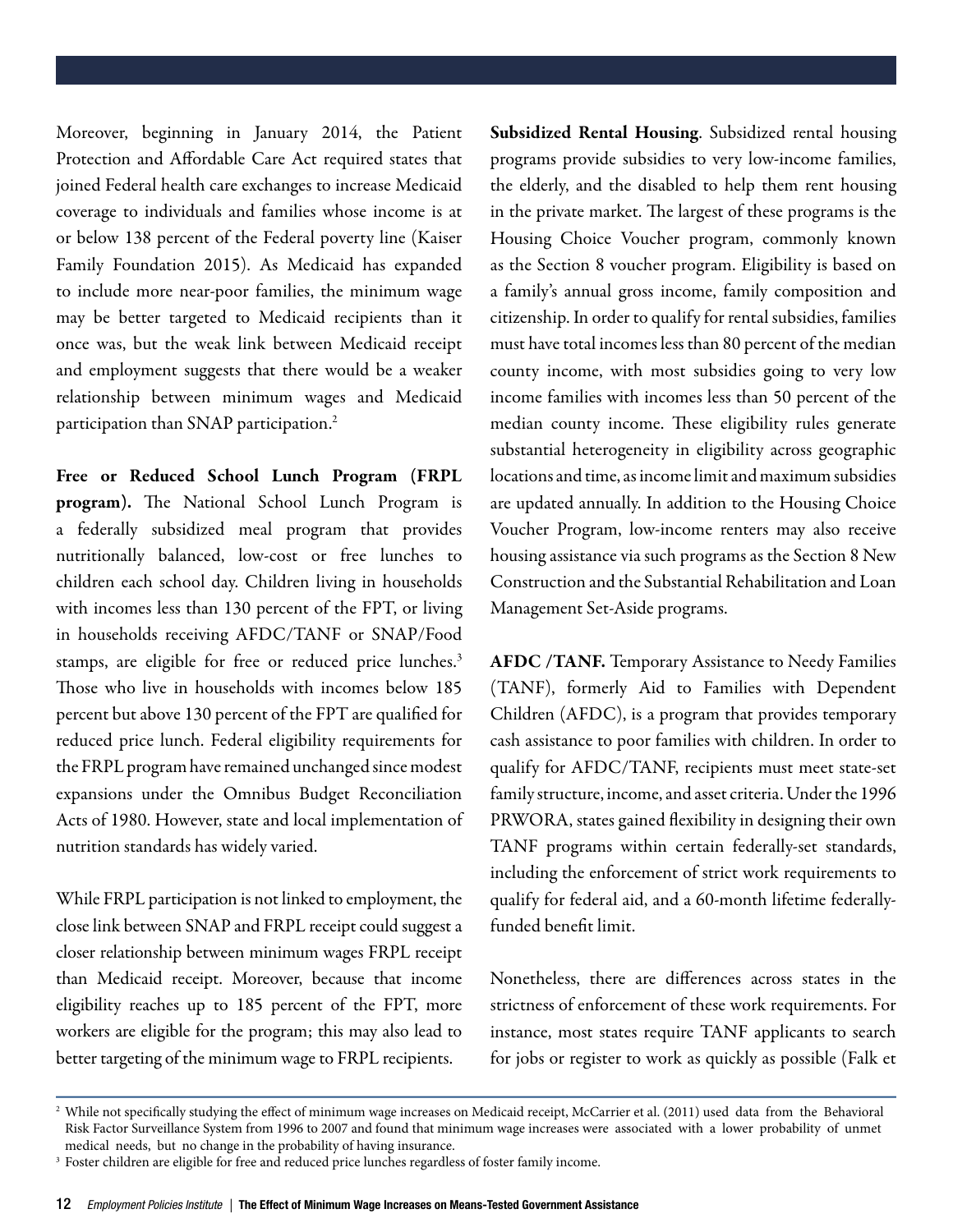al. 2012;). As of July 2014, 19 states mandate job search activities before or at the time of application (Huber et al. 2015). Current TANF recipients are also subject to sanction if they fail to comply with work requirements, which range from partial reduction of benefits for the first noncompliance to a more severe penalty such as lifetime ineligibility for multiple violations (Burke and Falk 2001; Falk et al. 2012).

While the link between TANF and employment was strengthened in the 1990s, during the Great Recession, TANF recipients found it more difficult to meet work requirements. In fiscal year 2009, the average overall work participation rate for all TANF families was 29.4 percent (USDHHS Office of Family Assistance 2011). In response, many states provided benefits for vulnerable families through state-funded programs outside of TANF (Hahn et al. 2012). In addition, states have the flexibility to grant benefit eligibility extensions to certain TANF families when they reach their time limits (Huber et al. 2015). These eligibility criteria include (i) inability to find employment, (ii) provision of care for ill or disabled persons, (iii) provision of child care, (iv) pregnancy, (v) old age, and (vi) domestic violence victimization.<sup>4</sup>

WIC. The Special Supplemental Nutrition Program for Women, Infants, and Children (WIC) offers short-term food supplements and nutrition education for low-income women (pregnant, postpartum with a child 6 months or less, or breastfeeding with an infant between 6 and 12 months), infants and children up to age five. To be eligible to receive WIC benefits, applicants must (i) have household income below 185 percent of the FPT, or (ii) receive Medicaid, AFDC/TANF or SNAP/food stamps, and (iii) be nutritionally at risk based on the federal guidelines for the program (USDA 2015).<sup>5</sup> While the income criteria are similar across states, different states

have different requirements for proof of income as well as different nutritional standards (Bitler et al. 2003). In 2014, almost 8.3 million people received WIC program benefits, with an average monthly per-person food voucher of \$43.65 (USDA 2015).

In summary, differing eligibility standards related to family (or household) income, work requirements, and asset exemptions across states and over time suggest that minimum wages may affect different means-tested public program participation differently. While some programs, such as SNAP are more closely linked to employment requirements, other programs—such as Medicaid, and subsidized rental housing—often lack strong employment requirements and target families that are less likely to be affected by minimum wage increases. Moreover, relatively higher income eligibility standards—such as exist for FRPL and WIC (up to 185 percent of the FPT)—may increase the likelihood that more minimum wage workers are affected by these programs.

Overall Targeting. With the above differences in mind, a necessary condition for eligibility for a wide set of means-tested public programs is living in a household with counted income below 100 to 200 percent of the Federal poverty threshold. How well does the minimum wage target these poor and near poor individuals? First, as Card and Krueger (1995) noted, many poor individuals will not gain from minimum wage increases because they do not work. Sabia, Burkhauser, and Nguyen (2015) find that only about 40 percent of poor individuals are employed. The introduction of work requirements for welfare as part of PRWORA may have improved the targeting of the minimum wage to welfare recipients, but recent weakening of work requirements in the wake of the Great Recession may have diminished it (Falk 2012).

<sup>&</sup>lt;sup>4</sup> See Rowe et al. (2010) for a complete list of state's time limit extensions eligibility requirements.

<sup>&</sup>lt;sup>5</sup> According to the United States Department of Agriculture, "two major types of nutritional risk are recognized for WIC eligibility: (1) medicallybased risks (designated as "high priority") such as anemia, underweight, maternal age, history of pregnancy complications, or poor pregnancy outcomes, and (2) Diet-based risks such as inadequate dietary pattern." (USDA 2010).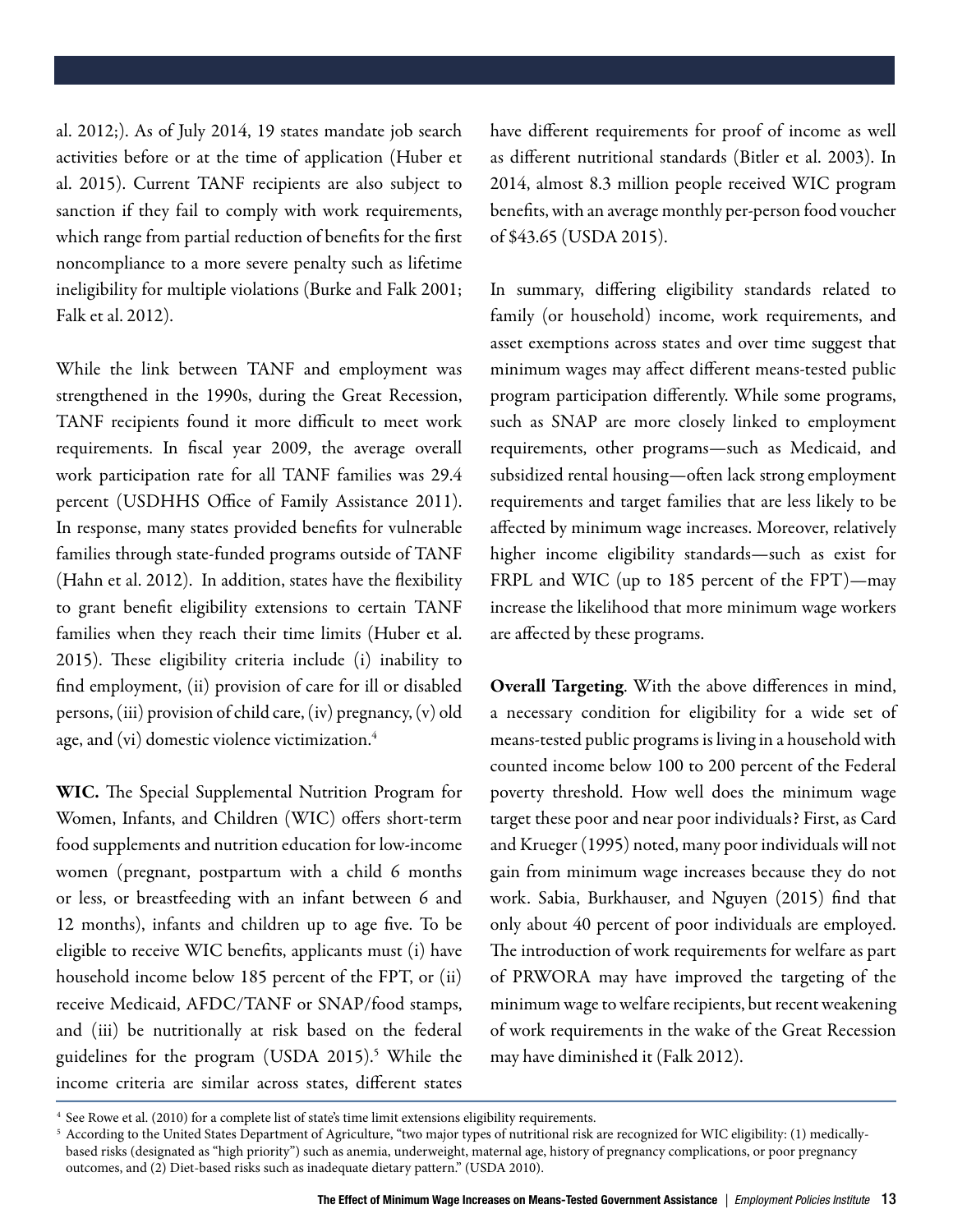Moreover, even among those poor workers who do work, minimum wages may be poorly targeted to households receiving or at risk for receiving public assistance. The difficulty of using the minimum wage to target those in poverty has been well documented in the economics literature for nearly 70 years. In his seminal article on the economics of minimum wage legislation, Stigler (1946) wrote:

*"The connection between hourly wages and the standard of living of the family is thus remote and fuzzy. Unless the minimum wage varies with the amount of employment, number of earners, nonwage income, family size, and many other factors, it will be an inept device for combating poverty even among those who succeed in retaining employment. And if the minimum wage varies with all of these factors, it will be an insane device." (Stigler 1946, p. 363)*

Indeed, a number of studies have shown that minimum wages are poorly targeted to those living below or near the poverty threshold (Burkhauser, Couch, and Glenn 1996; Burkhauser and Sabia 2007; MaCurdy 2015; Sabia and Burkhauser 2010; Sabia 2014b). Sabia and Burkhauser (2010) show that only 11.3 percent of minimum wage workers live in households with incomes below 100 percent of the household poverty threshold, while 42.3 percent live in households with incomes over 300 percent of the poverty threshold. Moreover, when they examine poor workers, they find that 48.9 percent earn hourly wages above proposed federal minimums and would thus not likely be affected by such hikes. While recent work by Lundstrom (2014) suggests that the target efficiency of the minimum wage may have modestly improved during the Great Recession, the non-poor remain the primary beneficiaries of higher minimum wages.

In addition to poor targeting of minimum wages, the effect of minimum wages on means-tested program participation depends on the magnitude of labor demand effects as well as the distribution of resultant earnings and employment effects across individuals within families. In their comprehensive review of the post-Card and Krueger (1995) literature, Neumark and Wascher (2008) found that the most credible studies that focused on low-skilled labor markets where the minimum wage is most likely to bind (e.g. Campoleiti et al. 2005) found evidence of adverse employment effects, with estimated elasticities ranging from -0.1 to -0.3.<sup>6</sup>

However, following this review, two high-profile studies took aim at the conclusion, targeting the credibility of the parallel trends assumption underlying the two-way fixed effects (difference-in-difference) models typically estimated in the minimum wage literature (Allegretto et al. 2011; Dube et al. 2010). They focus on narrower identifying variation—variation in contiguous counties across state borders (Dube et al. 2010), within census divisions (Allegretto et al. 2011), or off of geographicspecific linear time trends (Allegretto et al. 2011)—and find little evidence of adverse labor demand effects. While intriguing, the results from these studies have been the subject of substantial empirical criticism (Neumark et al. 2014a; 2014b). Convincing work by Neumark et al. (2014a; 2014b) shows that (i) the inclusion of controls for state-specific linear time trends confounds the business cycle, and (ii) states within census divisions do not serve as better counterfactuals for "treatment states" that increase their minimum wages. The consequence of these misspecifications is to obscure negative employment effects of minimum wage increases. And obscuring negative employment effects of minimum wages could result in overstating the aggregate earnings gains to low-skilled

<sup>6</sup> Later studies by Thompson (2009) and Sabia, Burkhauser, and Hansen (2015; 2012) also focus on sub-populations for whom the minimum wage is likely to bind and produce a similar pattern of results. Further, Meer and West (2013) find that minimum wage increases may inhibit job creation in expanding establishments.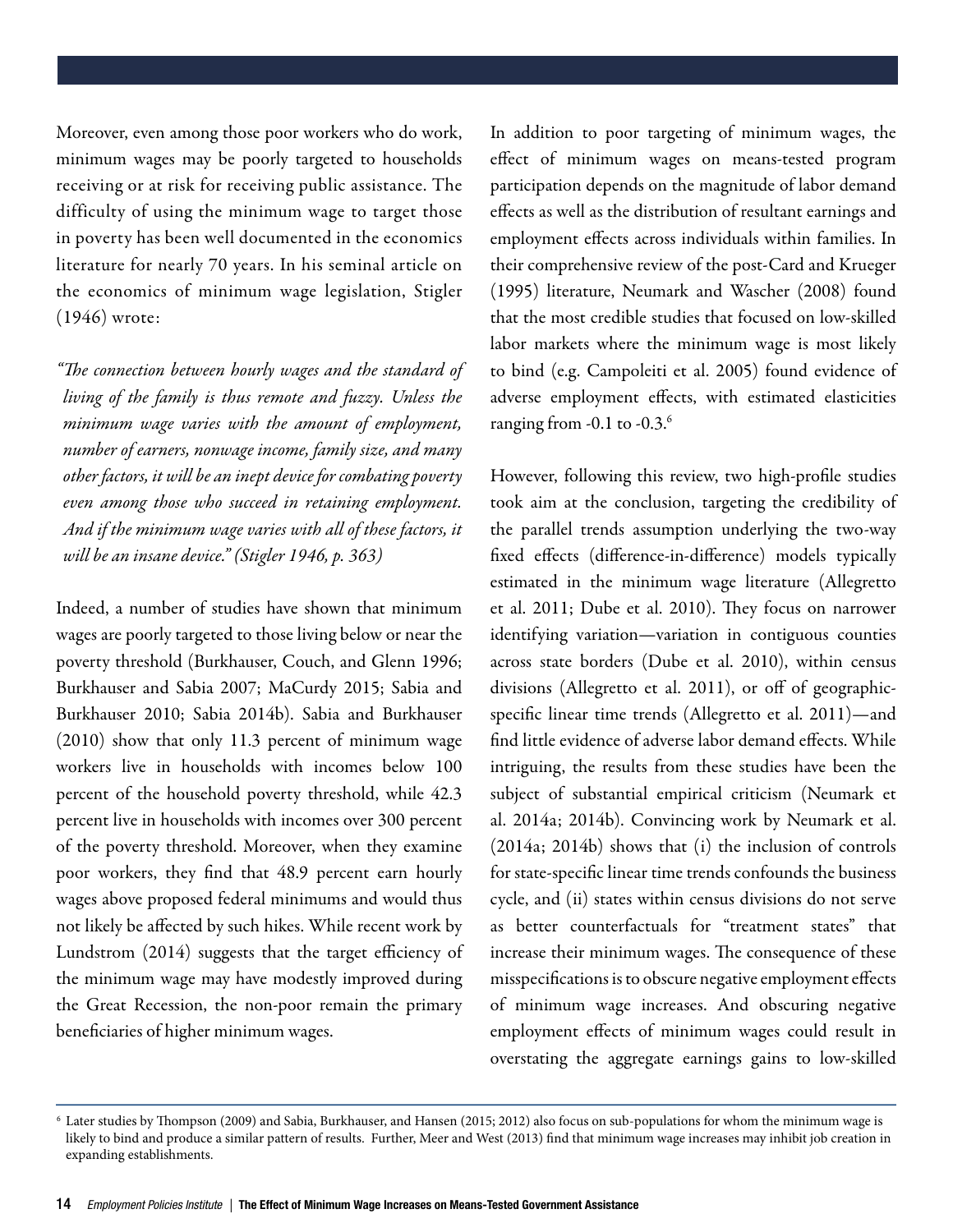individuals7 as well as overstating the public assistancereducing effects of minimum wages. Together, the poor targeting of higher minimum wages to individuals living in poor (or near-poor) households and the presence of adverse labor demand effects among those who are affected may undermine the goal of decreasing means-tested public program participation.

Minimum Wages and Welfare Participation. The literature on the effect of minimum wages on meanstested public assistance receipt is much thinner than the literature on targeting, employment, or poverty effects of the minimum wage. One set of studies uses individual-level data from the SIPP to estimate the public assistance effects of minimum wage increases. Using data from the 1986 to 1988 panels of the SIPP and employing a difference-indifference approach, Brandon (1995) finds that higher minimum wages are associated with a reduction in the probability of exit from AFDC. An update of this paper using data from the 1996 to 2004 SIPP produces a similar pattern of results (Brandon 2008). However, Turner (1999) reaches the opposite conclusion when using data from the 1990 and 1991 panels of SIPP. These findings underscore potential heterogeneous effects of minimum wages in short panels (Baker et al. 1999; Page et al. 2005), which may capture different phases of the business cycle (Sabia 2014a) and different programmatic rules that may affect the likelihood that minimum wages bind for AFDC/TANF recipients (Sabia and Nielsen 2015).<sup>8</sup> Over a somewhat longer period prior to the Great Recession (1996 to 2007), Sabia and Nielsen (2015) find little evidence that minimum wages reduced material hardship

or net welfare participation in the SIPP using differencein-difference models that both include and exclude statespecific linear time trends.

A second set of studies has used aggregate state-level data to estimate the effect of minimum wage increases on welfare use. Using data from 1976 to 1998 and a difference-indifference approach, the Council of Economic Advisers (1999) find that minimum wage increases were associated with a reduction in AFDC caseloads. However, using aggregate state-level data from 1983 to 1996, Page et al. (2005) find just the opposite: a 10 percent increase in the minimum wage is associated with a 1 to 2 percent increase in welfare caseloads. The authors convincingly show that the treatment of state-specific time trends—whether one uses linear versus higher-order state time trends—as well as the time period chosen for the analysis can explain differences in their findings from that of the Council of Economic Advisers.9 Consistent with Neumark et al. (2014a; 2014b), the pattern of findings suggests that the inclusion of state-specific linear time trends as controls may conflate minimum wage effects with that of the business cycle.

Finally, a new study by West and Reich (2015) examines the effect of minimum wage increases on SNAP participation. Using data from the 1990 to 2012 March CPS and, employing an empirical specification "fully saturated" with controls for state-specific linear time trends and census division-specific year effects, West and Reich (2015) obtain SNAP participation elasticities with respect to the minimum wage of -0.24 and -0.32. Then,

 $\sigma$  Using matched CPS data, Neumark and Wascher (2002) and Neumark et al. (2005), find that minimum wage increases redistribute income among low-skilled workers, consistent with adverse labor demand effects. They conclude that while workers who keep their jobs and do not have their hours significantly reduced experience income gains, those who lose their jobs or have their hours substantially cut experience earnings losses (Neumark and Wascher 2002). Golan et al. (2001) find some evidence of adverse distributional effects and Gundersen and Ziliak (2004) find little evidence of substantial income gains for those living near the poverty threshold. Sabia (2008) finds that less-educated single mothers with children—a population at relatively higher risk for public program receipt—face an income loss due to adverse employment and hours effects from the minimum wage hikes.

<sup>8</sup> This could suggest that the adverse employment effects of minimum wages among single mothers (Sabia 2008) lead to greater government dependence.

<sup>&</sup>lt;sup>9</sup> While not specifically exploring the effects of minimum wage increases on welfare caseloads, Grogger (2003) and the Council of Economic Advisers (CEA) use the minimum wage as a control variable in estimating the effects of other policies on welfare caseloads. Grogger finds a statistically insignificant positive effect and CEA finds a significant negative effect.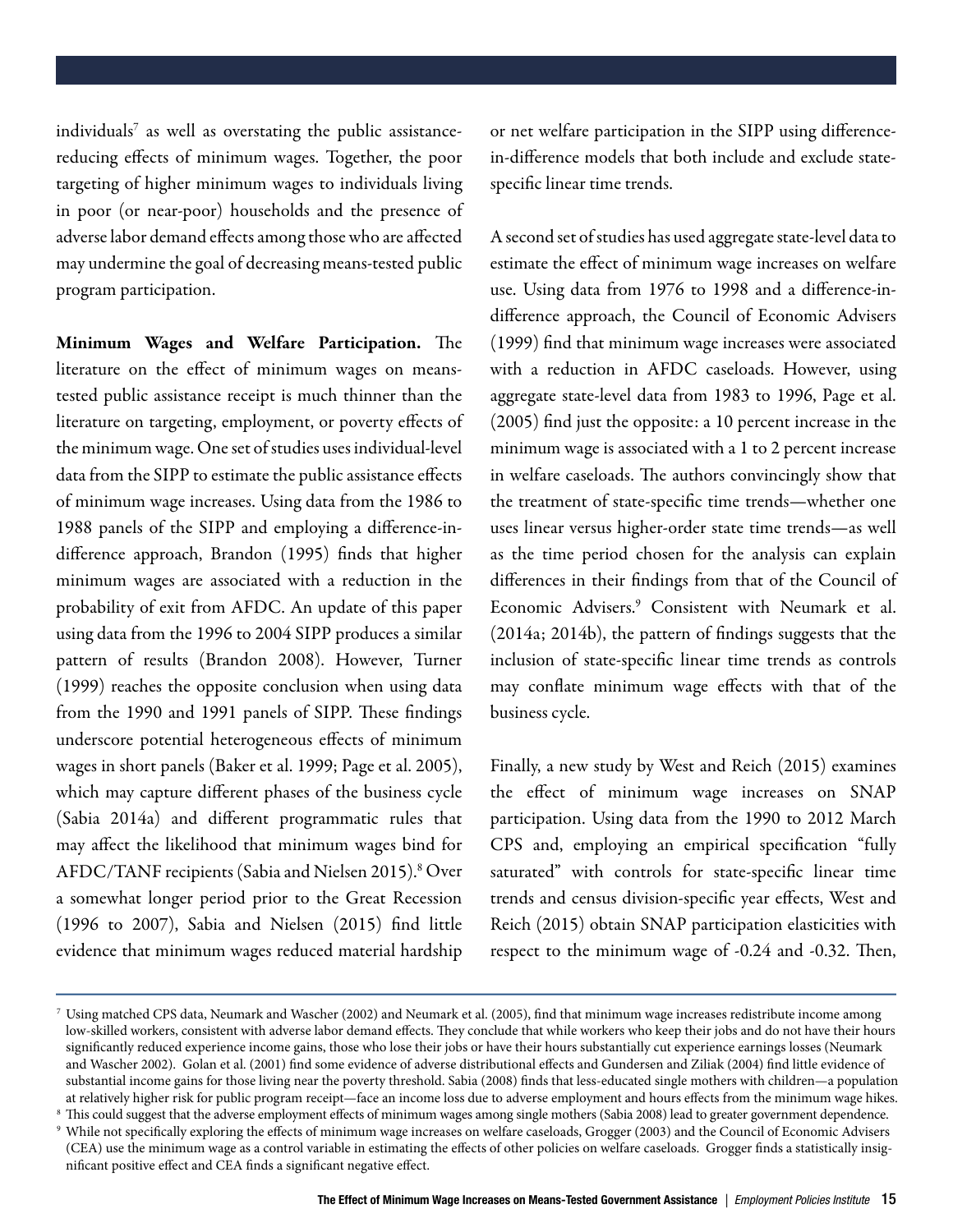drawing data from the National Income and Product Accounts (NIPA) and an identical identification strategy, they estimate a SNAP expenditure elasticity with respect to the minimum wage of -0.19. West and Reich (2014) find a similar pattern of results when estimating the effect of minimum wage hikes on Medicaid participation using an identical identification strategy.<sup>10</sup> However, given that the specification chosen by West and Reich (2015; 2014) obscures adverse employment effects of the minimum wage, these estimates should be viewed with some degree of skepticism.

Contributions. This study presents the most comprehensive study to date on the effects of minimum wage increases on public assistance receipt. We draw on data from a variety of government data sources over three decades—including two micro-datasets: (i) the Current Population Survey and (ii) the Survey of Income and Program Participation, as well as government data sources with information on welfare caseloads and expenditures, including the National Income and Product Accounts (NIPA) and the U.S. Department of Health and Human Services—to estimate the effect of minimum wage increases on welfare participation and public budgets. Our study is unique in examining the means-tested program participation effects of minimum wage increases across (i) data sources, (ii) identification strategies, (iii) the business cycle, and (iv) public programs. We assess the credibility

of empirical specifications commonly employed in this literature and identify our set of preferred policy estimates.

#### III. Data and Measures

Current Population Survey. First, we use repeated crosssections of the March Current Population Survey (CPS) from 1980 to 2014 (corresponding to calendar years 1979 to 2013). The March CPS, which has been the workhorse of the minimum wage-poverty literature in the United States (see Sabia and Burkhauser 2010; Sabia, Burkhauser, and Nguyen 2015), allows us to measure participation in several forms of public assistance receipt, including (1) the Supplemental Nutrition Assistance Program (SNAP), formerly the Food Stamp Program (FSP), (2) Medicaid, (3) the Free or Reduced School Lunch Program (FRPL), (4) subsidized rental housing, (5) Temporary Assistance to Needy Families (TANF), formerly Aid to Families with Dependent Children (AFDC), and (6) the Special Supplemental Nutrition Program for Women, Infants, and Children (WIC).<sup>11</sup>

For public programs (1) through (4), we focus on working-age individuals ages 16-to-64, following the poverty literature (Sabia and Burkhauser 2010; Sabia and Nielsen 2015). For programs (5) and (6), we follow Moffitt (1999) and Schoeni and Blank (2000), and examine females ages 16-to-54. We then proceed to

<sup>&</sup>lt;sup>10</sup> However, the data organization and regression model in this paper is not identical to West and Reich (2015). In West and Reich (2014), the authors aggregate family-level data to the state-year level and do not weight their regressions.

 $11$  The relevant questions in the CPS related to these programs are:

<sup>(1)</sup> SNAP/FSP: "Did (you/anyone in this household) get SNAP (Supplemental Nutrition Assistance Program), food stamps or a food stamp benefit card at any time during [previous year]?"

<sup>(2)</sup> Medicaid: "At any time in [previous year], was … covered by Medicaid?"

<sup>(3)</sup> Free or Reduced School Lunch Program: "During [previous year] how many of the children in this household received free or reduced price lunches because they qualified for the federal school lunch program?"

<sup>(4)</sup> Subsidized rental housing: "Are you paying lower rent because the Federal, State, or local government is paying part of the cost?"

<sup>(5)</sup> AFDC/TANF: "At any time during [previous year], even for one month, did … receive any CASH assistance from a state or county welfare program such as (State Program Name)?"

<sup>(6)</sup> WIC: "At any time during [previous year], was… on WIC, the Women, Infants, and Children Nutrition Program for themselves or on behalf of a child?"

The question on WIC receipt is added to the public CPS March starting in 2001 (Bitler et al. 2003).

Respondents in the CPS are queried about SNAP receipt, FRPL receipt, and housing assistance receipt for any individuals in their households. Information about Medicaid, TANF, and WIC receipt is collected for each individual within the household. Our primary analysis is conducted at the individual level.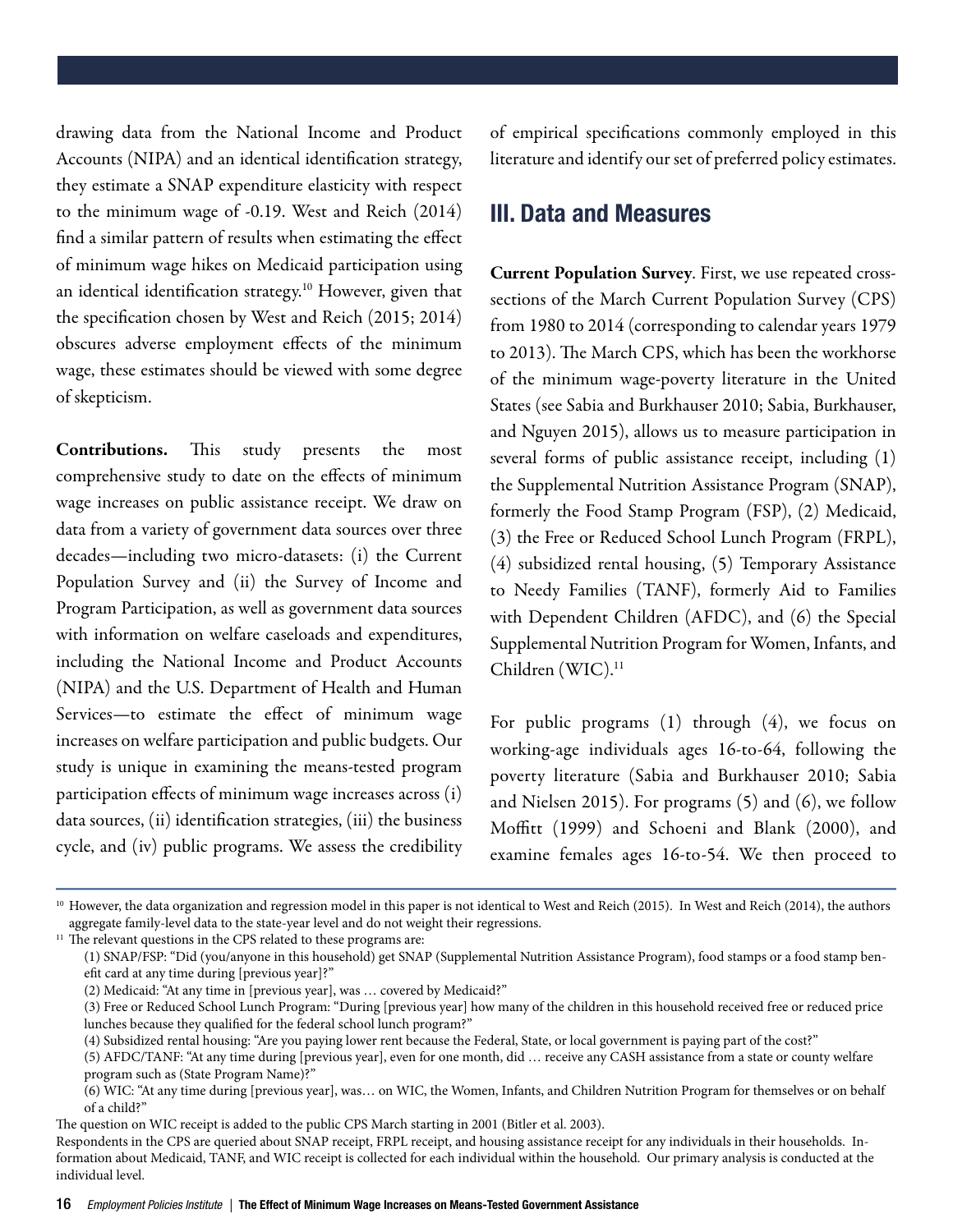examine lower-skilled, less-educated individuals who are more likely to receive public assistance and be affected by minimum wage policy: non-whites, younger individuals ages 16-to-29 without a high school diploma, and lesseducated (less than high school) single mothers ages 16 to-45 with young children (under age 18).

In Panel I of Table 1A, we show weighted means of public program receipt in the CPS. Trends in means-tested program receipt between 1979 and 2013 are shown in Figure 1. Among those ages 16 to 64 (column 1), we find that over the sample period, 7.7 percent report living a household receiving SNAP, 7.6 percent of individuals report receiving Medicaid, 9.2 percent report living a household that receives free or reduced price lunch, and 1.0 percent report living a household receiving housing assistance. Among women ages 16 to 54, we find that 3.5 percent receive AFDC/TANF, and 4.4 percent receive WIC. As expected, participation rates are lower among workers (column 2) as compared to non-workers (column 3). An examination of participation rates among less-educated populations most likely to receive meanstested public assistance (columns 4 through 6) suggests participation rates that are 2 to 11 times larger among lesseducated single mothers, non-whites, and younger high school dropouts relative to the full sample (column 1).

While the March CPS is widely used to study poverty, an important disadvantage of this data source is severe underreporting of means-tested program participation (Wheaton 2008; Wheaton and Giannarelli 2000). For instance, in 2002, self-reported SNAP participation in the March CPS was 39 percent lower than administrative data shows, Medicaid participation was 29 percent lower, and TANF receipt was 46 percent lower (Wheaton 2008). While such measurement error should not produce biased estimates in the effect of minimum wages on program participation—unless such error is unexpectedly associated with minimum wage changes—we next turn to alternative data sources, which have been documented to more accurately capture public program participation.

Survey of Income and Program Participation. The SIPP is a nationally-representative longitudinal survey of the non-institutionalized, civilian population conducted by the U.S. Census Bureau. We draw data from the 1996- 1999, 2001-2003, 2004-2007, and 2008-2013 panels, which correspond to calendar years 1996 to 2013.<sup>12</sup> One important advantage of the SIPP is the relatively short recall period (four months) for respondents to report household composition, income, program participation, and health insurance. This makes the SIPP less prone to error relative to other federal surveys where respondents are required to recall information from as long as a full year prior to the interview. There is also evidence that the SIPP measures true program participation with less error. Compared to the March CPS, the underreporting rate is 22 percent lower for SNAP participation, 9 percent lower for Medicaid participation and 5 percent lower for TANF participation (Wheaton 2008). Another key advantage of the SIPP is that its longitudinal data allow us to (i) explore individual-specific transitions into and out of poverty as well as onto and off of the welfare rolls, and (ii) estimate models that include individual fixed effects.

Using the SIPP, we construct measures of participation in our means-tested public programs.<sup>13</sup> Average monthly participation rates and welfare transition rates are shown in Panel II of Table 1A. When we generate comparable annual measures of program participation for the same states and years in the CPS and SIPP (see Appendix Table 1), we find that participation rates are higher in the SIPP,

<sup>&</sup>lt;sup>12</sup> Following Sabia and Nielsen (2013), we drop data in the 2000 calendar year, for neither the 1996 panel nor the 2001 panel provides adequate overlap in this calendar year.

<sup>&</sup>lt;sup>13</sup> While the CPS only asks about household receipt of SNAP, the SIPP includes information on individuals' receipt of SNAP.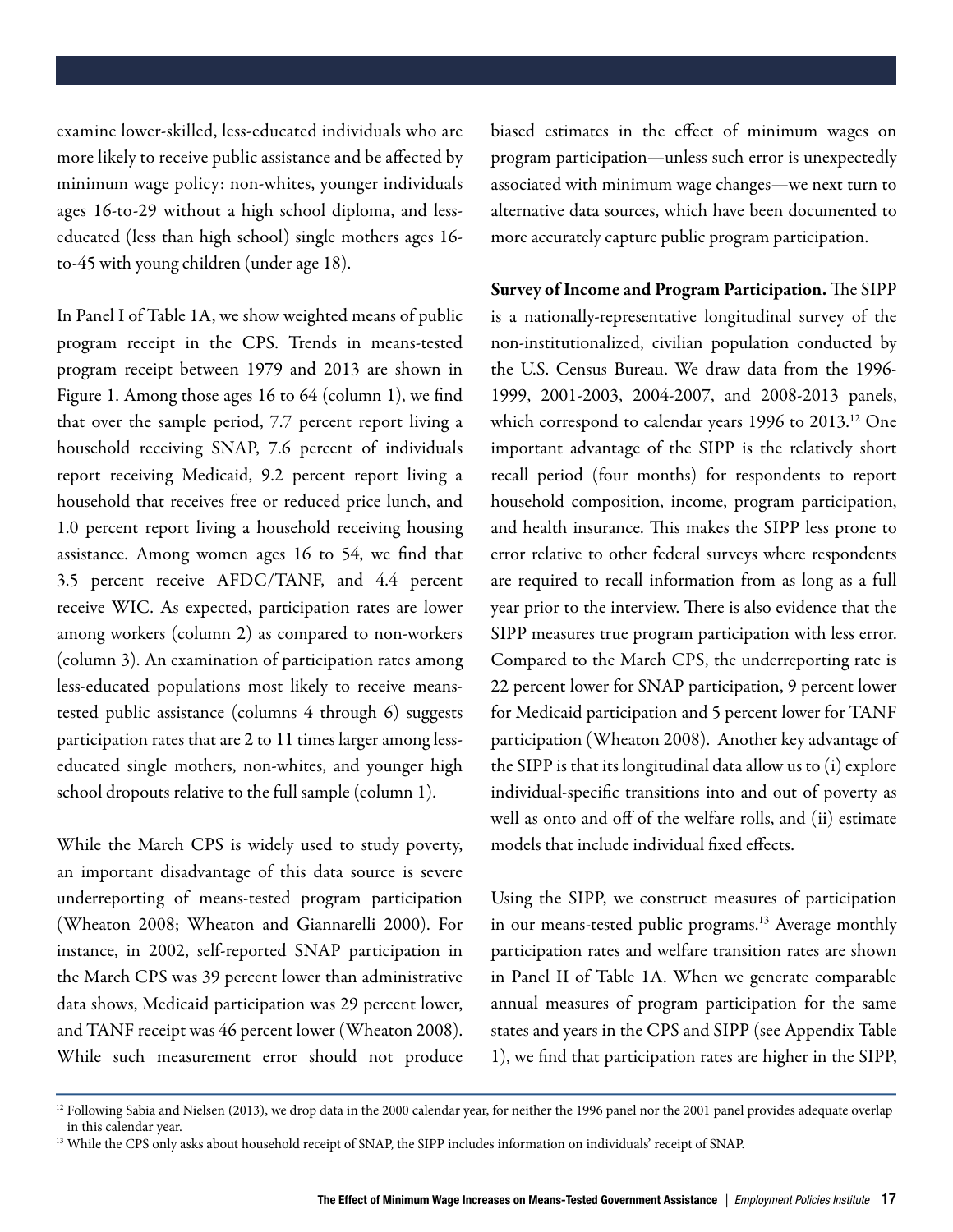as expected. National trends in program participation, shown in Figures 2A, are similar to those in the CPS between 1996 and 2013.

Aggregate Welfare Caseloads. In addition to the two microdata sources, we also obtain administrative data on means-tested welfare caseloads between 1980 and 2013. SNAP caseloads are obtained from the Census Bureau-Small Area Income and Poverty Estimates<sup>14</sup>, Medicaid caseloads from the Statistical Abstract (Social Insurance and Human Services, and Health and Nutrition, respectively)<sup>15</sup>, the FRPL caseloads from the U.S. Department of Agriculture (USDA)<sup>16</sup>, and AFDC/ TANF caseloads from the Office of Family Assistance (DHHS).17,18 Consistent state-by-year caseload data on WIC participation and housing subsidy receipt are not available during the 1980 to 2013 period.

In Panel I of Table 1B, we show weighted means of state welfare caseloads per 1,000 individual state residents. Medicaid caseloads are the highest (159.7 per 1,000), followed by the FRPL program (96.8 per 1,000), SNAP (91.1 per 1,000), and AFDC/TANF (31.2 per 1,000). Trends in caseloads are shown in Figure 3. The pattern of findings is similar to CPS and SIPP program participation rates.

Public Program Expenditures. Finally, we draw aggregate state-by-year data on means-tested program expenditures from the National Income and Product Accounts (NIPA). The NIPA data are collected by the Bureau of Economic Analysis and have been used by a number of scholars to study public welfare spending (Aschauer 1989; Hanson 2010;

West and Reich 2015). We draw data from 1980 to 2013 and construct real (in 2013 dollars) per capita expenditures on four programs: SNAP, Medicaid, AFDC/TANF and WIC.19 In Panel II of Table 1B, we show means of real (2013 dollars) means-tested expenditures per capita. Percapita spending is highest for Medicaid program (\$928.5), followed by SNAP (\$126.5), WIC (\$112.7) and AFDC/ TANF (\$104.8). Trends in real expenditures, presented in Figure 4, show that SNAP and Medicaid expenditures increased dramatically since 2000, accelerating during the Great Recession. TANF spending has declined since approximately 1994, just prior to PRWORA.

#### IV. Empirical Approach

We begin by pooling repeated cross-sectional data from the March 1980 to March 2014 CPS and estimating a differencein-difference model of the following form via probit:

$$
Beneft_{\rm ist} = \beta_0 + \beta_1 MW_{\rm st} + \beta_2 X_{\rm st} + \beta_3 Z_{\rm it} + \alpha_{\rm s} + \tau_{\rm t} + \varepsilon_{\rm st}, \quad (1)
$$

where *Benefit*<sub>ist</sub> is an indicator for whether respondent  $i$ residing in state *s* in year *t* received means-tested public benefits, MW<sub>st</sub> is the natural log of the higher of the state or federal minimum wage;  $X_{st}$  is a vector of statespecific, time-varying controls including the prime-age adult wage rate, prime-age unemployment rate, per capita state GDP, the state refundable EITC credit, and key state welfare policies, including whether the state program exempts some or all vehicles from the asset test for SNAP eligibility, the presence of at least one Medicaid Section 1115 demonstration waiver, Medicaid expansions

<sup>&</sup>lt;sup>14</sup> SNAP/food stamp caseloads are available between 1981 and 2012.

<sup>&</sup>lt;sup>15</sup> We obtain consistent Medicaid caseload data for all states between 1983 and 2013.

<sup>&</sup>lt;sup>16</sup> National School Lunch program caseloads are available between 1989 and 2013.

<sup>&</sup>lt;sup>17</sup> AFDC/TANF caseloads are missing in 1984.

<sup>&</sup>lt;sup>18</sup> Medicaid and National School Lunch program caseloads are collected for the fiscal year.

<sup>&</sup>lt;sup>19</sup> Data on expenditures on FRPL and housing subsidies over the 1980 to 2013 time period are not available from the NIPA. In the NIPA, WIC expenditures are grouped with expenditures on General Assistance Foster care and adoption assistance, Child Tax Credits, Economic Stimulus Act of 2008 rebates, American Recovery and Reinvestment Act of 2009 (ARRA) Making Work Pay tax credits, Government Retiree tax credits, Adoptive tax credits and Energy Assistance benefits. Estimation excluding WIC benefits in our measure of total expenditures produced a similar pattern of results.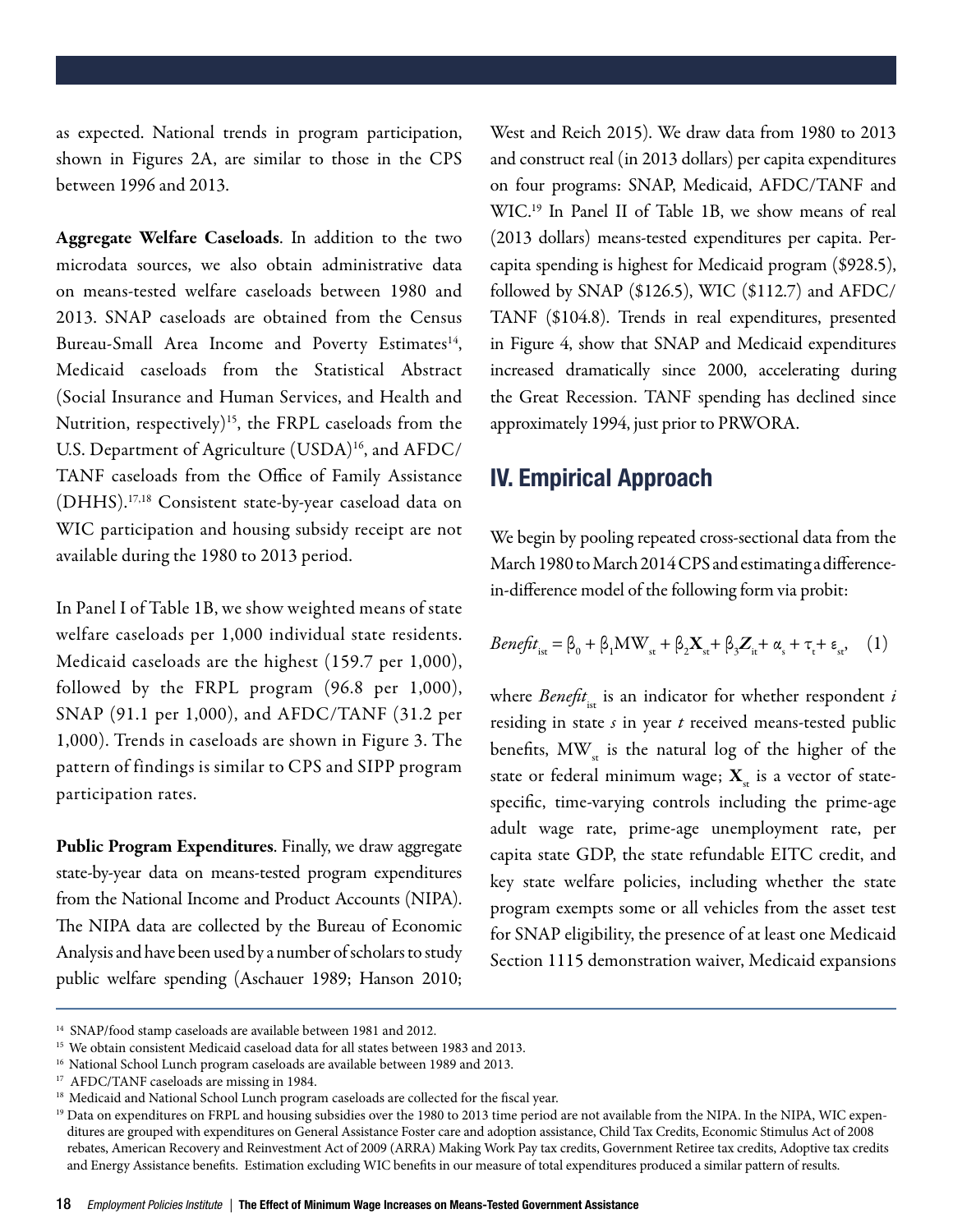to low-income childless adults<sup>20</sup>, the presence of binding work requirements and time limits for TANF receipt, excluding owned home value from asset tests for TANF, and maximum TANF benefit level for a family of three;  $\mathbf{Z}_{i\cdot}$ is a vector of individual controls including race/ethnicity, marital status, educational attainment, age, family size, and number of children under age 18 living in the household;  $\alpha_{\rm s}$  is a time-invariant state effect; and  $\tau_{\rm t}$  is a state-invariant year effects.<sup>21</sup> The means of each of these control variables can be found in Appendix Table 2. The key parameter of interest in equation (1),  $\beta_1$ , is the effect of the minimum wage on means-tested program participation. Given the functional form of the regression, dividing  $\beta_1$  by the mean of the dependent variable yields the elasticity of means-tested program participation with respect to the minimum wage. Identification of  $\beta_1$  comes from withinstate variation in minimum wages. Of the 1,734 state-byyear cells observed from 1980 to 2013, there were over 400 minimum wage increases initiated by state legislatures. In addition, there were four Federal minimum wage increases (1979-81, 1990-91, 1996-97, and 2007-09), which also generate some state-level minimum wage variation because different states had different initial minimum wages at the time of Federal hikes. One concern with the specification described in equation (1) is the possibility of state-specific time-varying unmeasured heterogeneity confounding our estimate of  $\beta_1$ . Thus, we also experiment with additional controls for state-specific time-varying unmeasured heterogeneity in equation (1), including state-specific linear time trends and census division-specific year effects following West and Reich (2015). However, given that such a specification has been found to obscure adverse employment effects of minimum wages, we hold this model—as well as the model described in equation (1) up to a number of falsification tests, described below.

We next turn to the SIPP and estimate a model similar to equation (1) except that we exploit the longitudinal nature of the data to estimate transitions onto and off of the welfare rolls, and include both month and individual fixed effects as additional controls. First, we estimate:

$$
Beneft_{\text{ismt}} = \beta_0 + \beta_1 MW_{\text{smt}} + \beta_2 X_{\text{st}} + \beta_3 Z_{\text{it}} + \alpha_s + \pi_{\text{m}} + \tau_{\text{t}} + \theta_{\text{i}} + \epsilon_{\text{ismt}},
$$
  
(2)

where  $\pi_{_{\mathrm{m}}}$  is a vector of month fixed effects and  $\theta_{_{\mathrm{i}}}$  is a vector of individual fixed effects.<sup>21</sup> The inclusion of individual fixed effects allows us to examine the effects of minimum wages on individual-specific net transitions off of and onto means-tested benefit programs.

In addition, following Sabia and Nielsen (2015), we disaggregate transitions. We condition the sample on those initially (not) receiving some form of means-tested public assistance in the first month of interview of year t and estimate the effect of minimum wage increases on transitions onto (or off of ) means-tested public assistance over that calendar year:

$$
Transition_{\text{ist}} = \beta_0 + \beta_1 MW_{\text{st}} + \beta_2 X_{\text{st}} + \beta_3 Z_{\text{it}} + \alpha_{\text{s}} + \tau_{\text{t}} + \theta_{\text{i}} + \epsilon_{\text{ism'}}
$$
\n(3)

where *Transition*<sub>is</sub> is a dummy variable equal to one (1) if the respondent i makes a transition from his or her initial state at any point during the remainder of that calendar year, and 0 otherwise. In equation (3), MW<sub>s</sub> is then the higher of federal or state minimum wage that persists over calendar year *t* in state *s* (and a weighted average of that minimum wage over the year if the minimum wage changes mid-year).

<sup>20</sup> Prior to the Affordable Care Act, a number of states—including Arizona, Minnesota, Pennsylvania, Tennessee and Washington–expanded Medicaid coverage to low-income childless adults without the use of a Section 1115 waiver through the use of exclusively state-funded programs.

<sup>&</sup>lt;sup>21</sup> We estimate equation (2) via linear probability model. In SIPP public-release data, respondents in Maine and Vermont are grouped together and respondents in North Dakota, South Dakota, and Wyoming are grouped together in the 1996 and 2001 panels, prohibiting assignment of state policies and economic data. Therefore, respondents in these states are excluded from all SIPP analyses. In the SIPP regressions, we control for individuals' time-varying demographic characteristics (excluding gender and race), state-specific time-varying controls and program policies used in equation (1), and an indicator for the fourth month of the reference period.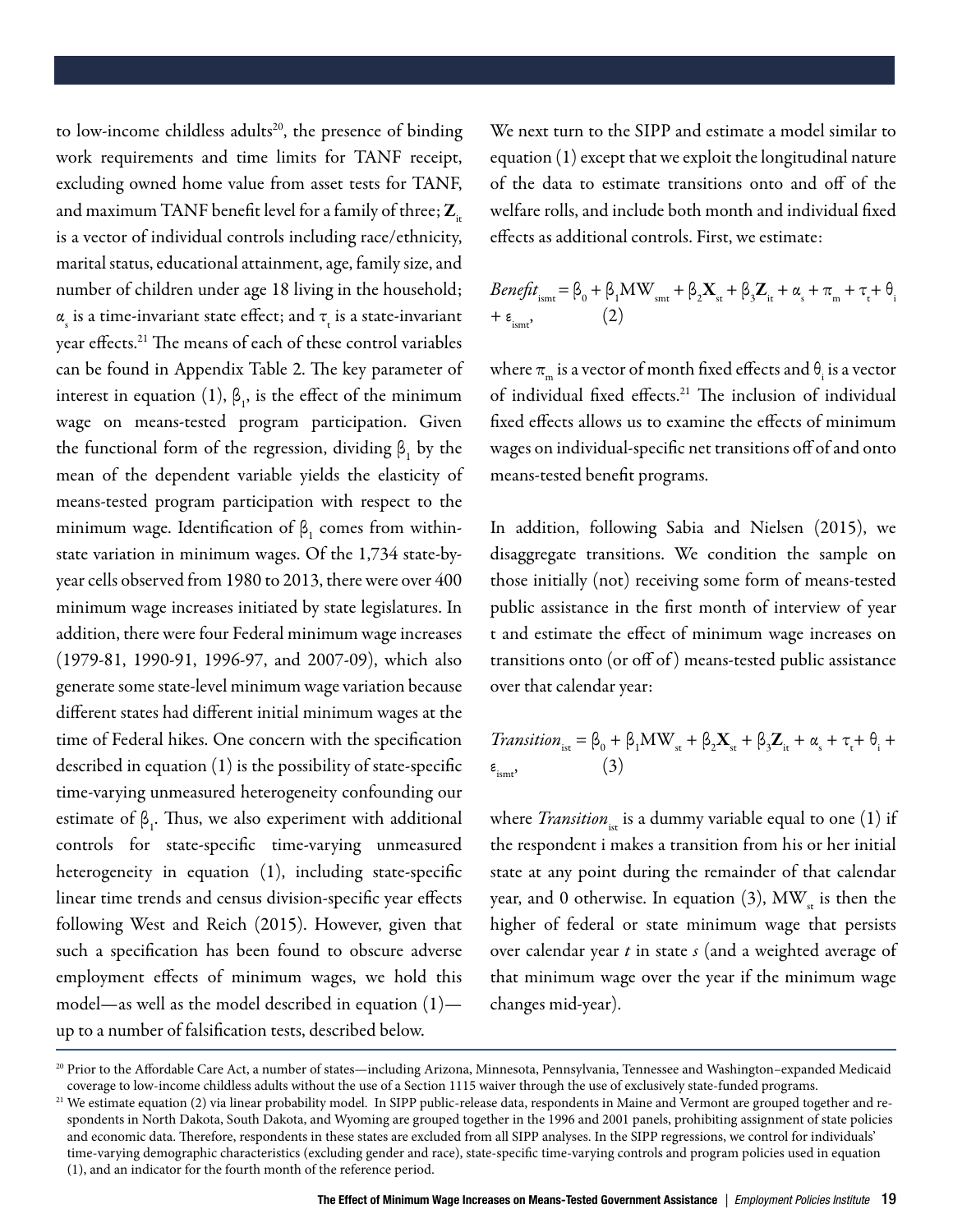Finally, we draw aggregate state-level data to estimate the effect of minimum wage increases on per-capita state expenditures and caseloads:

*Caseloads/Expenditures*<sub>st</sub> = 
$$
\beta_0 + \beta_1 MW_{st} + \beta_2 X_{st} + \alpha_s + \tau_t + \epsilon_{st}
$$
, (4)

where the dependent variable measures the natural log of per capita expenditures, expenditures per enrollee and caseloads per 1,000 individuals.<sup>22</sup> Thus,  $\beta_1$  can be interpreted as an elasticity of caseloads or expenditures with respect to the minimum wage.

#### V. Main Results

The main regression results are shown in Tables 2 through 10. The tables show estimates of  $\beta_1$ . Coefficient estimates on the controls are presented in Appendix Tables 3 and 4. Standard errors corrected for clustering on the state are shown in parentheses (Bertrand et al. 2004).

**CPS Findings.** In Table 2, we present estimates of  $\beta_1$  from equation (1) using the CPS. Column (1) presents results for the working-age population, column (2) for workers, and column (3) for non-workers. Examining those ages 16-to-64 (column 1), we find no support for the hypothesis that minimum wage increases reduce the probability of meanstested public program receipt. For the SNAP, Medicaid, TANF and WIC programs, the estimated elasticities of program participation with respect to the minimum wage are statistically indistinguishable from zero.<sup>23</sup> For FRPL

and housing subsidy receipt, we estimate *positive* elasticities with respect to the minimum wage of 0.217 and 0.300, respectively, suggesting that higher minimum wages may actually increase public program receipt, perhaps through adverse employment effects.

Among those who are most likely to gain from minimum wage increases—those who are employed, defined as those who report paid employment when welfare receipt is measured—we also find very little evidence that minimum wage increases reduce the probability of welfare receipt. This result could suggest that minimum wages are poorly targeted toward those workers at risk of welfare receipt. Finally, among non-workers (column 3), we find some evidence that minimum wage increases are associated with an increase in the probability of FRPL and housing subsidy receipt. These findings may be explained by (i) nonworkers being less likely to find jobs as a result of minimum wage increases and hence are more likely to take up these forms of public assistance, or (ii) new non-workers—those disemployed from minimum wage hikes—being more likely to take-up public assistance than prior non-workers.<sup>24</sup>

One of the concerns with our difference-in-difference estimates is that they may be contaminated by state-specific time-varying unobservables. Therefore, in Table 3, we follow the approach of West and Reich (2015) and add controls for state-specific linear time trends and census-divisionspecific year effects. The pattern of results in column (1) of Table 3 is starkly different from that in column (1) of Table 2. Consistent with West and Reich (2015), we find that minimum wage increases are associated with sharp

<sup>&</sup>lt;sup>22</sup> In equation (4), we control for the state-by-year share of male individuals, racial composition, average age and state population using data drawn from the Surveillance, Epidemiology and End Results (SEER) database between 1980 and 2013. State-by-year marriage rates, educational attainment, average household size and average number of children under age 18 in households are obtained using data from the CPS March between 1980 and 2014. Other state-specific time-varying controls are identical to those in equation (1).

<sup>&</sup>lt;sup>23</sup> The precision of our estimates is such that we can rule out negative elasticities smaller than -0.397 for SNAP/food stamp, -0.322 for Medicaid, -0.139 for AFDC/TANF, and -0.157 for WIC. We can also rule out positive elasticities larger than 0.163 for SNAP/food stamp, 0.348 for Medicaid, 0.197 for AFDC/TANF, and 0.021 for WIC.

<sup>&</sup>lt;sup>24</sup> As noted above, our primary analysis is conducted at the individual-level. However, we also estimate models using the household as the unit of observation. The results, shown in Appendix Table 5 show a generally similar pattern of results as in Table 2. The one exception is Medicaid, where we find a negative participation effect in column (1), but a comparison of findings in columns (2) and (3) suggest that this effect is likely picking up a negative, spurious correlation.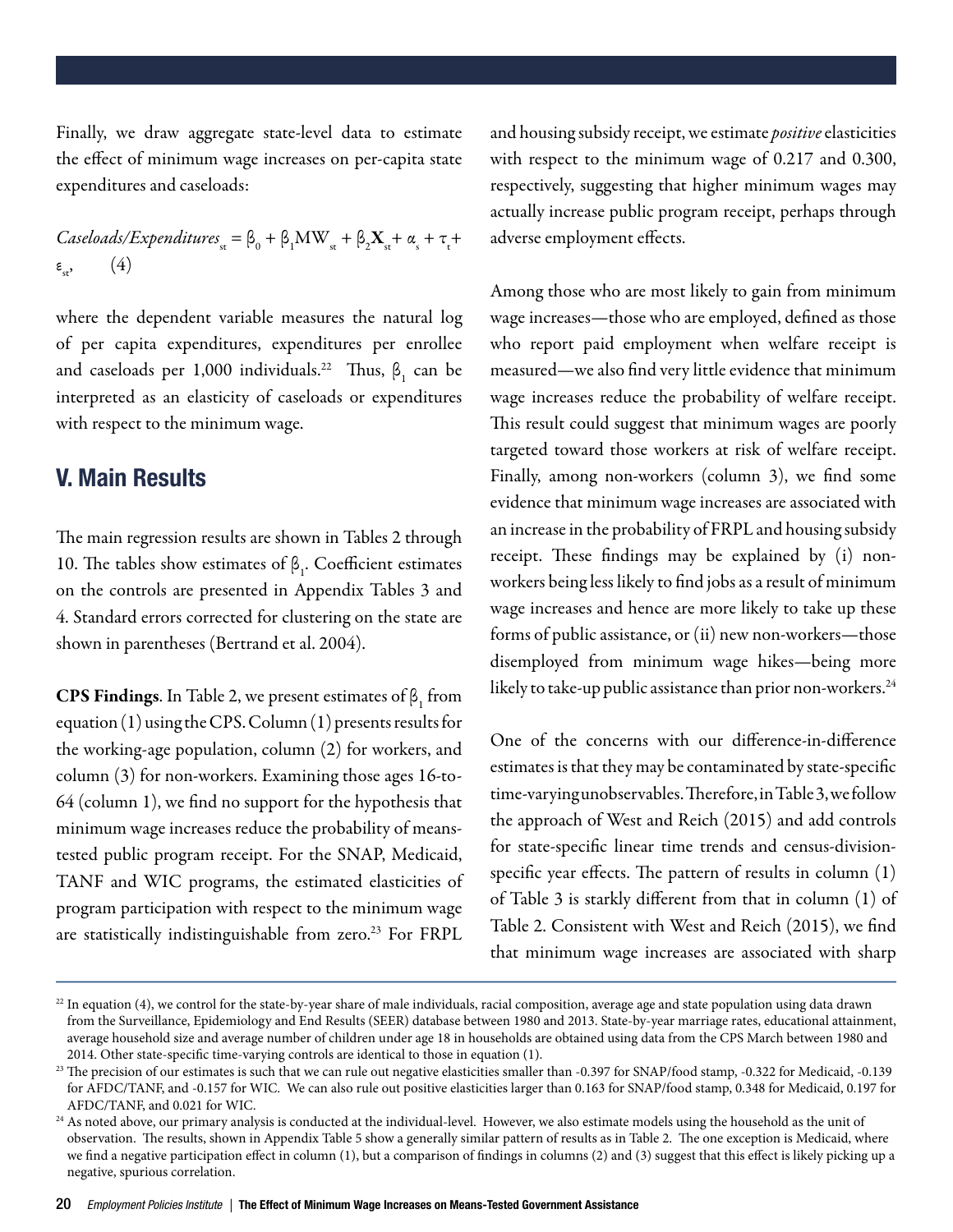reductions in SNAP participation (row 1, column 1). In addition, we also uncover evidence that minimum wage increases are associated with a reduction in the probability of receiving subsidized housing (row 4, column 1), TANF (row 5, column 1) and WIC (row 6, column 1). Estimated elasticities of program participation with respect to the minimum wage range from -0.091 to -0.400.

How can we reconcile the very different findings in column (1) of Tables 2 and 3? One specification (Table 2) finds no evidence of net welfare participation declines induced by minimum wage hikes, while another (Table 3) suggests large beneficial effects. There are at least two reasons to believe that the West and Reich-preferred model in Table 3 vastly overstates the beneficial effects of minimum wages. First, as Neumark et al. (2014a; 2014b) show, and we further discuss below, including controls for state-specific linear time trends and census division-specific time effects conflates minimum wage variation with the state business cycle, obscuring adverse employment effects of the minimum wage. If adverse employment effects are obscured, this is likely to overstate the beneficial effects of minimum wages.

Second, the West and Reich model fails a key falsification test. When we restrict the sample to employed individuals (Table 3, column 2)—giving the minimum wage its best chance to reduce program participation—we find that the estimated elasticities are uniformly smaller (in absolute magnitude) than for the full working-age sample (column 2 vs. column 1) and are nearly always statistically indistinguishable from zero. Instead, we find that minimum wage increases are associated with large reductions in public program participation for *non-workers* (column 3). Minimum wage increases could only reduce public program participation among *non-worker*s if other individuals living in their household are workers who see earnings gains from minimum wage increases, thus increasing household

income and reducing program participation among other household members. But in column (4), when we restrict the sample to non-workers living in households *with only one working-age adult age 18 or older*, we find that in the West and Reich-preferred specification, minimum wage increases are associated with very large declines in meanstested program participation. This result provides strong evidence that the West and Reich-preferred specification fails an important falsification test and greatly overstates the public-benefit effects of higher minimum wages.<sup>25</sup> In contrast, the difference-in-difference specification from equation (1) passes this falsification test (Table 3, column 5).

Moreover, in contrast to results in Table 2, when we allow state-specific time trends to reach the 4th or 5th order polynomial (see Appendix Tables 6 and 7), we find little evidence that minimum wage increases affect net welfare participation. This result is consistent with Neumark et al. (2014a), who find that controlling for higher-order polynomial state trends, in contrast to linear time trends, diminishes the degree to which negative employment effects of the minimum wage are confounded by the business cycle. In summary, the results in Table 3 are consistent with evidence that eliminating credible identifying variation that produces negative employment effects of minimum wage increases (Neumark et al. 2014a; 2014b) overstates reductions in public assistance receipt induced by such hikes.

In Table 4, we use our preferred specification from equation (1) and examine low-skilled sub-populations that have been commonly examined in the minimum wagepoverty literature: non-whites (columns 1), individuals ages 16-to-29 without a high school diploma (columns 2), and single less-educated female heads of households ages 16-to-45 with children under age 18 (columns 3). There is little evidence that minimum wage hikes reduce program

<sup>&</sup>lt;sup>25</sup> An alternative explanation would be sample selection, whereby minimum wage increases induce layoffs of non-poor individuals less likely to be on public assistance. However, the West and Reich-preferred specification has produced very little evidence of adverse employment effects (see Allegretto et al. 2011).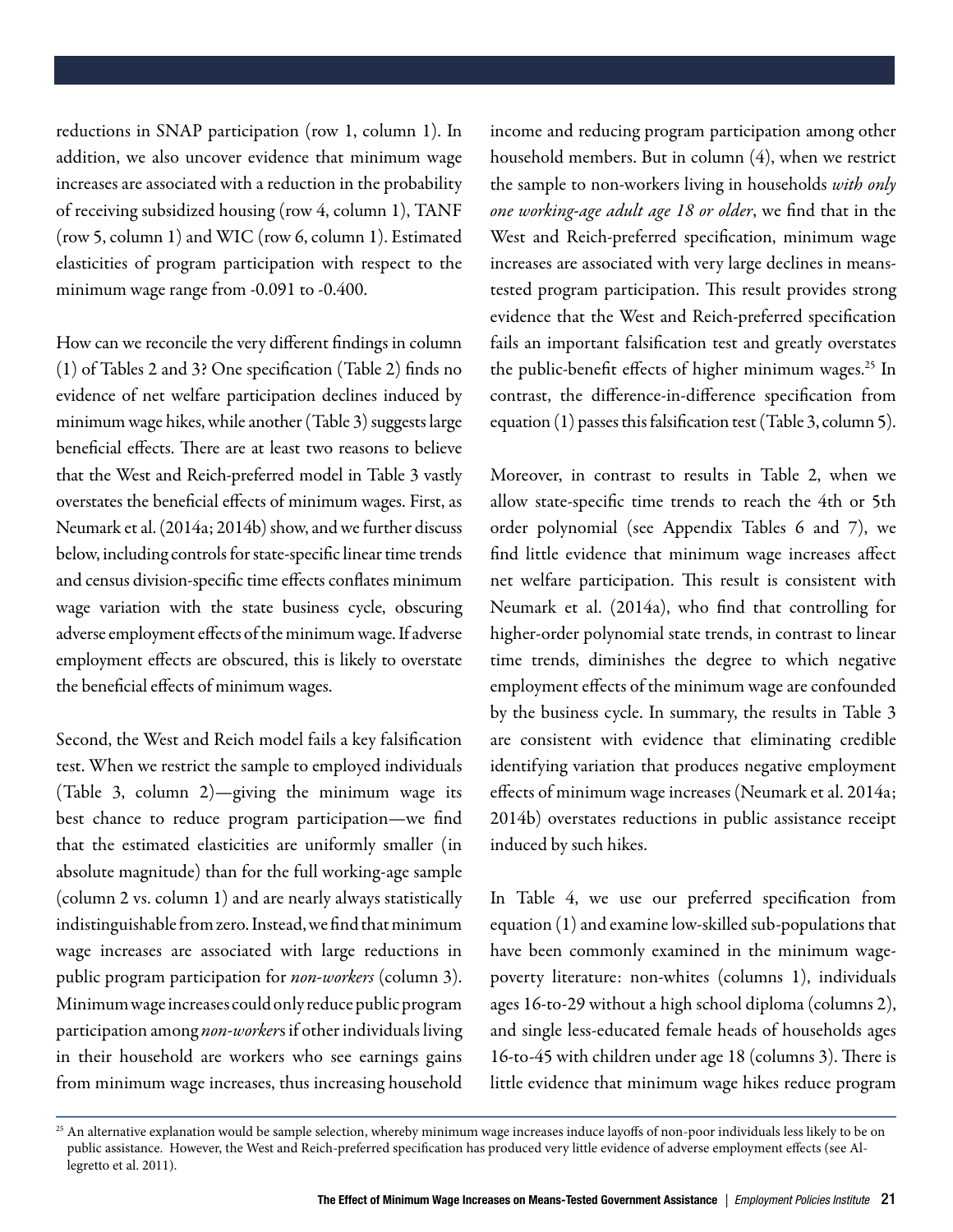participation among these lower-skilled sub-groups. Only for SNAP is there some evidence of a reduction in program participation among less-skilled women (row 1, column 3).26 But we also find some evidence that minimum wage increases may increase FRPL receipt among non-white individuals (row 3, column 1) and younger individuals without a high school diploma (row 3, column 2). These results are consistent with a redistribution of public benefits among low-skilled individuals caused by adverse labor demand effects of minimum wage increases. Findings in Appendix Table 9, which control for three years of minimum wage leads, produce a similar pattern of results.

Given the centrality of labor demand effects in explaining our findings, in Table 5, we use March 1980 to March 2014 CPS data to estimate the effect of minimum wage increases on employment, weeks, hours worked, and earnings among our low-skilled sub-groups. We find no evidence that minimum wage increases are associated with net increases in unconditional earnings (row 1). For non-whites and younger less-educated individuals, this result appears to be explained by adverse employment (row 2), and conditional hours (row 3) and weeks (row 4) effects.<sup>27</sup> Thus, the adverse labor demand effects of minimum wage increases appear to result in earnings redistribution that does not generate net declines in means-tested program participation. Note that strong evidence for adverse labor demand effects of the minimum wage using the specification from equation 1 stands in stark contrast to the West and Reich-preferred specification shown in Appendix Table 11, which obscures these adverse employment effects (Neumark et al. 2014a; 2014b).

SIPP Findings. In Table 6, we present estimates from the SIPP. The findings in columns (1) through (3), suggest little evidence that minimum wages are associated with a reduction in the probability of SNAP, Medicaid, TANF, or WIC receipt<sup>28</sup> In contrast to the CPS results, we do find some evidence that among workers (column 2), minimum wage hikes are associated with small reductions in the probability of FRPL participation.<sup>29</sup> However, consistent with CPS-based results, we continue to find that minimum wage hikes are associated with an increase in subsidized housing receipt (row  $4$ ).<sup>30</sup>

The remaining columns (columns 4 through 6) show findings for low-skilled sub-groups. Our results point to little evidence that minimum wage increases reduce meanstested public program receipt, with a few exceptions. For non-whites (column 4), we find some evidence that minimum wage increases are associated with a reduction in FRPL participation, and for 16-to-29 year-olds without a high school diploma (column 5), we find a similar effect for SNAP participation.<sup>31</sup> However, at the same time, we find that for non-whites (column 4), minimum wage increases are associated with an increase in housing assistance and WIC receipt. Together, these findings are again consistent with redistributive effects of minimum wage increases across low-skilled sub-groups and across public programs. In Table 7, we present estimates from equation (3) to allow heterogeneous effects of minimum wages on transitions onto or off of public assistance. Columns (1) through (4) present results for working age individuals and workers, while the remaining columns show results for less-skilled sub-groups. The pattern of findings suggests some evidence of redistributive effects of minimum wage increases. For

<sup>&</sup>lt;sup>26</sup> In Appendix Table 8, we show estimates separately for workers and non-workers for these low-skilled sub-groups. The results continue to suggest little evidence that higher minimum wages are effective at reducing program participation, even among the low-skilled workers.

 $27$  The summary statistics for labor market outcomes are presented in Appendix Table 10.

<sup>&</sup>lt;sup>28</sup> The precision of our estimates in column (1) is such that we can rule out negative elasticities smaller than -0.180 for SNAP, -0.166 for Medicaid, -0.249 for FRPL, -0.571 for TANF, and -0.068 for WIC. Moreover, we can rule out positive elasticities larger than 0.140 for SNAP, 0.098 for Medicaid, 0.029 for FRPL, 0.255 for TANF, and 0.282 for WIC.

<sup>&</sup>lt;sup>29</sup> In the SIPP, employment is defined as having a paid job in at least one week of the reference month.

<sup>&</sup>lt;sup>30</sup> When we restrict CPS data to the SIPP states and years, our results are qualitatively similar.

<sup>&</sup>lt;sup>31</sup> Appendix Table 12 presents results for non-workers and workers for our low-skilled sub-groups.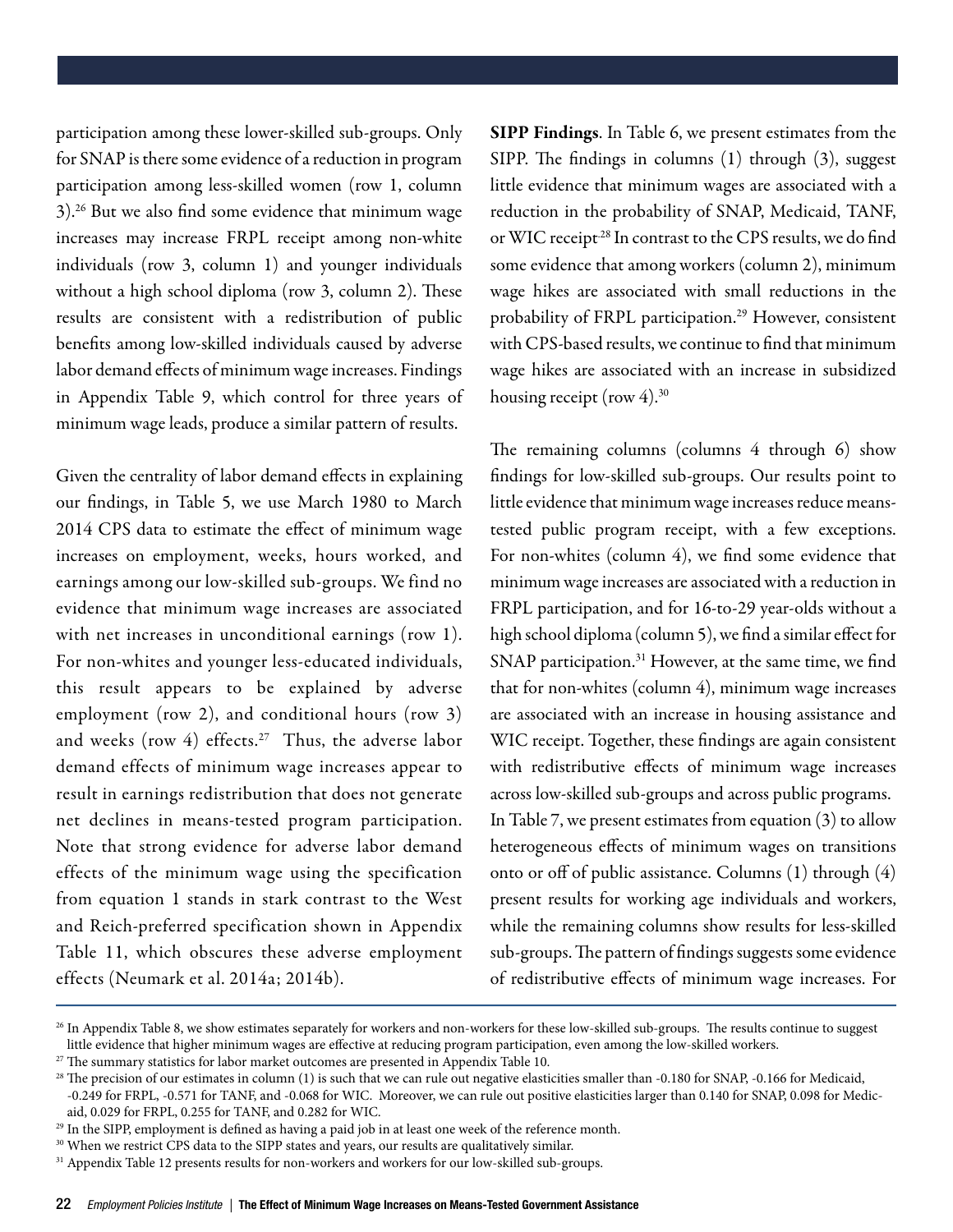instance, we find that among workers, minimum wage increases are associated with a reduction in the probability that non-Medicaid recipients begin receiving Medicaid. On the other hand, there is evidence that minimum wage increases reduce the probability that less-educated 16 to-29 year-old Medicaid recipients leave the program. To take another example, minimum wage increases are associated with a reduction in the probability that 16-to-29 year-olds not collecting food stamps begin participating in the FSP, but also with a decline in the probability that non-white SNAP recipients exit the program. These results are consistent with the hypothesis that minimum wage increases redistribute earnings among low-skilled individuals via adverse labor demand effects, which we show in Appendix Table 13.

Caseloads and Expenditures. In Table 8, we turn to administrative data and present estimates of equation (4) for welfare caseloads per 1,000 individuals (Panel I), expenditures per capita (Panels II) and expenditures per enrollee (Panel III). We find very little evidence that minimum wage increases are associated with changes in Medicaid, FRPL, or AFDC/TANF caseloads. For meanstested program expenditures, the findings also point to little evidence that minimum wage increases are associated with significant reductions in government spending on SNAP/ Food stamp, AFDC/TANF, Medicaid, or WIC, though the magnitude of the effect is largest for Medicaid spending. Again, these results are consistent with redistributive effects of minimum wage increases that do not reduce net participation in or spending on public programs.

Taken together, the results across the CPS, SIPP, and our administrative data sources provide little evidence that minimum wage are associated with net reductions in means-tested program participation or expenditures across a wide set of programs. Only for the SNAP program is there some (inconsistent) evidence of reductions in welfare participation, a finding not surprising given the closer link between SNAP eligibility and employment. Rather, the

findings we obtain (i) across low-skilled groups and (ii) using longitudinal data more clearly point to evidence that minimum wage increases redistribute income among lowskilled individuals, leading to welfare exit for some, but greater welfare dependence for others.

#### VI. Heterogeneity in Effects of Minimum Wages over the State Business Cycle

Given recent work showing that adverse labor demand effects of minimum wage increases may be larger (in absolute magnitude) during economic recessions (Addison et al. 2013; Sabia 2014a), we explore the heterogeneity in the effects of minimum wages on public program participation over the state business cycle.

In Table 9A, we follow Sabia (2014a) and interact our key minimum wage variable with real per capita state GDP growth to capture three phases of the state business cycle: (1) recessions, measured by negative real GDP growth, (2) weak to moderate growth, measured by positive growth not exceeding 2.49 percent, and (3) modest to stronger growth, measured by GDP growth greater than or equal to 2.5 percent. The results suggest that minimum wage increases are associated with increases in FRPL participation (column 3 in Panel I) and subsidized housing receipt (column 4 in Panels I and II) during economic recessions, a time when recent research suggest that the adverse employment effects of minimum wages are larger (Addison et al. 2013; Sabia 2014a). However, minimum wage-induced increases in program participation are smaller during economic expansions, and may actually become negative, consistent with evidence that the employment effects of minimum wages are much smaller during times of stronger economic growth. We see this result particularly in the SIPP sample for Medicaid, where reductions in program participation appear during state economic expansions. These findings are consistent with the hypothesis that the effects of minimum wage increases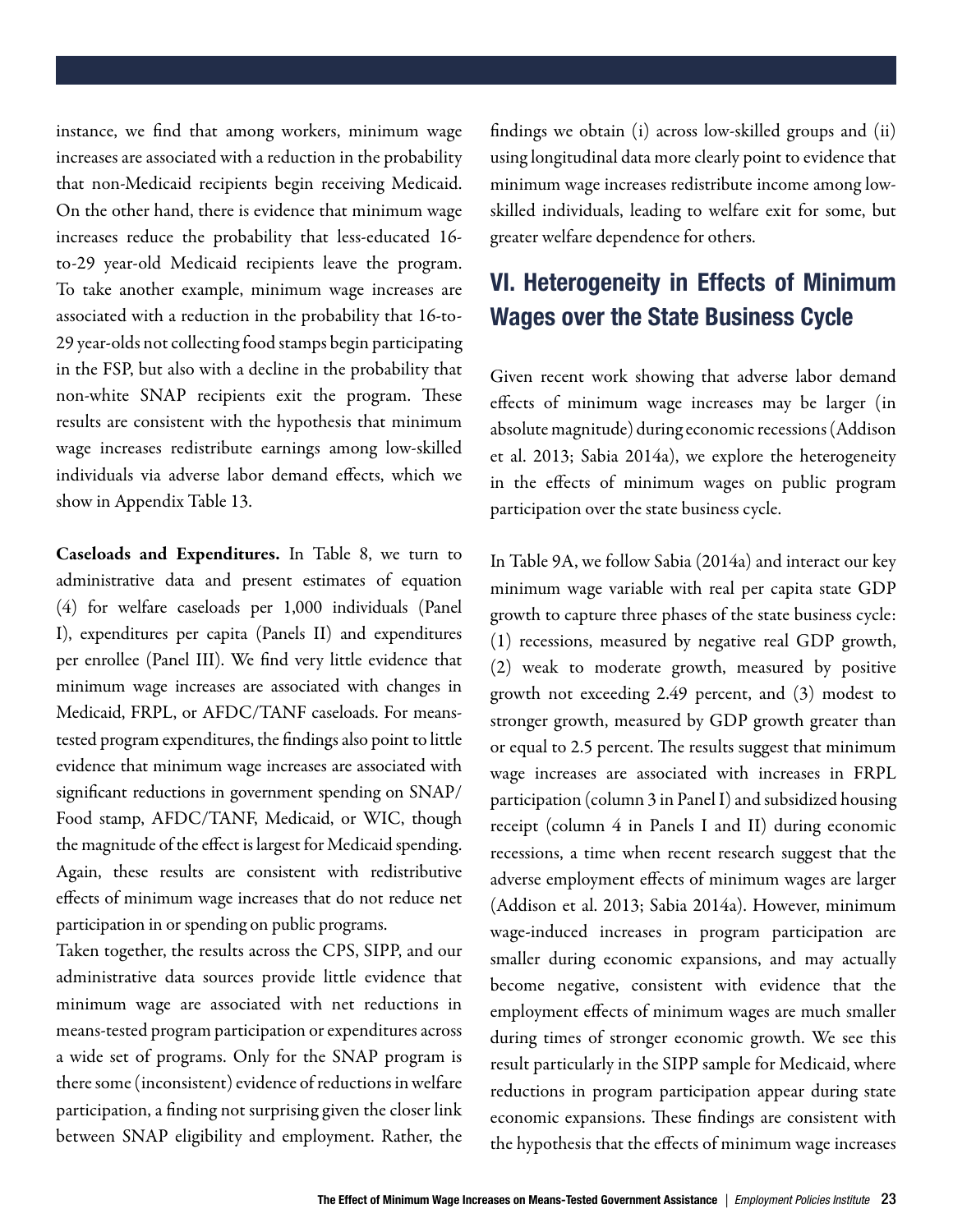on public program participation may be sensitive to the state business cycle.

In Table 9B, we repeat the exercise in Table 9A using our administrative data on welfare caseloads and expenditures. Panel I presents results on caseloads per 1,000 individuals, Panel II on expenditures per capita, and Panel III on expenditures per enrollee. Our results in Table 9B provide little evidence that minimum wage increases reduce welfare caseloads or expenditures across the business cycle. Only for SNAP caseloads is there any evidence of beneficial effects of minimum wage increases and these effects appear concentrated in non-recessionary times.

#### VII. Targeting of Minimum Wage

Adverse labor demand effects of minimum wage effects are one important reason why minimum wage hikes are ineffective at reducing net means-tested program participation. Poor target efficiency may be another. In Table 10A, we use data across time in the March CPS to show the share of means-tested public assistance recipients who were employed over time. These findings highlight the differences over time and across programs in the link between employment and program participation. First, we find that after a drop in employment rates between 1980 and 1985, the labor force participation among welfare recipients, measured at both the extensive margin (the share of recipients who are employed) and the intensive margin (particularly for weeks worked), grew during the period just prior to PRWORA. This upward trend continued into the early 2000s, with the largest increase among AFDC/TANF and FRPL recipients. However, labor force participation dropped dramatically between 2005 and 2013, a period including the Great Recession. By 2013, employment rates resembled their pre-welfare reform levels.

Second, as we look across welfare programs over time,

we find that recipients of SNAP, FRPL, and WIC were more likely to work than recipients of Medicaid, housing subsidies, and AFDC/TANF. For example, in 2013, 35.4 percent of AFDC/TANF recipients were employed (row 5), while 48.7 percent of SNAP recipients, 58.3 percent of parents of FRPL recipients, and 58.8 percent of WIC recipients were employed (rows 1, 3 and 6), suggesting that higher minimum wages might be better targeted to those receiving SNAP, FRPL, and WIC benefits relative to AFDC/TANF.

But even among workers, minimum wages may be poorly targeted to those receiving public assistance. In Table 10B, we use the March CPS from 2012 to 2014 and present cross-tabulations of the wage distributions of workers by whether they received means-tested public benefits. As a means of evaluating the target efficiency of minimum wages, we examine the proposed Harkin-Miller plan to raise the federal minimum wage from \$7.25 to \$10.10 per hour, Senator Patty Murray's proposal to raise the minimum wage to \$12.00 per hour, and Senator Bernie Sanders's proposal to raise the minimum wage to \$15.00 per hour.

First, we find that many workers receiving means-tested public benefits earn wages greater than the proposed \$10.10 Federal minimum wage. For example, we find 45.8 percent of employed SNAP recipients, 51.1 percent of employed Medicaid recipients, and 45.8 percent of employed WIC recipients earn wages above \$10.10. Second, we examine those who would be directly affected by the Harkin-Miller plan—those earning wages between \$7.25 and \$10.09 per hour—and examine the share of these individuals receiving public assistance (column 9). The results show that the share of working recipients who would be benefited from this minimum wage increase is very limited. Of those affected by the Harkin-Miller plan, only 16.0 percent are SNAP recipients, 13.1 percent are Medicaid recipients, and 16.4 percent are FRPL recipients would benefit from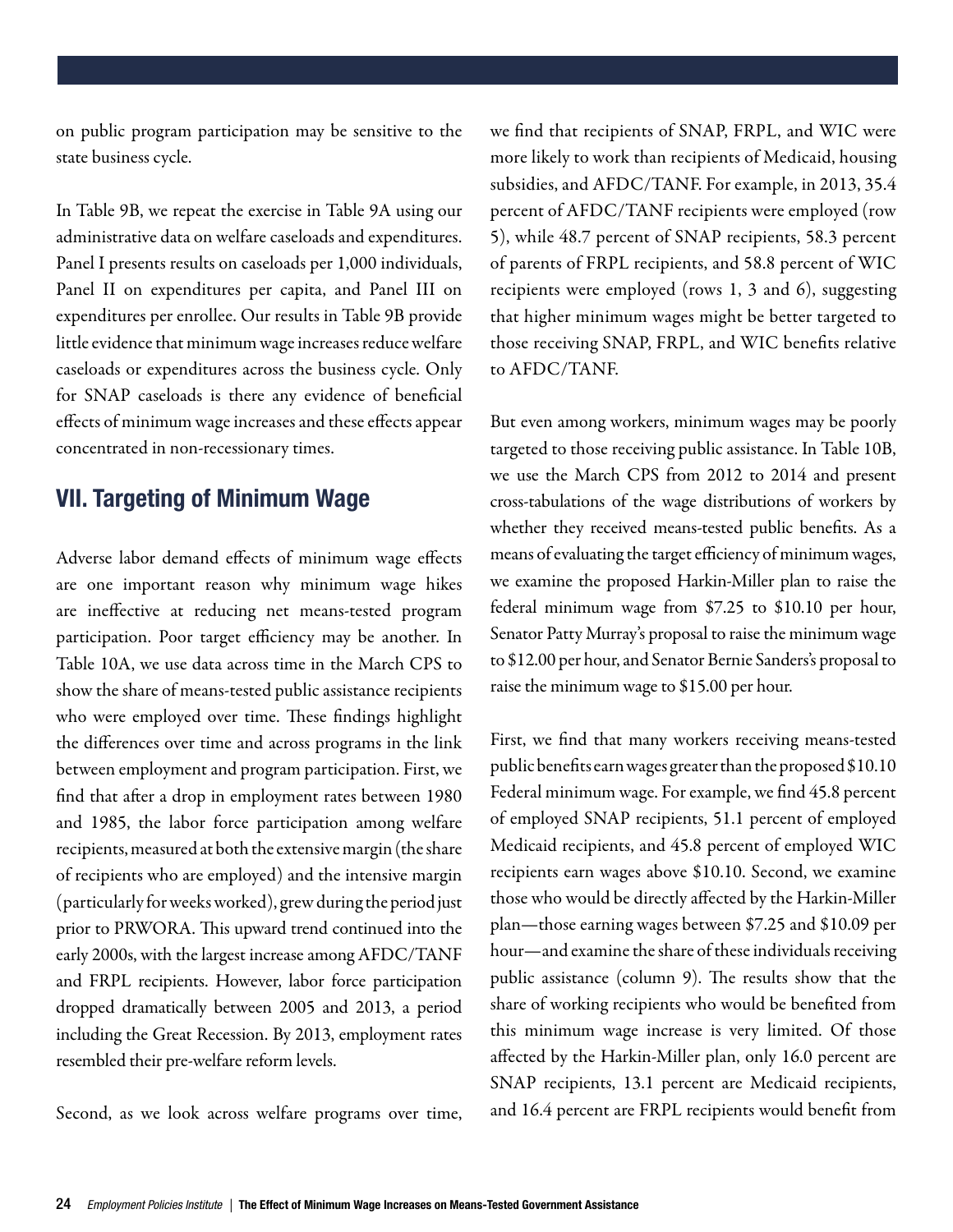the Harkin-Miller plan. The targeting of minimum wage increases to poor families becomes worse at \$12.00 and \$15.00 minimum wage levels. Of those affected by Sen. Sanders' \$15 minimum wage proposal, only 12.0 percent are SNAP recipients, 9.7 percent are Medicaid recipients, and 14.1 percent are FRPL recipients (column 11). The findings using the SIPP produce a similar pattern of results (Table 10C).32

#### VIII. Conclusions

This study provides the most comprehensive study to date on the effect of minimum wage increases on means-tested public programs. Using data from multiple government sources—including the March Current Population Survey, the Survey of Income and Program Participation, the U.S. Department of Health and Human Services, and the National Income and Product Accounts (NIPA)—from over three decades, we estimate the effect of minimum wage increases on a wide set of means-tested public programs. The programs we explore offer a wide range of public assistance to needy Americans and their families, including free to low-cost health coverage (Medicaid), affordable housing (housing subsidies), cash assistance to needy families (AFDC/TANF), as well as nutrition assistance (SNAP, WIC, and FRPL).

Our findings suggest that minimum wage increases are largely ineffective at reducing net participation in public assistance programs or in reducing expenditures on means tested public assistance, particularly during nonexpansionary times. These findings are true across public programs, time periods examined, and data sources. Only for the SNAP program is there some (inconsistent) evidence that higher minimum wages reduce program participation.

Our results are far more consistent with a redistribution of means-tested program participation among lowskilled individuals, whereby some near-poor workers are able to remain off of public assistance due to income gains from minimum wage hikes, while others are less likely to exit welfare due to adverse labor demand effects. Finally, we conclude that minimum wages are poorly targeted to those eligible for means-tested benefits. Therefore, the policy objective of alleviating government dependency and reducing government spending is unlikely to be substantially advanced by increases in state or federal minimum wages.

<sup>&</sup>lt;sup>32</sup> Estimates using data on hourly workers presented in Appendix Tables 14A and 14B show a similar pattern of results.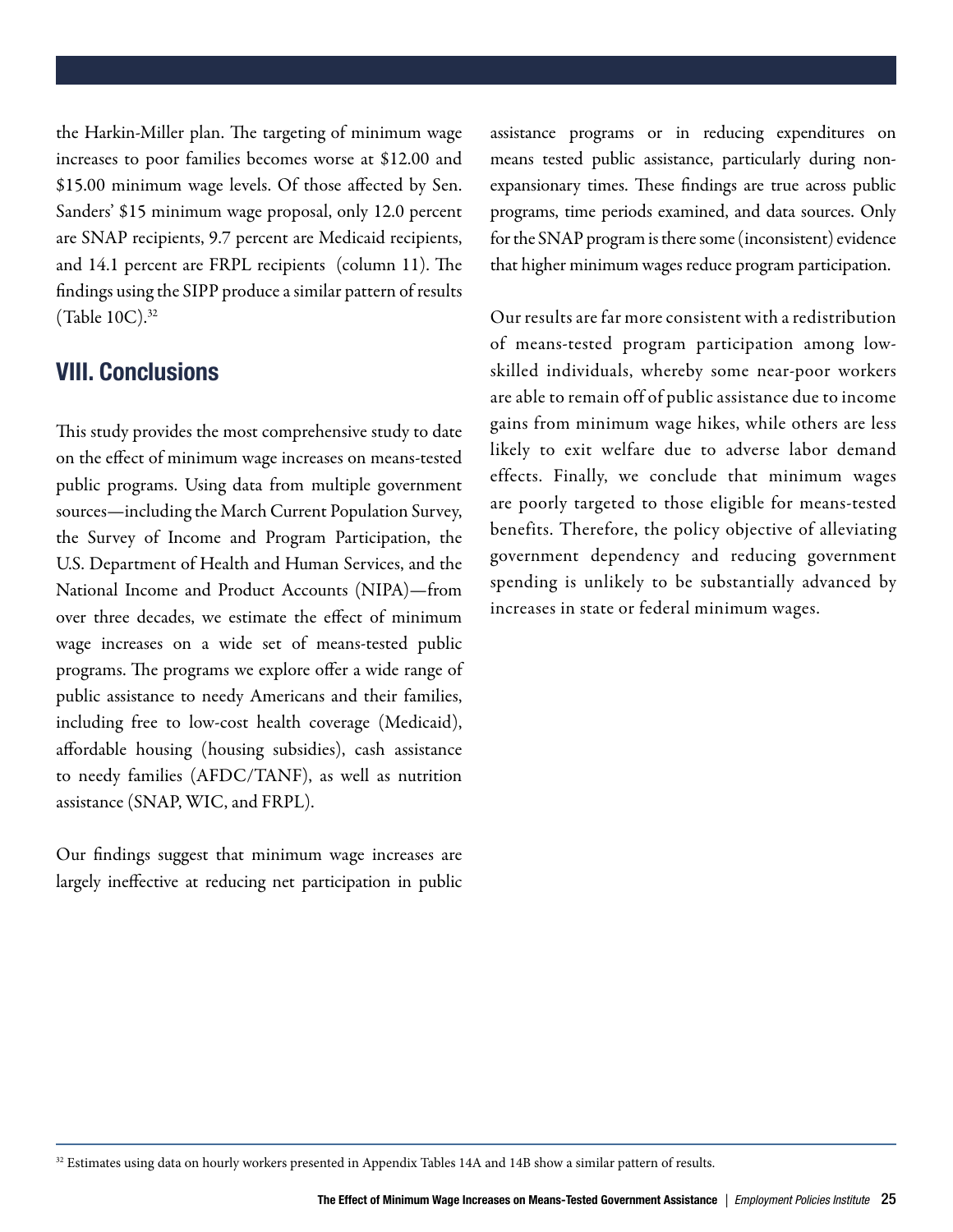#### **References**

Addison, John T., McKinley L. Blackburn, and Chad D. Cotti. 2013. "Minimum wage increases in a recessionary environment." *Labour Economics* 23:30–39.

Allegretto, Sylvia, Arindrajit Dube, and Michael Reich. 2011. "Do Minimum Wages Really Reduce Teen Employment? Accounting for Heterogeneity and Selectivity in State Panel Data." *Industrial Relations*  50(2): 945-964.

Aschauer, David A. 1989. "Is public expenditure productive?" Journal of Monetary Economics 23(2): 177-200.

Baicker, Katherine, Amy Finkelstein, Jae Song, and Sarah Taubman. 2014. "The Impact of Medicaid on Labor Market Activity and Program Participation: Evidence from the Oregon Health Insurance Experiment." *American Economic Review*, 104(5): 322-28.

Baker, Michael, Dwayne Benjamin, and Shuchita Stanger. 1999."The Highs and Lows of the Minimum Wage Effect: A Time-Series Cross-Section Study of the Canadian Law." *Journal of Labor Economics* 17(2): 318-50.

Besharov, Douglas, and Douglas Call. 2009. "The Expansion of WIC Eligibility and Enrollment: Good Intentions, Uncontrolled Local Discretion, and Compliant Federal Officials" AEI Working Paper.

Bitler, Marianne P., Janet Currie, and John Karl Scholz. 2003. "WIC Eligibility and Participation." *Journal of Human Resources* 38: 1139-1179.

Brandon, Peter D. 1995. "An Empirical Analysis of AFDC Exits, Employment, and State-Level Minimum Wages." Center for Demography and Ecology Working Paper No. 95-24. Madison, WI: University of Wisconsin-Madison."

Brandon, Peter D. 2008. "Examining Effects of Minimum Wages on Single Mothers' Exits from Welfare." Employment Policies Institute. Washington DC.

Available at: [https://www.epionline.org/wp-content/](https://www.epionline.org/wp-content/studies/brandon_07-2008.pdf) [studies/brandon\\_07-2008.pdf](https://www.epionline.org/wp-content/studies/brandon_07-2008.pdf)

Burkhauser, Richard V. and Joseph J. Sabia. 2007. "The Effectiveness of Minimum Wage Increases in Reducing Poverty: Past, Present, and Future." *Contemporary Economic Policy* 25(2): 262-281.

Burkhauser, Richard V., Kenneth A. Couch, and Andrew J. Glenn. 1996. "Public Policies for the Working Poor: The Earned Income Tax Credit versus Minimum Wage Legislation." In Sol W. Polachek (ed.), *Research in Labor Economics*, 15: 65-109.

Card, David and Alan B. Kruger. 1995. "Myth and Measurement: The New Economics of the Minimum Wage," Princeton, NJ: Princeton University Press.

Center for Medicaid and CHIP Services. 2015. "List of Medicaid Eligibility Groups." Available at: [http://www.](http://www.medicaid.gov/Medicaid-CHIP-Program-Information/By-Topics/Waivers/1115/Downloads/List-of-Eligibility-Groups.pdf) [medicaid.gov/Medicaid-CHIP-Program-Information/](http://www.medicaid.gov/Medicaid-CHIP-Program-Information/By-Topics/Waivers/1115/Downloads/List-of-Eligibility-Groups.pdf) [By-Topics/Waivers/1115/Downloads/List-of-Eligibility-](http://www.medicaid.gov/Medicaid-CHIP-Program-Information/By-Topics/Waivers/1115/Downloads/List-of-Eligibility-Groups.pdf)[Groups.pdf](http://www.medicaid.gov/Medicaid-CHIP-Program-Information/By-Topics/Waivers/1115/Downloads/List-of-Eligibility-Groups.pdf)

Clinton, Hillary R. 1996. "It Takes a Village: And Other Lessons Children Teach Us." Simon & Schuster, NY, NY.

Congressional Budget Office. 2014. "The Effects of a Minimum-Wage Increase on Employment and Family Income." Retrieved from [http://www.cbo.gov/](http://www.cbo.gov/publication/44995) [publication/44995](http://www.cbo.gov/publication/44995)

Council of Economic Advisers. 1999. Technical report: The effects of welfare policy and the economic expansion on welfare caseloads: An update. Washington, DC: The White House.

Courtney, Joseph. 2014. "Courtney: Minimum Wage Increase Would Lift Families out of Poverty, Decrease Participation in Nutrition Assistance." Press Releases, Retrieved from: [http://courtney.house.gov/press](http://www.courtney.house.gov/press-releases/courtney-minimum-wage-increase-would-lift-families-out-of-p)[releases/courtney-minimum-wage-increase-would](http://www.courtney.house.gov/press-releases/courtney-minimum-wage-increase-would-lift-families-out-of-p)[lift-families-out-of-poverty-decrease-participation-in](http://www.courtney.house.gov/press-releases/courtney-minimum-wage-increase-would-lift-families-out-of-p)[nutrition-assistance/](http://www.courtney.house.gov/press-releases/courtney-minimum-wage-increase-would-lift-families-out-of-p)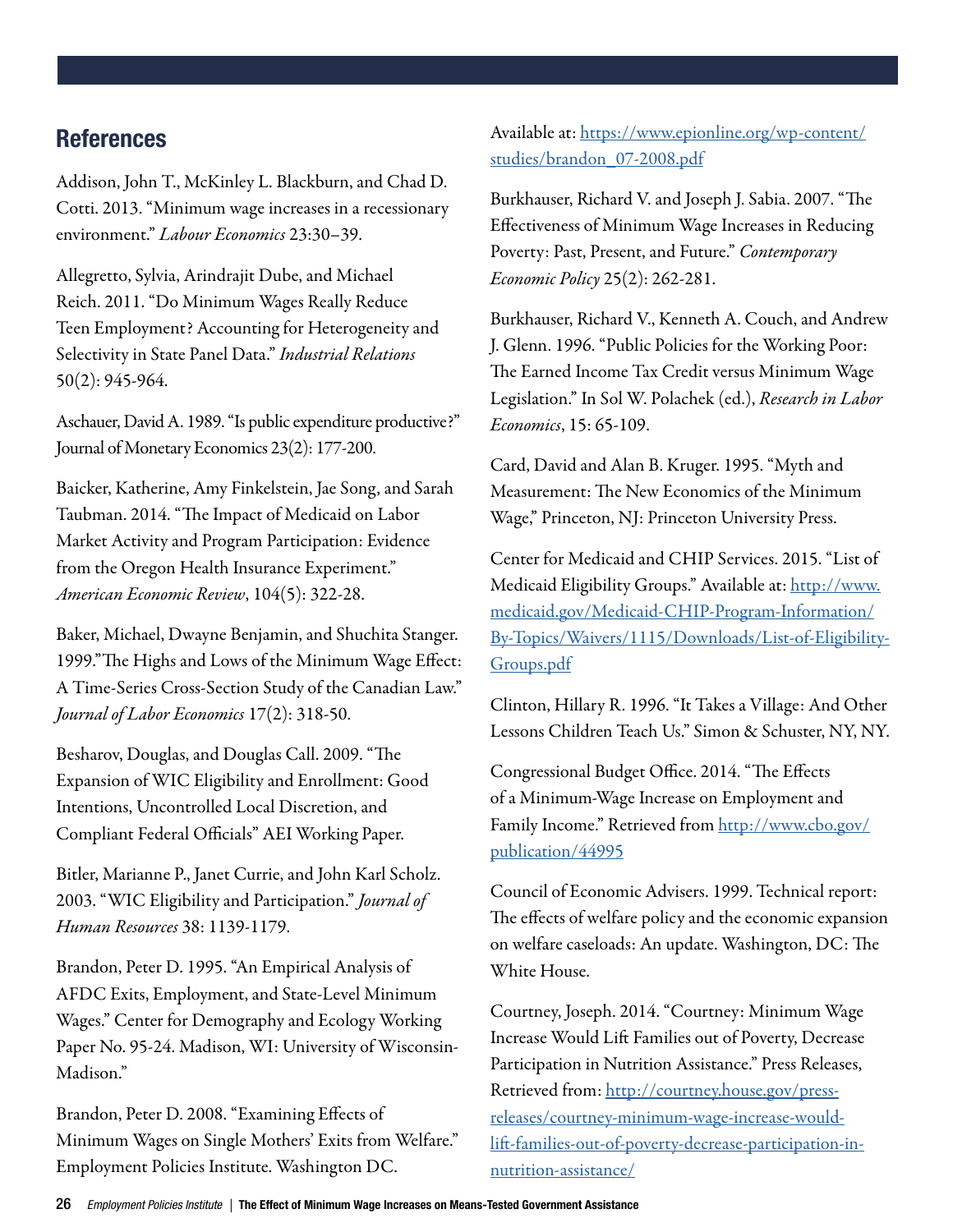Dube, Arindrajit, William T. Lester and Michael Reich. 2010. "Minimum Wage Effects Across State Borders: Estimates Using Contiguous Counties"*Review of Economics and Statistics* 92(4):945-964.

Falk, Gene. 2012. "Temporary Assistance for Needy Families: Welfare Waivers Congressional Research Services." Available at: http://democrats.edworkforce. house.gov/sites/democrats.edworkforce.house.gov/files/ documents/112/pdf/TANF-CRSMemo-9.6.12.pdf

Falk, Gene and Vee Burke. 2012."Temporary Assistance for Needy Families (TANF): Welfare-to-work revisited." Washington, DC: Congressional Research Service.

Golan, Amos, Jeffrey M. Perloff, and Ximing Wu. 2001."Welfare effects of minimum wage and other government policies." CUDARE Working Paper Series 957, University of California at Berkeley, Department of Agricultural and Resource Economics and Policy.

Grogger, Jeffrey. 2003. "The effects of time limits and other policy changes on welfare use, work, and income among female-headed families." *Review of Economics and Statistics* 85(2):394–408.

Gundersen, Craig, and James P. Ziliak. 2004. "Poverty and Macroeconomic Performance Across Space, Race, and Family Structure," Demography 41(1): 61–86.

Hanson, Kenneth. 2010. "*The Food Assistance National Input-Output Multiplier (FANIOM) Model and Stimulus Effects of SNAP.*" ERR-103. U.S. Department of Agriculture, Economic Research Service.

Hahn, Heather, David Kassabian, and Sheila Zedlewski. 2012. "TANF Work Requirements and State Strategies to Fulfill Them." Washington: The Urban Institute. Available at: http://www.acf.hhs.gov/sites/default/files/ opre/work\_requirements\_0.pdf

Huber, Erika, Elissa Cohen, Amanda Briggs, and David Kassabian. 2015. "Welfare Rules Databook: State TANF Policies as of July 2015", Washington, DC: The Urban Institute.

Kaiser Family Foundation. 2015. " Where Are States Today? Medicaid and CHIP Eligibility Levels for Adults, Children, and Pregnant Women as of January 2015." Available at: http://kff.org/medicaid/fact-sheet/whereare-states-today-medicaid-and-chip/

Lundstrom, S. 2014. "Why Did the Target Efficiency of the Minimum Wage Increase in Recent Years?" Working paper, UC-Irvine. Retrieved from http://www.cepp.uci. edu/files/news\_events/2014/lundstrom-mw\_tar\_eff\_16. pdf

MaCurdy, Thomas. 2015. "How Effective Is the Minimum Wage at Supporting the Poor?" *Journal of Political Economy* 123(2): 497-545

McCarrier, Kelly P., Frederick J. Zimmerman, James D. Ralston, and Diane P. Martin. 2011." Associations Between Minimum Wage Policy and Access to Health Care: Evidence From the Behavioral Risk Factor Surveillance System 1996–2007." American Journal of Public Health 101(2): 359–367.

McGovern, Jim. 2014. "We Need a Living Wage." End Hunger Now Speech, Retrieved from: http://mcgovern. house.gov/media-center/press-releases/us-rep-jimmcgovern-end-hunger-now-speech-we-need-a-living-wage

Meer, Jonathan and Jeremy West. 2013 "Effects of the Minimum Wage on Employment Dynamics." NBER Working Paper 19262. Retrieved from http://econweb. tamu.edu/jmeer/Meer\_West\_Minimum\_Wage.pdf

Moffitt, Robert A. 1999. "The Effects of Pre-PRWORA Waivers on Welfare Caseloads and Female Earnings, Income, and Labor Force Behavior." In Sheldon H. Danziger, ed., Economic Conditions and Welfare Reform. Kalamazoo, Mich.: W. E. Upjohn Institute for Employment Research.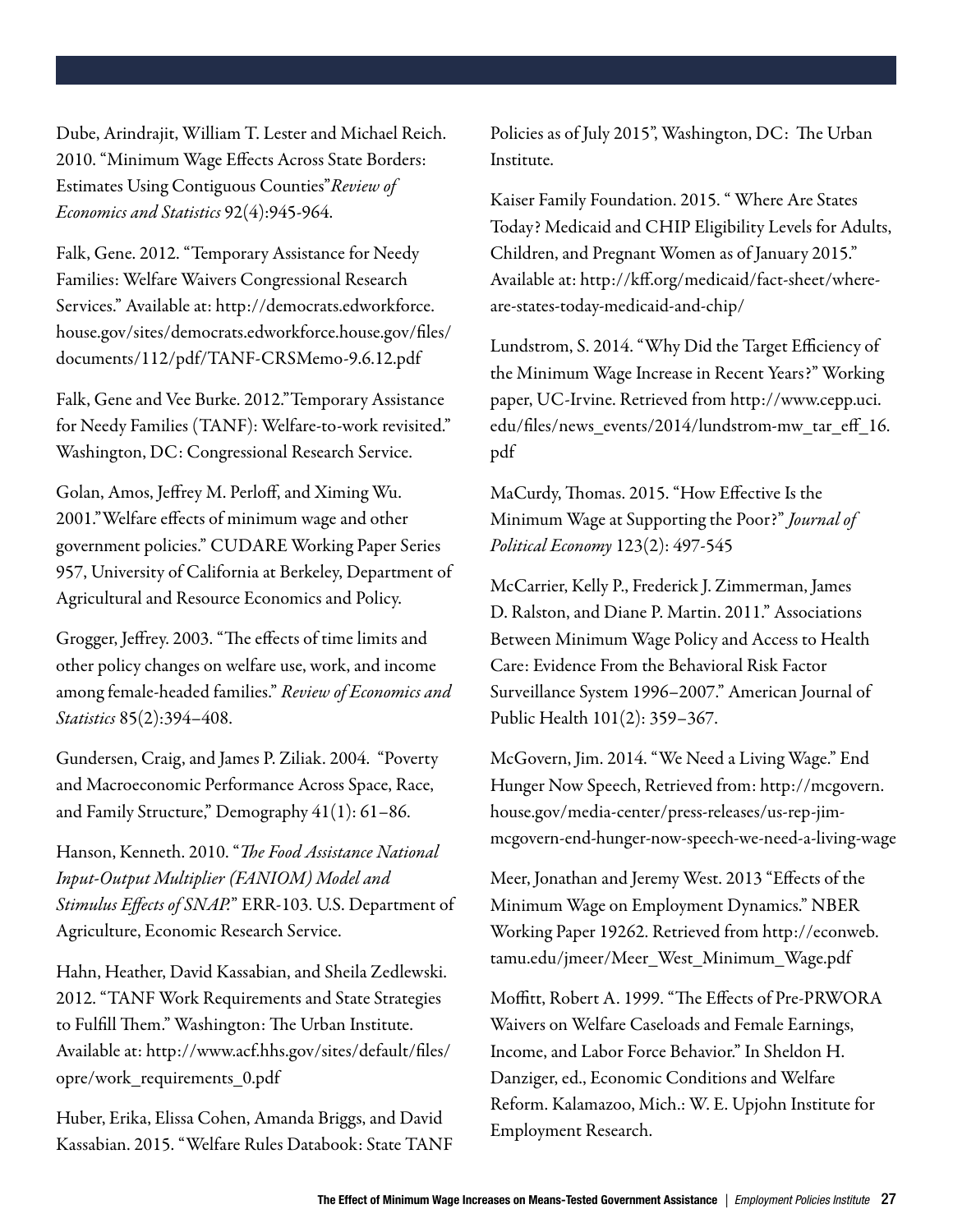Moffitt, Robert A. 2003. "The Temporary Assistance for Needy Families Program," NBER Chapters, in: *Means-Tested Transfer Programs in the United States:* 291-364, National Bureau of Economic Research, Inc.

Neumark, David and Elizabeth T. Powers. 2003. "The Effect of the SSI Program on Labor Supply: Improved Evidence from Social Security Administrative Files." *Social Security Bulletin 65, no. 3: 45-60. EconLit, EBSCOhost* (accessed March 19, 2015).

Neumark, David, Mark Schweitzer and William Wascher. 2005."Minimum wage effects throughout the wage distribution." *Journal of Human Resources*, 39(2): 425-450.

Neumark, David and William Wascher. 2002. "Do Minimum Wages Fight Poverty?" *Economic Inquiry*  40(3): 315-333.

Neumark, David and William Wascher. 2008. "Minimum Wages." MIT Press: Cambridge, MA.

Neumark, David, Ian Salas, and William Wascher. 2014a. "Revisiting the Minimum Wage-Employment Debate: Throwing Out the Baby with the Bathwater?" *Industrial and Labor Relations Review* 67: 608-648.

Neumark, David, J.M. Ian Salas, and William Wascher. 2014b "More on Recent Evidence on the Effects of Minimum Wages in the United States," IZA Journal of Labor Policy, 3(24).

Obama, Barack. 2013. State of the Union address.

Page, Marianne E., Joanne Spetz and Jane Millar. 2005. "Does the minimum wage affect welfare caseloads?" *Journal of Policy Analysis and Management*, 24(2): 273- 295.

Sabia, Joseph J. 2014a. "The Effect of Minimum Wages over the Business Cycle." *Journal of Labor Research* 35 (3): 227-245.

Sabia, Joseph J. 2014b. "Minimum Wages: An Antiquated and Ineffective Antipoverty Tool."*Journal of Policy Analysis and Management* 33(4): 1028–1036.

Sabia, Joseph J. and Richard V. Burkhauser. 2010. "Minimum Wages and Poverty: Will a \$9.50 Federal Minimum Wage Really Help the Working Poor?" *Southern Economic Journal* 76(3): 592-623.

Sabia, Joseph J., Richard V. Burkhauser and Benjamin Hansen. 2015. "When Good Measurement Goes Bad: New Evidence that New York State's Minimum Wage Reduced Employment." *Industrial and Labor Relations Review*.

Sabia, Joseph J., Richard V. Burkhauser and Thanh Tam Nguyen. 2015. "Minimum Wages, Poverty, and Government Assistance," Working paper, San Diego State University.

Sabia, Joseph J. and Robert Nielsen. 2015. "Minimum Wages, Poverty, and Material Hardship: New Evidence from the SIPP." *Review of Economics of the Household*  13(1): 95-134

Sabia, Joseph J. 2008. "Minimum Wages and the Economic Wellbeing of Single Mothers." *Journal of Policy Analysis and Management* 27: 848-866.

Schoeni, Robert F. and Rebecca M. Blank. 2000. "What Has Welfare Reform Accomplished? Impacts on Welfare Participation, Employment, Income, Poverty, and Family Structure." NBER Working Paper no. 7627.

Social Security Administration. 2012. "Supplemental Nutrition Assistance Program Facts." Available at: http:// ssa.gov/pubs/EN-05-10101.pdf

Stigler, George. 1946." The Economics of Minimum Wage Legislation." *American Economic Review* 36(3):358–65.

Tax Policy Center. 2014. "State Minimum Wage Rates: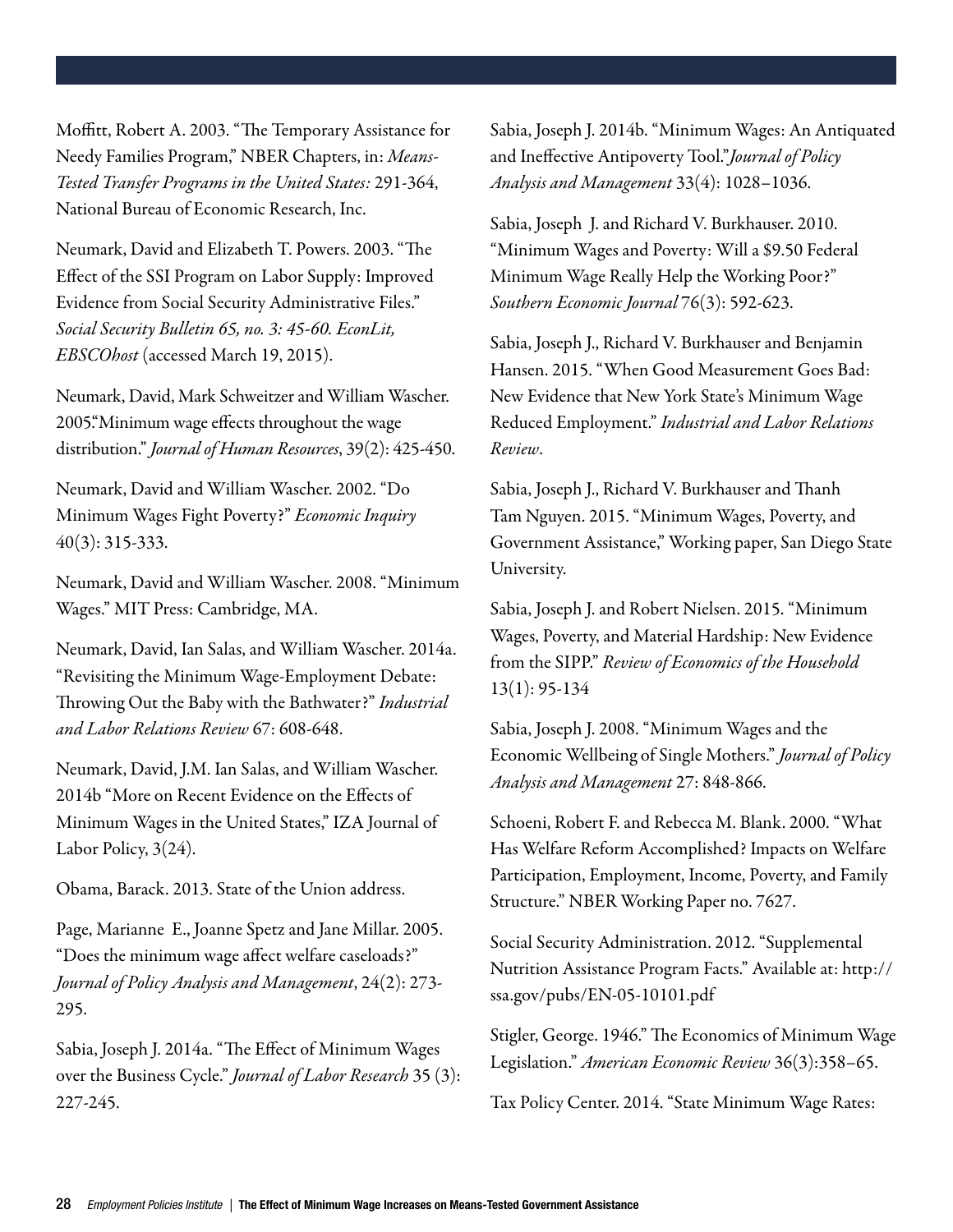1983-2014." Retrieved from http://www.taxpolicycenter. org/taxfacts/displayafact.cfm?Docid=603

Thompson, Jeffrey P. 2009. "Using Local Labor Market Data to Re-Examine the Employment Effects of the Minimum Wage," *Industrial and Labor Relations Review* 62(3): 343-366.

Turner, M. 1999. "The Effects of Higher Minimum Wages on Welfare Recipiency." Unpublished mimeo, Johns Hopkins University.

U.S. Department of Agriculture. 2015. "SNAP Annual State Level Data". Available at: http://www.fns.usda.gov/ pd/supplemental-nutrition-assistance-program-snap

U.S. Department of Agriculture. 2015."Programs and Service." Available at: http://www.fns.usda.gov/ programs-and-services

U.S. Government Accountability Office. 2010." Temporary Assistance for Needy Families: Implications of Recent Legislative and Economic Changes for State Programs and Work Participation Rates." GAO-10-525. Washington, DC: U.S. Government Accountability Office. Available at: http://www.gao.gov/products/ GAO-10-525

U.S. Department of Health and Human Services, Office of Family Assistance. 2011."Work Participation Rates - Fiscal Year 2009" Available at: http://www.acf.hhs.gov/ programs/ofa/resource/wpr2009

U.S. Department of Labor. 2013. "Changes in Basic Minimum Wages in Non-Farm Employment under State Law: Selected Years 1968 to 2013." Available at: http:// www.dol.gov/whd/state/stateMinWageHis.htm

West, Rachel and Michael Reich. 2015. "The Effects of Minimum Wages on Food Stamp Enrollment and Expenditures*,*" *Industrial Relations*.

West, Rachel and Michael Reich. 2014. "*A Win-Win for* 

*Working Families and State Budgets: Pairing Medicaid Expansion and a \$10.10 Minimum*," Center for American Progress. Available at: http://www.irle.berkeley.edu/ research/minimumwage/min-wage-medicaid-report.pdf

Wheaton, Laura and Linda Giannarelli. 2000. "Underreporting of Means-tested Transfer Programs in the March CPS." *American Statistical Association 2000 Proceedings of the Sections on Government Statistics & Social Statistics*, 236-241.

Wheaton, Laura. 2008. "*Underreporting of Means-Tested Transfer Programs in the CPS and SIPP*." Washington, DC: The Urban Institute. Available at: http://www. urban.org/sites/default/files/alfresco/publicationpdfs/411613-Underreporting-of-Means-Tested-Transfer-Programs-in-the-CPS-and-SIPP.PDF

Wilde, Parke E. 2013. "The New Normal: The Supplemental Nutrition Assistance Program (SNAP)." American Journal of Agricultural Economics 95(2): 325- 331.

Yelowitz, Arron. 2001. "*Public Housing and Labor Supply,*" Mimeo, University of Kentucky.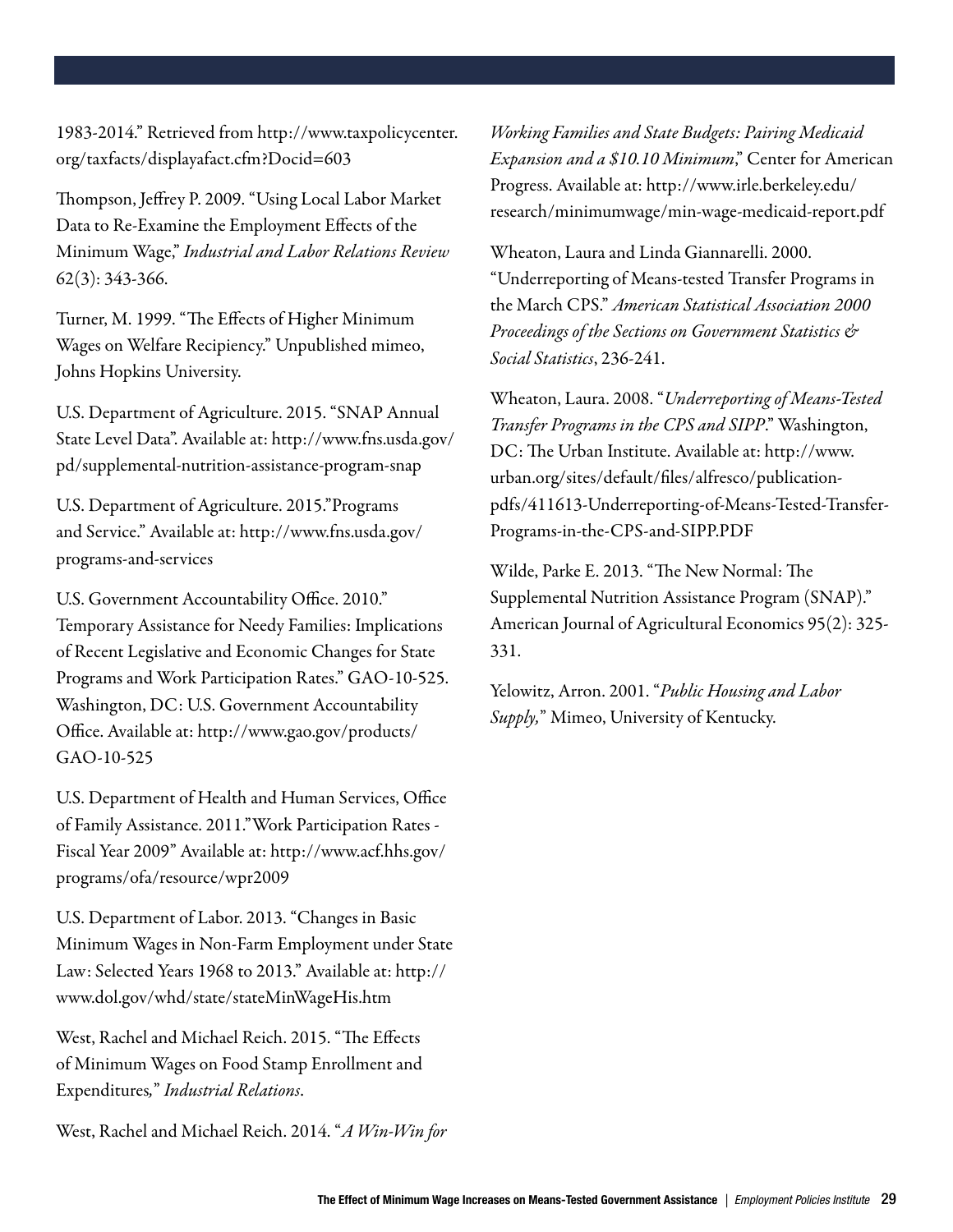$\frac{15}{2}$ Public Assistance Receipt 8  $\circ$ 1979 1983 1987 1991 1999 2003 2007 2011 1995 Year SNAP/Food stamp Medicaid Free or reduced price lunch Housing assistance AFDC/TANF **WIC** 

Figure 1. Means-Tested Program Receipt, CPS, 1979-2013

Notes: Figure is created using data drawn from the Current Population Survey March Supplements between 1980 and 2014. SNAP/Food stamp, Medicaid, FRPL and housing assistance receipt rates are obtained from the sample of all individuals ages 16 to 64. WIC and AFDC/TANF receipt rates are obtained from the sample of women ages 16 to 54. Data on WIC receipt are only available between 2001 and 2014.



Figure 2. Means-Tested Program Receipt, SIPP, 1996-2013

Notes: Figure is created using data drawn from the Survey of Income and Program Participation between 1996 and 2013. SNAP/Food stamp, Medicaid, FRPL and housing assistance receipt rates are obtained from the sample of all individuals ages 16 to 64. WIC and AFDC/TANF receipt rates are obtained from the sample of women ages 16 to 54.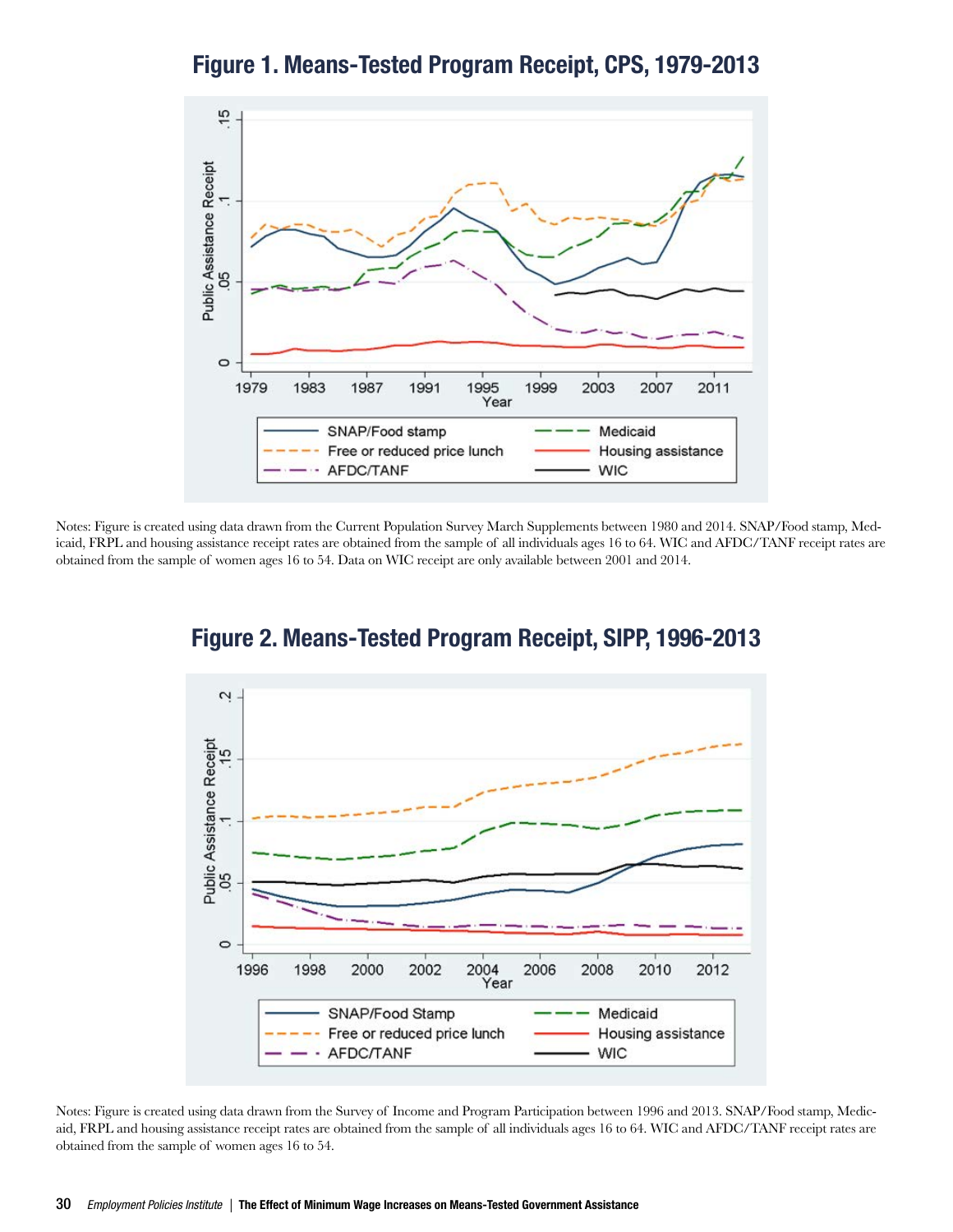

Figure 3. Means-Tested Program Caseloads, 1980-2013

Notes: Figure is created using data drawn from Census Bureau-Small Area Income and Poverty Estimates between 1981 and 2012 (SNAP/food stamp), the Statistical Abstract-Health and Nutrition between 1980 and 2011 (Medicaid), the U.S. Department of Agriculture (FRPL) between 1989 and 2013, and the Office of Family Assistance between 1980 and 2013 (AFDC/TANF).



Figure 4. Means-Tested Program Expenditures, 1980-2013

Notes: Figure is created using data drawn from the National Income and Product Accounts between 1980 and 2013.

\* In the NIPA, WIC expenditures are grouped with expenditures on General Assistance Foster care and adoption assistance, Child Tax Credits, Economic stimulus Act of 2008 rebates, American Recovery and Reinvestment Act of 2009 (ARRA) Making Work Pay tax credits, Government Retiree tax credits, Adoptive tax credits and Energy Assistance benefits. L: Line refers to the left axis. R: Line refers to the right axis.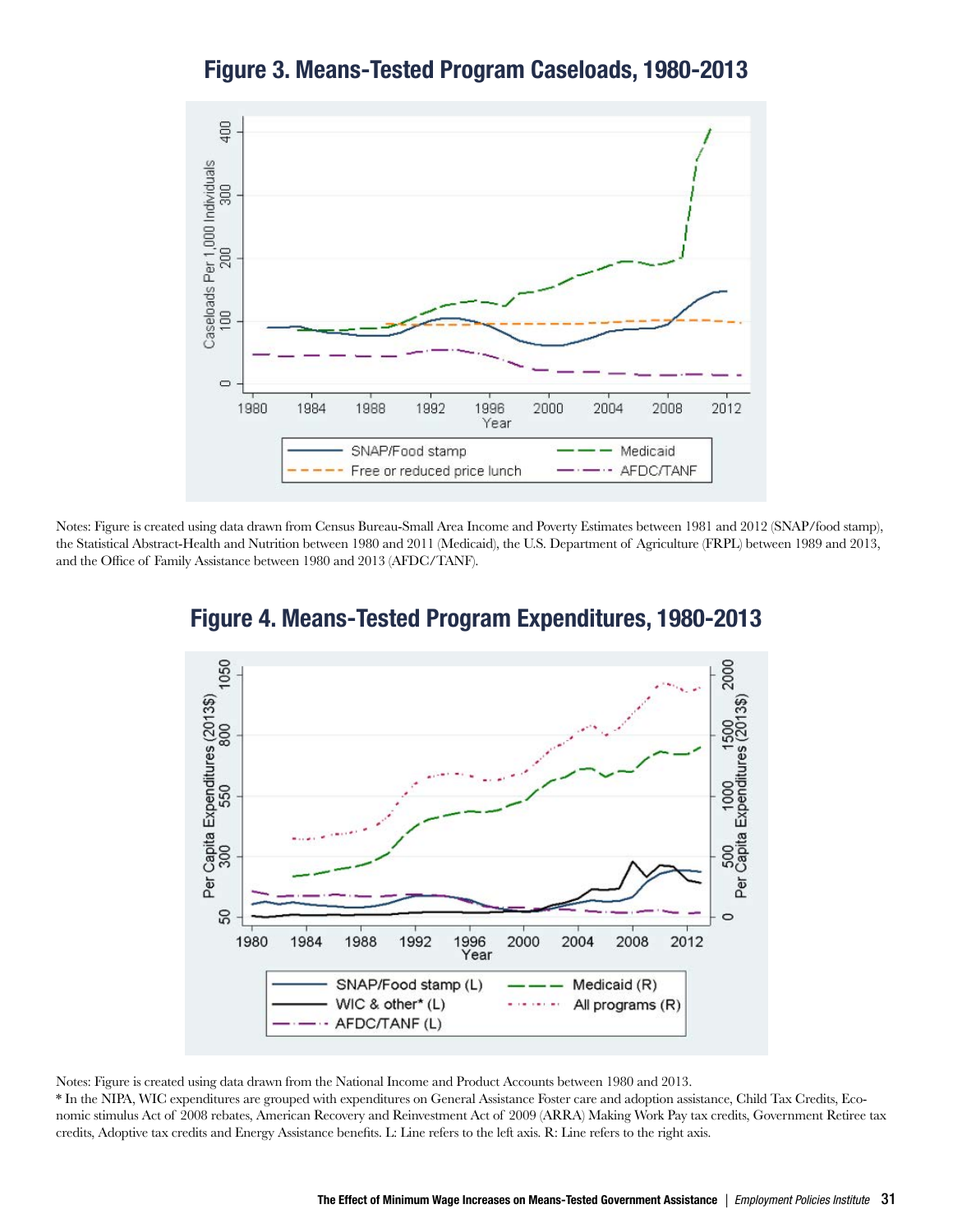### Table 1A. Summary Statistics of Program Participation, CPS and SIPP

|                                   | <b>Working</b><br><b>Ages</b> | <b>Workers</b> | Non-<br><b>Workers</b> | <b>Non-White</b> | <b>Ages 16-29</b><br>without HS | <b>Single</b><br><b>Mothers</b><br>without HS<br><b>Ages 16-45</b> |  |  |  |  |
|-----------------------------------|-------------------------------|----------------|------------------------|------------------|---------------------------------|--------------------------------------------------------------------|--|--|--|--|
|                                   | (1)                           | (2)            | (3)                    | (4)              | (5)                             | (6)                                                                |  |  |  |  |
| Panel 1: March CPS 1979-2013      |                               |                |                        |                  |                                 |                                                                    |  |  |  |  |
| <b>Public Assistance Measures</b> |                               |                |                        |                  |                                 |                                                                    |  |  |  |  |
| <b>SNAP/Food Stamp</b>            | 0.077(0.267)                  | 0.050(0.217)   | 0.171(0.376)           | 0.148(0.355)     | 0.174(0.379)                    | 0.611(0.488)                                                       |  |  |  |  |
|                                   | [3,798,071]                   | [2,943,160]    | [954, 911]             | [1, 128, 449]    | [352, 576]                      | [30,316]                                                           |  |  |  |  |
| <b>Medicaid</b>                   | 0.076(0.265)                  | 0.038(0.192)   | 0.204(0.403)           | 0.135(0.342)     | 0.183(0.387)                    | 0.545(0.498)                                                       |  |  |  |  |
|                                   | [3,798,071]                   | [2,943,160]    | [854, 911]             | [1, 128, 449]    | [352, 576]                      | [30, 316]                                                          |  |  |  |  |
| <b>FRPL</b>                       | 0.092(0.289)                  | 0.073(0.259)   | 0.159(0.365)           | 0.200(0.400)     | 0.227(0.419)                    | 0.599(0.490)                                                       |  |  |  |  |
|                                   | [3,798,071]                   | [2,943,160]    | [854,911]              | [1, 128, 449]    | [352, 576]                      | [30,316]                                                           |  |  |  |  |
| <b>Housing</b>                    | 0.010(0.1)                    | 0.006(0.08)    | 0.023(0.150)           | 0.021(0.144)     | 0.02(0.14)                      | 0.097(0.295)                                                       |  |  |  |  |
| <b>Assistance</b>                 | [3,798,071]                   | [2,943,160]    | [854, 911]             | [1, 128, 449]    | [352, 576]                      | [30, 316]                                                          |  |  |  |  |
| <b>AFDC/TANF*</b>                 | 0.035(0.183)                  | 0.018(0.134)   | 0.081(0.272)           | 0.069(0.253)     | 0.075(0.263)                    | 0.406(0.491)                                                       |  |  |  |  |
|                                   | [1,679,508]                   | [1, 231, 641]  | [447, 867]             | [527,660]        | [168, 183]                      | [30, 316]                                                          |  |  |  |  |
| <b>WIC</b> ab                     | 0.044(0.204)                  | 0.034(0.180)   | 0.070(0.255)           | 0.072(0.258)     | 0.089(0.285)                    | 0.237(0.425)                                                       |  |  |  |  |
|                                   | [777, 444]                    | [566, 271]     | [211, 173]             | [285, 331]       | [80, 817]                       | [12,628]                                                           |  |  |  |  |
| Panel II: SIPP 1996-2013          |                               |                |                        |                  |                                 |                                                                    |  |  |  |  |
| <b>Public Assistance Measures</b> |                               |                |                        |                  |                                 |                                                                    |  |  |  |  |
| <b>SNAP/Food Stamp</b>            | 0.049(0.217)                  | 0.024(0.152)   | 0.115(0.319)           | 0.087(0.282)     | 0.057(0.231)                    | 0.575(0.494)                                                       |  |  |  |  |
|                                   | [9,551,775]                   | [6,779,707]    | [2,772,068]            | [2,893,801]      | [762, 746]                      | [65, 559]                                                          |  |  |  |  |
| <b>Medicaid</b>                   | 0.089(0.285)                  | 0.039(0.193)   | 0.218(0.413)           | 0.151(0.358)     | 0.229(0.42)                     | 0.539(0.498)                                                       |  |  |  |  |
|                                   | [9,551,775]                   | [6,779,707]    | [2,772,068]            | [2,893,801]      | [762, 746]                      | [65, 559]                                                          |  |  |  |  |
| <b>FRPL</b>                       | 0.127(0.334)                  | 0.102(0.302)   | 0.193(0.394)           | 0.267(0.442)     | 0.303(0.46)                     | 0.667(0.471)                                                       |  |  |  |  |
|                                   | [9,551,775]                   | [6,779,707]    | [2,772,068]            | [2,893,801]      | [762, 746]                      | [65, 559]                                                          |  |  |  |  |
| <b>Housing assistance</b>         | 0.010(0.101)                  | 0.006(0.078)   | 0.021(0.145)           | 0.021(0.143)     | 0.022(0.148)                    | 0.089(0.284)                                                       |  |  |  |  |
|                                   | [9,551,775]                   | [6,779,707]    | [2,772,068]            | [2,893,801]      | [762, 746]                      | [65, 559]                                                          |  |  |  |  |
| <b>AFDC/TANF<sup>a</sup></b>      | 0.019(0.135)                  | 0.007(0.082)   | 0.044(0.205)           | 0.037(0.189)     | 0.039(0.193)                    | 0.231(0.422)                                                       |  |  |  |  |
|                                   | [4, 133, 931]                 | [2,802,407]    | [1,331,524]            | [1,356,214]      | [361, 122]                      | [65, 559]                                                          |  |  |  |  |
| <b>WIC</b> <sup>ab</sup>          | 0.056(0.230)                  | 0.035(0.184)   | 0.101(0.302)           | 0.102(0.302)     | 0.129(0.336)                    | 0.252(0.434)                                                       |  |  |  |  |
|                                   | [4,133,931]                   | [2,802,407]    | [1, 331, 524]          | [1,356,214]      | [361, 122]                      | [65, 559]                                                          |  |  |  |  |

32 *Employment Policies Institute |* The Effect of Minimum Wage Increases on Means-Tested Government Assistance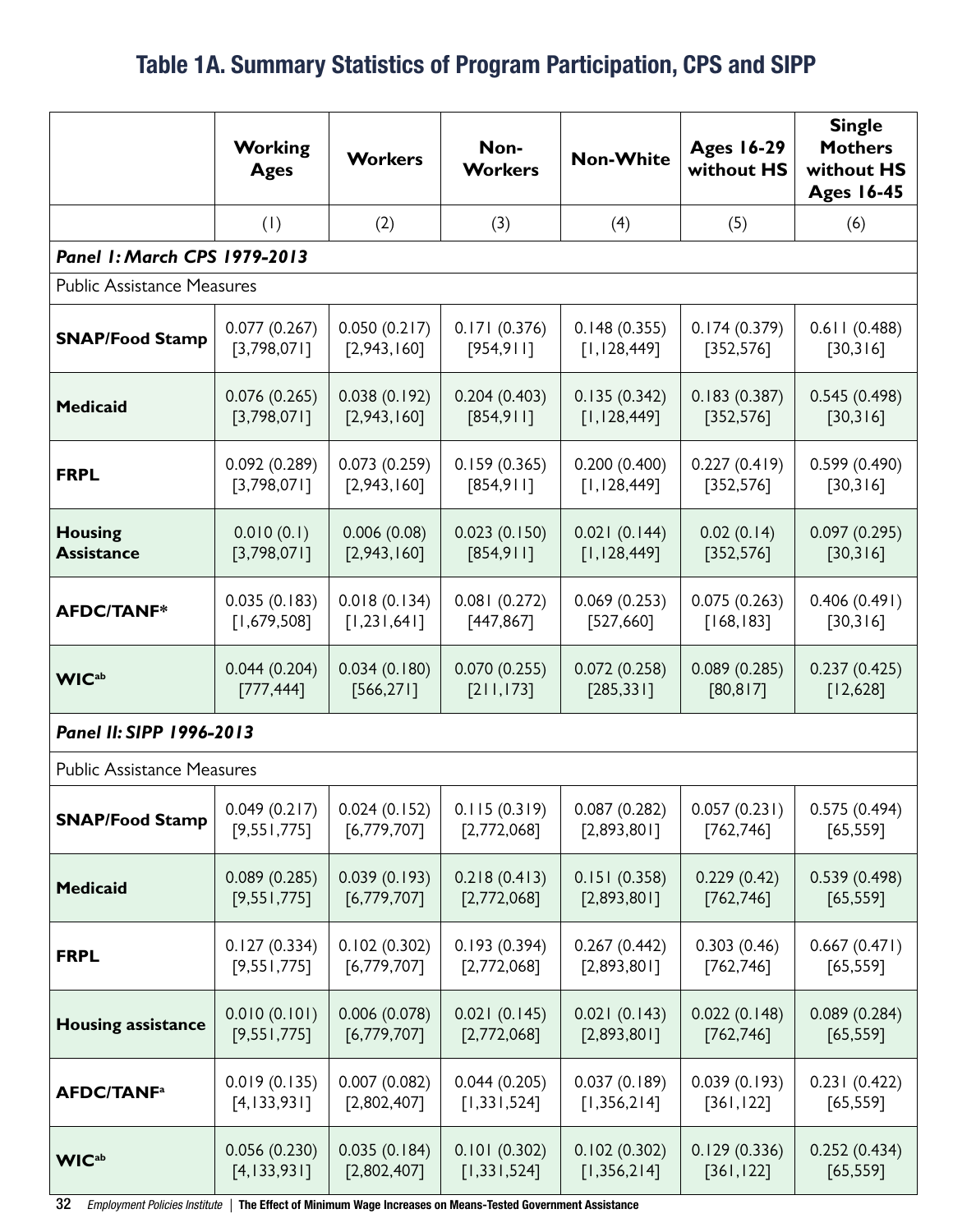|                                          | <b>Working</b><br><b>Ages</b>                             | <b>Workers</b>            | Non-<br><b>Workers</b>     | <b>Non-White</b>                                       | <b>Ages 16-29</b><br>without HS | <b>Single</b><br><b>Mothers</b><br>without HS<br><b>Ages 16-45</b> |  |  |
|------------------------------------------|-----------------------------------------------------------|---------------------------|----------------------------|--------------------------------------------------------|---------------------------------|--------------------------------------------------------------------|--|--|
| <b>Transition onto Public Assistance</b> |                                                           |                           |                            |                                                        |                                 |                                                                    |  |  |
| <b>SNAP/Food Stamp</b>                   | 0.020(0.142)                                              | 0.013(0.112)              | 0.042(0.202)               | 0.034(0.182)                                           | 0.029(0.168)                    | 0.227(0.419)                                                       |  |  |
|                                          | [974, 035]                                                | [763, 275]                | [351,210]                  | [289, 181]                                             | [99, 294]                       | [3,788]                                                            |  |  |
| <b>Medicaid</b>                          | 0.038(0.191)                                              | 0.022(0.147)              | 0.087(0.282)               | 0.066(0.249)                                           | 0.1(0.3)                        | 0.255(0.436)                                                       |  |  |
|                                          | [926, 640]                                                | [746, 544]                | [312,529]                  | [265, 727]                                             | [79, 420]                       | [3,820]                                                            |  |  |
| <b>FRPL</b>                              | 0.041(0.198)                                              | 0.036(0.185)              | 0.057(0.232)               | 0.089(0.284)                                           | 0.105(0.306)                    | 0.292(0.455)                                                       |  |  |
|                                          | [885, 162]                                                | [695, 601]                | [312,662]                  | [228, 389]                                             | [71, 596]                       | $[2,94]$                                                           |  |  |
| <b>Housing</b><br><b>Assistance</b>      | 0.003(0.057)<br>0.005(0.068)<br>[1,016,134]<br>[781, 545] |                           | 0.009(0.092)<br>[386, 963] | 0.009(0.094)<br>[310,704]                              | 0.009(0.094)<br>[101, 995]      | 0.036(0.187)<br>[7, 399]                                           |  |  |
| <b>AFDC/TANF<sup>a</sup></b>             | 0.009(0.095)<br>[438, 113]                                | 0.005(0.068)<br>[329,319] | 0.02(0.139)<br>[179, 729]  | 0.017(0.129)<br>0.022(0.147)<br>[143, 420]<br>[47,906] |                                 | 0.094(0.291)<br>[6, 290]                                           |  |  |
| <b>WIC</b> <sup>a</sup>                  | 0.022(0.147)                                              | 0.015(0.122)              | 0.039(0.194)               | 0.039(0.195)                                           | 0.059(0.235)                    | 0.096(0.294)                                                       |  |  |
|                                          | [422, 850]                                                | [319,512]                 | [170, 616]                 | [135,060]                                              | [44,212]                        | [6,062]                                                            |  |  |
| <b>Transition onto Public Assistance</b> |                                                           |                           |                            |                                                        |                                 |                                                                    |  |  |
| <b>SNAP/Food Stamp</b>                   | 0.300(0.458)                                              | 0.408(0.492)              | 0.237(0.425)               | 0.284(0.451)                                           | 0.325(0.468)                    | 0.192(0.394)                                                       |  |  |
|                                          | [54, 178]                                                 | [24, 472]                 | [40, 817]                  | [28, 957]                                              | [5, 135]                        | [4,260]                                                            |  |  |
| <b>Medicaid</b>                          | 0.337(0.473)                                              | 0.456(0.498)              | 0.279(0.448)               | 0.337(0.473)                                           | 0.34(0.474)                     | 0.246(0.431)                                                       |  |  |
|                                          | [101, 573]                                                | [41, 203]                 | [79, 498]                  | [52, 41]                                               | [25,009]                        | [4, 228]                                                           |  |  |
| <b>FRPL</b>                              | 0.311(0.463)                                              | 0.335(0.472)              | 0.278(0.448)               | 0.281(0.45)                                            | 0.301(0.459)                    | 0.19(0.392)                                                        |  |  |
|                                          | [143,051]                                                 | [92, 146]                 | [79, 365]                  | [89, 749]                                              | [32, 833]                       | [5, 107]                                                           |  |  |
| <b>Housing assistance</b>                | 0.389(0.487)                                              | 0.408(0.492)              | 0.396(0.489)               | 0.387(0.487)                                           | 0.406(0.491)                    | 0.424(0.495)                                                       |  |  |
|                                          | [12,079]                                                  | [6, 202]                  | [8, 352]                   | [7, 434]                                               | $[2,434]$                       | $[649]$                                                            |  |  |
| <b>AFDC/TANF<sup>a</sup></b>             | 0.449(0.497)                                              | 0.611(0.487)              | 0.38(0.485)                | 0.418(0.493)                                           | 0.438(0.496)                    | 0.338(0.473)                                                       |  |  |
|                                          | [9, 392]                                                  | [3,999]                   | [7,913]                    | $[6,040]$                                              | [1,704]                         | [1,758]                                                            |  |  |
| <b>WIC</b> <sup>a</sup>                  | 0.349(0.477)                                              | 0.393(0.488)              | 0.313(0.464)               | 0.33(0.47)                                             | 0.332(0.471)                    | 0.345(0.475)                                                       |  |  |
|                                          | [24, 655]                                                 | [13,806]                  | [17,026]                   | [14, 400]                                              | [5, 398]                        | [1,986]                                                            |  |  |

Notes: Weighted means are obtained from data drawn from the Current Population Survey March Supplements between 1980 and 2014, and the Survey of Income and Program Participation between 1996 and 2013. Standard deviations are in parentheses and number of observations in brackets. a Sample in columns (1) through (3) is restricted to women ages 16 to 54. b Data are only available the Current Population Survey March Supplements between 2001 and 2014.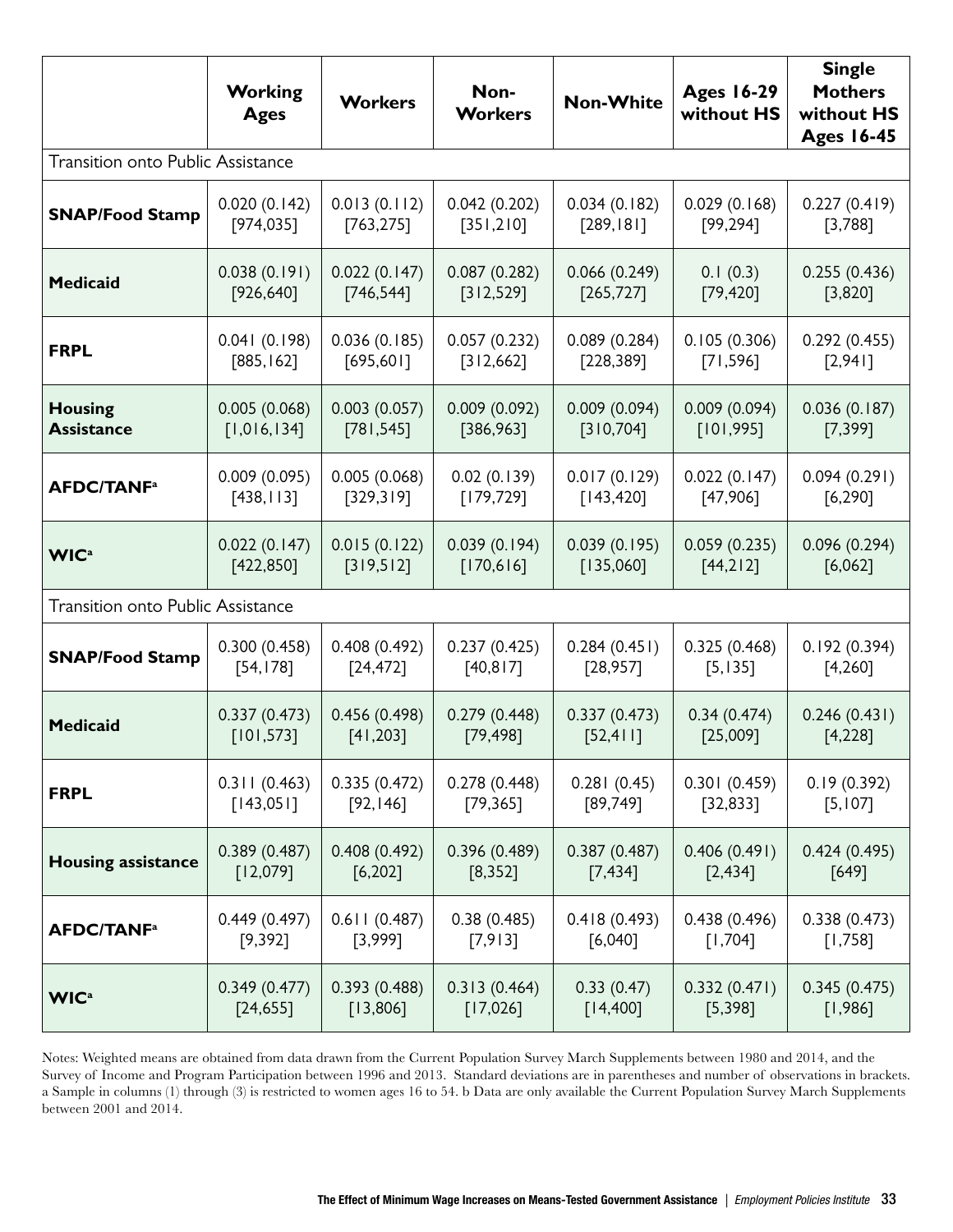#### Table 1B. Summary Statistics of per Capita Caseloads and Expenditures

|                                            | Mean      | <b>Std. Dev</b> | N     |  |  |  |  |  |  |
|--------------------------------------------|-----------|-----------------|-------|--|--|--|--|--|--|
| Panel I: Caseloads per 1,000 individuals   |           |                 |       |  |  |  |  |  |  |
| <b>SNAP/Food Stamp</b>                     | 91.098    | 34.306          | 1,632 |  |  |  |  |  |  |
| <b>Medicaid</b> <sup>a</sup>               | 159.700   | 18.078          | 1,469 |  |  |  |  |  |  |
| Free or reduced price lunch <sup>b</sup>   | 96.815    | 20.207          | 1,275 |  |  |  |  |  |  |
| <b>AFDC/TANF<sup>c</sup></b>               | 31.169    | 20.286          |       |  |  |  |  |  |  |
| Panel II: Expenditures per capita (2013\$) |           |                 |       |  |  |  |  |  |  |
| <b>SNAP/Food Stamp</b>                     | 126.456   | 63.379          | 1,734 |  |  |  |  |  |  |
| <b>Medicaid</b> <sup>d</sup>               | 928.481   | 507.117         | 1,581 |  |  |  |  |  |  |
| <b>AFDC/TANF</b>                           | 104.826   | 78.606          | 1,734 |  |  |  |  |  |  |
| <b>WIC &amp; othere</b>                    | 112.721   | 82.510          | 1,734 |  |  |  |  |  |  |
| Total of above programs                    | 1,158.131 | 547.678         | 1,581 |  |  |  |  |  |  |

Notes: Weighted means are obtained from data drawn from the Census Bureau—Small Area Income and Poverty Estimates between 1981 and 2012 (SNAP/Food stamp), the Statistical Abstract—Health and Nutrition between 1980 and 2011 (Medicaid), the U.S. Department of Agriculture (FRPL) between 1989 and 2013, the Office of Family Assistance between 1980 and 2013 (AFDC/TANF), and the National Income and Product Accounts (expenditures) between 1980 and 2013.

a Medicaid caseloads are missing for Arizona between 1983 and 1990, and Hawaii in 1997 and 1999.

b National School Lunch Program caseloads are available between 1989 and 2013.

c AFDC/TANF caseloads are missing for 1984.

d Data are consistently available for all states and years between 1983 and 2013.

e WIC expenditures are grouped with expenditures on General Assistance Foster care and adoption assistance, Child Tax Credits, Economic stimulus Act of 2008 rebates, American Recovery and Reinvestment Act of 2009 (ARRA) Making Work Pay tax credits, Government Retiree tax credits, Adoptive tax credits and Energy Assistance benefits.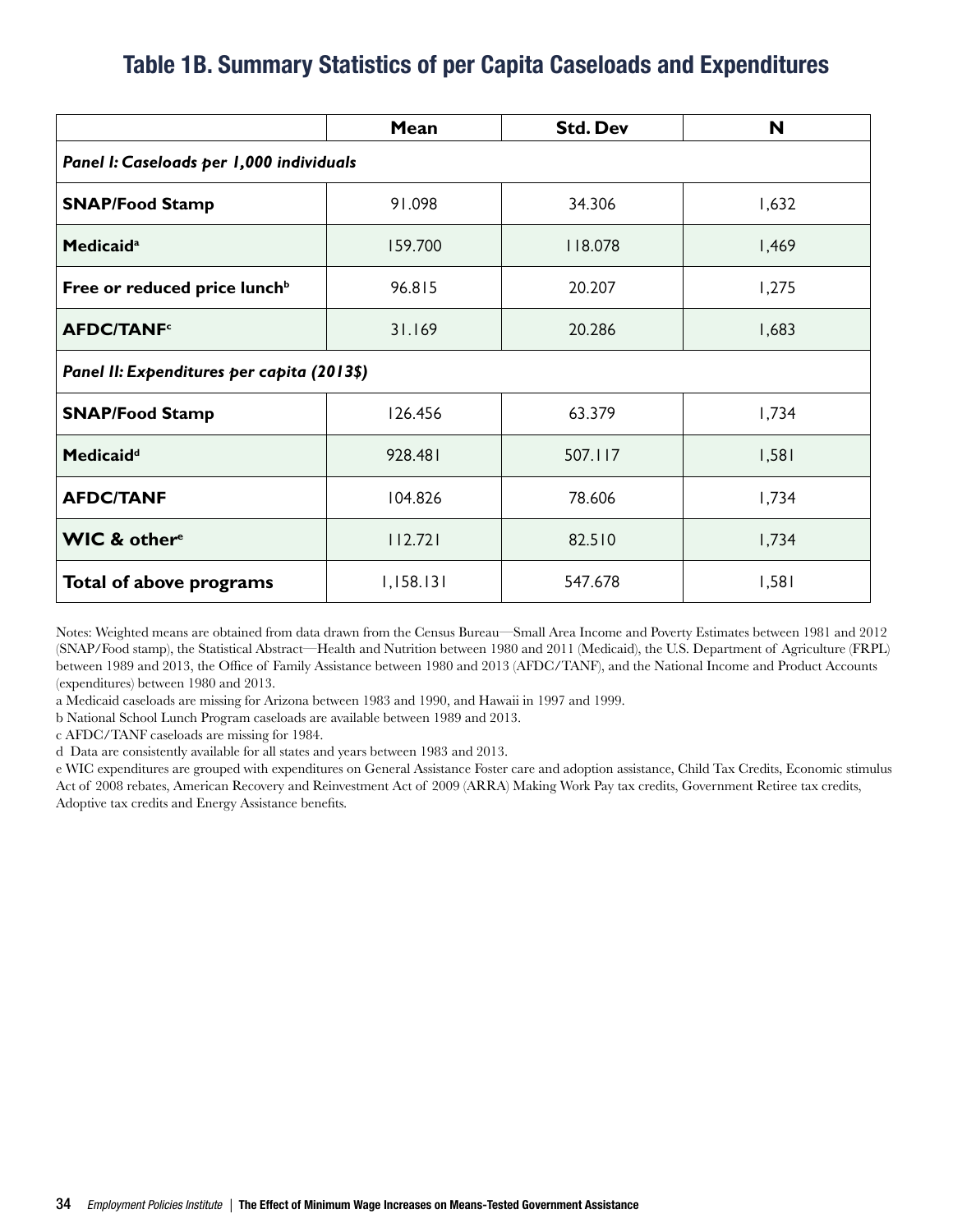#### Table 2. Estimates of the Relationship between Minimum Wage Increases and Public Assistance Receipt, CPS, 1979-2013

|                              | <b>Working age</b> | <b>Workers</b> | <b>Non-workers</b> |
|------------------------------|--------------------|----------------|--------------------|
|                              | (1)                | (2)            | (3)                |
| <b>SNAP/Food stamp</b>       | $-0.009$           | $-0.002$       | $-0.029$           |
|                              | (0.011)            | (0.006)        | (0.027)            |
| N                            | 3,798,071          | 2,943,160      | 854,911            |
| <b>Medicaid</b>              | 0.001              | 0.010          | $-0.038$           |
|                              | (0.013)            | (0.008)        | (0.038)            |
| N                            | 3,798,071          | 2,943,160      | 854,911            |
| <b>FRPL</b>                  | $0.020***$         | $0.017***$     | $0.036***$         |
|                              | (0.005)            | (0.003)        | (0.013)            |
| N                            | 3,798,071          | 2,943,160      | 854,911            |
| <b>Housing assistance</b>    | $0.003**$          | 0.001          | $0.010***$         |
|                              | (0.001)            | (0.001)        | (0.003)            |
| N                            | 3,798,071          | 2,943,160      | 854,911            |
| <b>AFDC/TANF<sup>a</sup></b> | 0.001              | 0.001          | 0.007              |
|                              | (0.003)            | (0.001)        | (0.009)            |
| $\mathbf N$                  | 1,679,508          | 1,231,641      | 447,867            |
| <b>WIC</b> <sup>ab</sup>     | $-0.003$           | $-0.001$       | $-0.010$           |
|                              | (0.002)            | (0.002)        | (0.006)            |
| N                            | 777,444            | 566,271        | 211,173            |
| State & year FE?             | Yes                | Yes            | Yes                |
| Ind. & state controls?       | Yes                | Yes            | Yes                |

\*\*\* significant at 1% level \*\* significant at 5% level \* significant at 10% level

Notes: Marginal effects from weighted probit estimates are obtained using data drawn from the Current Population Survey March Supplements between 1980 and 2014. Individual controls include gender, race/ethnicity, marital status, educational attainment, age (linear and squared), household size, and number of children under age 18 in households. State level controls include the prime-age adult wage rate, prime-age unemployment rate, per capita state GDP, the state refundable EITC credit rate, and state welfare policies for SNAP/food stamp (indicators for vehicle exemptions per household for eligibility) , Medicaid (the presence of at least one Section 1115 waiver or childless adult coverage expansions), and AFDC/TANF (the presence of binding work requirements for welfare receipt and time limits for benefits, state limitations on non-home real and personal property, maximum benefits for family of three with no income). Standard errors corrected for clustering on the state are in parentheses. a Sample is restricted to women ages 16 to 54.

b Data are only available the Current Population Survey March Supplements between 2001 and 2014.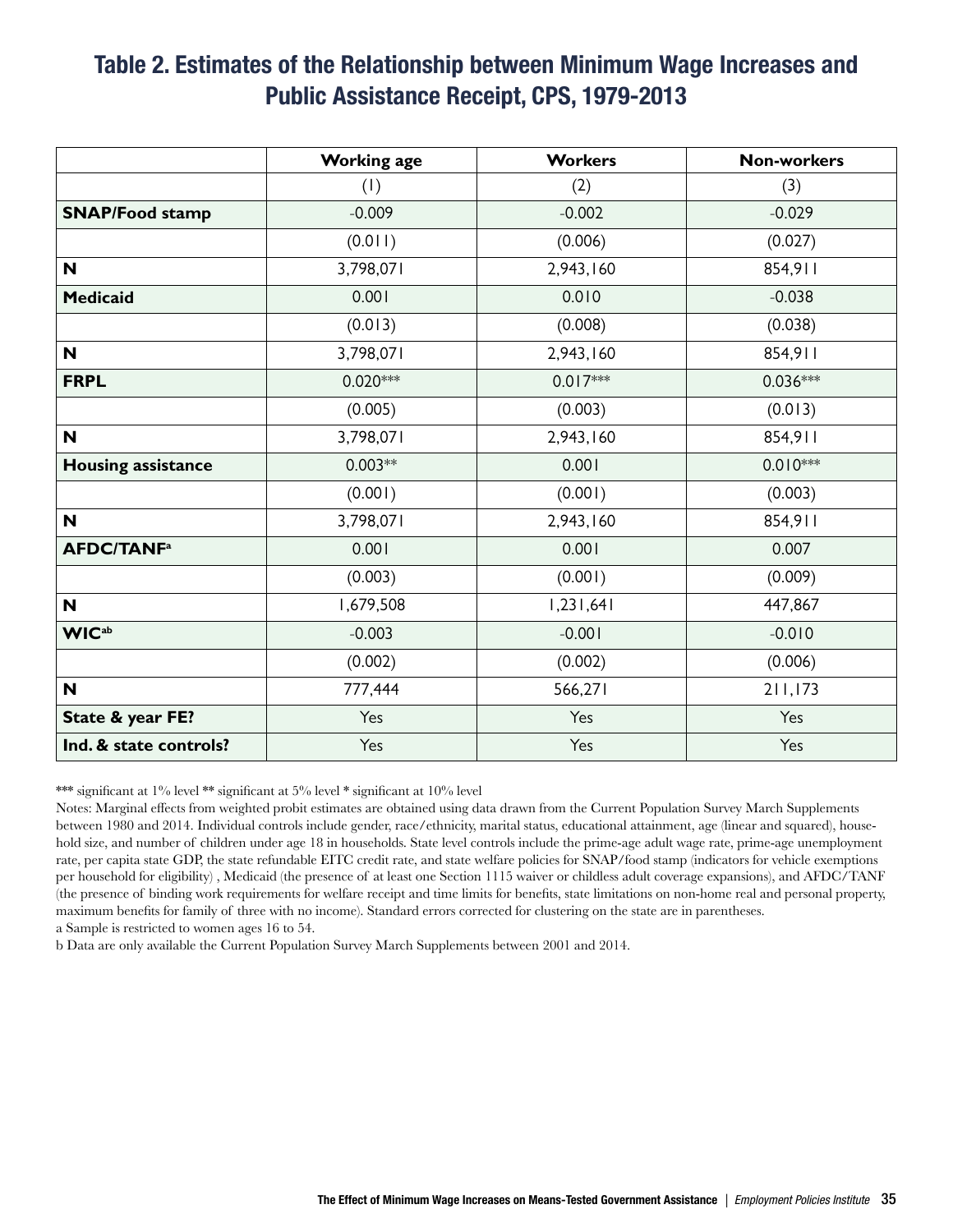### Table 3. Robustness of Estimates of Relationship between Minimum Wage Increases and Public Assistance Receipt to Controls for Geographic-Specific Time Trends, CPS, 1979-2013

|                                    | <b>Working age</b> | <b>Workers</b> | <b>Non-workers</b> | <b>Non-workers</b><br>(HH Adult=1 <sup>c</sup> ) | <b>Non-workers</b><br>(HH Adult=1 <sup>c</sup> ) |
|------------------------------------|--------------------|----------------|--------------------|--------------------------------------------------|--------------------------------------------------|
|                                    | (1)                | (2)            | (3)                | (4)                                              | (5)                                              |
| <b>SNAP/Food</b><br>stamp          | $-0.021***$        | $-0.006$       | $-0.076***$        | $-0.227**$                                       | $-0.067$                                         |
|                                    | (0.008)            | (0.005)        | (0.021)            | (0.095)                                          | (0.063)                                          |
| N                                  | 3,798,071          | 2,943,160      | 854,911            | 110,365                                          | 110,365                                          |
| <b>Medicaid</b>                    | $-0.008$           | $-0.000$       | $-0.030$           | $-0.206**$                                       | $-0.086$                                         |
|                                    | (0.009)            | (0.005)        | (0.024)            | (0.087)                                          | (0.071)                                          |
| N                                  | 3,798,071          | 2,943,160      | 854,911            | 110,365                                          | 110,365                                          |
| <b>FRPL</b>                        | 0.003              | 0.004          | 0.004              | 0.037                                            | 0.013                                            |
|                                    | (0.006)            | (0.005)        | (0.017)            | (0.065)                                          | (0.023)                                          |
| N                                  | 3,798,071          | 2,943,160      | 854,911            | 110,365                                          | 110,365                                          |
| <b>Housing</b><br>assistance       | $-0.004**$         | $-0.003*$      | $-0.007$           | $-0.050$                                         | 0.032                                            |
|                                    | (0.002)            | (0.001)        | (0.005)            | (0.033)                                          | (0.031)                                          |
| N                                  | 3,798,071          | 2,943,160      | 854,911            | 110,365                                          | 110,365                                          |
| <b>AFDC/TANF<sup>a</sup></b>       | $-0.008***$        | $-0.003*$      | $-0.017*$          | $-0.258**$                                       | 0.037                                            |
|                                    | (0.003)            | (0.002)        | (0.009)            | (0.123)                                          | (0.116)                                          |
| $\mathbf N$                        | 1,679,508          | 1,231,641      | 447,867            | 51,793                                           | 51,793                                           |
| <b>WIC</b> <sup>ab</sup>           | $-0.004*$          | 0.001          | $-0.030***$        | $-0.021$                                         | 0.009                                            |
|                                    | (0.002)            | (0.002)        | (0.008)            | (0.018)                                          | (0.014)                                          |
| $\mathbf N$                        | 777,444            | 566,271        | 211,173            | 23,872                                           | 23,872                                           |
| State & year<br>FE?                | Yes                | Yes            | Yes                | Yes                                              | Yes                                              |
| Ind. & state<br>controls?          | Yes                | Yes            | Yes                | Yes                                              | Yes                                              |
| <b>State linear</b><br>time trend? | Yes                | Yes            | Yes                | Yes                                              | No                                               |

\*\*\* significant at 1% level \*\* significant at 5% level \* significant at 10% level

Notes: Marginal effects from weighted probit estimates are obtained using data drawn from the Current Population Survey March Supplements between 1980 and 2014. Individual controls include gender, race/ethnicity, marital status, educational attainment, age (linear and squared), household size, and number of children under age 18 in households. State level controls include the prime-age adult wage rate, prime-age unemployment rate, per capita state GDP, the state refundable EITC credit rate, and state welfare policies for SNAP/food stamp (indicators for vehicle exemptions per household for eligibility), Medicaid (the presence of at least one Section 1115 waiver or childless adult coverage expansions), and AFDC/TANF (the presence of binding work requirements for welfare receipt and time limits for benefits, state limitations on non-home real and personal property, maximum benefits for family of three with no income). Standard errors corrected for clustering on the state are in parentheses.

a Sample is restricted to women ages 16 to 54.

b Data are only available the Current Population Survey March Supplements between 2001 and 2014.

c Sample is restricted to households with only one working-age adult age 18 or older.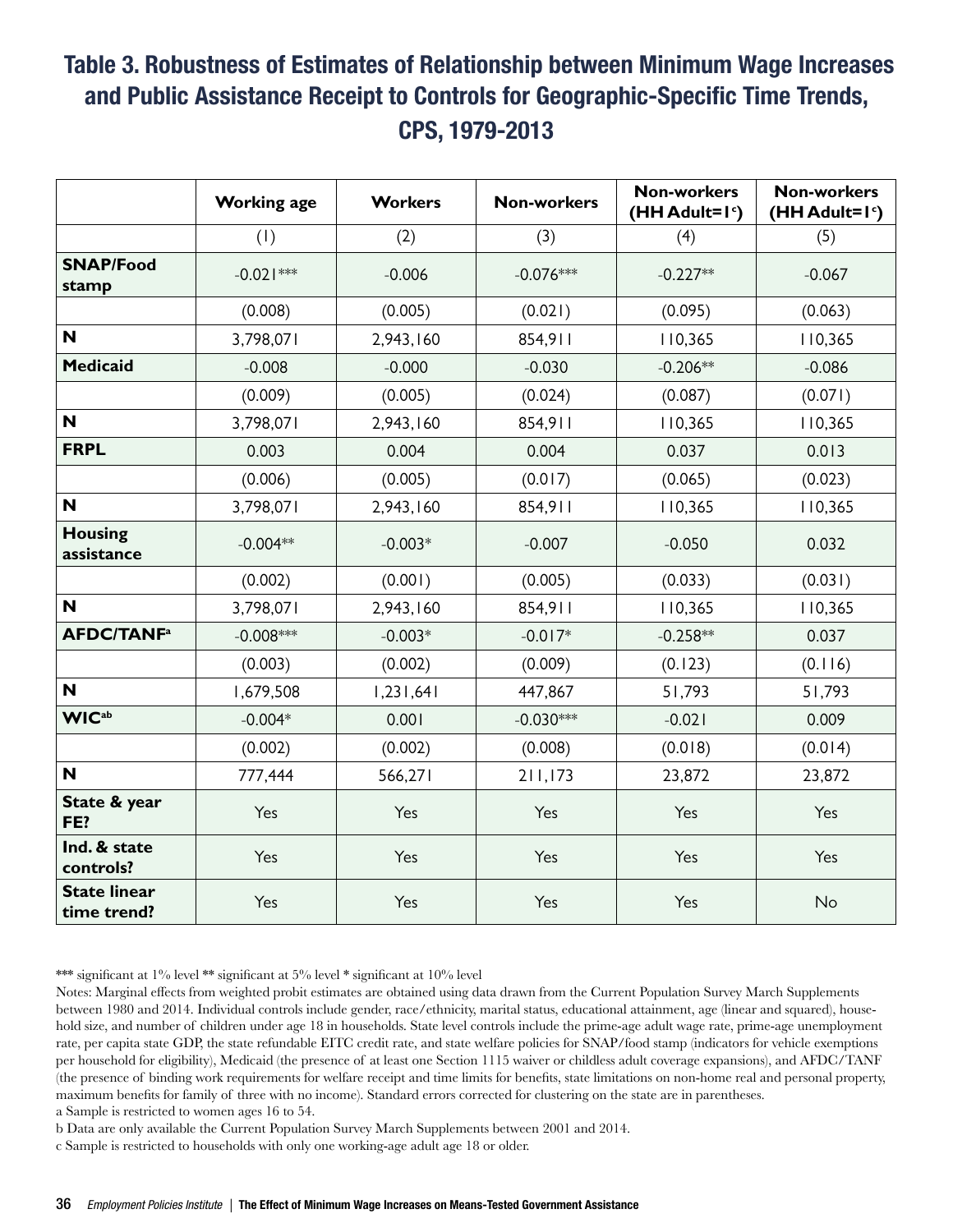#### Table 4. Estimates of the Relationship between Minimum Wage Increases and Public Assistance Receipt by Low-Skilled Sub-Groups, CPS, 1979-2013

|                              | <b>Non-White</b> | <b>Ages 16-29</b><br>without HS | <b>Single Mothers</b><br>without HS<br><b>Ages 16-45</b> |
|------------------------------|------------------|---------------------------------|----------------------------------------------------------|
|                              | (1)              | (2)                             | (3)                                                      |
| <b>SNAP/Food stamp</b>       | 0.001            | 0.017                           | $-0.193**$                                               |
|                              | (0.013)          | (0.017)                         | (0.080)                                                  |
| N                            | 1,128,449        | 352,576                         | 30,316                                                   |
| <b>Medicaid</b>              | 0.028            | $-0.038$                        | $-0.023$                                                 |
|                              | (0.021)          | (0.026)                         | (0.066)                                                  |
| N                            | 1,128,449        | 352,576                         | 30,316                                                   |
| <b>FRPL</b>                  | $0.108***$       | $0.091***$                      | 0.116                                                    |
|                              | (0.024)          | (0.031)                         | (0.085)                                                  |
| N                            | 1,128,449        | 352,576                         | 30,316                                                   |
| <b>Housing assistance</b>    | 0.003            | 0.005                           | 0.042                                                    |
|                              | (0.003)          | (0.004)                         | (0.038)                                                  |
| <b>N</b>                     | 1,128,449        | 352,576                         | 30,316                                                   |
| <b>AFDC/TANF<sup>a</sup></b> | 0.008            | 0.002                           | 0.008                                                    |
|                              | (0.010)          | (0.008)                         | (0.138)                                                  |
| N                            | 527,660          | 168,183                         | 30,316                                                   |
| <b>WICab</b>                 | 0.003            | 0.013                           | $-0.104$                                                 |
|                              | (0.006)          | (0.016)                         | (0.089)                                                  |
| N                            | 285,331          | 80,817                          | 12,628                                                   |
| State & year FE?             | Yes              | Yes                             | Yes                                                      |
| Ind. & state controls?       | Yes              | Yes                             | Yes                                                      |

\*\*\* significant at 1% level \*\* significant at 5% level \* significant at 10% level

Notes: Marginal effects from weighted probit estimates are obtained using data drawn from the Current Population Survey March Supplements between 1980 and 2014. Individual controls include gender, race/ethnicity, marital status, educational attainment, age (linear and squared), household size, and number of children under age 18 in households. State level controls include the prime-age adult wage rate, prime-age unemployment rate, per capita state GDP, the state refundable EITC credit rate, and state welfare policies for SNAP/food stamp (indicators for vehicle exemptions per household for eligibility) , Medicaid (the presence of at least one Section 1115 waiver or childless adult coverage expansions), and AFDC/TANF (the presence of binding work requirements for welfare receipt and time limits for benefits, state limitations on non-home real and personal property, maximum benefits for family of three with no income). Standard errors corrected for clustering on the state are in parentheses. a Sample is restricted to women ages 16 to 54.

b Data are only available the Current Population Survey March Supplements between 2001 and 2014.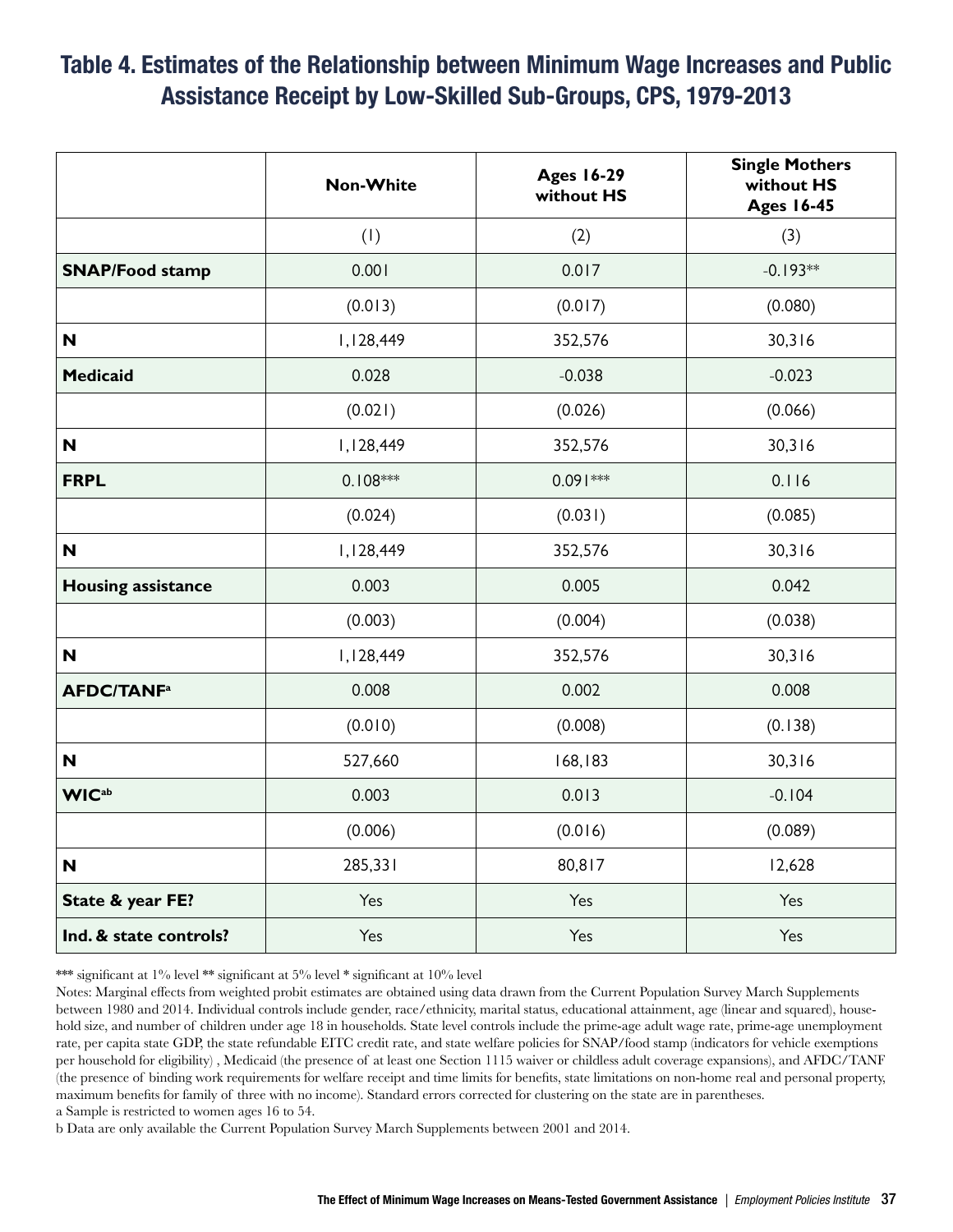#### Table 5. Estimates of the Relationship between Minimum Wage Increases and Labor Market Outcomes<sup>a</sup>, CPS, 1979-2013

|                           | <b>Non-White</b> | <b>Ages 16-29</b><br>without HS | <b>Single Mothers</b><br>without HS<br><b>Ages 16-45</b> |
|---------------------------|------------------|---------------------------------|----------------------------------------------------------|
|                           | (1)              | (2)                             | (3)                                                      |
| Ln(Earnings) <sup>a</sup> | 0.075            | $-0.630***$                     | 1.203                                                    |
|                           | (0.140)          | (0.202)                         | (0.746)                                                  |
| N                         | 1,080,091        | 347,330                         | 29,759                                                   |
| <b>Employed</b>           | 0.024            | $-0.085***$                     | 0.151                                                    |
|                           | (0.018)          | (0.032)                         | (0.092)                                                  |
| N                         | 1,080,091        | 347,330                         | 29,759                                                   |
| Ln(Hours)   Employed=1    | $-0.046**$       | $-0.214***$                     | 0.011                                                    |
|                           | (0.018)          | (0.046)                         | (0.072)                                                  |
| N                         | 750,173          | 170,024                         | 15,523                                                   |
| Ln(Weeks)  <br>Employed=1 | $-0.044***$      | $-0.058*$                       | 0.076                                                    |
|                           | (0.013)          | (0.032)                         | (0.129)                                                  |
| N                         | 750,173          | 170,024                         | 15,523                                                   |
| State & year FE?          | Yes              | Yes                             | Yes                                                      |
| Ind. & state controls?    | Yes              | Yes                             | Yes                                                      |

\*\*\* significant at 1% level \*\* significant at 5% level \* significant at 10% level

Notes: Weighted OLS estimates in rows 1, 3 and 4, and marginal effects from weighted probit estimates in row 2 are obtained using data drawn from the Current Population Survey March Supplements between 1980 and 2014. Individual controls include gender, race/ethnicity, marital status, educational attainment, age (linear and squared), household size, and number of children under age 18 in households. State level controls include the prime-age adult wage rate, prime-age unemployment rate, per capita state GDP, the state refundable EITC credit rate, and state welfare policies for SNAP/food stamp (indicators for vehicle exemptions per household for eligibility), Medicaid (the presence of at least one Section 1115 waiver or childless adult coverage expansions), and AFDC/TANF (the presence of binding work requirements for welfare receipt and time limits for benefits, state limitations on non-home real and personal property, maximum benefits for family of three with no income). Standard errors corrected for clustering on the state are in parentheses.

a Earnings are unconditional and measured as annual earnings; hours as weekly hours, and weeks as annual weeks.

We take the natural log of 1 for individuals who report zero earnings.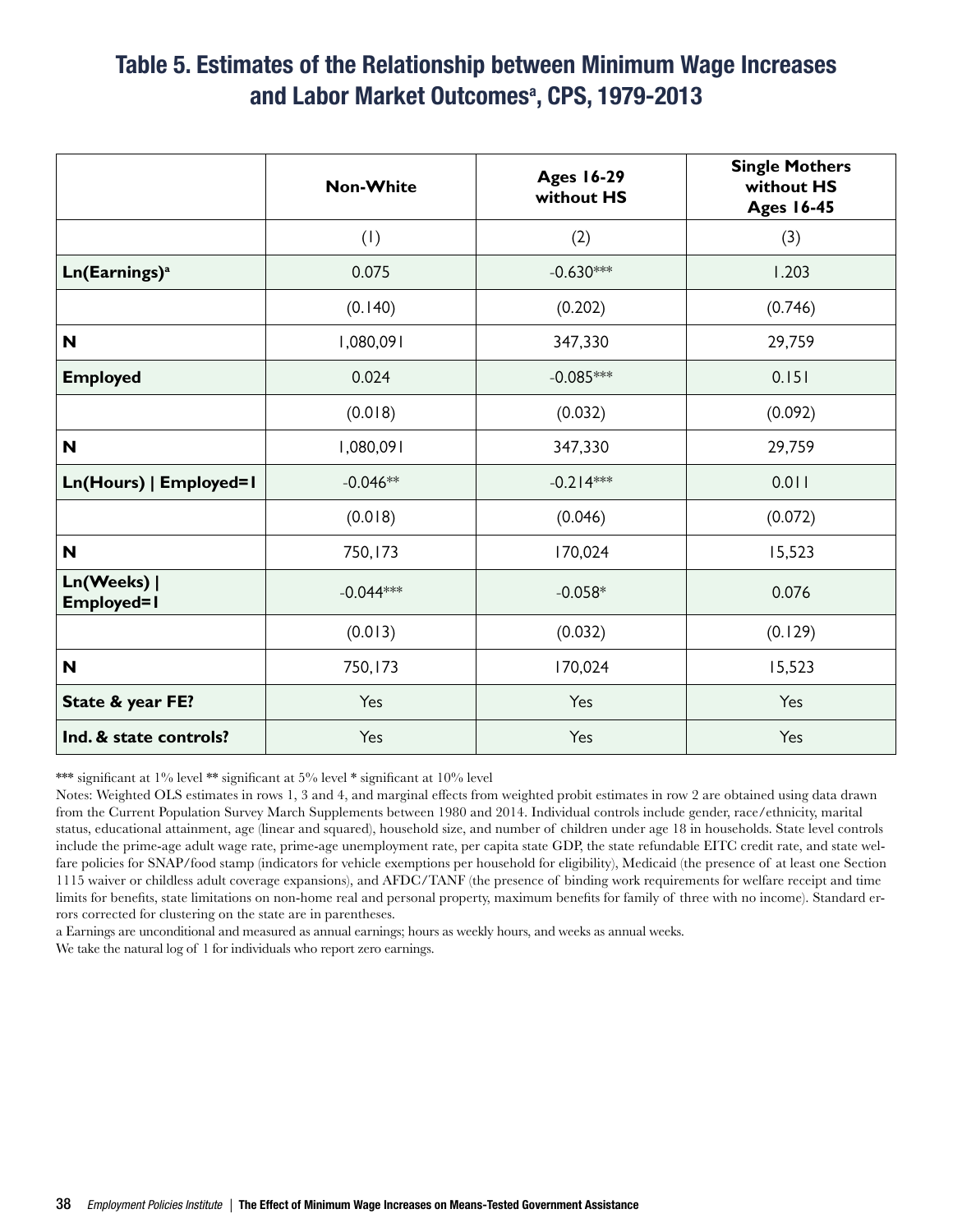#### Table 6. Estimates of the Relationship between Minimum Wage Increases and Public Assistance Receipt, SIPP, 1996-2013

|                                          | <b>Working age</b> | <b>Workers</b> | <b>Non-workers</b> | <b>Non-White</b> | <b>Ages 16-29</b><br>without HS | <b>Single</b><br><b>Mothers</b><br>without HS<br><b>Ages 16-45</b> |
|------------------------------------------|--------------------|----------------|--------------------|------------------|---------------------------------|--------------------------------------------------------------------|
|                                          | (1)                | (2)            | (3)                | (4)              | (5)                             | (6)                                                                |
| <b>SNAP/Food</b><br>stamp                | $-0.001$           | $-0.004$       | 0.006              | 0.006            | $-0.045***$                     | $-0.027$                                                           |
|                                          | (0.004)            | (0.002)        | (0.009)            | (0.007)          | (0.013)                         | (0.098)                                                            |
| N                                        | 9,551,775          | 6,779,707      | 2,772,068          | 2,893,801        | 762,746                         | 65,559                                                             |
| <b>Medicaid</b>                          | $-0.003$           | $-0.005$       | 0.013              | $-0.008$         | 0.009                           | 0.090                                                              |
|                                          | (0.006)            | (0.005)        | (0.013)            | (0.015)          | (0.036)                         | (0.070)                                                            |
| N                                        | 9,551,775          | 6,779,707      | 2,772,068          | 2,893,801        | 762,746                         | 65,559                                                             |
| <b>FRPL</b>                              | $-0.014$           | $-0.015*$      | $-0.009$           | $-0.036*$        | $-0.005$                        | $-0.023$                                                           |
|                                          | (0.009)            | (0.008)        | (0.017)            | (0.019)          | (0.031)                         | (0.096)                                                            |
| N                                        | 9,551,775          | 6,779,707      | 2,772,068          | 2,893,801        | 762,746                         | 65,559                                                             |
| <b>Housing</b><br>assistance             | $0.006***$         | 0.002          | $0.016**$          | $0.016***$       | 0.006                           | $-0.004$                                                           |
|                                          | (0.002)            | (0.002)        | (0.007)            | (0.005)          | (0.009)                         | (0.053)                                                            |
| N                                        | 9,551,775          | 6,779,707      | 2,772,068          | 2,893,801        | 762,746                         | 65,559                                                             |
| <b>AFDC/</b><br><b>TANF</b> <sup>a</sup> | $-0.003$           | $-0.000$       | $-0.003$           | 0.001            | 0.005                           | 0.037                                                              |
|                                          | (0.004)            | (0.003)        | (0.010)            | (0.009)          | (0.021)                         | (0.074)                                                            |
| $\boldsymbol{\mathsf{N}}$                | 4, 133, 931        | 2,802,407      | 1,331,524          | 1,356,214        | 361,122                         | 65,559                                                             |
| <b>WIC</b> <sup>a</sup>                  | 0.006              | $0.009*$       | 0.004              | $0.022*$         | $-0.017$                        | $-0.023$                                                           |
|                                          | (0.005)            | (0.005)        | (0.011)            | (0.011)          | (0.043)                         | (0.074)                                                            |
| N                                        | 4, 133, 931        | 2,802,407      | 1,331,524          | 1,356,214        | 361, 122                        | 65,559                                                             |
| State & year<br>FE?                      | Yes                | Yes            | Yes                | Yes              | Yes                             | Yes                                                                |
| <b>Month FE?</b>                         | Yes                | Yes            | Yes                | Yes              | Yes                             | Yes                                                                |
| <b>Individual</b><br>FE?                 | Yes                | Yes            | Yes                | Yes              | Yes                             | Yes                                                                |
| Ind. & state<br>controls?                | Yes                | Yes            | Yes                | Yes              | Yes                             | Yes                                                                |

\*\*\* significant at 1% level \*\* significant at 5% level \* significant at 10% level

Notes: Weighted OLS estimates are obtained using data drawn from the Survey of Income and Program Participation between 1996 and 2013. Time-variant individual controls include marital status, educational attainment, age (linear and squared), household size, and number of children under age 18 in households. State level controls include the prime-age adult wage rate, prime-age unemployment rate, per capita state GDP, the state refundable EITC credit rate, and state welfare policies for SNAP/food stamp (indicators for vehicle exemptions per household for eligibility), Medicaid (the presence of at least one Section 1115 waiver or childless adult coverage expansions), and AFDC/TANF (the presence of binding work requirements for welfare receipt and time limits for benefits, state limitations on non-home real and personal property, maximum benefits for family of three with no income). A dummy for the fourth month of the reference period is included in each regression. Standard errors corrected for clustering on the state are in parentheses.

a Sample is restricted to women ages 16 to 54 in columns (1) through (4), and women of stated ages in columns (5) and (6).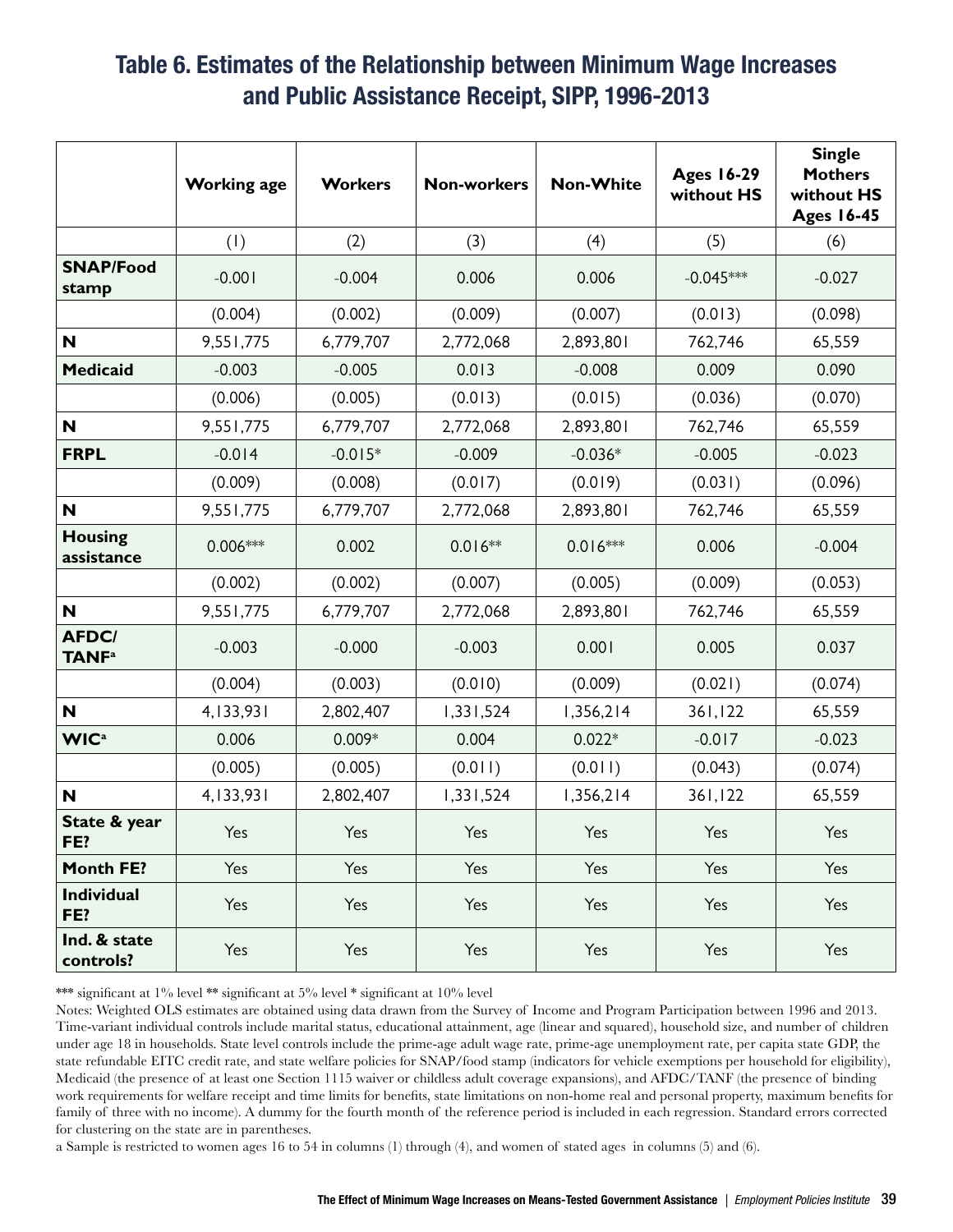### Table 7. Estimates of the Relationship between Minimum Wage Increases and Transition onto and off of Public Assistance, SIPP, 1996-2013

|                                          | <b>Working age</b>        |                             |                           | <b>Workers</b>              |                           | <b>Non-White</b>            |                           | <b>Ages 16-29</b><br>without HS |                           | <b>Single Mothers</b><br>without HS<br><b>Ages 16-45</b> |  |
|------------------------------------------|---------------------------|-----------------------------|---------------------------|-----------------------------|---------------------------|-----------------------------|---------------------------|---------------------------------|---------------------------|----------------------------------------------------------|--|
|                                          | <b>Transition</b><br>onto | <b>Transition</b><br>off of | <b>Transition</b><br>onto | <b>Transition</b><br>off of | <b>Transition</b><br>onto | <b>Transition</b><br>off of | <b>Transition</b><br>onto | <b>Transition</b><br>off of     | <b>Transition</b><br>onto | <b>Transition</b><br>off of                              |  |
|                                          | (1)                       | (2)                         | (3)                       | (4)                         | (5)                       | (6)                         | (7)                       | (8)                             | (9)                       | (10)                                                     |  |
| SNAP/<br>Food<br>stamp                   | 0.007                     | $-0.127$                    | $-0.002$                  | $-0.041$                    | 0.016                     | $-0.184*$                   | $-0.081***$               | 0.333                           | $-0.111$                  | $-0.059$                                                 |  |
|                                          | (0.008)                   | (0.086)                     | (0.008)                   | (0.230)                     | (0.012)                   | (0.113)                     | (0.030)                   | (0.602)                         | (0.481)                   | (0.373)                                                  |  |
| N                                        | 974,035                   | 54,178                      | 763,275                   | 24,472                      | 289,181                   | 28,957                      | 99,294                    | 5,135                           | 3,788                     | 4,260                                                    |  |
| Medicaid                                 | $-0.010$                  | $-0.191**$                  | $-0.025**$                | $-0.268$                    | $-0.012$                  | $-0.153$                    | $-0.007$                  | $-0.471**$                      | $-0.420$                  | $-0.555$                                                 |  |
|                                          | (0.012)                   | (0.082)                     | (0.011)                   | (0.208)                     | (0.032)                   | (0.115)                     | (0.091)                   | (0.202)                         | (0.304)                   | (0.482)                                                  |  |
| N                                        | 926,640                   | 101,573                     | 746,544                   | 41,203                      | 265,727                   | 52,411                      | 79,420                    | 25,009                          | 3,820                     | 4,228                                                    |  |
| <b>FRPL</b>                              | $-0.014$                  | 0.097                       | $-0.014$                  | 0.057                       | $-0.049*$                 | 0.121                       | $-0.002$                  | $-0.168$                        | 0.297                     | 0.036                                                    |  |
|                                          | (0.014)                   | (0.157)                     | (0.013)                   | (0.164)                     | (0.025)                   | (0.174)                     | (0.066)                   | (0.276)                         | (0.622)                   | (0.399)                                                  |  |
| N                                        | 885,162                   | 143,051                     | 695,601                   | 92,146                      | 228,389                   | 89,749                      | 71,596                    | 32,833                          | 2,941                     | 5,107                                                    |  |
| <b>Housing</b><br>Asst.                  | $-0.001$                  | $-0.499$                    | $-0.004$                  | $-0.735$                    | $-0.007$                  | $-0.495$                    | $-0.030*$                 | $-1.421**$                      | 0.003                     | $-1.257$                                                 |  |
|                                          | (0.005)                   | (0.366)                     | (0.006)                   | (0.735)                     | (0.010)                   | (0.463)                     | (0.017)                   | (0.652)                         | (0.110)                   | (1.864)                                                  |  |
| $\mathbf N$                              | 1,016,134                 | 12,079                      | 781,545                   | 6,202                       | 310,704                   | 7,434                       | 101,995                   | 2,434                           | 7,399                     | 649                                                      |  |
| <b>AFDC/</b><br><b>TANF</b> <sup>a</sup> | $-0.001$                  | $-0.045$                    | $-0.003$                  | $-0.462$                    | 0.000                     | $-0.136$                    | 0.020                     | $-0.844$                        | 0.014                     | $-0.255$                                                 |  |
|                                          | (0.007)                   | (0.512)                     | (0.005)                   | (0.967)                     | (0.018)                   | (0.458)                     | (0.049)                   | (1.117)                         | (0.154)                   | (0.663)                                                  |  |
| N                                        | 438, II3                  | 9,392                       | 329,319                   | 3,999                       | 143,420                   | 6,040                       | 47,906                    | 1,704                           | 6,290                     | 1,758                                                    |  |
| <b>WIC</b> <sup>a</sup>                  | $-0.006$                  | $-0.160$                    | $-0.007$                  | $-0.250$                    | $-0.016$                  | $-0.292$                    | 0.035                     | $-0.237$                        | 0.033                     | 0.158                                                    |  |
|                                          | (0.009)                   | (0.203)                     | (0.008)                   | (0.411)                     | (0.024)                   | (0.247)                     | (0.102)                   | (0.538)                         | (0.122)                   | (0.828)                                                  |  |
| $\mathbf N$                              | 422,850                   | 24,655                      | 319,512                   | 13,806                      | 135,060                   | 14,400                      | 44,212                    | 5,398                           | 6,062                     | 1,986                                                    |  |
| State &<br>year FE?                      | Yes                       | Yes                         | Yes                       | Yes                         | Yes                       | Yes                         | Yes                       | Yes                             | Yes                       | Yes                                                      |  |
| Ind. FE?                                 | Yes                       | Yes                         | Yes                       | Yes                         | Yes                       | Yes                         | Yes                       | Yes                             | Yes                       | Yes                                                      |  |
| $Ind. 8$<br><b>State</b><br>controls     | Yes                       | Yes                         | Yes                       | Yes                         | Yes                       | Yes                         | Yes                       | Yes                             | Yes                       | Yes                                                      |  |

\*\*\* significant at 1% level \*\* significant at 5% level \* significant at 10% level

Notes: Weighted OLS estimates are obtained using data drawn from the Survey of Income and Program Participation between 1996 and 2013. Time-variant individual controls include marital status, educational attainment, age (linear and squared), household size, and number of children under age 18 in households. State level controls include the prime-age adult wage rate, prime-age unemployment rate, per capita state GDP, the state refundable EITC credit rate, and state welfare policies for SNAP/food stamp (indicators for vehicle exemptions per household for eligibility), Medicaid (the presence of at least one Section 1115 waiver or childless adult coverage expansions), and AFDC/TANF (the presence of binding work requirements for welfare receipt and time limits for benefits, state limitations on non-home real and personal property, maximum benefits for family of three with no income). Standard errors corrected for clustering on the state are in parentheses.

a Sample is restricted to women ages 16 to 54 in columns (1) through (6), and women of stated ages in columns (7) through (10).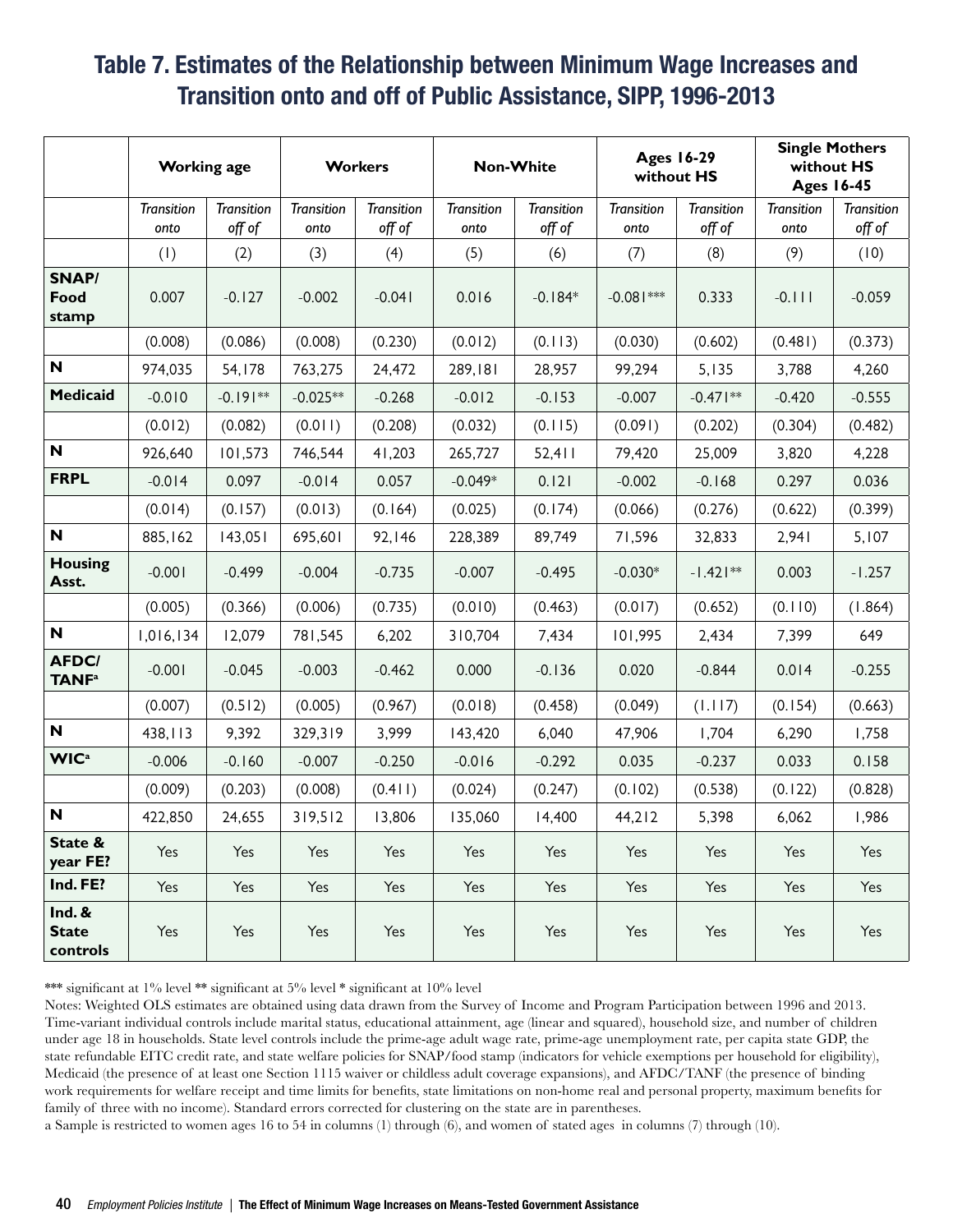#### Table 8. Estimates of the Relationship between Minimum Wage Increases and Welfare Caseloads and Expenditures, 1980-2013

|        | <b>Panel I: Caseloads</b> |                                                 |                                       |                          |              |  |  |  |  |
|--------|---------------------------|-------------------------------------------------|---------------------------------------|--------------------------|--------------|--|--|--|--|
|        | SNAP/Food stamp           | AFDC/TANF <sup>b</sup><br>Medicaid <sup>a</sup> |                                       | <b>FRPL</b> <sup>c</sup> |              |  |  |  |  |
|        | (1)                       | (2)                                             | (3)                                   | (4)                      |              |  |  |  |  |
| Ln(MW) | $-0.191$                  | 0.021                                           | $-0.275$                              | 0.065                    |              |  |  |  |  |
|        | (0.125)                   | (0.258)                                         | (0.443)                               | (0.054)                  |              |  |  |  |  |
| N      | 1,632                     | 1,469                                           | 1,683                                 | 1,275                    |              |  |  |  |  |
|        |                           |                                                 | Panel II: Expenditures per Capita     |                          |              |  |  |  |  |
|        | SNAP/Food stamp           | Medicaid <sup>d</sup>                           | <b>AFDC/TANF</b>                      | WIC & other <sup>e</sup> | All programs |  |  |  |  |
|        | (1)                       | (2)                                             | (3)                                   | (4)                      | (5)          |  |  |  |  |
| Ln(MW) | $-0.168$                  | $-0.117$                                        | 0.041                                 | $-0.166$                 | $-0.158$     |  |  |  |  |
|        | (0.122)                   | (0.141)                                         | (0.176)                               | (0.277)                  | (0.098)      |  |  |  |  |
| N      | 1,734                     | 1,581                                           | 1,734                                 | 1,734                    | 1,581        |  |  |  |  |
|        |                           |                                                 | Panel III: Expenditures per Enrolleef |                          |              |  |  |  |  |
|        | SNAP/Food stamp           | Medicaid <sup>d</sup>                           | <b>AFDC/TANF</b>                      | All programs             |              |  |  |  |  |
|        | (1)                       | (2)                                             | (3)                                   | (4)                      |              |  |  |  |  |
| Ln(MW) | 0.024                     | $-0.064$                                        | 0.310                                 | 0.081                    |              |  |  |  |  |
|        | (0.075)                   | (0.256)                                         | (0.452)                               | (0.110)                  |              |  |  |  |  |
| N      | 1,632                     | 1,469                                           | 1,683                                 | 1,419                    |              |  |  |  |  |

\*\*\* significant at 1% level \*\* significant at 5% level \* significant at 10% level

Notes: Weighted OLS estimates using data drawn from the Census Bureau—Small Area Income and Poverty Estimates (SNAP/food stamp caseloads) between 1981 and 2012, the Survey of Income and Program Participation between 1996 and 2013, the Statistical Abstract— Health and Nutrition (Medicaid caseloads) between 1980 and 2011, the U.S. Department of Agriculture (FRPL) between 1989 and 2013, the Office of Family Assistance (AFDC/TANF caseloads) between 1980 and 2013, and the National Income and Product Accounts (expenditures) between 1980 and 2013. Controls include the prime-age adult wage rate, prime-age unemployment rate, per capita state GDP, the state refundable EITC credit rate, gender, racial composition, marriage rates, educational attainment, average age, household size, and average number of children under age 18 in households, the prime-age adult wage rate, prime-age unemployment rate, per capita state GDP, the state refundable EITC credit rate, and state welfare policies for SNAP/food stamp (indicators for vehicle exemptions per household for eligibility), Medicaid (the presence of at least one Section 1115 waiver or childless adult coverage expansions), and AFDC/TANF (the presence of binding work requirements for welfare receipt and time limits for benefits, state limitations on non-home real and personal property, maximum benefits for family of three with no income). Standard errors corrected for clustering on the state are in parentheses.

a Medicaid caseloads are missing for Arizona between 1983 and 1990, and Hawaii in 1997 and 1999.

b AFDC/TANF caseloads are missing for 1984.

c National School Lunch Program caseloads are available between 1989 and 2013.

d Medicaid caseloads and expenditures are collected between 1983 and 2013.

e WIC expenditures are grouped with expenditures on General Assistance Foster care and adoption assistance, Child Tax Credits, Economic stimulus Act of 2008 rebates, American Recovery and Reinvestment Act of 2009 (ARRA) Making Work Pay tax credits, Government Retiree tax credits, Adoptive tax credits and Energy Assistance benefits.

f Expenditures per enrollee excludes WIC program because data on WIC caseloads are not available over the sample period.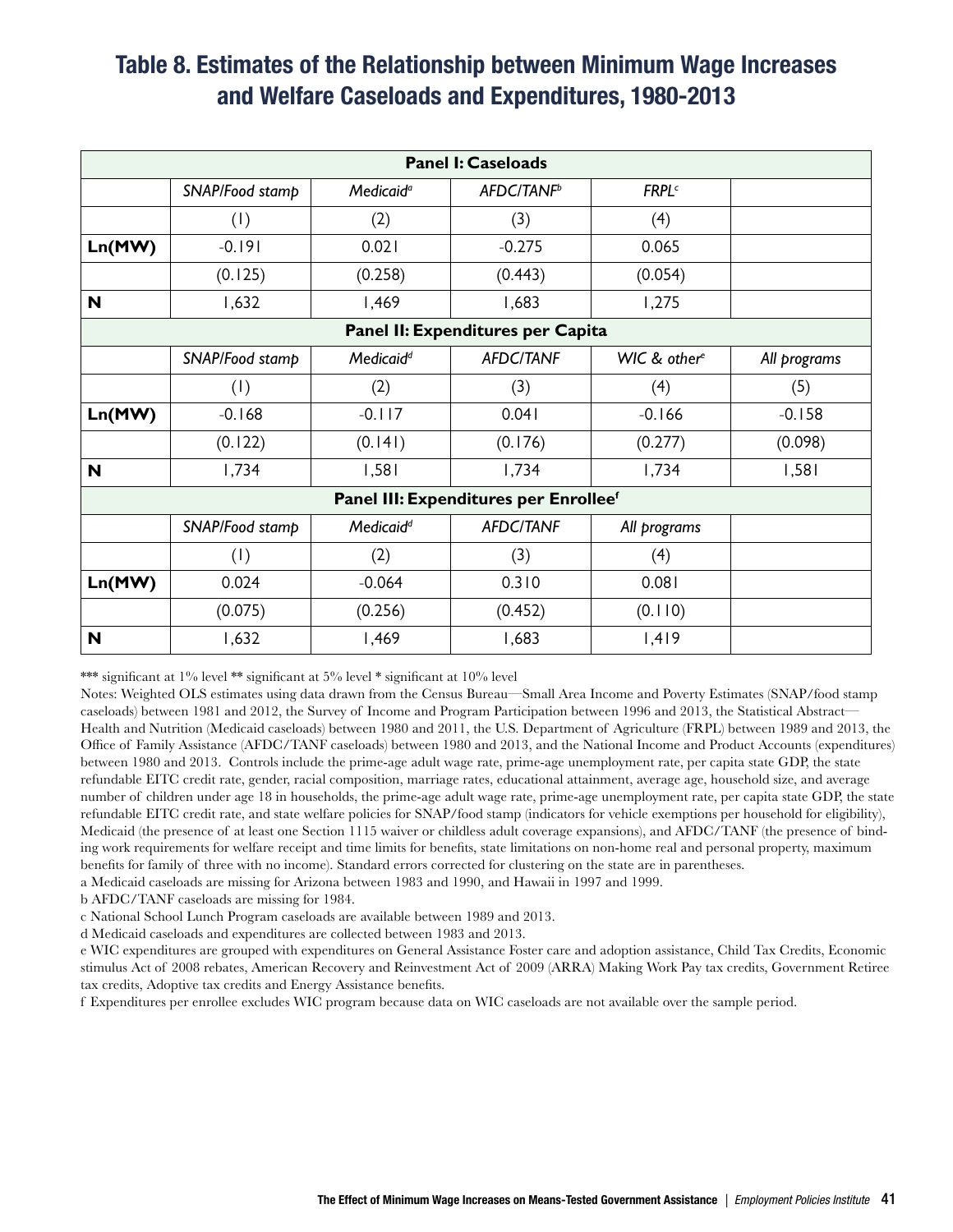#### Table 9A. Estimates of the Relationship between Minimum Wage Increases and Public Assistance Receipt over the Business Cycle, CPS and SIPP

|                               | <b>SNAP/</b><br>Food<br>stamp | <b>Medicaid</b> | <b>FRPL</b> | <b>Housing</b><br>assistance | <b>AFDC/</b><br><b>TANF</b> <sup>a</sup> | <b>WIC</b> <sup>ab</sup> |
|-------------------------------|-------------------------------|-----------------|-------------|------------------------------|------------------------------------------|--------------------------|
|                               | (1)                           | (2)             | (3)         | (4)                          | (5)                                      | (6)                      |
| Panel I: CPS (1979-2013)      |                               |                 |             |                              |                                          |                          |
| <b>MW</b>                     | $-0.012$                      | $-0.001$        | $0.020***$  | $0.003**$                    | 0.001                                    | $-0.001$                 |
|                               | (0.011)                       | (0.013)         | (0.004)     | (0.001)                      | (0.003)                                  | (0.002)                  |
| MW*GDP growth of 0-2.49%      | 0.000                         | 0.002           | $-0.001$    | 0.000                        | 0.001                                    | 0.001                    |
|                               | (0.002)                       | (0.003)         | (0.002)     | (0.001)                      | (0.001)                                  | (0.001)                  |
| MW*GDP growth of $\geq$ 2.50% | $-0.002$                      | 0.001           | $-0.004*$   | 0.000                        | $-0.001$                                 | $-0.002$                 |
|                               | (0.003)                       | (0.004)         | (0.002)     | (0.001)                      | (0.001)                                  | (0.002)                  |
| N                             | 3,798,071                     | 3,798,071       | 3,798,071   | 3,798,071                    | 1,679,508                                | 777,444                  |
| Panel II: SIPP (1996-2013)    |                               |                 |             |                              |                                          |                          |
| <b>MW</b>                     | 0.004                         | 0.005           | $-0.011$    | $0.005*$                     | $-0.005$                                 | 0.006                    |
|                               | (0.005)                       | (0.008)         | (0.009)     | (0.002)                      | (0.004)                                  | (0.006)                  |
| MW*GDP growth of 0-2.49%      | $-0.007$                      | $-0.013**$      | $-0.005$    | 0.000                        | 0.001                                    | 0.002                    |
|                               | (0.005)                       | (0.005)         | (0.005)     | (0.001)                      | (0.002)                                  | (0.004)                  |
| MW*GDP growth of $\geq$ 2.50% | $-0.007$                      | $-0.013**$      | $-0.004$    | 0.001                        | 0.004                                    | $-0.002$                 |
|                               | (0.004)                       | (0.006)         | (0.006)     | (0.002)                      | (0.004)                                  | (0.006)                  |
| N                             | 9,551,775                     | 9,551,775       | 9,551,775   | 9,551,775                    | 4,133,931                                | 4,133,931                |

\*\*\* significant at 1% level \*\* significant at 5% level \* significant at 10% level

Notes: Marginal effects in Panel I are obtained from weighted probit regressions using data drawn from the Current Population Survey March Supplements between 1980 and 2014. Weighted OLS estimates in Panel II are obtained using data drawn from the Survey of Income and Program Participation between 1996 and 2013. For the CPS estimates, caseload estimates and expenditure estimates, individual controls include gender, racial/ethnicity, marital status, educational attainment, age (linear and squared), household size, and number of children under age 18 in households. For the SIPP estimates, time-variant individual controls are similar to those in the CPS estimates excluding gender and race/ethnicity. State level controls include the prime-age adult wage rate, prime-age unemployment rate, per capita state GDP, the state refundable EITC credit rate, and state welfare policies for SNAP/food stamp (indicators for vehicle exemptions per household for eligibility), Medicaid (the presence of at least one Section 1115 waiver or childless adult coverage expansions), and AFDC/TANF (the presence of binding work requirements for welfare receipt and time limits for benefits, state limitations on non-home real and personal property, maximum benefits for family of three with no income). In the SIPP estimates, a dummy for the fourth month of the reference period is included in each regression. Standard errors corrected for clustering on the state are in parentheses.

a Sample is restricted to women ages 16 to 54.

b Data are only available for the Current Population Survey March Supplements between 2001 and 2014.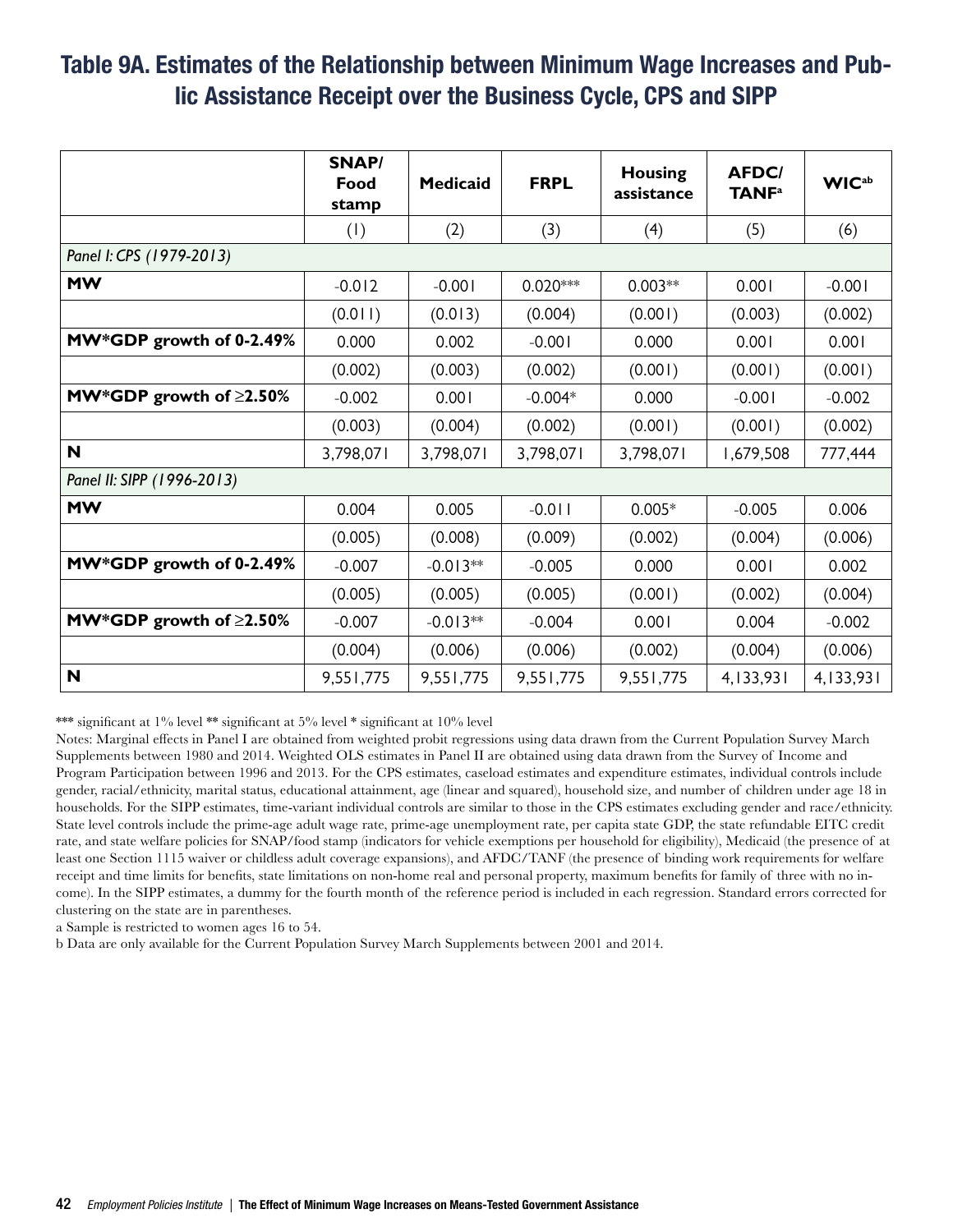#### Table 9B. Estimates of the Relationship between Minimum Wage Increases and Welfare Caseloads and Expenditures over the Business Cycle

|                               |                                       | <b>Panel I: Caseloads</b>         |                  |                         |              |
|-------------------------------|---------------------------------------|-----------------------------------|------------------|-------------------------|--------------|
|                               | SNAP/Food stamp                       | Medicaid <sup>a</sup>             | <b>FRPL</b> b    | AFDC/TANF <sup>c</sup>  |              |
|                               | (1)                                   | (2)                               |                  |                         |              |
| <b>MW</b>                     | $-0.168$                              | 0.085                             | $-0.297$         | 0.070                   |              |
|                               | (0.126)                               | (0.248)                           | (0.458)          | (0.057)                 |              |
| MW*GDP growth of 0-2.49%      | $-0.063*$                             | $-0.017$                          | 0.012            | 0.013                   |              |
|                               | (0.032)                               | (0.107)                           | (0.099)          | (0.016)                 |              |
| MW*GDP growth of $\geq$ 2.50% | $-0.024$                              | $-0.167$                          | 0.043            | $-0.022$                |              |
|                               | (0.040)                               | (0.117)                           | (0.126)          | (0.028)                 |              |
| N                             | 1,632                                 | 1,469                             | 1,683            | 1,275                   |              |
|                               |                                       | Panel II: Expenditures per Capita |                  |                         |              |
|                               | SNAP/Food stamp                       | Medicaid <sup>d</sup>             | <b>AFDC/TANF</b> | WIC& other <sup>e</sup> | All programs |
|                               | (1)                                   | (2)                               |                  |                         |              |
| <b>MW</b>                     | $-0.164$                              | $-0.127$                          | 0.067            | $-0.266$                | $-0.137$     |
|                               | (0.130)                               | (0.156)                           | (0.169)          | (0.265)                 | (0.105)      |
| MW*GDP growth of 0-2.49%      | $-0.043$                              | 0.047                             | $-0.026$         | 0.054                   | $-0.019$     |
|                               | (0.031)                               | (0.064)                           | (0.057)          | (0.064)                 | (0.038)      |
| MW*GDP growth of ≥2.50%       | 0.003                                 | $-0.023$                          | $-0.050$         | $0.233***$              | $-0.020$     |
|                               | (0.046)                               | (0.054)                           | (0.081)          | (0.063)                 | (0.037)      |
| N                             | 1,734                                 | 1,581                             | 1,734            | 1,734                   | 1,581        |
|                               | Panel III: Expenditures per Enrolleef |                                   |                  |                         |              |
|                               | SNAP/Food stamp                       | Medicaid <sup>d</sup>             | <b>AFDC/TANF</b> | All programs            |              |
|                               | (1)                                   | (2)                               |                  |                         |              |
| <b>MW</b>                     | 0.017                                 | 0.013                             | 0.588            | 0.166                   |              |
|                               | (0.072)                               | (0.272)                           | (0.514)          | (0.131)                 |              |
| MW*GDP growth of 0-2.49%      | 0.016                                 | $-0.050$                          | $-0.244$         | $-0.036$                |              |
|                               | (0.024)                               | (0.090)                           | (0.165)          | (0.073)                 |              |
| MW*GDP growth of ≥2.50%       | 0.009                                 | $-0.091$                          | $-0.319$         | $-0.098$                |              |
|                               | (0.026)                               | (0.110)                           | (0.210)          | (0.090)                 |              |
| N                             | 1,632                                 | 1,469                             | 1,683            | 1,419                   |              |

\*\*\* significant at 1% level \*\* significant at 5% level \* significant at 10% level

Notes: Weighted OLS estimates are obtained using data drawn from the Census Bureau—Small Area Income and Poverty Estimates (SNAP/food stamp caseloads) between 1981 and 2012, the Survey of Income and Program Participation between 1996 and 2013, the Statistical Abstract—Health and Nutrition (Medicaid caseloads) between 1980 and 2011, the U.S. Department of Agriculture (FRPL) between 1989 and 2013, the Office of Family Assistance (AFDC/TANF caseloads) between 1980 and 2013, and the National Income and Product Accounts (expenditures) between 1980 and 2013. Controls include the prime-age adult wage rate, prime-age unemployment rate, per capita state GDP, the state refundable EITC credit rate, gender, racial composition, marriage rates, educational attainment, average age, household size, and average number of children under age 18 in households, the prime-age adult wage rate, prime-age unemployment rate, per capita state GDP, the state refundable EITC credit rate, and state welfare policies for SNAP/food stamp (indicators for vehicle exemptions per household for eligibility), Medicaid (the presence of at least one Section 1115 waiver or childless adult coverage expansions), and AFDC/TANF (the presence of binding work requirements for welfare receipt and time limits for benefits, state limitations on non-home real and personal property, maximum benefits for family of three with no income). Standard errors corrected for clustering on the state are in parentheses.

a Medicaid caseloads are missing for Arizona between 1983 and 1990, and Hawaii in 1997 and 1999.

b AFDC/TANF caseloads are missing for 1984.

c National School Lunch Program caseloads are available between 1989 and 2013.

d Medicaid caseloads and expenditures are collected between 1983 and 2013.

e WIC expenditures are grouped with expenditures on General Assistance Foster care and adoption assistance, Child Tax Credits, Economic stimulus Act of 2008 rebates, American Recovery and Reinvestment Act of 2009 (ARRA) Making Work Pay tax credits, Government Retiree tax credits, Adoptive tax credits and Energy Assistance benefits.

f Expenditures per enrollee excludes WIC program because data on WIC caseloads are not available over the sample period.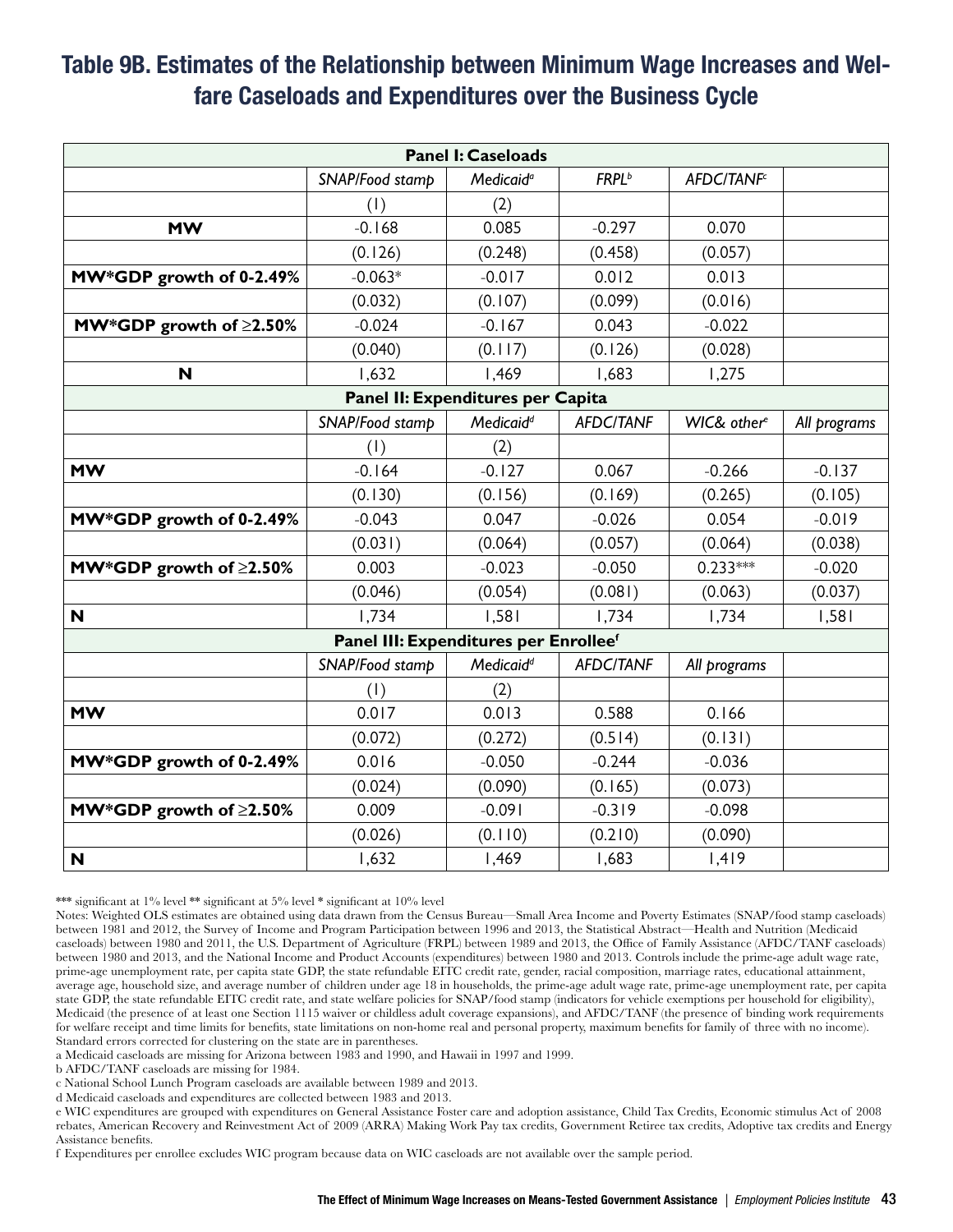#### Table 10A. Labor Market Outcomes of Welfare Recipients, CPS 1979-2013

|                           | 1980                | 1985                     | 1990           | 1995                | 2000  | 2005  | 2013  | 1979-<br>2013 |  |  |
|---------------------------|---------------------|--------------------------|----------------|---------------------|-------|-------|-------|---------------|--|--|
|                           | (1)                 | (2)                      | (3)            | (4)                 | (5)   | (6)   | (7)   | (8)           |  |  |
| <b>SNAP/Food Stamps</b>   |                     |                          |                |                     |       |       |       |               |  |  |
| Employed                  | 51.37               | 47.72                    | 49.18          | 50.94               | 52.78 | 50.04 | 48.74 | 49.65         |  |  |
| Hours   Employed          | 35.25               | 35.03                    | 35.49          | 34.95               | 35.66 | 35.34 | 34.46 | 34.90         |  |  |
| Weeks   Employed          | 31.48               | 30.96                    | 33.39          | 35.59               | 37.26 | 38.25 | 40.10 | 35.63         |  |  |
| <b>Medicaid</b>           |                     |                          |                |                     |       |       |       |               |  |  |
| Employed                  | 33.71               | 29.52                    | 37.48          | 40.44               | 42.11 | 42.36 | 40.18 | 38.90         |  |  |
| Hours   Employed          | 32.33               | 32.36                    | 33.35          | 33.03               | 33.86 | 33.82 | 34.36 | 33.29         |  |  |
| Weeks   Employed          | 26.85               | 26.27                    | 29.82          | 33.01               | 35.77 | 38.22 | 40.78 | 35.28         |  |  |
| <b>FRPL</b>               |                     |                          |                |                     |       |       |       |               |  |  |
| Employed                  | 59.28               | 58.60                    | 61.31          | 63.27               | 68.18 | 61.82 | 58.32 | 60.81         |  |  |
| Hours   Employed          | 36.05               | 36.13                    | 36.67          | 36.81               | 37.38 | 36.96 | 36.04 | 36.45         |  |  |
| Weeks   Employed          | 36.75               | 36.69                    | 38.9           | 41.15               | 42.95 | 42.80 | 43.71 | 40.71         |  |  |
| <b>Housing assistance</b> |                     |                          |                |                     |       |       |       |               |  |  |
| Employed                  | 49.10               | 47.27                    | 47.06          | 51.63               | 53.09 | 47.90 | 45.41 | 48.49         |  |  |
| Hours   Employed          | 34.56               | 35.72                    | 34.99          | 34.80               | 34.22 | 33.36 | 34.39 | 34.14         |  |  |
| Weeks   Employed          | 32.27               | 34.38                    | 35.71          | 37.28               | 39.56 | 39.86 | 38.71 | 37.48         |  |  |
| <b>AFDC/TANF</b>          |                     |                          |                |                     |       |       |       |               |  |  |
| Employed                  | 35.69               | 31.34                    | 36.83          | 40.94               | 51.29 | 43.45 | 35.38 | 38.48         |  |  |
| Hours   Employed          | 31.81               | 31.36                    | 32.86          | 31.39               | 32.88 | 32.43 | 31.00 | 31.94         |  |  |
| Weeks   Employed          | 25.55               | 23.34                    | 25.28          | 26.94               | 29.83 | 31.21 | 31.62 | 27.31         |  |  |
| <b>WIC</b> <sup>a</sup>   |                     |                          |                |                     |       |       |       |               |  |  |
| Employed                  | $\bar{\phantom{a}}$ | $\bar{a}$                | $\overline{a}$ | $\equiv$            | 61.10 | 55.45 | 58.83 | 55.83         |  |  |
| Hours   Employed          |                     | $\overline{\phantom{a}}$ | $\overline{a}$ | $\equiv$            | 34.53 | 34.1  | 34.46 | 33.59         |  |  |
| Weeks   Employed          | $\bar{\phantom{a}}$ | $\equiv$                 | $\frac{1}{2}$  | $\bar{\mathcal{L}}$ | 35.24 | 36.77 | 41.39 | 37.37         |  |  |

Notes: Estimates are obtained using data drawn from the Current Population Survey March Supplements in 1980, 1990 and 2014.

Sample is restricted to all individuals ages 16 to 64 for SNAP/Food stamp, Medicaid, FRPL and housing assistance program. And sample is restricted to women ages 16 to 54 for AFDC/TANF and WIC.

a Data are only available for the Current Population Survey March Supplements between 2001 and 2014.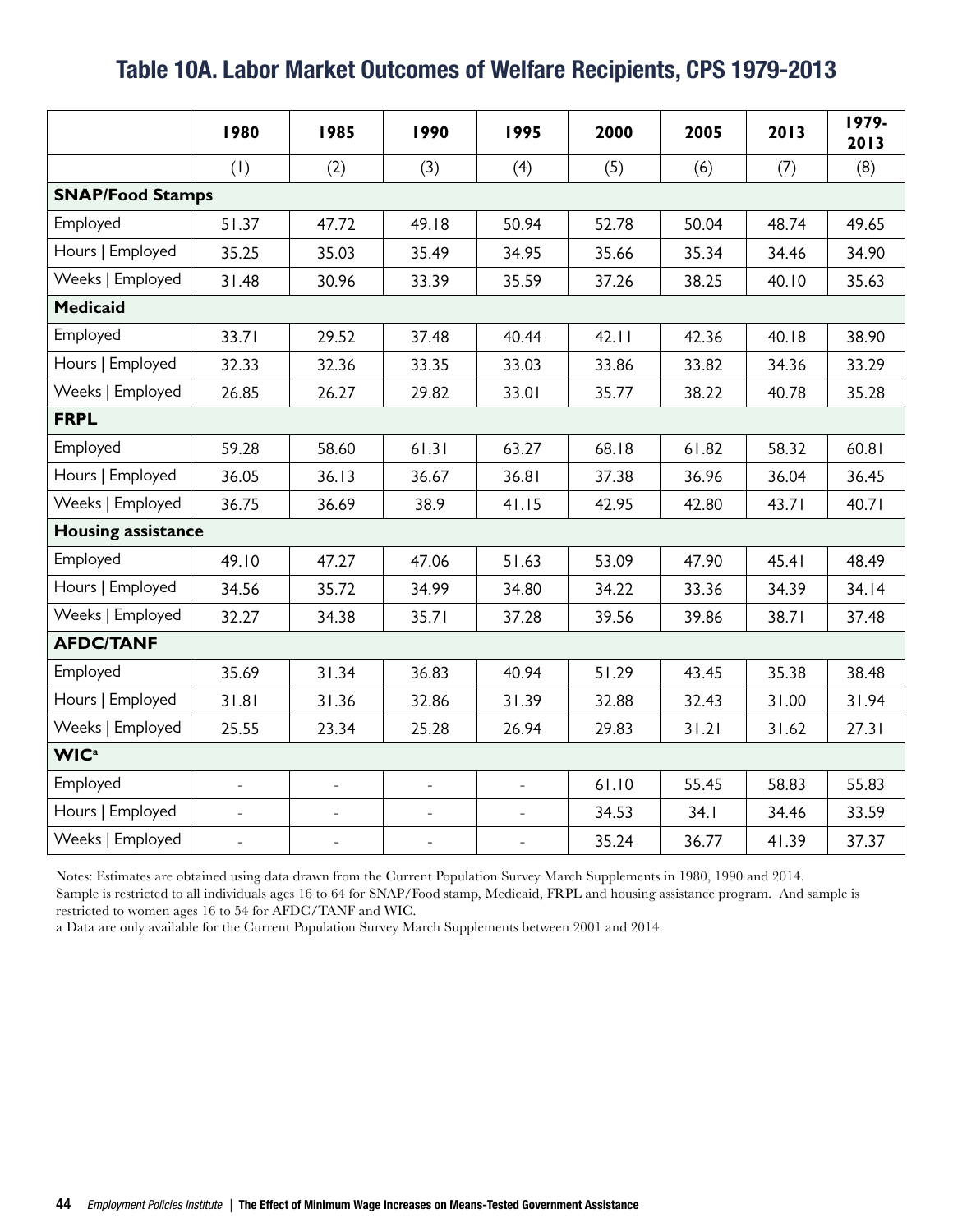#### Table 10B. Wage Distribution of Workers by Whether Received Means-Tested Public Assistance, March 2012 - March 2014 CPS

|                           |          |          |          |           |           |         |        |         | Percent         | Percent         | Percent         |
|---------------------------|----------|----------|----------|-----------|-----------|---------|--------|---------|-----------------|-----------------|-----------------|
|                           |          |          |          |           |           |         |        |         | earning<br>more | earning<br>more | earning<br>more |
|                           | $$0.01-$ | $$7.00-$ | $$7.25-$ | $$10.10-$ | $$15.00-$ | \$20.00 |        | Percent | than            | than            | than            |
|                           | \$6.99   | \$7.24   | \$10.09  | \$14.99   | 19.99     | & over  | Total  | of all  | \$7.24          | \$7.24          | \$7.24          |
|                           |          |          |          |           |           |         |        | workers | and less        | and less        | and less        |
|                           |          |          |          |           |           |         |        |         | than            | than            | than            |
|                           |          |          |          |           |           |         |        |         | \$10.10         | \$12.00         | \$15.00         |
|                           | (1)      | (2)      | (3)      | (4)       | (5)       | (6)     | (7)    | (8)     | (9)             | (10)            | (11)            |
| <b>SNAP/Food Stamps</b>   |          |          |          |           |           |         |        |         |                 |                 |                 |
| <b>No</b>                 | 2.03     | 0.41     | 16.46    | 19.52     | 18.45     | 43.14   | 100.00 | 93.32   | 83.98           | 85.50           | 88.02           |
| Yes                       | 4.84     | 1.17     | 48.22    | 26.97     | 10.36     | 8.45    | 100.00 | 6.68    | 16.02           | 14.50           | 11.98           |
| <b>Medicaid</b>           |          |          |          |           |           |         |        |         |                 |                 |                 |
| No                        | 2.04     | 0.41     | 16.95    | 19.75     | 18.28     | 42.58   | 100.00 | 94.21   | 86.95           | 88.09           | 90.26           |
| Yes                       | 4.79     | 1.33     | 42.77    | 23.83     | 12.45     | 14.84   | 100.00 | 5.79    | 13.05           | 11.91           | 9.74            |
| <b>FRPL</b>               |          |          |          |           |           |         |        |         |                 |                 |                 |
| <b>No</b>                 | 2.07     | 0.40     | 16.69    | 19.09     | 18.13     | 43.62   | 100.00 | 90.67   | 83.62           | 84.44           | 85.95           |
| Yes                       | 3.67     | 1.19     | 38.57    | 30.43     | 15.83     | 10.32   | 100.00 | 9.33    | 16.38           | 15.56           | 14.05           |
| <b>Housing assistance</b> |          |          |          |           |           |         |        |         |                 |                 |                 |
| No                        | 2.19     | 0.45     | 18.25    | 19.91     | 17.99     | 41.21   | 100.00 | 99.43   | 98.62           | 98.66           | 98.87           |
| Yes                       | 3.68     | 1.58     | 44.74    | 31.58     | 11.58     | 6.84    | 100.00 | 0.57    | 1.38            | 1.34            | 1.13            |
| <b>AFDC/TANF</b>          |          |          |          |           |           |         |        |         |                 |                 |                 |
| <b>No</b>                 | 3.18     | 0.61     | 22.61    | 22.32     | 17.80     | 33.48   | 100.00 | 99.28   | 98.93           | 99.11           | 99.28           |
| Yes                       | 3.13     | 1.04     | 58.33    | 22.92     | 9.38      | 5.21    | 100.00 | 0.72    | 1.07            | 0.89            | 0.72            |
| <b>WIC</b>                |          |          |          |           |           |         |        |         |                 |                 |                 |
| No                        | 3.11     | 0.59     | 22.18    | 22.26     | 17.94     | 33.92   | 100.00 | 96.84   | 97.11           | 97.31           | 97.90           |
|                           |          |          |          |           |           |         |        |         |                 |                 |                 |

Notes: Estimates are obtained using data drawn from the 2014 Current Population Survey March Supplements. Information on workers' individual wage rates and hours worked comes from the outgoing rotation group and are measured in the last week. For workers who report being paid hourly, their wage rate is directly reported from their current job. For those who are not paid hourly, wage rates are calculated as the ratio of weekly earnings to weekly hours in the past week. Wages are in nominal dollars.

Sample is restricted to individuals ages 16 to 64 for SNAP/Food stamp, Medicaid, FRPL and housing assistance program, and women ages 16 to 54 for AFDC/TANF and WIC in columns (1) through (8). In columns (9) through (11), sample is restricted to individuals ages 16 to 64.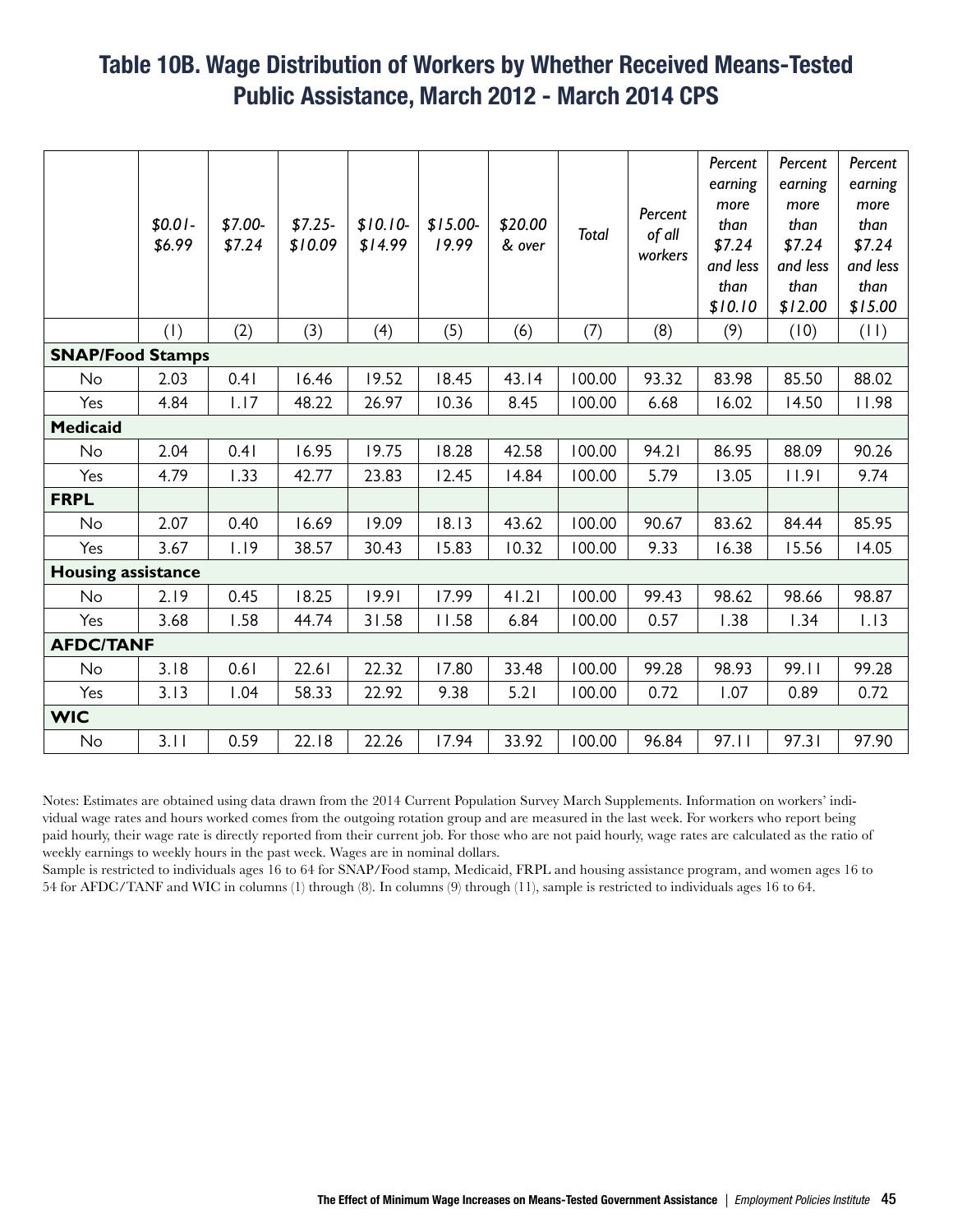## Table 10C. Wage Distribution of Workers by Whether Received Means-Tested Public Assistance, SIPP 2013

|                           | $$0.01-$<br>\$6.99      | $$7.00-$<br>\$7.24 | $$7.25-$<br>\$10.09 | $$10.10-$<br>\$14.99 | $$15.00-$<br>19.99 | \$20.00<br>& over | Total  | Percent<br>of all<br>workers | Percent<br>earning<br>more<br>than<br>\$7.24<br>and less<br>than<br>\$10.10 | Percent<br>earning<br>more<br>than<br>\$7.24<br>and less<br>than<br>\$12.00 | Percent<br>earning<br>more<br>than<br>\$7.24<br>and less<br>than<br>\$15.00 |
|---------------------------|-------------------------|--------------------|---------------------|----------------------|--------------------|-------------------|--------|------------------------------|-----------------------------------------------------------------------------|-----------------------------------------------------------------------------|-----------------------------------------------------------------------------|
|                           | (1)                     | (2)                | (3)                 | (4)                  | (5)                | (6)               | (7)    | (8)                          | (9)                                                                         | (10)                                                                        | (11)                                                                        |
|                           | <b>SNAP/Food Stamps</b> |                    |                     |                      |                    |                   |        |                              |                                                                             |                                                                             |                                                                             |
| <b>No</b>                 | 2.68                    | 0.50               | 21.65               | 20.48                | 17.34              | 37.35             | 100.00 | 95.45                        | 87.82                                                                       | 88.86                                                                       | 90.98                                                                       |
| Yes                       | 6.10                    | 1.59               | 59.53               | 23.23                | 6.57               | 2.99              | 100.00 | 4.55                         | 12.18                                                                       | 11.14                                                                       | 9.02                                                                        |
| <b>Medicaid</b>           |                         |                    |                     |                      |                    |                   |        |                              |                                                                             |                                                                             |                                                                             |
| No                        | 2.60                    | 0.48               | 21.71               | 20.60                | 17.29              | 37.31             | 100.00 | 95.07                        | 87.69                                                                       | 88.97                                                                       | 91.00                                                                       |
| Yes                       | 7.24                    | 1.71               | 55.52               | 20.69                | 8.37               | 6.48              | 100.00 | 4093                         | 12.31                                                                       | 11.03                                                                       | 9.00                                                                        |
| <b>FRPL</b>               |                         |                    |                     |                      |                    |                   |        |                              |                                                                             |                                                                             |                                                                             |
| No                        | 2.63                    | 0.45               | 20.39               | 19.66                | 17.30              | 39.57             | 100.00 | 86.34                        | 74.81                                                                       | 75.79                                                                       | 78.25                                                                       |
| Yes                       | 4.17                    | 1.18               | 42.59               | 26.49                | 13.87              | 1.7               | 100.00 | 13.66                        | 25.19                                                                       | 24.21                                                                       | 21.75                                                                       |
| <b>Housing assistance</b> |                         |                    |                     |                      |                    |                   |        |                              |                                                                             |                                                                             |                                                                             |
| No                        | 2.82                    | 0.54               | 23.33               | 20.59                | 16.86              | 35.86             | 100.00 | 99.49                        | 98.87                                                                       | 98.96                                                                       | 99.12                                                                       |
| Yes                       | 6.78                    | 2.93               | 51.73               | 23.80                | 9.71               | 5.05              | 100.00 | 0.51                         | 1.13                                                                        | 1.04                                                                        | 0.88                                                                        |
| <b>AFDC/TANF</b>          |                         |                    |                     |                      |                    |                   |        |                              |                                                                             |                                                                             |                                                                             |
| <b>No</b>                 | 3.68                    | 0.73               | 28.94               | 22.44                | 15.58              | 28.63             | 100.00 | 99.52                        | 99.51                                                                       | 99.51                                                                       | 99.53                                                                       |
| Yes                       | 13.62                   | 0.00               | 45.82               | 26.01                | 8.67               | 5.88              | 100.00 | 0.48                         | 0.49                                                                        | 0.49                                                                        | 0.47                                                                        |
| <b>WIC</b>                |                         |                    |                     |                      |                    |                   |        |                              |                                                                             |                                                                             |                                                                             |
| No                        | 3.53                    | 0.70               | 27.80               | 22.42                | 15.90              | 29.64             | 100.00 | 95.84                        | 95.77                                                                       | 96.13                                                                       | 96.82                                                                       |

Notes: Estimates are obtained using cross-section data drawn from the 2008 Panel of the Survey of Income and Program Participation between January and July of the 2013 calendar year. Hourly wages are self-reported earnings per hour for individuals providing their hourly rates on their current primary job or calculated from monthly earnings and monthly hours otherwise. Wages are in 2013 dollars.

Sample is restricted to individuals ages 16 to 64 for SNAP/Food stamp, Medicaid, FRPL and housing assistance program, and women ages 16 to 54 for AFDC/TANF and WIC in columns (1) through (8). In columns (9) through (11), sample is restricted to individuals ages 16 to 64.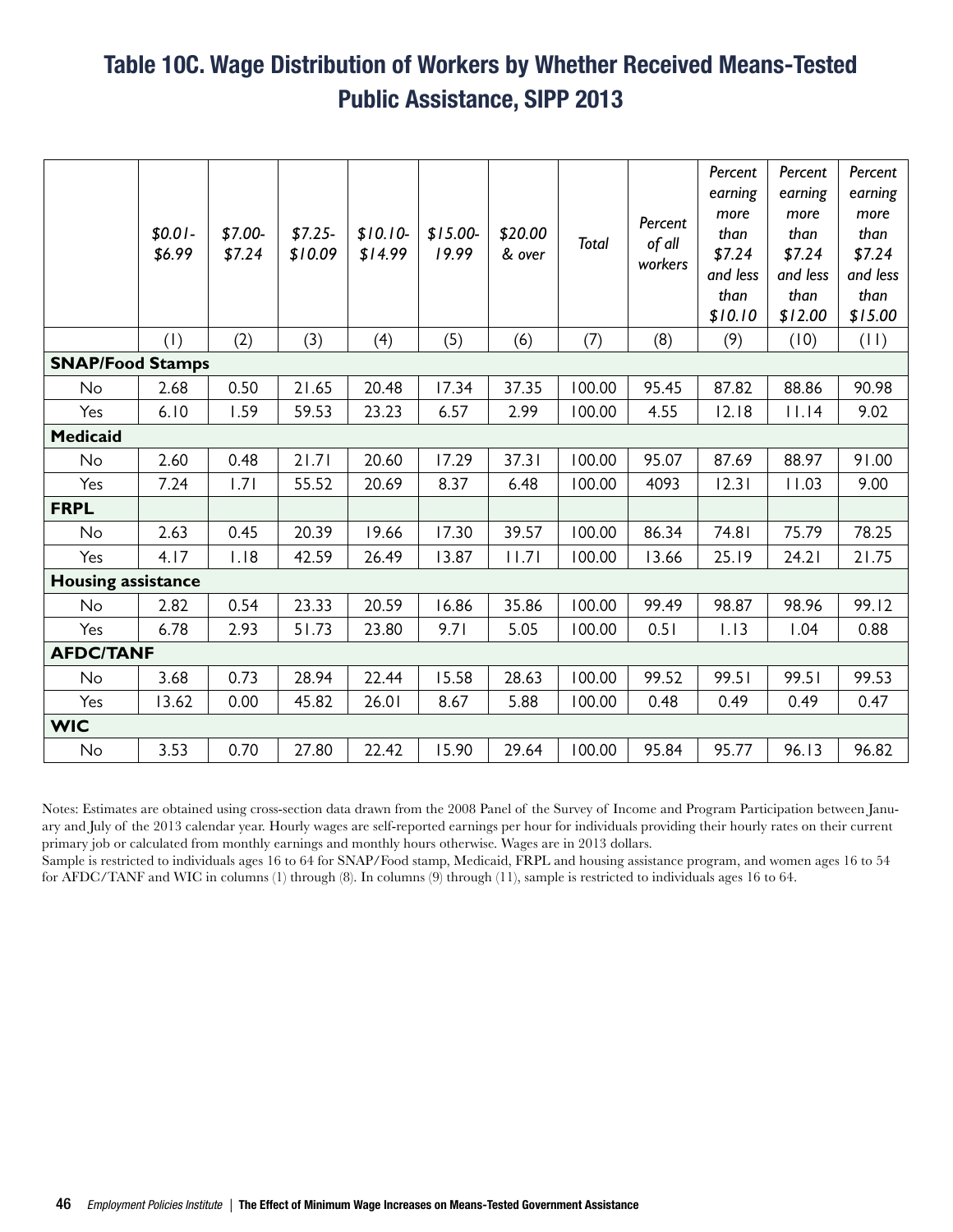### Appendix Table 1. Summary Statistics of Annual Program Participation, CPS and SIPP<sup>c</sup>, 1996-2013

|                          | <b>Working</b><br><b>Ages</b> | <b>Workers</b> | Non-Work-<br>ers | <b>Non-White</b> | <b>Ages 16-29</b><br>without HS | <b>Single Moth-</b><br>ers without<br><b>HS Ages</b><br>$16 - 45$ |
|--------------------------|-------------------------------|----------------|------------------|------------------|---------------------------------|-------------------------------------------------------------------|
|                          | (1)                           | (2)            | (3)              | (4)              | (5)                             | (6)                                                               |
|                          | Panel I: March CPS 1996-2013  |                |                  |                  |                                 |                                                                   |
| <b>SNAP/Food</b>         | 0.078(0.268)                  | 0.051(0.220)   | 0.165(0.371)     | 0.134(0.340)     | 0.159(0.366)                    | 0.552(0.497)                                                      |
| <b>Stamp</b>             | [1,973,671]                   | [1,515,510]    | [458, 161]       | [694, 073]       | [190, 968]                      | [14,707]                                                          |
| <b>Medicaid</b>          | 0.090(0.286)                  | 0.048(0.214)   | 0.225(0.418)     | 0.138(0.345)     | 0.209(0.406)                    | 0.477(0.499)                                                      |
|                          | [1,973,671]                   | [1515,510]     | [458, 161]       | [694, 073]       | [190, 968]                      | [14,707]                                                          |
| <b>FRPL</b>              | 0.097(0.296)                  | 0.077(0.267)   | 0.159(0.366)     | 0.191(0.393)     | 0.233(0.423)                    | 0.598(0.49)                                                       |
|                          | [1,973,671]                   | [1,515,510]    | [458, 161]       | [694, 073]       | [190, 968]                      | [14,707]                                                          |
| <b>Housing</b>           | 0.010(0.101)                  | 0.006(0.080)   | 0.023(0.149)     | 0.020(0.14)      | 0.019(0.138)                    | 0.090(0.286)                                                      |
| <b>Assistance</b>        | [1,973,671]                   | [1,515,510]    | [458, 161]       | [694, 073]       | [190, 968]                      | [14,707]                                                          |
| <b>AFDC/</b>             | 0.022(0.146)                  | 0.013(0.115)   | 0.045(0.206)     | 0.039(0.194)     | 0.041(0.199)                    | 0.240(0.427)                                                      |
| <b>TANF</b> <sup>a</sup> | [869, 911]                    | [635, 857]     | [234, 054]       | [318, 818]       | [90,082]                        | [14,707]                                                          |
| <b>WIC</b> <sup>ab</sup> | 0.044(0.204)                  | 0.034(0.18)    | 0.069(0.254)     | 0.072(0.258)     | 0.088(0.283)                    | 0.234(0.424)                                                      |
|                          | [728, 364]                    | [527,603]      | [200, 761]       | [271, 634]       | [75, 864]                       | [11, 879]                                                         |
| Panel II: SIPP 1996-2013 |                               |                |                  |                  |                                 |                                                                   |
| <b>SNAP/Food</b>         | 0.067(0.25)                   | 0.034(0.182)   | 0.142(0.349)     | 0.115(0.319)     | 0.078(0.268)                    | 0.657(0.475)                                                      |
| <b>Stamp</b>             | [1,028,213]                   | [787, 747]     | [395,314]        | [318, 138]       | [104, 429]                      | [8,048]                                                           |
| <b>Medicaid</b>          | 0.123(0.329)                  | 0.058(0.233)   | 0.275(0.446)     | 0.207(0.405)     | 0.299(0.458)                    | 0.644(0.479)                                                      |
|                          | [1,028,213]                   | [787, 747]     | [395,314]        | [318, 138]       | [104, 429]                      | [8,048]                                                           |
| <b>FRPL</b>              | 0.165(0.371)                  | 0.133(0.34)    | 0.235(0.424)     | 0.334(0.472)     | 0.375(0.484)                    | 0.75(0.433)                                                       |
|                          | [1,028,213]                   | [787, 747]     | [395, 314]       | [318, 138]       | [104, 429]                      | [8,048]                                                           |
| <b>Housing</b>           | 0.012(0.111)                  | 0.007(0.082)   | 0.025(0.156)     | 0.025(0.157)     | 0.025(0.156)                    | 0.097(0.296)                                                      |
| <b>Assistance</b>        | [1,028,213]                   | [787, 747]     | [395,314]        | [318, 138]       | [104, 429]                      | [8,048]                                                           |
| <b>AFDC/</b>             | 0.028(0.165)                  | 0.011(0.105)   | 0.059(0.237)     | 0.054(0.226)     | 0.057(0.233)                    | 0.297(0.457)                                                      |
| <b>TANF</b> <sup>a</sup> | [447,505]                     | [333,318]      | [189, 188]       | [149, 460]       | [49,610]                        | [8,048]                                                           |

Notes: Weighted means are obtained from data drawn from the Current Population Survey March Supplements between 1996 and 2013, and the individual-by-year Survey of Income and Program Participation between 1996 and 2013.

a Sample in is restricted to women ages 16 to 54 in columns (1) through (4), and women of stated ages in columns (5) and (6).

b Data are only available the Current Population Survey March Supplements between 2001 and 2014.

h Program participation in the SIPP is coded as one (1) if a respondent reported to receive assistance in a program in at least one month of a calendar year, and zero (0) otherwise.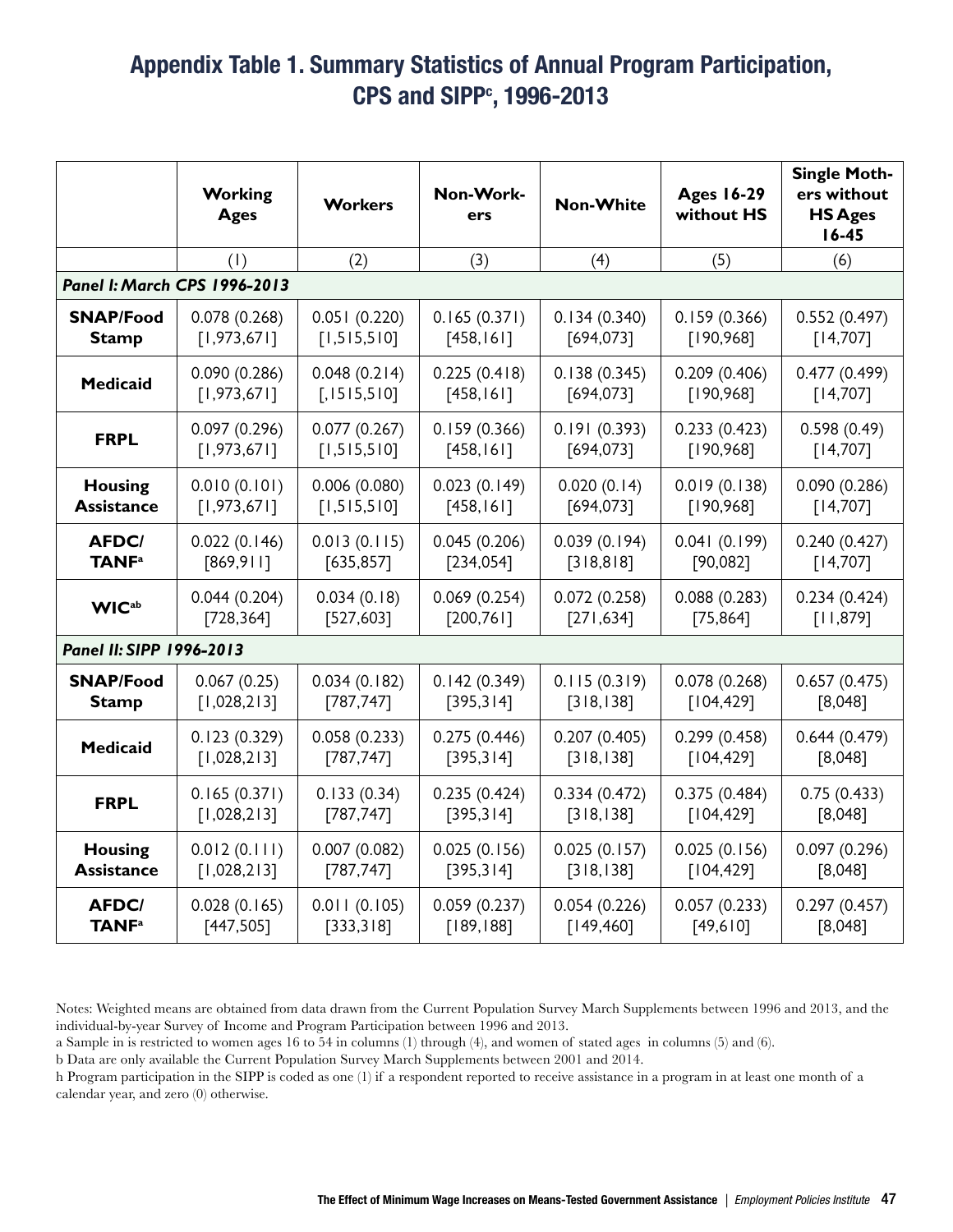### Appendix Table 2. Summary Statistics of Independent Variables

|                                                               | Mean      | <b>Std. Dev</b> | N         |
|---------------------------------------------------------------|-----------|-----------------|-----------|
| Panel I: March CPS 1979-2013                                  |           |                 |           |
| Minimum Wage                                                  | 5.045     | 1.532           | 3,798,071 |
| Male                                                          | 0.492     | 0.500           | 3,798,071 |
| <b>Race/Ethnicity</b>                                         |           |                 |           |
| White                                                         | 0.718     | 0.450           | 3,798,071 |
| <b>Black</b>                                                  | 0.120     | 0.325           | 3,798,071 |
| Hispanic                                                      | 0.113     | 0.316           | 3,798,071 |
| Other Races                                                   | 0.049     | 0.215           | 3,798,071 |
| <b>Marital Status</b>                                         |           |                 |           |
| Married                                                       | 0.552     | 0.497           | 3,798,071 |
| Widowed                                                       | 0.020     | 0.139           | 3,798,071 |
| Divorced                                                      | 0.093     | 0.290           | 3,798,071 |
| Separated                                                     | 0.025     | 0.157           | 3,798,071 |
| Never Married                                                 | 0.310     | 0.463           | 3,798,071 |
| <b>Education Attainment</b>                                   |           |                 |           |
| Less than high school                                         | 0.184     | 0.388           | 3,798,071 |
| High school graduates                                         | 0.251     | 0.434           | 3,798,071 |
| Some College                                                  | 0.331     | 0.470           | 3,798,071 |
| College graduates                                             | 0.156     | 0.363           | 3,798,071 |
| Advanced Degree                                               | 0.078     | 0.268           | 3,798,071 |
| Age                                                           | 38.038    | 13.530          | 3,798,071 |
| Number of children under age 18                               | 0.943     | 1.219           | 3,798,071 |
| Number of persons in household                                | 3.274     | 1.587           | 3,798,071 |
| <b>State-Level Controls</b>                                   |           |                 |           |
| Average wage rate of prime-age males (2013\$)                 | 21.321    | 2.260           | 3,798,071 |
| Prime-age unemployment rate                                   | 0.053     | 0.023           | 3,798,071 |
| Real per capita GDP (2013\$)                                  | 46,968.97 | 10,554.33       | 3,798,071 |
| State refundable EITC rate                                    | 0.033     | 0.091           | 3,798,071 |
| <b>State Welfare Policies</b>                                 |           |                 |           |
| SNAP/Food stamp: One-vehicle exemption                        | 0.065     | 0.239           | 3,798,071 |
| SNAP/Food stamp: All-vehicle exemption                        | 0.260     | 0.433           | 3,798,071 |
| Medicaid: Section 1115 waiver or childless adult<br>expansion | 0.403     | 0.490           | 3,798,071 |
| <b>TANF: Time limits</b>                                      | 0.539     | 0.369           | 3,798,071 |
| TANF: Work requirement                                        | 0.538     | 0.494           | 3,798,071 |
| TANF: Real and personal property limitations<br>(2013\$)      | 3,449.78  | 5,198.51        | 3,798,071 |
| TANF: Maximum benefits for family of three (2013\$)           | 610.03    | 276.03          | 3,798,071 |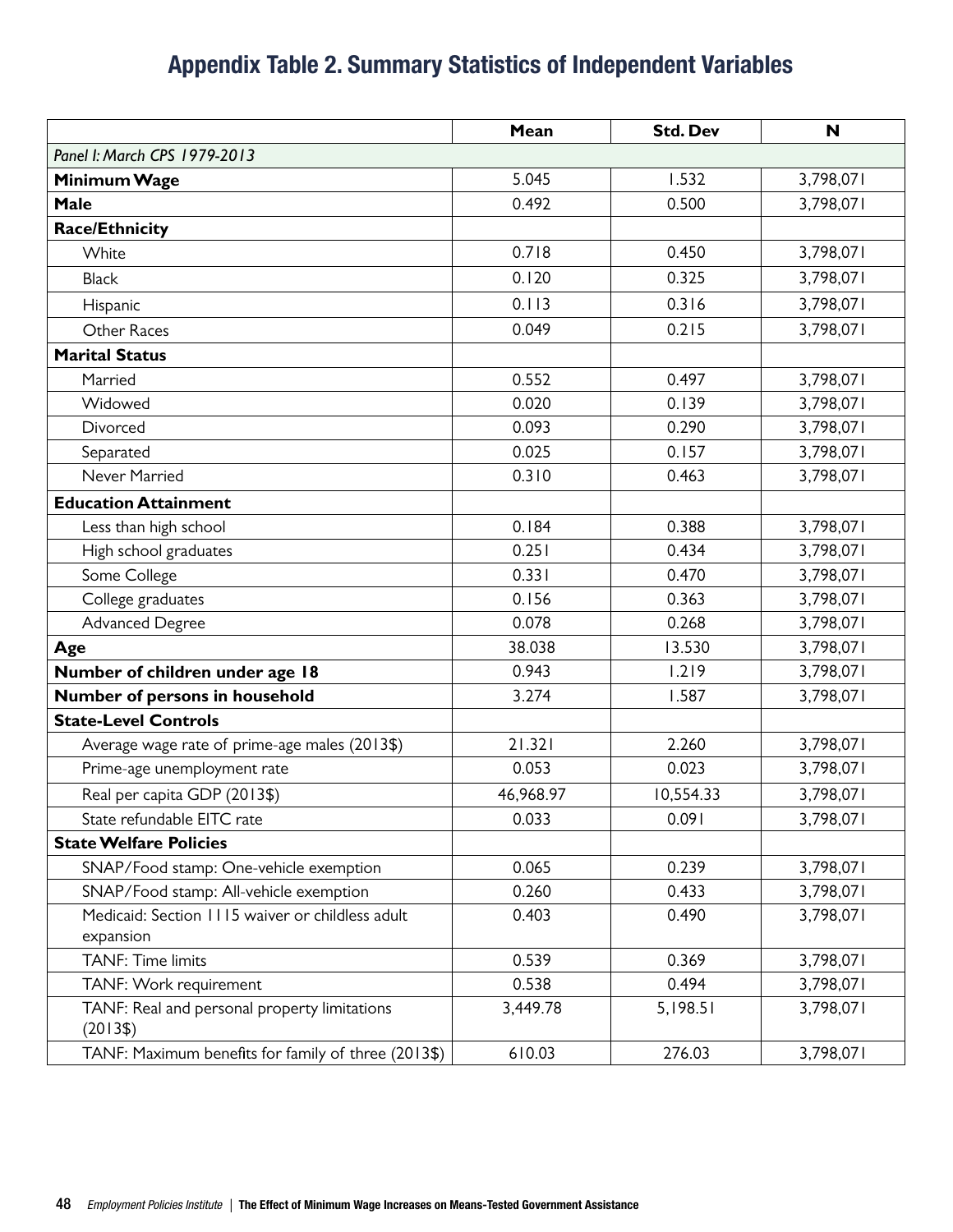| Panel II: SIPP 1996-2013                                      |           |         |           |  |  |  |  |
|---------------------------------------------------------------|-----------|---------|-----------|--|--|--|--|
| Minimum Wage                                                  | 6.113     | 1.150   | 9,551,775 |  |  |  |  |
| <b>Male</b>                                                   | 0.493     | 0.500   | 9,551,775 |  |  |  |  |
| <b>Marital Status</b>                                         |           |         |           |  |  |  |  |
| Married                                                       | 0.533     | 0.499   | 9,551,775 |  |  |  |  |
| Widowed                                                       | 0.017     | 0.130   | 9,551,775 |  |  |  |  |
| Divorced                                                      | 0.105     | 0.306   | 9,551,775 |  |  |  |  |
| Separated                                                     | 0.023     | 0.149   | 9,551,775 |  |  |  |  |
| Never Married                                                 | 0.323     | 0.468   | 9,551,775 |  |  |  |  |
| <b>Education Attainment</b>                                   |           |         |           |  |  |  |  |
| Less than high school                                         | 0.157     | 0.364   | 9,551,775 |  |  |  |  |
| High school graduates                                         | 0.272     | 0.445   | 9,551,775 |  |  |  |  |
| Some College                                                  | 0.326     | 0.469   | 9,551,775 |  |  |  |  |
| College graduates                                             | 0.165     | 0.371   | 9,551,775 |  |  |  |  |
| <b>Advanced Degree</b>                                        | 0.081     | 0.273   | 9,551,775 |  |  |  |  |
| Age                                                           | 38.867    | 13.537  | 9,551,775 |  |  |  |  |
| Number of children under age 18                               | 0.932     | 1.206   | 9,551,775 |  |  |  |  |
| Number of persons in household                                | 3.261     | 1.617   | 9,551,775 |  |  |  |  |
| <b>State-Level Controls</b>                                   |           |         |           |  |  |  |  |
| Average wage rate of prime-age males(2013\$)                  | 21.920    | 2.227   | 9,551,775 |  |  |  |  |
| Prime-age unemployment rate                                   | 0.052     | 0.024   | 9,551,775 |  |  |  |  |
| Real per capita GDP (2013\$)                                  | 50,231.11 | 9575.64 | 9,551,775 |  |  |  |  |
| State refundable EITC rate                                    | 0.052     | 0.105   | 9,551,775 |  |  |  |  |
| <b>State Welfare Policies</b>                                 |           |         |           |  |  |  |  |
| SNAP/Food stamp: One-vehicle exemption                        | 0.124     | 0.317   | 9,551,775 |  |  |  |  |
| SNAP/Food stamp: All-vehicle exemption                        | 0.467     | 0.490   | 9,551,775 |  |  |  |  |
| Medicaid: Section 1115 waiver or childless adult<br>expansion | 0.632     | 0.482   | 9,551,775 |  |  |  |  |
| <b>TANF: Time limits</b>                                      | 0.950     | 0.208   | 9,551,775 |  |  |  |  |

Notes: Weighted means are obtained from data drawn from the Current Population Survey March Supplements between 1980 and 2014, the Survey of Income and Program Participation between 1996 and 2013, and the National Income and Product Accounts between 1980 and 2013.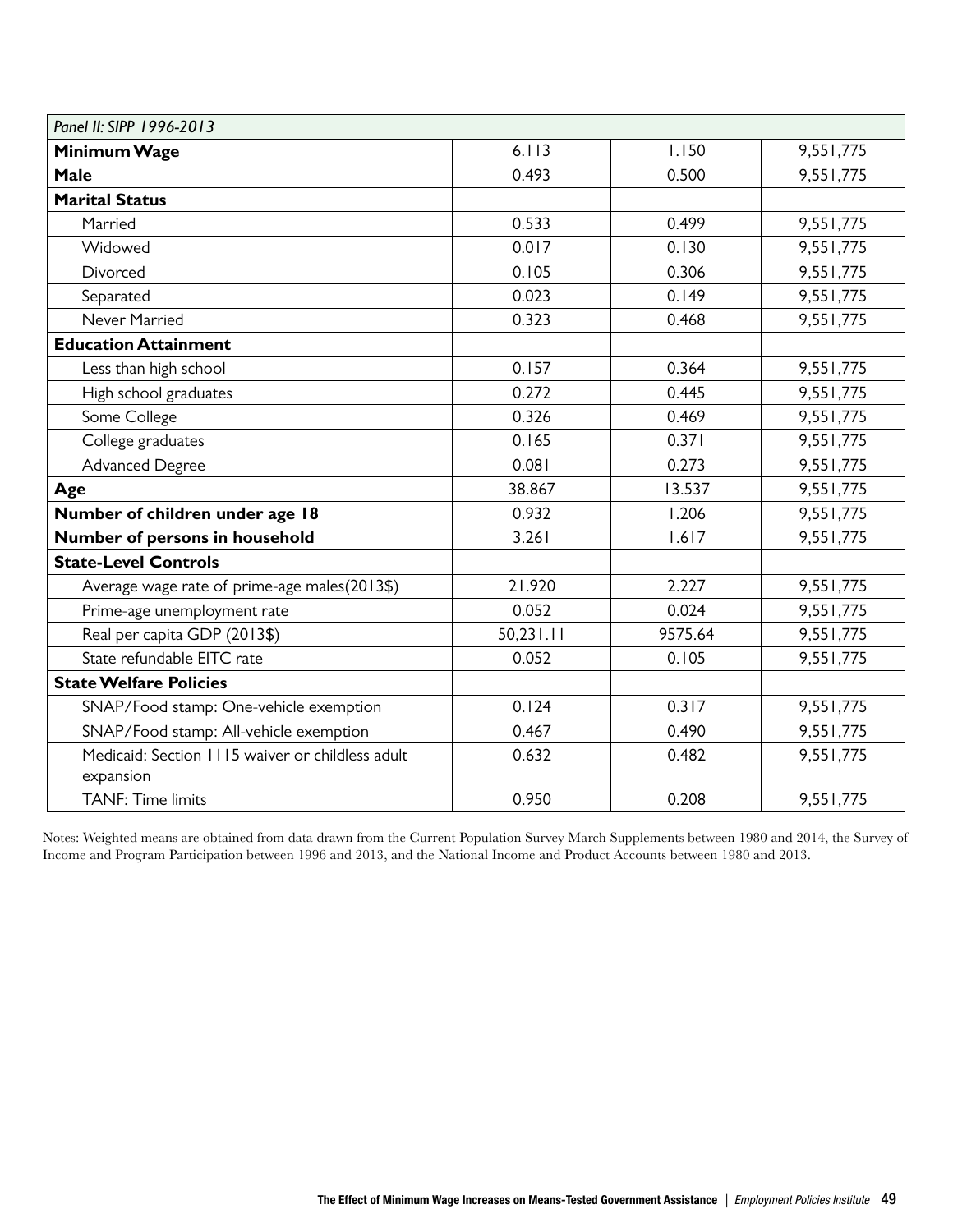### Appendix Table 3. Estimated Coefficients on Control Variables, CPS, 1979-2013

|                                   | <b>SNAP/Food</b><br>stamp | <b>Medicaid</b> | <b>FRPL</b>  | <b>Housing</b><br>assistance | <b>AFDC/</b><br><b>TANF</b> <sup>a</sup> | <b>WIC</b> <sup>ab</sup> |
|-----------------------------------|---------------------------|-----------------|--------------|------------------------------|------------------------------------------|--------------------------|
|                                   | (1)                       | (2)             | (3)          | (4)                          | (5)                                      | (6)                      |
| Male                              | $-0.014***$               | $-0.025***$     | $-0.009***$  | $-0.002***$                  |                                          |                          |
|                                   | (0.000)                   | (0.001)         | (0.000)      | (0.000)                      |                                          |                          |
| Widowed                           | 0.069***                  | $0.052***$      | 0.038***     | $0.006***$                   | $0.024***$                               | $-0.001$                 |
|                                   | (0.003)                   | (0.001)         | (0.003)      | (0.000)                      | (0.002)                                  | (0.001)                  |
| Divorced                          | 0.076***                  | $0.062***$      | 0.048***     | 0.007***                     | $0.042***$                               | $-0.001$                 |
|                                   | (0.002)                   | (0.002)         | (0.003)      | (0.000)                      | (0.001)                                  | (0.001)                  |
| Separated                         | $0.113***$                | 0.098***        | 0.058***     | 0.009***                     | $0.071***$                               | $0.002***$               |
|                                   | (0.004)                   | (0.003)         | (0.004)      | (0.000)                      | (0.002)                                  | (0.001)                  |
| Never Married                     | 0.048***                  | $0.053***$      | $0.023***$   | $0.005***$                   | $0.023***$                               | $-0.003***$              |
|                                   | (0.003)                   | (0.003)         | (0.002)      | (0.000)                      | (0.001)                                  | (0.001)                  |
| Age                               | $0.003***$                | 0.000           | 0.005***     | $0.000***$                   | $0.003***$                               | $0.005***$               |
|                                   | (0.000)                   | (0.000)         | (0.000)      | (0.000)                      | (0.000)                                  | (0.000)                  |
| Age squared                       | $-0.000$ ***              | $-0.000$        | $-0.000$ *** | $-0.000$ ***                 | $-0.000$ ***                             | $-0.000$ ***             |
|                                   | (0.000)                   | (0.000)         | (0.000)      | (0.000)                      | (0.000)                                  | (0.000)                  |
| <b>Black</b>                      | 0.076***                  | $0.057***$      | $0.075***$   | $0.013***$                   | $0.022***$                               | 0.009***                 |
|                                   | (0.003)                   | (0.003)         | (0.003)      | (0.001)                      | (0.001)                                  | (0.001)                  |
| Hispanic                          | 0.038***                  | $0.020***$      | 0.082***     | $0.005**$                    | 0.009***                                 | $0.014***$               |
|                                   | (0.009)                   | (0.007)         | (0.006)      | (0.002)                      | (0.003)                                  | (0.001)                  |
| Other Races                       | 0.028***                  | 0.030***        | 0.040***     | 0.006***                     | 0.007***                                 | $0.003***$               |
|                                   | (0.004)                   | (0.003)         | (0.004)      | (0.001)                      | (0.001)                                  | (0.001)                  |
| High school gradu-<br>ates        | $-0.022***$               | $-0.029***$     | $-0.020***$  | $-0.002***$                  | $-0.004***$                              | 0.001                    |
|                                   | (0.001)                   | (0.001)         | (0.001)      | (0.000)                      | (0.000)                                  | (0.001)                  |
| Some College                      | $-0.043***$               | $-0.049***$     | $-0.036***$  | $-0.003***$                  | $-0.010***$                              | $-0.004***$              |
|                                   | (0.001)                   | (0.001)         | (0.001)      | (0.000)                      | (0.000)                                  | (0.001)                  |
| College graduates                 | $-0.053***$               | $-0.057***$     | $-0.046***$  | $-0.005***$                  | $-0.013***$                              | $-0.009***$              |
|                                   | (0.001)                   | (0.001)         | (0.001)      | (0.000)                      | (0.000)                                  | (0.000)                  |
| <b>Advanced Degree</b>            | $-0.049***$               | $-0.052***$     | $-0.042***$  | $-0.005***$                  | $-0.011***$                              | $-0.009***$              |
|                                   | (0.001)                   | (0.000)         | (0.001)      | (0.000)                      | (0.000)                                  | (0.000)                  |
| Number of persons<br>in household | $-0.009***$               | $-0.010***$     | $-0.004***$  | $-0.004***$                  | $-0.005***$                              | $-0.004***$              |
|                                   | (0.001)                   | (0.000)         | (0.001)      | (0.000)                      | (0.000)                                  | (0.000)                  |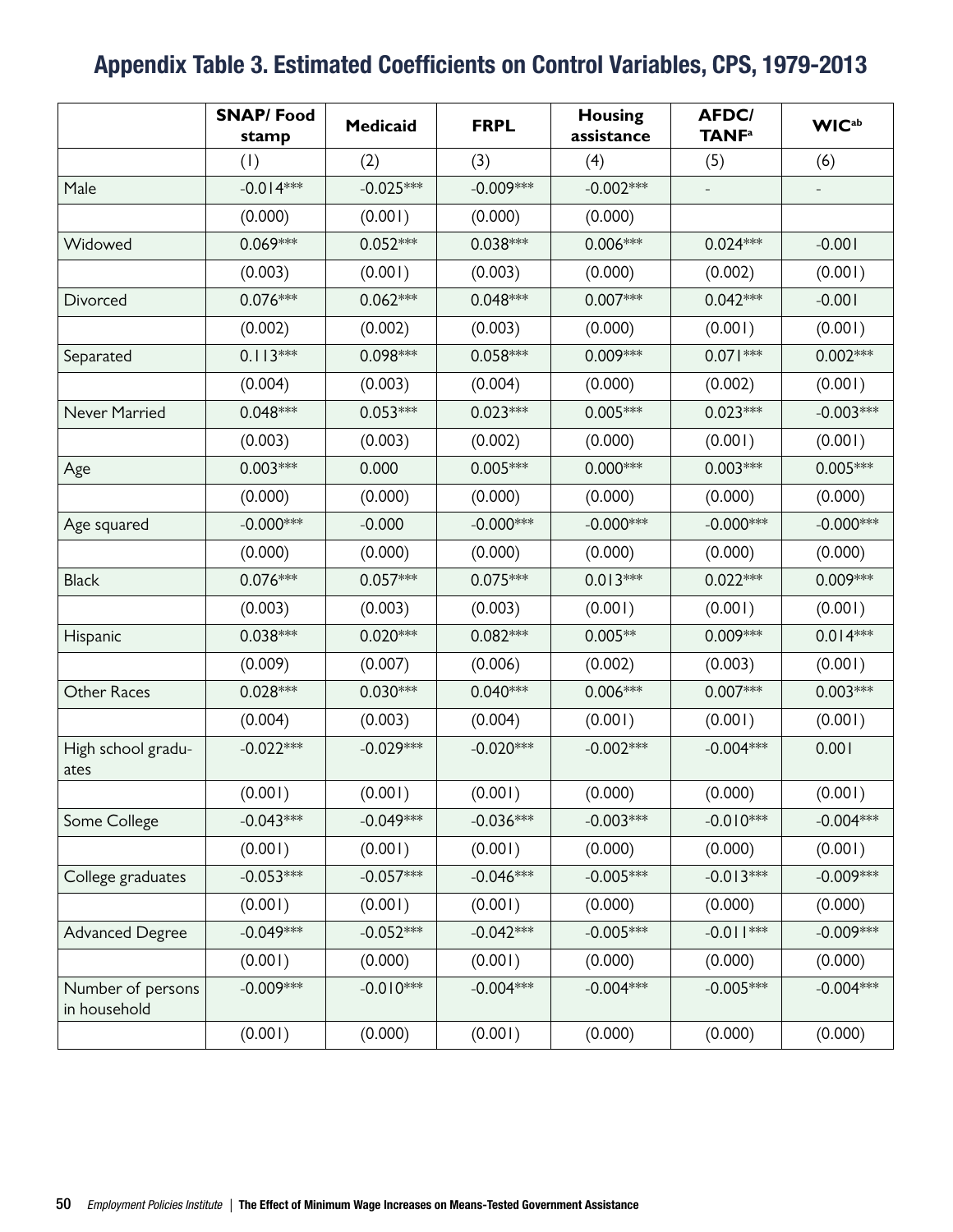|                                                                    | <b>SNAP/Food</b><br>stamp | <b>Medicaid</b> | <b>FRPL</b> | <b>Housing</b><br>assistance | <b>AFDC/</b><br><b>TANF</b> <sup>a</sup> | <b>WIC</b> <sup>ab</sup> |
|--------------------------------------------------------------------|---------------------------|-----------------|-------------|------------------------------|------------------------------------------|--------------------------|
| Number of children<br>under age 18                                 | $0.029***$                | $0.023***$      | $0.040***$  | $0.004***$                   | $0.010***$                               | $0.009***$               |
|                                                                    | (0.001)                   | (0.001)         | (0.001)     | (0.000)                      | (0.000)                                  | (0.000)                  |
| Prime-age wage rates                                               | $-0.032**$                | 0.013           | $-0.062***$ | $-0.003$                     | $-0.007$                                 | 0.005                    |
|                                                                    | (0.013)                   | (0.022)         | (0.013)     | (0.003)                      | (0.006)                                  | (0.006)                  |
| Prime-age unemploy-<br>ment rate                                   | $0.013***$                | 0.002           | $0.005***$  | 0.001                        | $0.002**$                                | $0.002***$               |
|                                                                    | (0.002)                   | (0.003)         | (0.002)     | (0.000)                      | (0.001)                                  | (0.001)                  |
| Per capita GDP                                                     | $-0.033***$               | $-0.009$        | $-0.020**$  | 0.000                        | $-0.002$                                 | $-0.008***$              |
|                                                                    | (0.011)                   | (0.015)         | (0.010)     | (0.002)                      | (0.003)                                  | (0.003)                  |
| State refundable EITC<br>rate                                      | 0.004                     | 0.016           | 0.008       | 0.003                        | $-0.003$                                 | $0.008**$                |
|                                                                    | (0.009)                   | (0.011)         | (0.005)     | (0.003)                      | (0.004)                                  | (0.004)                  |
| SNAP: One-vehicle<br>exemption                                     | 0.002                     | $-0.000$        | $-0.002$    | $-0.000$                     | $-0.002*$                                | $-0.000$                 |
|                                                                    | (0.002)                   | (0.003)         | (0.001)     | (0.001)                      | (0.001)                                  | (0.001)                  |
| SNAP: All-vehicle<br>exemption                                     | 0.004                     | 0.002           | $-0.001$    | 0.000                        | 0.000                                    | 0.000                    |
|                                                                    | (0.003)                   | (0.003)         | (0.001)     | (0.000)                      | (0.001)                                  | (0.000)                  |
| Medicaid: Section<br>1115 waiver or child-<br>less adult expansion | $-0.003$                  | 0.002           | 0.000       | 0.000                        | $-0.000$                                 | $-0.001**$               |
|                                                                    | (0.002)                   | (0.003)         | (0.001)     | (0.000)                      | (0.001)                                  | (0.000)                  |
| <b>TANF: Time limits</b>                                           | $-0.001$                  | $-0.000$        | 0.001       | 0.000                        | $-0.000$                                 | $\overline{\phantom{a}}$ |
|                                                                    | (0.003)                   | (0.003)         | (0.002)     | (0.001)                      | (0.001)                                  |                          |
| TANF: Work require-<br>ment                                        | 0.002                     | 0.004           | $-0.000$    | 0.001                        | $-0.001$                                 |                          |
|                                                                    | (0.002)                   | (0.005)         | (0.002)     | (0.001)                      | (0.001)                                  |                          |
| TANF: Real and<br>personal property<br>limitations                 | $-0.000$                  | 0.000           | $-0.001$    | $-0.000$                     | $-0.000$                                 | 0.000                    |
|                                                                    | (0.001)                   | (0.001)         | (0.001)     | (0.000)                      | (0.000)                                  | (0.000)                  |
| TANF: Maximum<br>benefits for family<br>of 3                       | $-0.003$                  | $0.011*$        | $-0.001$    | 0.000                        | $-0.001$                                 | 0.002                    |
|                                                                    | (0.003)                   | (0.006)         | (0.003)     | (0.001)                      | (0.002)                                  | (0.002)                  |
| N                                                                  | 3,798,071                 | 3,798,071       | 3,798,071   | 3,798,071                    | 1,679,508                                | 777,444                  |

\*\*\* significant at 1% level \*\* significant at 5% level \* significant at 10% level

Notes: Marginal effects from weighted probit estimates are obtained using data drawn from the Current Population Survey March Supplements between 1980 and 2014. Additional controls include state fixed effects and year fixed effects. Standard errors corrected for clustering on the state are in parentheses.

a Sample is restricted to women ages 16 to 54.

b Data are only available for the Current Population Survey March Supplements between 2001 and 2014.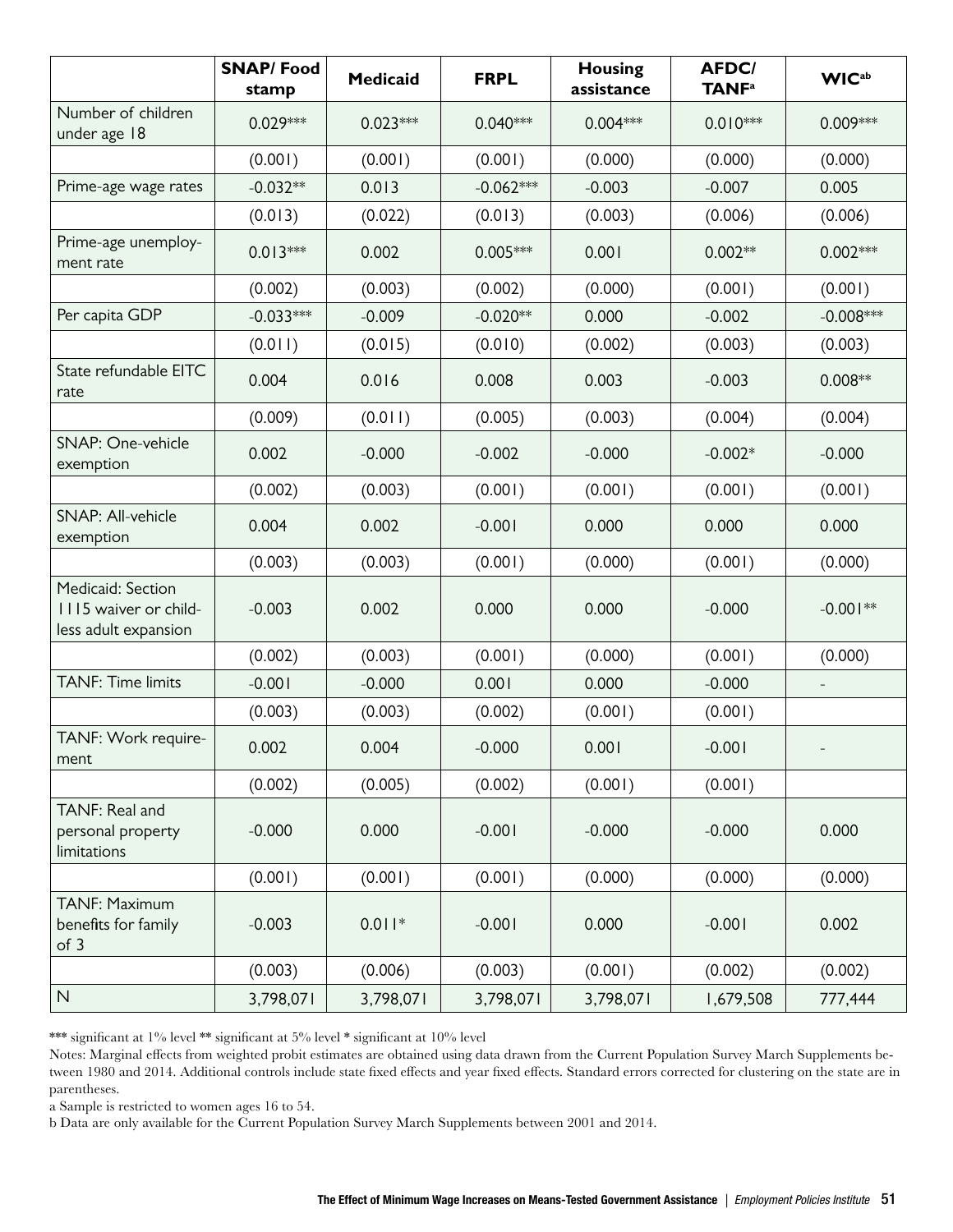### Appendix Table 4. Estimated Coefficients on Control Variables, SIPP, 1996-2013

|                                    | SNAP/<br>Food stamp | <b>Medicaid</b> | <b>FRPL</b> | <b>Housing</b><br>assistance | <b>AFDC/</b><br><b>TANF</b> <sup>a</sup> | <b>WIC</b> <sup>a</sup> |
|------------------------------------|---------------------|-----------------|-------------|------------------------------|------------------------------------------|-------------------------|
|                                    | (1)                 | (2)             | (3)         | (4)                          | (5)                                      | (6)                     |
| Widowed                            | 0.019***            | $0.007**$       | $0.018***$  | 0.000                        | $-0.004$                                 | $-0.001$                |
|                                    | (0.005)             | (0.004)         | (0.004)     | (0.002)                      | (0.004)                                  | (0.004)                 |
| Divorced                           | $0.026***$          | $0.013***$      | $0.024***$  | 0.001                        | $0.005***$                               | $-0.006$                |
|                                    | (0.003)             | (0.003)         | (0.003)     | (0.001)                      | (0.002)                                  | (0.003)                 |
| Separated                          | 0.039***            | 0.009***        | $0.020***$  | 0.001                        | $0.013***$                               | $-0.012***$             |
|                                    | (0.004)             | (0.003)         | (0.005)     | (0.001)                      | (0.003)                                  | (0.004)                 |
| Never Married                      | $0.012***$          | 0.009***        | $0.016***$  | 0.001                        | 0.007***                                 | $-0.016***$             |
|                                    | (0.002)             | (0.002)         | (0.004)     | (0.001)                      | (0.002)                                  | (0.005)                 |
| Age                                | $0.005***$          | $-0.012***$     | 0.001       | $-0.001***$                  | 0.000                                    | $0.003*$                |
|                                    | (0.001)             | (0.001)         | (0.001)     | (0.000)                      | (0.000)                                  | (0.002)                 |
| Age squared                        | $-0.000$ ***        | $0.000***$      | $-0.000$    | $0.000***$                   | $-0.000$                                 | $-0.000**$              |
|                                    | (0.000)             | (0.000)         | (0.000)     | (0.000)                      | (0.000)                                  | (0.000)                 |
| High school graduates              | 0.008***            | $-0.028***$     | $-0.020***$ | 0.001                        | $0.006***$                               | $0.031***$              |
|                                    | (0.001)             | (0.003)         | (0.003)     | (0.001)                      | (0.001)                                  | (0.003)                 |
| Some College                       | $0.004***$          | $-0.033***$     | $-0.017***$ | 0.001                        | $0.005***$                               | 0.029***                |
|                                    | (0.002)             | (0.003)         | (0.003)     | (0.001)                      | (0.001)                                  | (0.003)                 |
| College graduates                  | $-0.008***$         | $-0.036***$     | $-0.019***$ | 0.001                        | 0.004                                    | $0.021***$              |
|                                    | (0.002)             | (0.003)         | (0.005)     | (0.001)                      | (0.002)                                  | (0.004)                 |
| <b>Advanced Degree</b>             | $-0.018***$         | $-0.032***$     | $-0.024***$ | $-0.001$                     | $0.007***$                               | $0.021***$              |
|                                    | (0.003)             | (0.004)         | (0.005)     | (0.001)                      | (0.003)                                  | (0.005)                 |
| Number of persons in<br>household  | $-0.005***$         | $-0.004***$     | $0.011***$  | $-0.001***$                  | $-0.002***$                              | $0.002**$               |
|                                    | (0.001)             | (0.001)         | (0.001)     | (0.000)                      | (0.000)                                  | (0.001)                 |
| Number of children<br>under age 18 | $0.011***$          | $0.013***$      | $0.068***$  | $0.003***$                   | $0.006***$                               | $0.023***$              |
|                                    | (0.001)             | (0.001)         | (0.002)     | (0.000)                      | (0.001)                                  | (0.001)                 |
| Prime-age wage rates               | $-0.021$            | 0.024           | $-0.003$    | $-0.005$                     | $-0.004$                                 | $-0.042**$              |
|                                    | (0.016)             | (0.027)         | (0.024)     | (0.006)                      | (0.010)                                  | (0.021)                 |
| Prime-age unemployment<br>rate     | 0.002               | 0.001           | $-0.001$    | $-0.000$                     | $-0.000$                                 | 0.001                   |
|                                    | (0.002)             | (0.003)         | (0.002)     | (0.001)                      | (0.001)                                  | (0.002)                 |
| Per capita GDP                     | $-0.007$            | $-0.012$        | $-0.038*$   | 0.007                        | $-0.007$                                 | $-0.023$                |
|                                    | (0.018)             | (0.019)         | (0.021)     | (0.008)                      | (0.011)                                  | (0.021)                 |
| State refundable EITC<br>rate      | 0.023               | 0.029           | $-0.007$    | $-0.014$                     | 0.003                                    | 0.026                   |
|                                    | (0.015)             | (0.020)         | (0.022)     | (0.010)                      | (0.008)                                  | (0.016)                 |
| SNAP: One-vehicle ex-<br>emption   | 0.001               | $0.004*$        | $-0.004$    | $-0.000$                     | 0.001                                    | 0.002                   |
|                                    | (0.002)             | (0.002)         | (0.003)     | (0.001)                      | (0.001)                                  | (0.002)                 |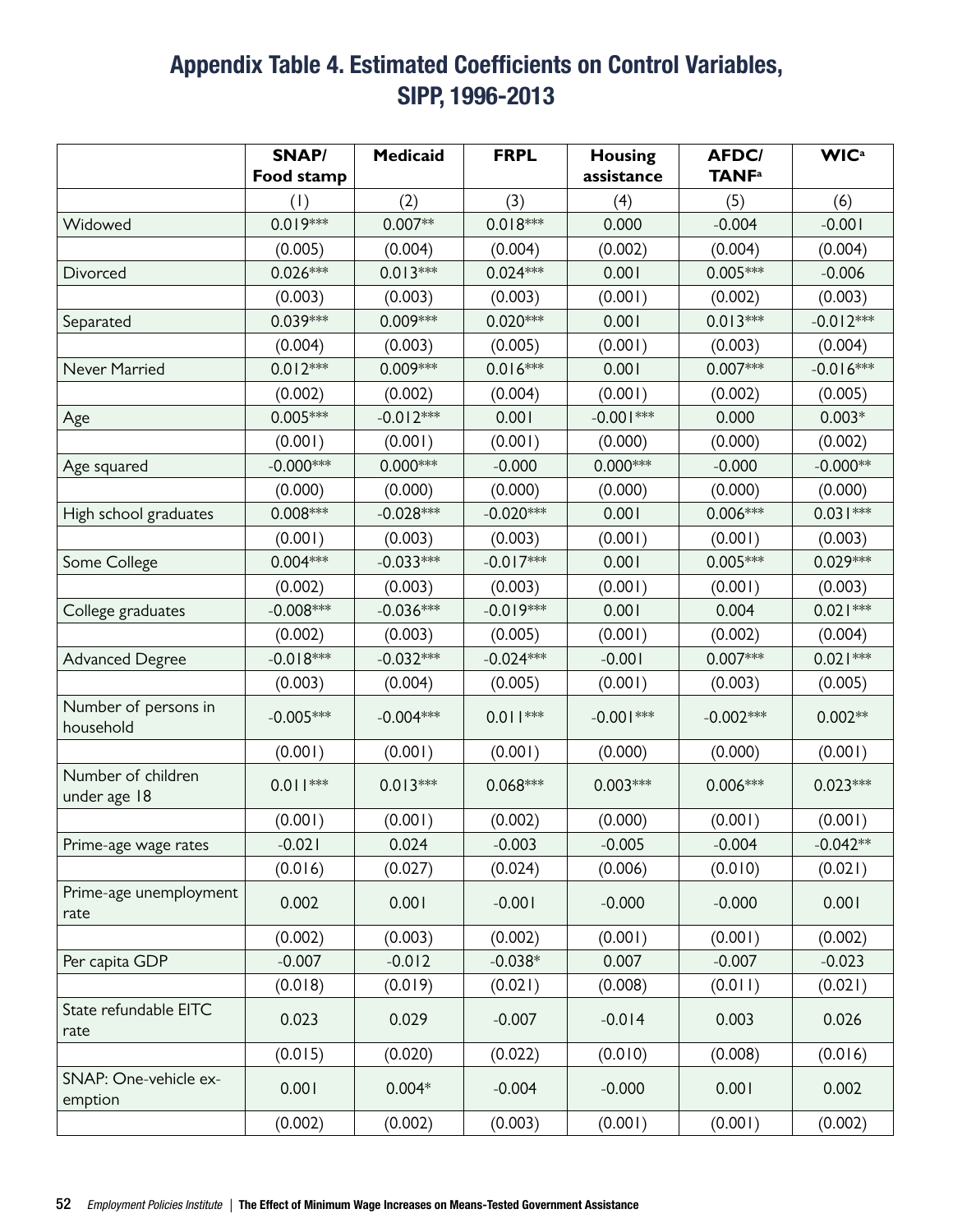| SNAP: All-vehicle exemp-<br>tion                                  | $0.003*$  | 0.001      | $-0.000$  | $-0.000$  | $0.002**$ | 0.001     |
|-------------------------------------------------------------------|-----------|------------|-----------|-----------|-----------|-----------|
|                                                                   | (0.002)   | (0.002)    | (0.003)   | (0.001)   | (0.001)   | (0.002)   |
| Medicaid: Section 1115<br>waivers or childless adult<br>expansion | $-0.002*$ | $0.003*$   | $-0.002$  | 0.000     | 0.001     | 0.000     |
|                                                                   | (0.001)   | (0.001)    | (0.002)   | (0.001)   | (0.001)   | (0.001)   |
| <b>TANF: Time limits</b>                                          | $-0.002*$ | $-0.005**$ | $-0.004$  | $-0.000$  | $-0.003$  | 0.001     |
|                                                                   | (0.001)   | (0.002)    | (0.004)   | (0.001)   | (0.002)   | (0.002)   |
| TANF: Work require-<br>ment                                       | 0.000     | 0.003      | 0.002     | 0.001     | 0.001     | $-0.003*$ |
|                                                                   | (0.001)   | (0.003)    | (0.003)   | (0.001)   | (0.002)   | (0.002)   |
| TANF: Real and personal<br>property limitations                   | 0.000     | 0.000      | $-0.002$  | 0.000     | $-0.000$  | 0.001     |
|                                                                   | (0.001)   | (0.001)    | (0.002)   | (0.000)   | (0.001)   | (0.001)   |
| TANF: Maximum benefits<br>for family of 3                         | 0.002     | $-0.001$   | $-0.004$  | 0.001     | 0.003     | 0.002     |
|                                                                   | (0.004)   | (0.007)    | (0.008)   | (0.001)   | (0.003)   | (0.006)   |
| $\mathsf{N}$                                                      | 9,551,775 | 9,551,775  | 9,551,775 | 9,551,775 | 4,133,931 | 4,133,931 |

\*\*\* significant at 1% level \*\* significant at 5% level \* significant at 10% level

Notes: Marginal effects from weighted probit estimates are obtained using data drawn from the Current Population Survey March Supplements between 1980 and 2014. Additional controls include state fixed effects and year fixed effects. Standard errors corrected for clustering on the state are in parentheses.

a Sample is restricted to women ages 16 to 54.

b Data are only available for the Current Population Survey March Supplements between 2001 and 2014.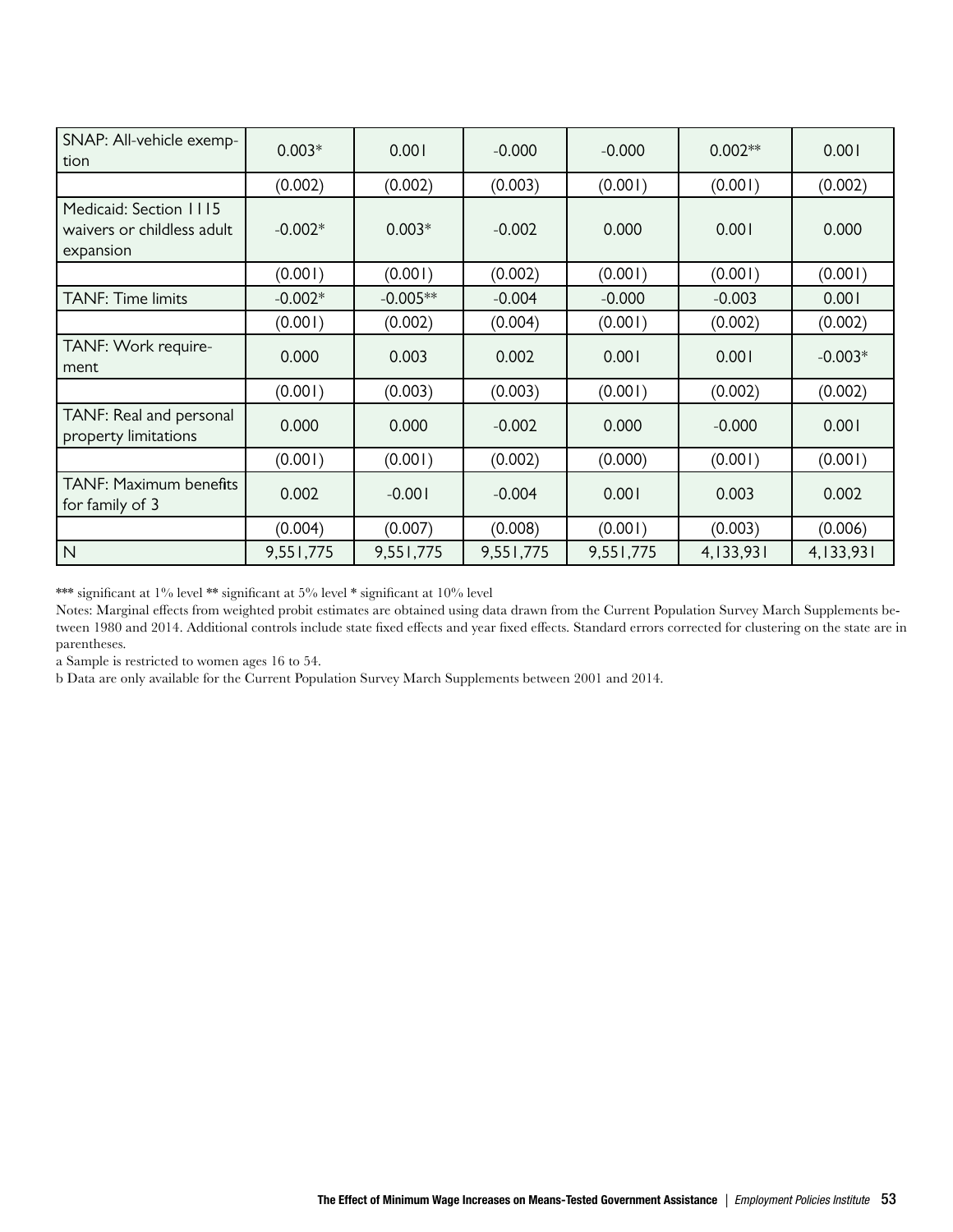#### Appendix Table 5. Estimates of the Relationship between Minimum Wage Increases and Public Assistance Receipt at Household Level, CPS, 1979-2013

|                              | <b>Working Age<sup>a</sup></b> | <b>Employed</b> <sup>b</sup> | Non-Employed <sup>b</sup> |
|------------------------------|--------------------------------|------------------------------|---------------------------|
|                              | (1)                            | (2)                          | (3)                       |
| <b>SNAP/Food stamp</b>       | $-0.013$                       | $-0.004$                     | $-0.068$                  |
|                              | (0.010)                        | (0.007)                      | (0.067)                   |
| ${\sf N}$                    | 1,349,561                      | 1,268,705                    | 80,856                    |
| <b>Medicaid</b>              | $-0.042*$                      | $-0.026$                     | $-0.147*$                 |
|                              | (0.024)                        | (0.021)                      | (0.083)                   |
| $\mathsf{N}$                 | 1,349,561                      | 1,268,705                    | 80,856                    |
| <b>Free lunch</b>            | $0.022***$                     | $0.023***$                   | $0.072*$                  |
|                              | (0.005)                        | (0.005)                      | (0.040)                   |
| $\mathsf{N}$                 | 1,349,561                      | 1,268,705                    | 80,856                    |
| <b>Housing Assistance</b>    | $0.003**$                      | $0.002*$                     | $0.054***$                |
|                              | (0.001)                        | (0.001)                      | (0.015)                   |
| $\mathsf{N}$                 | 1,349,561                      | 1,268,705                    | 80,856                    |
| <b>AFDC/TANF<sup>c</sup></b> | 0.002                          | $-0.004$                     | 0.247                     |
|                              | (0.014)                        | (0.007)                      | (0.163)                   |
| $\mathsf{N}\xspace$          | 415,553                        | 377,415                      | 38,138                    |
| <b>WICcd</b>                 | $-0.012$                       | $-0.014$                     | 0.060                     |
|                              | (0.012)                        | (0.012)                      | (0.059)                   |
| $\mathsf{N}$                 | 257,598                        | 241,069                      | 16,529                    |
| State & year FE?             | Yes                            | Yes                          | Yes                       |

\*\*\* significant at 1% level \*\* significant at 5% level \* significant at 10% level

Notes: Marginal effects from weighted probit estimates are obtained using data drawn from the Current Population Survey March Supplements between 1980 and 2014. Household controls include gender, race/ethnicity, marital status, educational attainment, age (linear and squared) of the household head, household size, and number of children under age 18 in households. State level controls include the prime-age adult wage rate, prime-age unemployment rate, per capita state GDP, the state refundable EITC credit rate, and state welfare policies for SNAP/food stamp (indicators for vehicle exemptions per household for eligibility), Medicaid (the presence of at least one Section 1115 waiver or childless adult coverage expansions), and AFDC/TANF (the presence of binding work requirements for welfare receipt and time limits for benefits, state limitations on non-home real and personal property, maximum benefits for family of three with no income). Standard errors corrected for clustering on the state are in parentheses.

a Sample is restricted to households with heads ages 16 to 64.

b A household is considered to be employed if at least one person in the household reports paid employment, and non-employed otherwise.

c Sample is restricted to households with women heads ages 16 to 54.

d Data are only available between 2001 and 2014.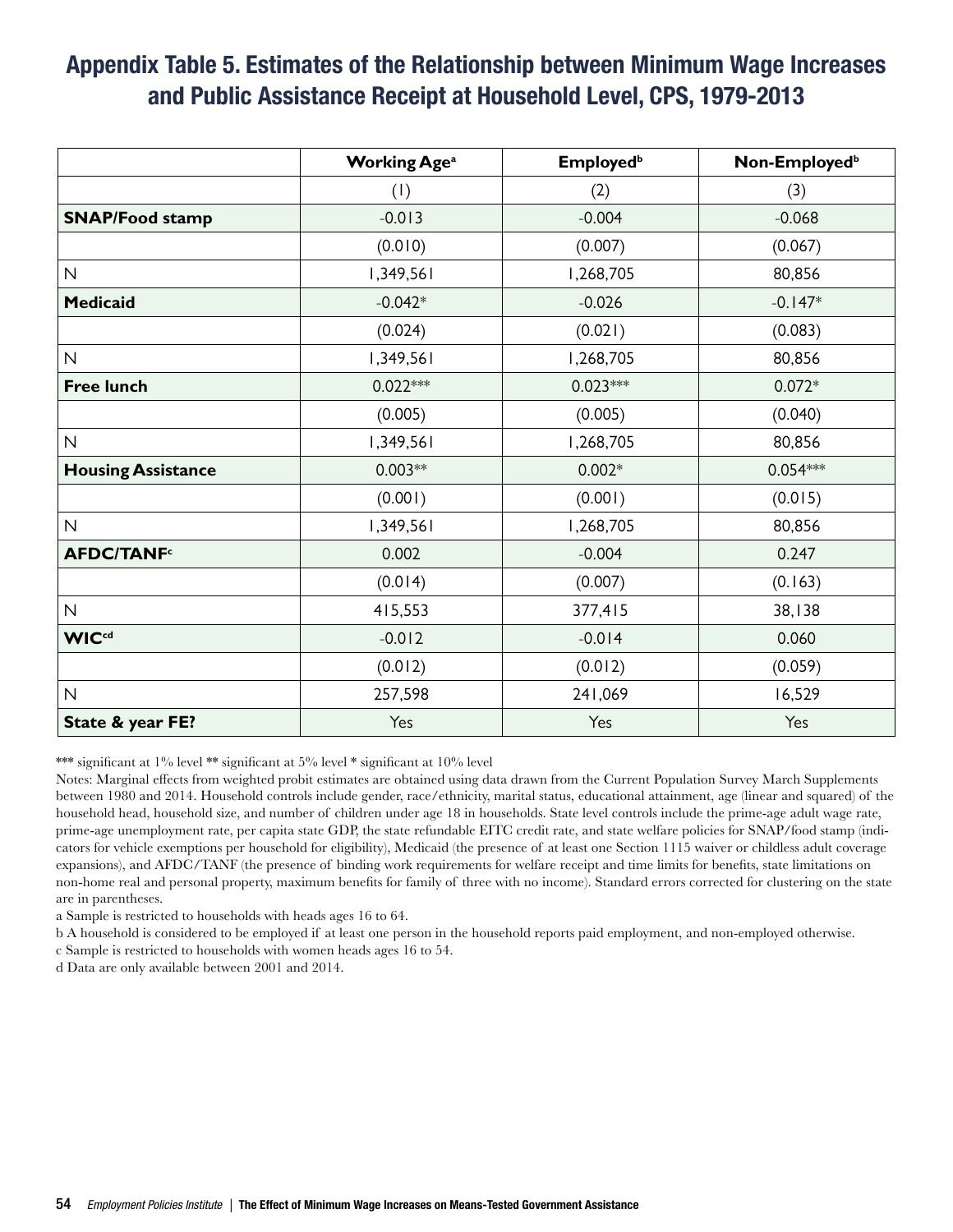#### Appendix Table 6. Robustness of Estimates of the Relationship between Minimum Wage Increases and Public Assistance Receipt Controlling for Fourth-Order Polynomials for State-Specific Trends, CPS, 1979-2013

|                                                      | <b>Working age</b> | <b>Workers</b> | <b>Non-workers</b> | <b>Non-workers</b><br>(HH Adult=1c) |
|------------------------------------------------------|--------------------|----------------|--------------------|-------------------------------------|
|                                                      | (1)                | (2)            | (3)                | (4)                                 |
| <b>SNAP/Food stamp</b>                               | $-0.009$           | $-0.003$       | $-0.019$           | $-0.026$                            |
|                                                      | (0.007)            | (0.007)        | (0.017)            | (0.072)                             |
| $\mathsf{N}$                                         | 3,798,071          | 2,943,160      | 854,911            | 110,365                             |
| <b>Medicaid</b>                                      | $-0.010$           | $-0.006$       | 0.004              | $-0.021$                            |
|                                                      | (0.010)            | (0.008)        | (0.019)            | (0.059)                             |
| $\overline{\mathsf{N}}$                              | 3,798,071          | 2,943,160      | 854,911            | 110,365                             |
| <b>FRPL</b>                                          | 0.010              | 0.007          | 0.025              | $-0.006$                            |
|                                                      | (0.007)            | (0.007)        | (0.018)            | (0.036)                             |
| $\mathsf{N}\xspace$                                  | 3,798,071          | 2,943,160      | 854,911            | 110,365                             |
| <b>Housing assistance</b>                            | 0.000              | $-0.002$       | 0.010              | 0.003                               |
|                                                      | (0.003)            | (0.002)        | (0.007)            | (0.036)                             |
| $\overline{\mathsf{N}}$                              | 3,798,071          | 2,943,160      | 854,911            | 110,365                             |
| <b>AFDC/TANF<sup>a</sup></b>                         | $-0.009$           | $-0.004$       | $-0.013$           | $-0.023$                            |
|                                                      | (0.006)            | (0.006)        | (0.012)            | (0.069)                             |
| $\mathsf{N}$                                         | 1,679,508          | 1,231,641      | 447,867            | 51,793                              |
| <b>WIC</b> ab                                        | $-0.006$           | 0.002          | $-0.024$           | 0.035                               |
|                                                      | (0.009)            | (0.010)        | (0.019)            | (0.047)                             |
| $\mathsf{N}$                                         | 777,444            | 566,271        | 211,173            | 23,872                              |
| State & year FE?                                     | Yes                | Yes            | Yes                | Yes                                 |
| Ind. & state con-<br>trols?                          | Yes                | Yes            | Yes                | Yes                                 |
| <b>State 4th-order</b><br>polynomial time<br>trends? | Yes                | Yes            | Yes                | Yes                                 |

\*\*\* significant at 1% level \*\* significant at 5% level \* significant at 10% level

Notes: Weighted OLS estimates are obtained using data drawn from the Current Population Survey March Supplements between 1980 and 2014. Individual controls include gender, race/ethnicity, marital status, educational attainment, age (linear and squared), household size, and number of children under age 18 in households. State level controls include the prime-age adult wage rate, prime-age unemployment rate, per capita state GDP, the state refundable EITC credit rate, and state welfare policies for SNAP/food stamp (indicators for vehicle exemptions per household for eligibility), Medicaid (the presence of at least one Section 1115 waiver or childless adult coverage expansions), and AFDC/TANF (the presence of binding work requirements for welfare receipt and time limits for benefits, state limitations on non-home real and personal property, maximum benefits for family of three with no income). Standard errors corrected for clustering on the state are in parentheses.

Results are estimated via OLS because probit models fail to converge in most cases.

a Sample is restricted to women ages 16 to 54.

b Data are only available the Current Population Survey March Supplements between 2001 and 2014.

c Sample is restricted to households with only one working-age adult age 18 or older.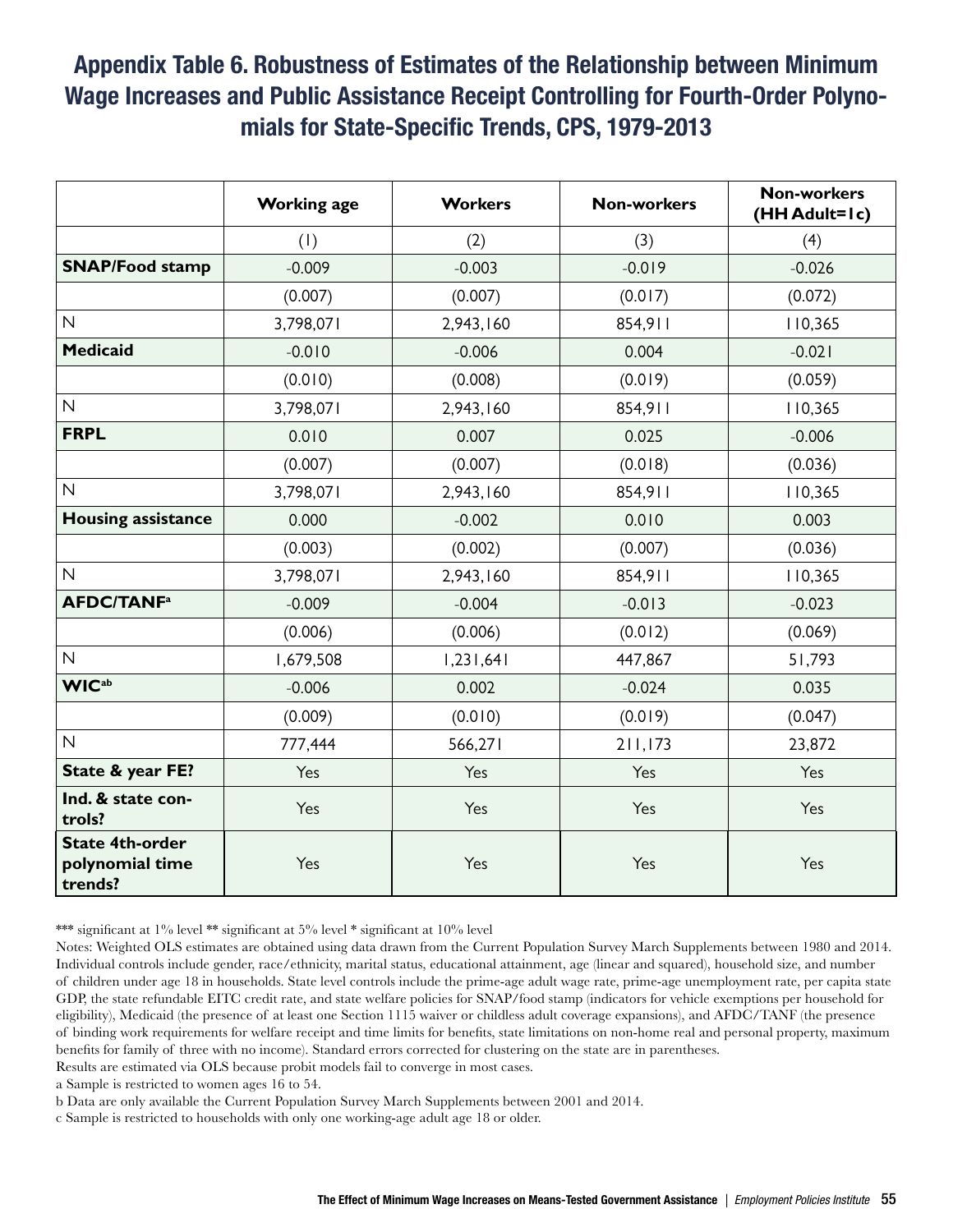#### Appendix Table 7. Robustness of Estimates of the Relationship between Minimum Wage Increases and Public Assistance Receipt Controlling for Fifth-Order Polynomials for State-Specific Trends, CPS, 1979-2013

|                                                      | <b>Working age</b> | <b>Workers</b> | <b>Non-workers</b> | <b>Non-workers</b><br>(HH Adult=1c) |
|------------------------------------------------------|--------------------|----------------|--------------------|-------------------------------------|
|                                                      | (1)                | (2)            | (3)                | (4)                                 |
| <b>SNAP/Food stamp</b>                               | $-0.010$           | $-0.002$       | $-0.026$           | $-0.036$                            |
|                                                      | (0.007)            | (0.007)        | (0.017)            | (0.077)                             |
| $\overline{\mathsf{N}}$                              | 3,798,071          | 2,943,160      | 854,911            | 110,365                             |
| <b>Medicaid</b>                                      | $-0.010$           | $-0.007$       | 0.003              | $-0.026$                            |
|                                                      | (0.009)            | (0.007)        | (0.019)            | (0.054)                             |
| $\mathsf{N}$                                         | 3,798,071          | 2,943,160      | 854,911            | 110,365                             |
| <b>FRPL</b>                                          | 0.011              | 0.007          | $0.029*$           | 0.009                               |
|                                                      | (0.007)            | (0.007)        | (0.016)            | (0.039)                             |
| $\mathsf{N}\xspace$                                  | 3,798,071          | 2,943,160      | 854,911            | 110,365                             |
| <b>Housing assistance</b>                            | 0.001              | $-0.002$       | 0.012              | $-0.001$                            |
|                                                      | (0.003)            | (0.003)        | (0.008)            | (0.040)                             |
| $\mathsf{N}$                                         | 3,798,071          | 2,943,160      | 854,911            | 110,365                             |
| <b>AFDC/TANF<sup>a</sup></b>                         | $-0.012**$         | $-0.005$       | $-0.024*$          | $-0.069$                            |
|                                                      | (0.003)            | (0.006)        | (0.012)            | (0.074)                             |
| $\mathsf{N}$                                         | 1,679,508          | 1,231,641      | 447,867            | 51,793                              |
| <b>WICab</b>                                         | $-0.007$           | 0.001          | $-0.030$           | 0.035                               |
|                                                      | (0.009)            | (0.009)        | (0.019)            | (0.050)                             |
| $\overline{N}$                                       | 777,444            | 566,271        | 211,173            | 23,872                              |
| State & year FE?                                     | Yes                | Yes            | Yes                | Yes                                 |
| Ind. & state con-<br>trols?                          | Yes                | Yes            | Yes                | Yes                                 |
| <b>State 5th-order</b><br>polynomial time<br>trends? | Yes                | Yes            | Yes                | Yes                                 |

\*\*\* significant at 1% level \*\* significant at 5% level \* significant at 10% level

Notes: Weighted OLS estimates are obtained using data drawn from the Current Population Survey March Supplements between 1980 and 2014. Individual controls include gender, race/ethnicity, marital status, educational attainment, age (linear and squared), household size, and number of children under age 18 in households. State level controls include the prime-age adult wage rate, prime-age unemployment rate, per capita state GDP, the state refundable EITC credit rate, and state welfare policies for SNAP/food stamp (indicators for vehicle exemptions per household for eligibility), Medicaid (the presence of at least one Section 1115 waiver or childless adult coverage expansions), and AFDC/TANF (the presence of binding work requirements for welfare receipt and time limits for benefits, state limitations on non-home real and personal property, maximum benefits for family of three with no income). Standard errors corrected for clustering on the state are in parentheses.

Results are estimated via OLS because probit models fail to converge in most cases.

a Sample is restricted to women ages 16 to 54.

b Data are only available the Current Population Survey March Supplements between 2001 and 2014.

c Sample is restricted to households with only one working-age adult age 18 or older.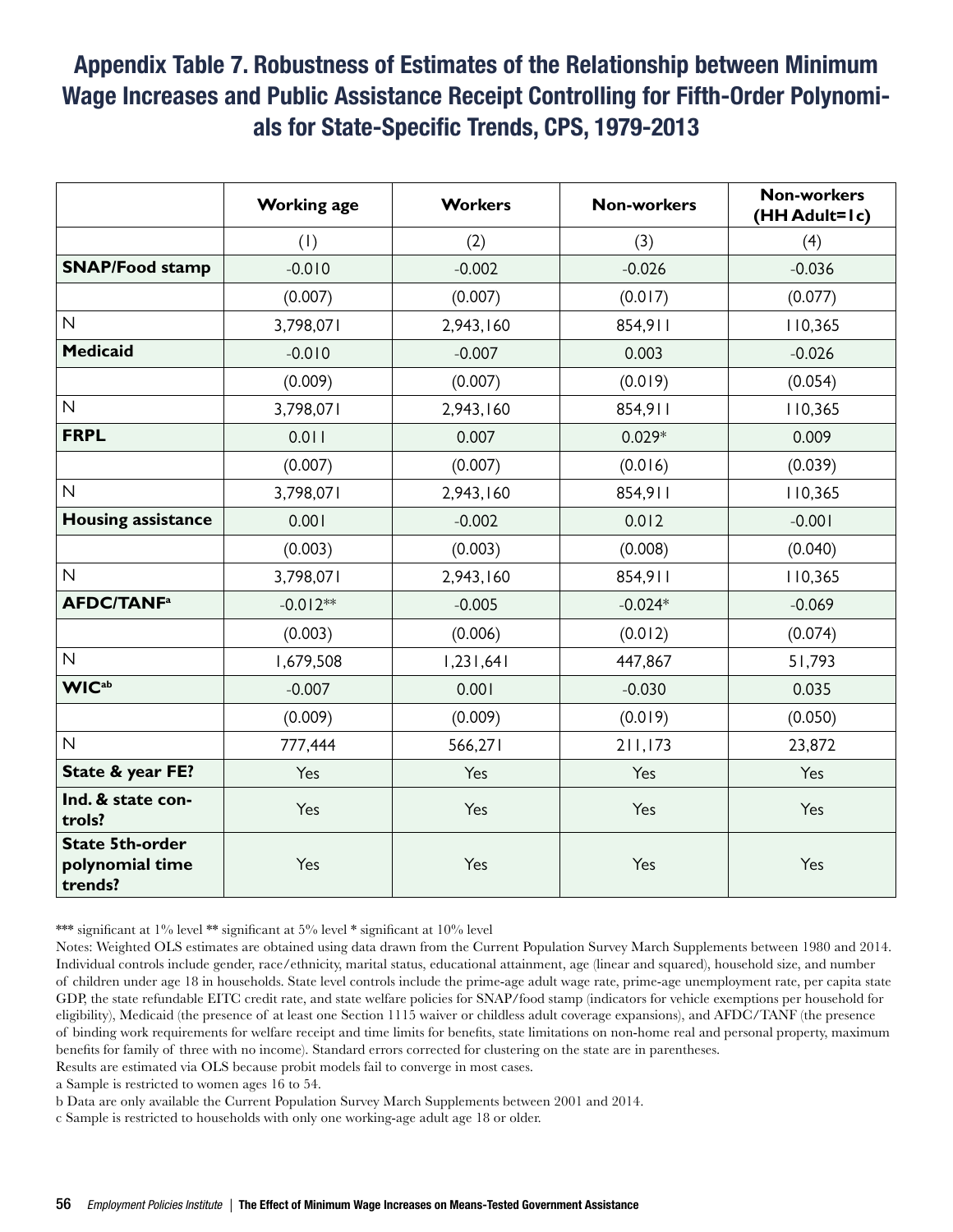### Appendix Table 8. Estimates of Relationship between Minimum Wage Increases and Public Assistance Receipt by Low-Skilled Sub-Groups and Employment, CPS, 1979-2013

|                                          |                   | <b>Non-White</b>              |          | Ages 16-29 without HS |                | <b>Single Mothers without</b><br><b>HS Ages 16-45</b> |
|------------------------------------------|-------------------|-------------------------------|----------|-----------------------|----------------|-------------------------------------------------------|
|                                          | <b>Workers</b>    | Non-workers<br><b>Workers</b> |          | Non-workers           | <b>Workers</b> | Non-workers                                           |
|                                          | (1)               | (2)                           | (3)      | (4)                   | (5)            | (6)                                                   |
| <b>SNAP/Food</b><br>stamp                | 0.014<br>$-0.005$ |                               | 0.001    | 0.023                 | $-0.110$       | $-0.116$                                              |
|                                          | (0.011)           | (0.026)                       | (0.022)  | (0.025)               | (0.085)        | (0.088)                                               |
| $\mathsf{N}$                             | 798,531           | 329,918                       | 175,270  | 177,306               | 16,080         | 14,236                                                |
| <b>Medicaid</b>                          | $0.038***$        | $-0.002$                      | $-0.012$ | $-0.073*$             | $0.127*$       | $-0.041$                                              |
|                                          | (0.012)           | (0.050)                       | (0.021)  | (0.039)               | (0.069)        | (0.055)                                               |
| $\mathsf{N}$                             | 798,531           | 329,918                       | 175,270  | 177,306               | 16,080         | 14,236                                                |
| <b>FRPL</b>                              | 0.092***          | $0.152***$                    | 0.089*** | $0.078**$             | 0.150          | 0.079                                                 |
|                                          | (0.017)           | (0.042)                       | (0.028)  | (0.037)               | (0.106)        | (0.095)                                               |
| $\mathsf{N}$                             | 798,531           | 329,918                       | 175,270  | 177,306               | 16,080         | 14,236                                                |
| <b>Housing</b><br><b>Assistance</b>      | 0.001             | 0.014                         | $-0.007$ | $0.017**$             | 0.003          | $0.108*$                                              |
|                                          | (0.002)           | (0.009)                       | (0.004)  | (0.008)               | (0.041)        | (0.057)                                               |
| $\mathsf{N}$                             | 798,531           | 329,918                       | 175,270  | 177,306               | 16,080         | 14,236                                                |
| <b>AFDC/</b><br><b>TANF</b> <sup>a</sup> | 0.004             | 0.025                         | 0.006    | $-0.005$              | $-0.056$       | 0.167                                                 |
|                                          | (0.004)           | (0.028)                       | (0.009)  | (0.010)               | (0.088)        | (0.180)                                               |
| $\mathsf{N}$                             | 346,678           | 180,982                       | 72,737   | 95,446                | 16,080         | 14,236                                                |
| <b>WIC</b> <sup>ab</sup>                 | 0.001             | 0.006                         | $-0.000$ | 0.019                 | $-0.103$       | $-0.074$                                              |
|                                          | (0.005)           | (0.013)                       | (0.028)  | (0.018)               | (0.121)        | (0.144)                                               |
| $\mathsf{N}$                             | 189,845           | 95,486                        | 31,260   | 49,557                | 7,624          | 5,004                                                 |
| State & year<br>FE?                      | Yes               | Yes                           | Yes      | Yes                   | Yes            | Yes                                                   |
| Ind. & state<br>controls?                | Yes               | Yes                           | Yes      | Yes                   | Yes            | Yes                                                   |

Notes: Marginal effects from weighted probit estimates are obtained using data drawn from the Current Population Survey March Supplements between 1980 and 2014. Individual controls include gender, race/ethnicity, marital status, educational attainment, age (linear and squared), household size, and number of children under age 18 in households. State level controls include the prime-age adult wage rate, prime-age unemployment rate, per capita state GDP, the state refundable EITC credit rate, and state welfare policies for SNAP/food stamp (indicators for vehicle exemptions per household for eligibility) , Medicaid (the presence of at least one Section 1115 waiver or childless adult coverage expansions), and AFDC/TANF (the presence of binding work requirements for welfare receipt and time limits for benefits, state limitations on non-home real and personal property, maximum benefits for family of three with no income). Standard errors corrected for clustering on the state are in parentheses. a Sample in is restricted to women ages 16 to 54 in columns (1) and (2), and women of stated ages in columns (3) through (6). b Data are only for available the Current Population Survey March Supplements between 2001 and 2014.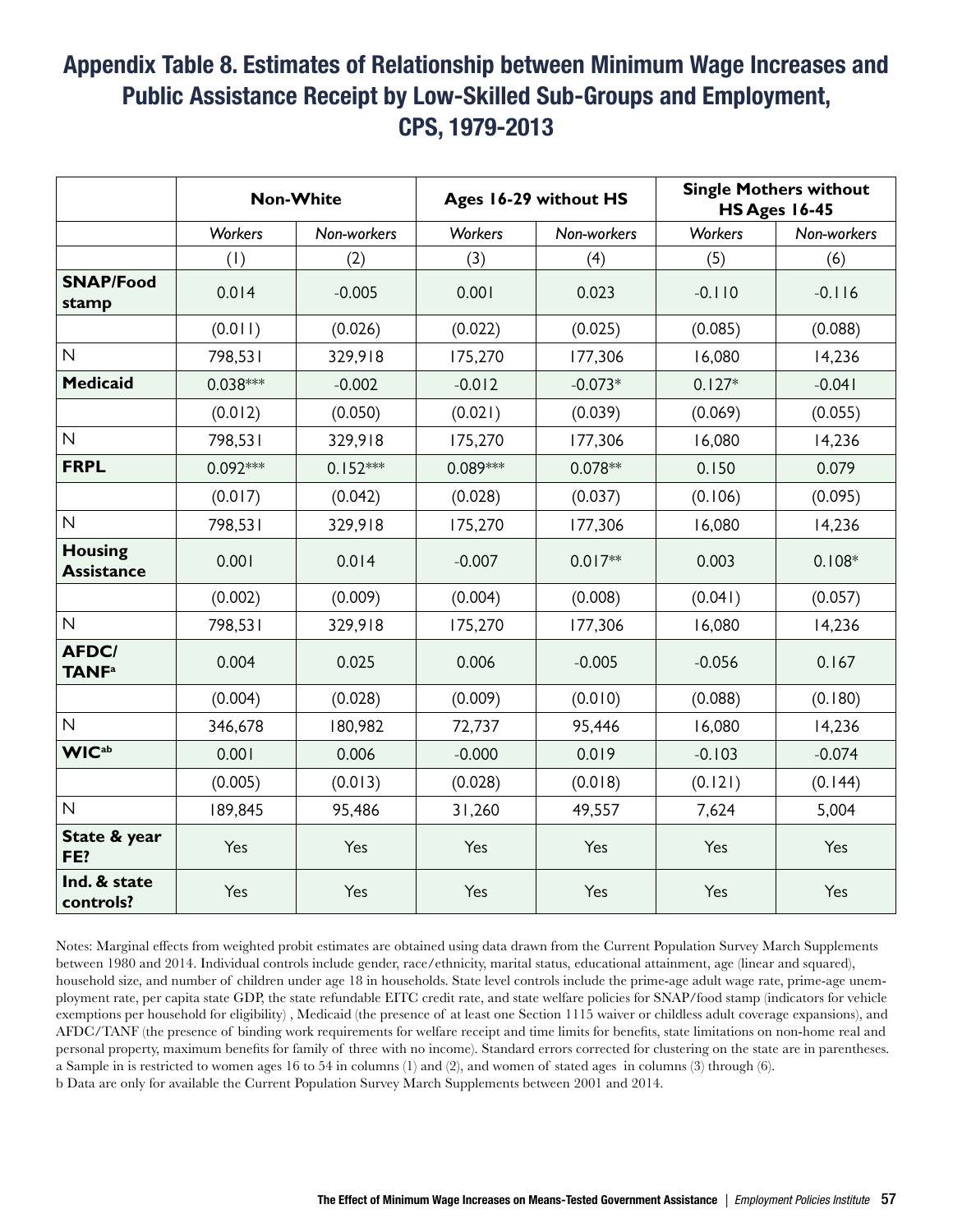### Appendix Table 9. Robustness of Estimates of the Relationship between Minimum Wage Increases and Public Assistance Receipt Controlling for Three Years of Leads, CPS, 1979-2013

|                                          | <b>Working age</b> | <b>Workers</b> | <b>Non-workers</b> | <b>Non-White</b> | <b>Ages 16-29</b><br>without HS | <b>Single Moth-</b><br>ers without<br><b>HS Ages</b><br>$16 - 45$ |  |
|------------------------------------------|--------------------|----------------|--------------------|------------------|---------------------------------|-------------------------------------------------------------------|--|
|                                          | (1)                | (2)            | (3)                | (4)              | (5)                             | (6)                                                               |  |
| <b>SNAP/Food</b><br>stamp                | $-0.014$           | $-0.004$       | $-0.044$           | $-0.016$         | $-0.000$                        | $-0.233**$                                                        |  |
|                                          | (0.014)            | (0.009)        | (0.040)            | (0.032)          | (0.035)                         | (0.111)                                                           |  |
| $\overline{\mathsf{N}}$                  | 3,709,428          | 2,878,046      | 831,382            | 1,095,016        | 344,908                         | 29,760                                                            |  |
| <b>Medicaid</b>                          | 0.008              | $0.015*$       | $-0.016$           | $0.064**$        | $-0.057$                        | $-0.036$                                                          |  |
|                                          | (0.014)            | (0.008)        | (0.042)            | (0.026)          | (0.034)                         | (0.134)                                                           |  |
| $\mathsf{N}$                             | 3,709,428          | 2,878,046      | 831,382            | 1,095,016        | 344,908                         | 29,760                                                            |  |
| <b>FRPL</b>                              | $0.022***$         | $0.017***$     | $0.042**$          | $0.096***$       | $0.121***$                      | 0.307***                                                          |  |
|                                          | (0.007)            | (0.005)        | (0.021)            | (0.028)          | (0.040)                         | (0.111)                                                           |  |
| $\mathsf{N}$                             | 3,709,428          | 2,878,046      | 831,382            | 1,095,016        | 344,908                         | 29,760                                                            |  |
| <b>Housing</b><br>assistance             | $-0.001$           | $-0.001$       | 0.001              |                  | 0.004                           | 0.050                                                             |  |
|                                          | (0.002)            | (0.001)        | (0.005)            | (0.005)          | (0.006)                         | (0.063)                                                           |  |
|                                          | 3,580,372          | 2,783,136      | 797,236            | 1,044,699        | 333,594                         | 28,981                                                            |  |
| <b>AFDC/</b><br><b>TANF</b> <sup>a</sup> | 0.004              | 0.001          | 0.016              | 0.014            | $-0.015$                        | $-0.062$                                                          |  |
|                                          | (0.003)            | (0.002)        | (0.010)            | (0.010)          | (0.015)                         | (0.140)                                                           |  |
| $\overline{N}$                           | 1,641,990          | 1,205,513      | 436,477            | 512,827          | 164,597                         | 29,760                                                            |  |
| <b>WIC</b> <sup>ab</sup>                 | $-0.001$           | 0.001          | $-0.008$           | 0.010            | 0.020                           | $-0.243$                                                          |  |
|                                          | (0.003)            | (0.002)        | (0.008)            | (0.010)          | (0.023)                         | (0.169)                                                           |  |
| $\mathsf{N}$                             | 739,926            | 540,143        | 199,783            | 270,498          | 77,231                          | 12,072                                                            |  |
| State & year<br>FE?                      | Yes                | Yes            | Yes                | Yes              | Yes                             | Yes                                                               |  |
| Ind. & state<br>controls?                | Yes                | Yes            | Yes                | Yes              | Yes                             | Yes                                                               |  |
| Three years<br>of leads?                 | Yes                | Yes            | Yes                | Yes              | Yes                             | Yes                                                               |  |

\*\*\* significant at 1% level \*\* significant at 5% level \* significant at 10% level

Notes: Marginal effects from weighted probit estimates are obtained using data drawn from the Current Population Survey March Supplements between 1980 and 2014. Individual controls include gender, race/ethnicity, marital status, educational attainment, age (linear and squared), household size, and number of children under age 18 in households. State level controls include the prime-age adult wage rate, prime-age unemployment rate, per capita state GDP, the state refundable EITC credit rate, and state welfare policies for SNAP/food stamp (indicators for vehicle exemptions per household for eligibility), Medicaid (the presence of at least one Section 1115 waiver or childless adult coverage expansions), and AFDC/TANF (the presence of binding work requirements for welfare receipt and time limits for benefits, state limitations on non-home real and personal property, maximum benefits for family of three with no income). Standard errors corrected for clustering on the state are in parentheses. a Sample is restricted to women ages 16 to 54 in columns (1) through (4), and women of stated ages in columns (5) through (6). b Data are only available the Current Population Survey March Supplements between 2001 and 2014.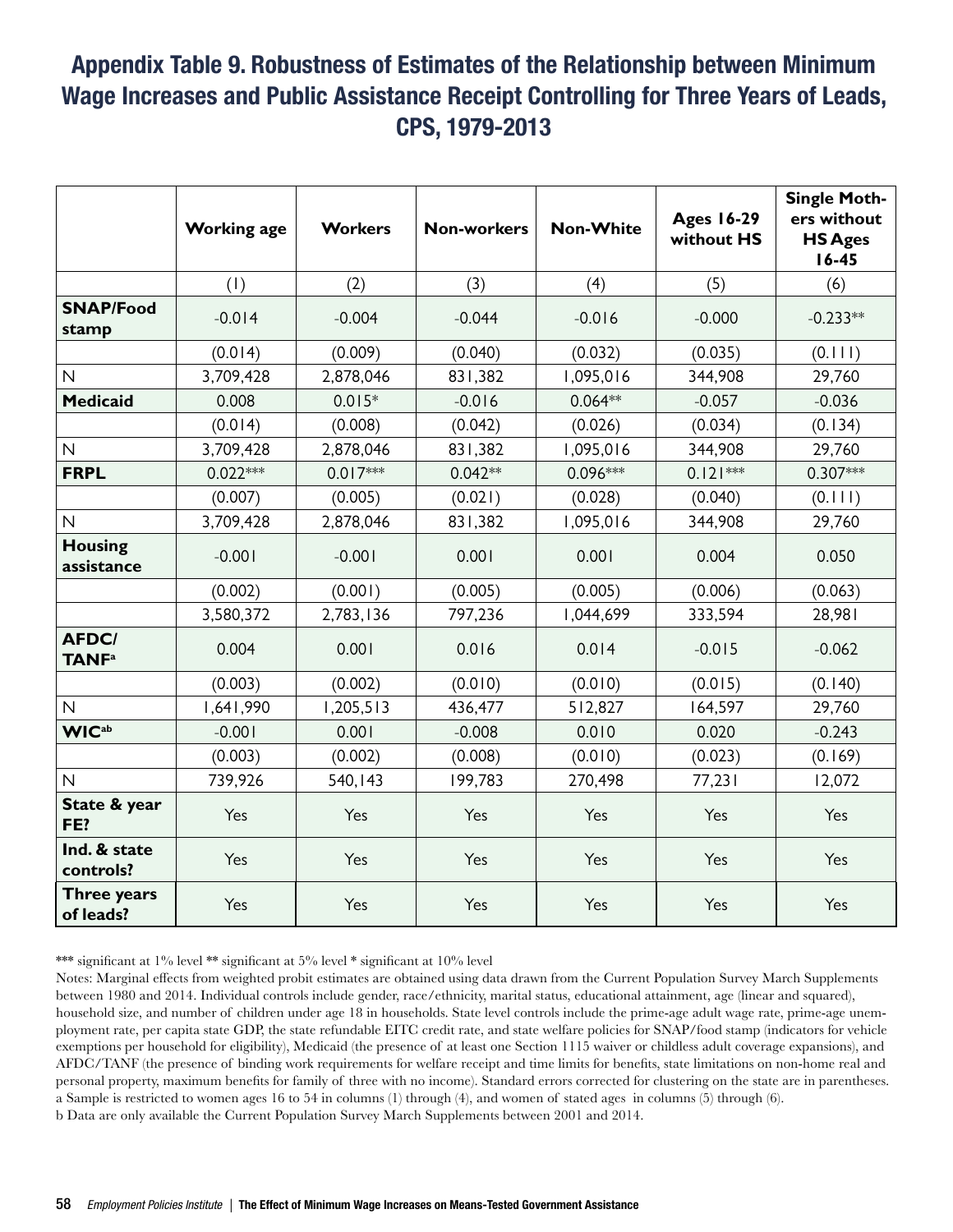|                              | <b>Non-White</b>                | Ages 16-29 without HS | <b>Single Mothers without</b><br><b>HS Ages 16-45</b> |  |  |  |  |  |
|------------------------------|---------------------------------|-----------------------|-------------------------------------------------------|--|--|--|--|--|
|                              | $\left( \left  \right  \right)$ | (2)                   | (3)                                                   |  |  |  |  |  |
| Panel I: March CPS 1979-2013 |                                 |                       |                                                       |  |  |  |  |  |
|                              | 23,146.71                       | 5,236.063             | 7,944.093                                             |  |  |  |  |  |
| Earnings (2013\$)            | (34, 153.28)                    | (12, 159.44)          | (15, 438.91)                                          |  |  |  |  |  |
|                              | [1,080,091]                     | [347,330]             | [29, 759]                                             |  |  |  |  |  |
| <b>Employed</b>              | 0.692(0.462)                    | 0.486(0.500)          | 0.522(0.500)                                          |  |  |  |  |  |
|                              | [1,080,091]                     | [347,330]             | [29,759]                                              |  |  |  |  |  |
| Hours   Employed=1           | 38.33 (10.162)                  | 29.002 (13.967)       | 35.424 (10.128)                                       |  |  |  |  |  |
|                              | [750, 173]                      | [170, 024]            | [15, 523]                                             |  |  |  |  |  |
|                              | 44.828 (13.584)                 | 31.975 (18.481)       | 38.677 (17.105)                                       |  |  |  |  |  |
| <b>Weeks   Employed=1</b>    | [750, 173]                      | [170, 024]            | [15, 523]                                             |  |  |  |  |  |
| Panel II: SIPP 1996-2013     |                                 |                       |                                                       |  |  |  |  |  |
|                              | 1,820.492                       | 421.132               | 680.942                                               |  |  |  |  |  |
| Earnings (2013\$)            | (2,688.048)                     | (916.253)             | (947.993)                                             |  |  |  |  |  |
|                              | [2,798,979]                     | [755, 827]            | [64,300]                                              |  |  |  |  |  |
| <b>Employed</b>              | 0.642(0.479)                    | 0.360(0.480)          | 0.503(0.500)                                          |  |  |  |  |  |
|                              | [2,798,979]                     | [755, 827]            | [64,300]                                              |  |  |  |  |  |
|                              | 38.331 (9.827)                  | 29.081 (13.625)       | 35.038 (9.474)                                        |  |  |  |  |  |
| Hours   Employed=1           | [1, 594, 349]                   | [241, 956]            | [29, 479]                                             |  |  |  |  |  |
|                              | 4.288 (0.604)                   | 4.161(0.809)          | 4.217(0.727)                                          |  |  |  |  |  |
| <b>Weeks   Employed=1</b>    | [1,751,881]                     | [267, 124]            | [31,950]                                              |  |  |  |  |  |

#### Appendix Table 10. Summary Statistics of the Labor Market Outcomes<sup>a</sup>, CPS and SIPP

Notes: Weighted means are obtained from data drawn from the Current Population Survey March Supplements between 1980 and 2014, and the Survey of Income and Program Participation between 1996 and 2013. Standard deviations are in parentheses and number of observations in brackets. In the CPS, earnings are measured as annual earnings; hours as weekly hours, and weeks as annual weeks.

In the SIPP, earnings are measured as monthly earnings; hours as weekly hours, and weeks as monthly weeks.

a Samples exclude self-employed individuals. In the CPS, self-employment is classified using the longest job classification in the previous year. In the SIPP, self-employment is classified using positive income from self-employment.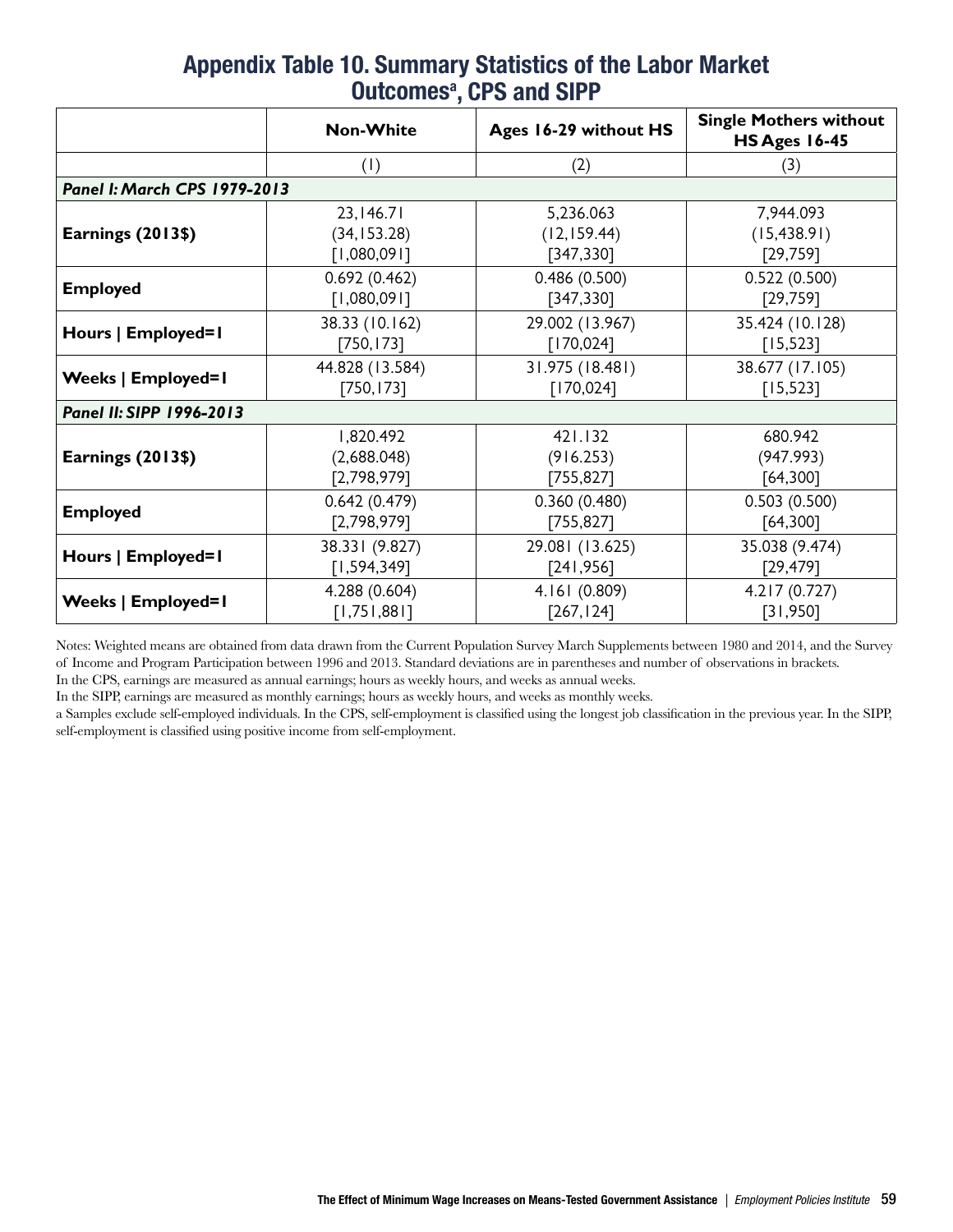#### Appendix Table 11. Robustness of Estimates of the Relationship between Minimum Wage Increases and Labor Force Participation to Controls for Geographic-Specific Time Trends, CPS, 1979-2013

|                                 | <b>Non-White</b>                | Ages 16-29 without HS | <b>Single Mothers without</b><br><b>HS Ages 16-45</b> |
|---------------------------------|---------------------------------|-----------------------|-------------------------------------------------------|
|                                 | $\left( \left  \right  \right)$ | (2)                   | (3)                                                   |
| Ln(Earnings) <sup>a</sup>       | 0.136                           | 0.366                 | 1.887                                                 |
|                                 | (0.247)                         | (0.301)               | (1.166)                                               |
| $\mathsf{N}$                    | 1,080,091                       | 347,330               | 29,759                                                |
| <b>Employed</b>                 | 0.014                           | 0.038                 | $0.241*$                                              |
|                                 | (0.029)                         | (0.046)               | (0.135)                                               |
| $\mathsf{N}$                    | 1,080,091                       | 347,330               | 29,759                                                |
| Ln(Hours)   Employed=1          | $-0.002$                        | $-0.002$              | $-0.173$                                              |
|                                 | (0.033)                         | (0.085)               | (0.138)                                               |
| $\mathsf{N}$                    | 750,173                         | 170,024               | 15,523                                                |
| Ln(Weeks)   Employed=1          | $-0.005$                        | $-0.013$              | 0.292                                                 |
|                                 | (0.019)                         | (0.052)               | (0.220)                                               |
| $\mathsf{N}$                    | 750,173                         | 170,024               | 15,523                                                |
| State & year FE?                | Yes                             | Yes                   | Yes                                                   |
| Ind. & state controls?          | Yes                             | Yes                   | Yes                                                   |
| <b>State linear time trend?</b> | Yes                             | Yes                   | Yes                                                   |

\*\*\* significant at 1% level \*\* significant at 5% level \* significant at 10% level

Notes: Weighted OLS estimates in rows 1, 3 and 4, and marginal effects from weighted probit estimates in row 2 are obtained using data drawn from the Current Population Survey March Supplements between 1980 and 2014. Individual controls include gender, race/ethnicity, marital status, educational attainment, age (linear and squared), household size, and number of children under age 18 in households. State level controls include the prime-age adult wage rate, prime-age unemployment rate, per capita state GDP, the state refundable EITC credit rate, and state welfare policies for SNAP/food stamp (the number of vehicles exempt per household for eligibility), Medicaid (the presence of at least one Section 1115 waiver or childless adult coverage expansions), and AFDC/TANF (the presence of binding work requirements for welfare receipt and time limits for benefits, state limitations on non-home real and personal property, maximum benefits for family of three with no income). Standard errors corrected for clustering on the state are in parentheses.

Earnings are measured as annual earnings; hours as weekly hours, and weeks as annual weeks.

a We take the natural log of 1 for individuals who report zero earnings.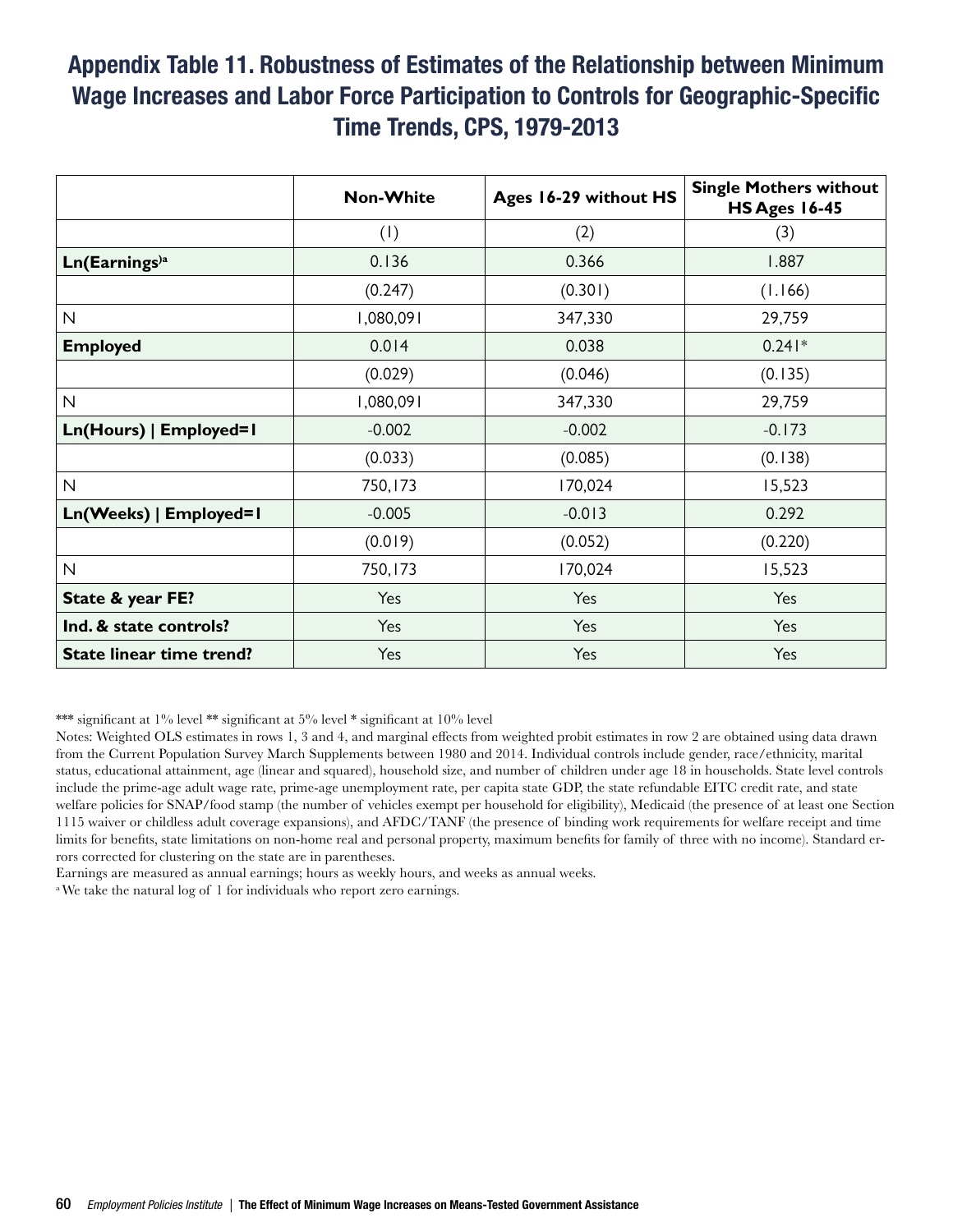### Appendix Table 12. Estimates of the Relationship between Minimum Wage Increases and Public Assistance Receipt by Low-Skilled Sub-Groups and Employment, SIPP, 1996-2013

|                                          | Non-White         |             |                | Ages 16-29 without HS | Single Mothers without<br>HS Ages 16-45 |             |  |
|------------------------------------------|-------------------|-------------|----------------|-----------------------|-----------------------------------------|-------------|--|
|                                          | Workers           | Non-workers | <b>Workers</b> | Non-workers           | <b>Workers</b>                          | Non-workers |  |
|                                          | (1)               | (2)         | (3)            | (4)                   | (5)                                     | (6)         |  |
| <b>SNAP/Food</b><br>stamp                | $-0.004$          | 0.017       | $-0.043*$      | $-0.058**$            | $-0.073$                                | 0.020       |  |
|                                          | (0.005)           | (0.012)     | (0.024)        | (0.022)               | (0.145)                                 | (0.058)     |  |
| $\mathsf{N}$                             | 1,846,470         | 1,047,331   | 273,939        | 488,807               | 33,203                                  | 32,356      |  |
| <b>Medicaid</b>                          | $-0.016$          | 0.019       | $-0.052$       | 0.037                 | $0.238**$                               | $-0.052$    |  |
|                                          | (0.012)           | (0.023)     | (0.038)        | (0.034)               | (0.103)                                 | (0.075)     |  |
| $\mathsf{N}$                             | 1,846,470         | 1,047,331   | 273,939        | 488,807               | 33,203                                  | 32,356      |  |
| <b>FRPL</b>                              | $-0.045**$        | $-0.022$    | $-0.028$       | $-0.013$              | 0.102                                   | 0.020       |  |
|                                          | (0.020)           | (0.030)     | (0.041)        | (0.035)               | (0.119)                                 | (0.102)     |  |
| $\overline{\mathsf{N}}$                  | 1,846,470         | 1,047,331   | 273,939        | 488,807               | 33,203                                  | 32,356      |  |
| <b>Housing</b><br><b>Assistance</b>      | 0.002             | $0.041**$   | $-0.001$       | 0.006<br>$-0.011$     |                                         | 0.018       |  |
|                                          | (0.006)           | (0.016)     | (0.008)        | (0.011)               | (0.059)                                 | (0.078)     |  |
| $\mathsf{N}$                             | 1,846,470         | 1,047,331   | 273,939        | 488,807               | 33,203                                  | 32,356      |  |
| <b>AFDC/</b><br><b>TANF</b> <sup>a</sup> | $-0.001$<br>0.019 |             | 0.000          | 0.008                 | 0.034                                   | 0.078       |  |
|                                          | (0.009)           | (0.017)     | (0.019)        | (0.026)               | (0.068)                                 | (0.117)     |  |
| $\mathsf{N}$                             | 815,217           | 540,997     | 114,212        | 246,910               | 33,203                                  | 32,356      |  |
| <b>WIC</b> <sup>a</sup>                  | $0.031**$         | 0.018       | $-0.137**$     | $-0.005$              | $-0.145$                                | 0.030       |  |
|                                          | (0.013)           | (0.020)     | (0.055)        | (0.038)               | (0.109)                                 | (0.101)     |  |
| $\mathsf{N}$                             | 815,217           | 540,997     | 114,212        | 246,910               | 33,203                                  | 32,356      |  |
| State & year<br>FE?                      | Yes               | Yes         | Yes            | Yes                   | Yes                                     | Yes         |  |
| <b>Month FE?</b>                         | Yes               | Yes         | Yes            | Yes                   | Yes                                     | Yes         |  |
| <b>Individual</b><br>FE?                 | Yes               | Yes         | Yes            | Yes                   | Yes                                     | Yes         |  |
| Ind. & state<br>controls?                | Yes               | Yes         | Yes            | Yes                   | Yes                                     | Yes         |  |

\*\*\* significant at  $1\%$  level \*\* significant at  $5\%$  level \* significant at  $10\%$  level

Notes: Weighted OLS estimates are obtained using data drawn from the Survey of Income and Program Participation between 1996 and 2013. Time-variant individual controls include marital status, educational attainment, age (linear and squared), household size, and number of children under age 18 in households. State level controls include the prime-age adult wage rate, prime-age unemployment rate, per capita state GDP, the state refundable EITC credit rate, and state welfare policies for SNAP/food stamp (indicators for vehicle exemptions per household for eligibility), Medicaid (the presence of at least one Section 1115 waiver or childless adult coverage expansions), and AFDC/TANF (the presence of binding work requirements for welfare receipt and time limits for benefits, state limitations on non-home real and personal property, maximum benefits for family of three with no income). A dummy for the fourth month of the reference period is included in each regression. Standard errors corrected for clustering on the state are in parentheses.

a Sample in is restricted to women ages 16 to 54 in columns (1) and (2), and women of stated ages in columns (3) through (6).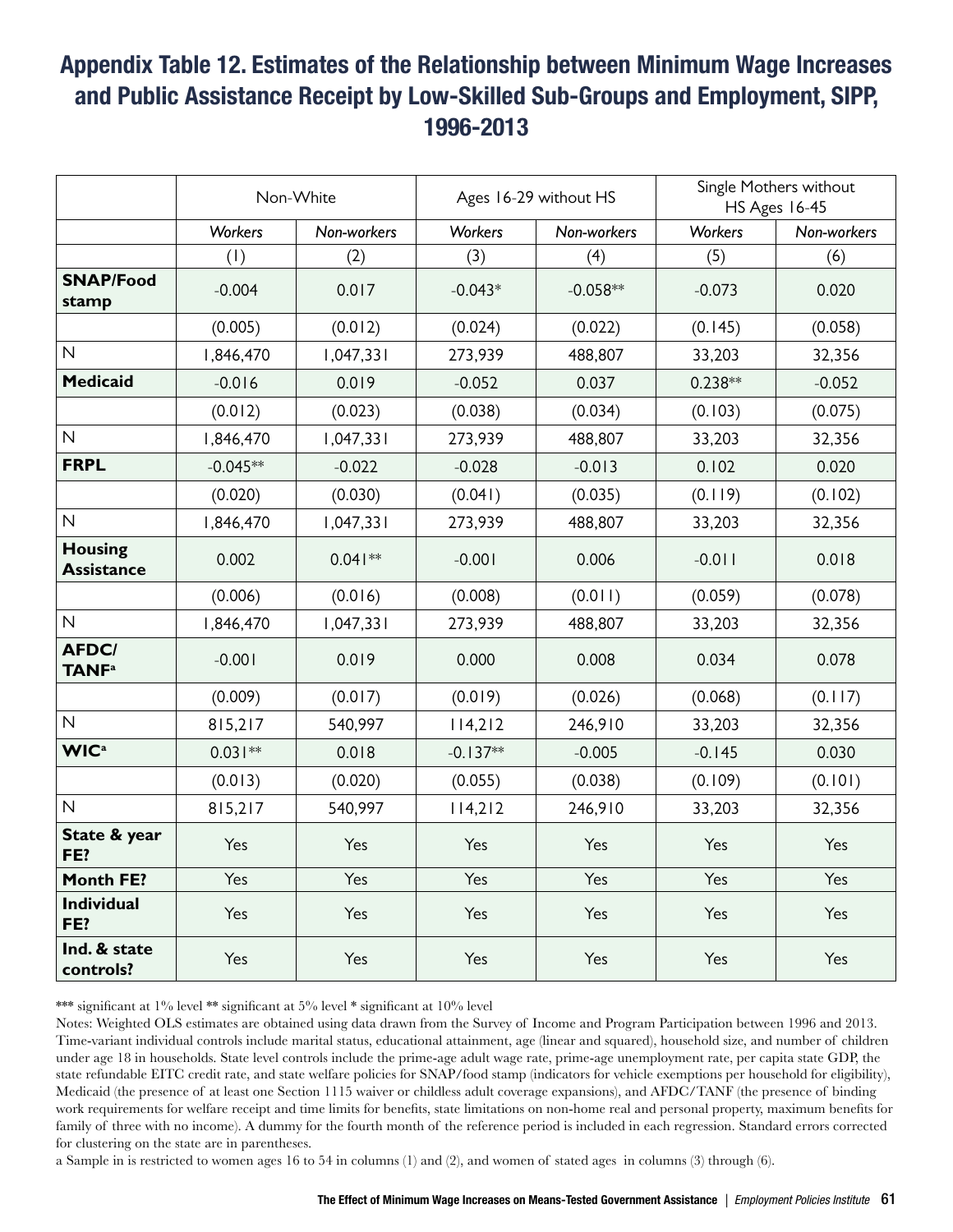#### Appendix Table 13. Estimates of the Relationship between Minimum Wage Increases and Labor Market Outcomes, SIPP, 1996-2013

|                           | <b>Non-White</b>                | <b>Ages 16-29</b><br>without HS | <b>Single Mothers with-</b><br>out HS Ages 16-45 |
|---------------------------|---------------------------------|---------------------------------|--------------------------------------------------|
|                           | $\left( \left  \right  \right)$ | (2)                             | (3)                                              |
| Ln(Earnings) <sup>a</sup> | $-0.072$                        | $-0.410$                        | 0.107                                            |
|                           | (0.117)                         | (0.247)                         | (0.726)                                          |
| $\mathsf{N}$              | 2,798,979                       | 755,827                         | 64,300                                           |
| <b>Employed</b>           | $-0.018$                        | $-0.075*$                       | 0.015                                            |
|                           | (0.014)                         | (0.041)                         | (0.110)                                          |
| $\overline{\mathsf{N}}$   | 2,798,979                       | 755,827                         | 64,300                                           |
| Ln(Hours)   Employed=1    | $-0.008$                        | $-0.250***$                     | 0.003                                            |
|                           | (0.013)                         | (0.061)                         | (0.099)                                          |
| $\mathsf{N}$              | 1,594,349                       | 241,956                         | 29,479                                           |
| Ln(Weeks)   Employed=1    | $0.056***$                      | 0.046                           | 0.054                                            |
|                           | (0.020)                         | (0.033)                         | (0.052)                                          |
| $\mathsf{N}$              | 1,751,881                       | 267,124                         | 31,950                                           |
| State & year FE?          | Yes                             | Yes                             | Yes                                              |
| <b>Month FE?</b>          | Yes                             | Yes                             | Yes                                              |
| <b>Individual FE?</b>     | Yes                             | Yes                             | Yes                                              |
| Ind. & state controls?    | Yes                             | Yes                             | Yes                                              |

\*\*\* significant at 1% level \*\* significant at 5% level \* significant at 10% level

Notes: Weighted OLS estimates are obtained using data drawn from the Survey of Income and Program Participation between 1996 and 2013. Time-variant individual controls include marital status, educational attainment, age (linear and squared), household size, and number of children under age 18 in households. State level controls include the prime-age adult wage rate, prime-age unemployment rate, per capita state GDP, the state refundable EITC credit rate, and state welfare policies for SNAP/food stamp (indicators for vehicle exemptions per household for eligibility), Medicaid (the presence of at least one Section 1115 waiver or childless adult coverage expansions), and AFDC/TANF (the presence of binding work requirements for welfare receipt and time limits for benefits, state limitations on non-home real and personal property, maximum benefits for family of three with no income). A dummy for the fourth month of the reference period is included in each regression. Standard errors corrected for clustering on the state are in parentheses.

Earnings are measured as monthly earnings; hours as weekly hours, and weeks as monthly weeks.

a We take the natural log of 1 for individuals who report zero earnings.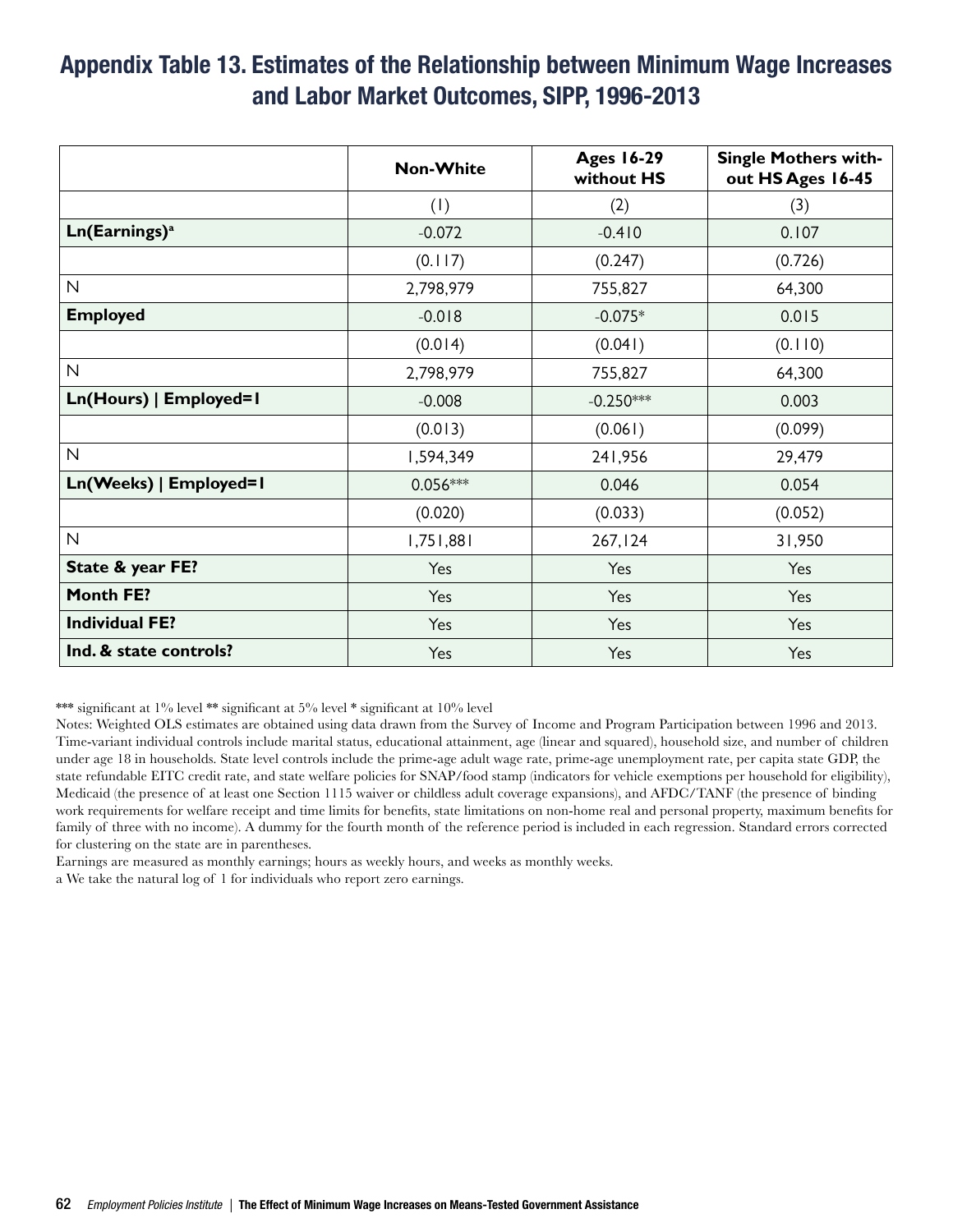#### Appendix Table 14A. Wage Distribution by Whether Received Means-Tested Public Assistance for Hourly Workers, March 2012 – March 2014 CPS

|                           | $$0.01-$<br>\$6.99 | $$7.00-$<br>\$7.24 | $$7.25-$<br>\$10.09 | $$10.10-$<br>\$14.99 | $$15.00-$<br>19.99 | \$20.00<br>& over | Total  | Percent<br>of all<br>workers | Percent<br>earning<br>more<br>than<br>\$7.24<br>and less<br>than<br>\$10.10 | Percent<br>earning<br>more<br>than<br>\$7.24<br>and less<br>than<br>\$12.00 | Percent<br>earning<br>more<br>than<br>\$7.24<br>and less<br>than<br>\$15.00 |
|---------------------------|--------------------|--------------------|---------------------|----------------------|--------------------|-------------------|--------|------------------------------|-----------------------------------------------------------------------------|-----------------------------------------------------------------------------|-----------------------------------------------------------------------------|
|                           | (1)                | (2)                | (3)                 | (4)                  | (5)                | (6)               | (7)    | (8)                          | (9)                                                                         | (10)                                                                        | (11)                                                                        |
| <b>SNAP/Food Stamps</b>   |                    |                    |                     |                      |                    |                   |        |                              |                                                                             |                                                                             |                                                                             |
| No                        | 1.62               | 0.57               | 25.53               | 26.21                | 19.92              | 26.15             | 100.00 | 90.49                        | 83.20                                                                       | 84.47                                                                       | 86.88                                                                       |
| Yes                       | 2.76               | 1.04               | 53.31               | 27.49                | 9.09               | 6.33              | 100.00 | 9.51                         | 16.80                                                                       | 15.53                                                                       | 13.12                                                                       |
| <b>Medicaid</b>           |                    |                    |                     |                      |                    |                   |        |                              |                                                                             |                                                                             |                                                                             |
| No                        | 1.61               | 0.54               | 26.16               | 26.46                | 19.57              | 25.66             | 100.00 | 92.23                        | 86.55                                                                       | 87.51                                                                       | 89.68                                                                       |
| Yes                       | 3.20               | 1.43               | 50.48               | 24.69                | 11.36              | 8.84              | 100.00 | 7.77                         | 13.45                                                                       | 12.49                                                                       | 10.32                                                                       |
| <b>FRPL</b>               |                    |                    |                     |                      |                    |                   |        |                              |                                                                             |                                                                             |                                                                             |
| No                        | 1.70               | 0.54               | 26.08               | 25.74                | 19.53              | 26.41             | 100.00 | 87.13                        | 83.18                                                                       | 83.81                                                                       | 85.15                                                                       |
| Yes                       | 1.93               | 1.18               | 43.63               | 31.17                | 14.25              | 7.85              | 100.00 | 12.87                        | 16.82                                                                       | 16.19                                                                       | 14.85                                                                       |
| <b>Housing assistance</b> |                    |                    |                     |                      |                    |                   |        |                              |                                                                             |                                                                             |                                                                             |
| No                        | 1.72               | 0.60               | 27.80               | 26.28                | 19.04              | 24.57             | 100.00 | 99.18                        | 98.57                                                                       | 98.61                                                                       | 98.79                                                                       |
| Yes                       | 2.52               | 1.89               | 49.69               | 32.08                | 9.43               | 4.40              | 100.00 | 0.82                         | 1.43                                                                        | 1.39                                                                        | 1.21                                                                        |
| <b>AFDC/TANF</b>          |                    |                    |                     |                      |                    |                   |        |                              |                                                                             |                                                                             |                                                                             |
| No                        | 2.71               | 0.78               | 33.15               | 27.83                | 17.25              | 18.28             | 100.00 | 98.98                        | 98.82                                                                       | 98.99                                                                       | 99.18                                                                       |
| Yes                       | 2.27               | 1.14               | 63.64               | 21.59                | 9.09               | 2.27              | 100.00 | 1.02                         | 1.18                                                                        | 0.1                                                                         | 0.82                                                                        |
| <b>WIC</b>                |                    |                    |                     |                      |                    |                   |        |                              |                                                                             |                                                                             |                                                                             |
| No                        | 2.66               | 0.76               | 32.68               | 27.86                | 17.50              | 18.55             | 100.00 | 95.78                        | 96.88                                                                       | 97.06                                                                       | 97.64                                                                       |

Notes: Estimates are obtained using data drawn from the 2014 Current Population Survey March Supplements. Information on workers' individual wage rates and hours worked comes from the outgoing rotation group and are measured in the last week. For workers who report being paid hourly, their wage rate is directly reported from their current job. For those who are not paid hourly, wage rates are calculated as the ratio of weekly earnings to usual weekly hours. Wages are in nominal dollars.

Sample is restricted to individuals ages 16 to 64 for SNAP/Food stamp, Medicaid, FRPL and housing assistance program, and women ages 16 to 54 for AFDC/TANF and WIC in columns (1) through (8). In columns (9) through (11), sample is restricted to individuals ages 16 to 64.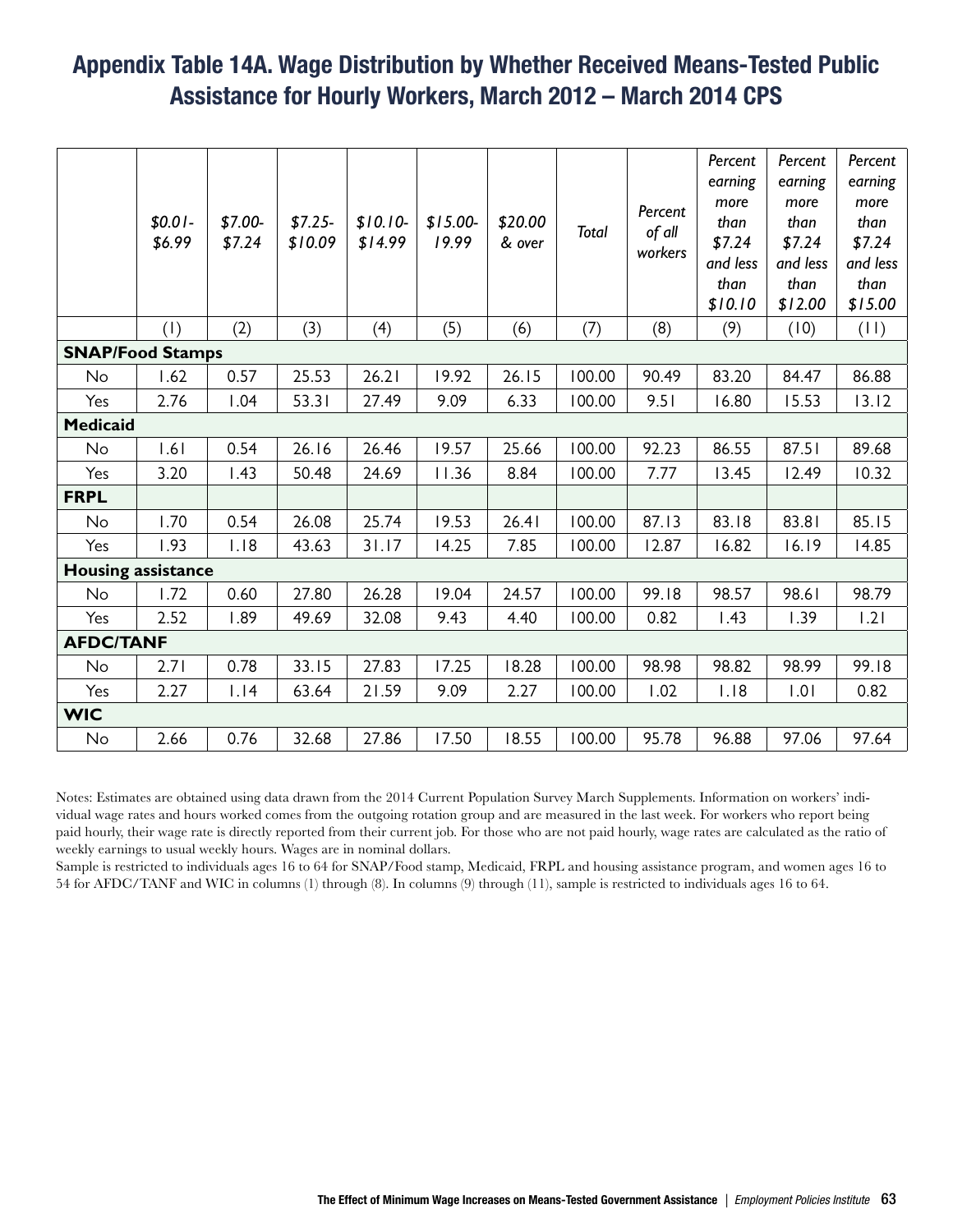#### Appendix Table 14B. Wage Distribution by Whether Received Means-Tested Public Assistance for Hourly Workers, SIPP 2013

|                           | $$0.01-$<br>\$6.99 | $$7.00-$<br>\$7.24 | \$7.25<br>\$10.09 | $$10.10-$<br>\$14.99 | $$15.00-$<br>19.99 | \$20.00<br>& over | Total  | Percent<br>of all<br>workers | Percent<br>earning<br>more<br>than<br>\$7.24<br>and less<br>than<br>\$10.10 | Percent<br>earning<br>more<br>than<br>\$7.24<br>and less<br>than<br>\$12.00 | Percent<br>earning<br>more<br>than<br>\$7.24<br>and less<br>than<br>\$15.00 |
|---------------------------|--------------------|--------------------|-------------------|----------------------|--------------------|-------------------|--------|------------------------------|-----------------------------------------------------------------------------|-----------------------------------------------------------------------------|-----------------------------------------------------------------------------|
|                           | (1)                | (2)                | (3)               | (4)                  | (5)                | (6)               | (7)    | (8)                          | (9)                                                                         | (10)                                                                        | (11)                                                                        |
| <b>SNAP/Food Stamps</b>   |                    |                    |                   |                      |                    |                   |        |                              |                                                                             |                                                                             |                                                                             |
| No                        | 1.62               | 0.66               | 33.66             | 26.92                | 18.13              | 19.01             | 100.00 | 93.21                        | 87.23                                                                       | 88.11                                                                       | 90.08                                                                       |
| Yes                       | 3.32               | 1.46               | 64.32             | 22.80                | 6.31               | 1.79              | 100.00 | 6.79                         | 12.77                                                                       | 11.89                                                                       | 9.92                                                                        |
| <b>Medicaid</b>           |                    |                    |                   |                      |                    |                   |        |                              |                                                                             |                                                                             |                                                                             |
| No                        | 1.58               | 0.63               | 33.76             | 27.11                | 18.09              | 18.84             | 100.00 | 92.95                        | 87.20                                                                       | 88.31                                                                       | 90.80                                                                       |
| Yes                       | 3.82               | 1.70               | 61.76             | 20.65                | 7.40               | 4.66              | 100.00 | 7.05                         | 12.80                                                                       | 11.69                                                                       | 9.80                                                                        |
| <b>FRPL</b>               |                    |                    |                   |                      |                    |                   |        |                              |                                                                             |                                                                             |                                                                             |
| No                        | 1.69               | 0.59               | 32.77             | 26.53                | 18.36              | 20.06             | 100.00 | 81.42                        | 74.31                                                                       | 75.09                                                                       | 77.15                                                                       |
| Yes                       | 1.99               | 1.23               | 49.14             | 27.04                | 12.67              | 7.93              | 100.00 | 18.58                        | 25.69                                                                       | 24.91                                                                       | 22.85                                                                       |
| <b>Housing assistance</b> |                    |                    |                   |                      |                    |                   |        |                              |                                                                             |                                                                             |                                                                             |
| No                        | 1.72               | 0.69               | 35.69             | 26.65                | 17.35              | 17.89             | 100.00 | 99.49                        | 98.85                                                                       | 98.97                                                                       | 99.06                                                                       |
| Yes                       | 4.25               | 3.46               | 56.92             | 23.74                | 8.81               | 2.83              | 100.00 | 0.51                         | 1.15                                                                        | 1.03                                                                        | 0.94                                                                        |
| <b>AFDC/TANF</b>          |                    |                    |                   |                      |                    |                   |        |                              |                                                                             |                                                                             |                                                                             |
| No                        | 2.69               | 0.97               | 42.20             | 27.31                | 13.78              | 13.05             | 100.00 | 99.43                        | 99.51                                                                       | 99.51                                                                       | 99.53                                                                       |
| Yes                       | 8.33               | 0.00               | 56.75             | 25.40                | 6.35               | 3.17              | 100.00 | 0.57                         | 0.49                                                                        | 0.49                                                                        | 0.47                                                                        |
| <b>WIC</b>                |                    |                    |                   |                      |                    |                   |        |                              |                                                                             |                                                                             |                                                                             |
| No                        | 2.57               | 0.92               | 41.04             | 27.58                | 14.19              | 13.70             | 100.00 | 94.15                        | 95.49                                                                       | 95.81                                                                       | 96.45                                                                       |
| Yes                       | 5.15               | 1.57               | 61.87             | 22.91                | 6.59               | 1.92              | 100.00 | 5.85                         | 4.51                                                                        | 4.19                                                                        | 3.55                                                                        |

Notes: Estimates are obtained using cross-section data drawn from the 2008 Panel of the Survey of Income and Program Participation between January and July of the 2013 calendar year. Hourly wages are self-reported earnings per hour for individuals providing their hourly rates on their current primary job or calculated from monthly earnings and monthly hours otherwise. Wages are in 2013 dollars.

Sample is restricted to individuals ages 16 to 64 for SNAP/Food stamp, Medicaid, FRPL and housing assistance program, and women ages 16 to 54 for AFDC/TANF and WIC in columns (1) through (8). In columns (9) through (11), sample is restricted to individuals ages 16 to 64.